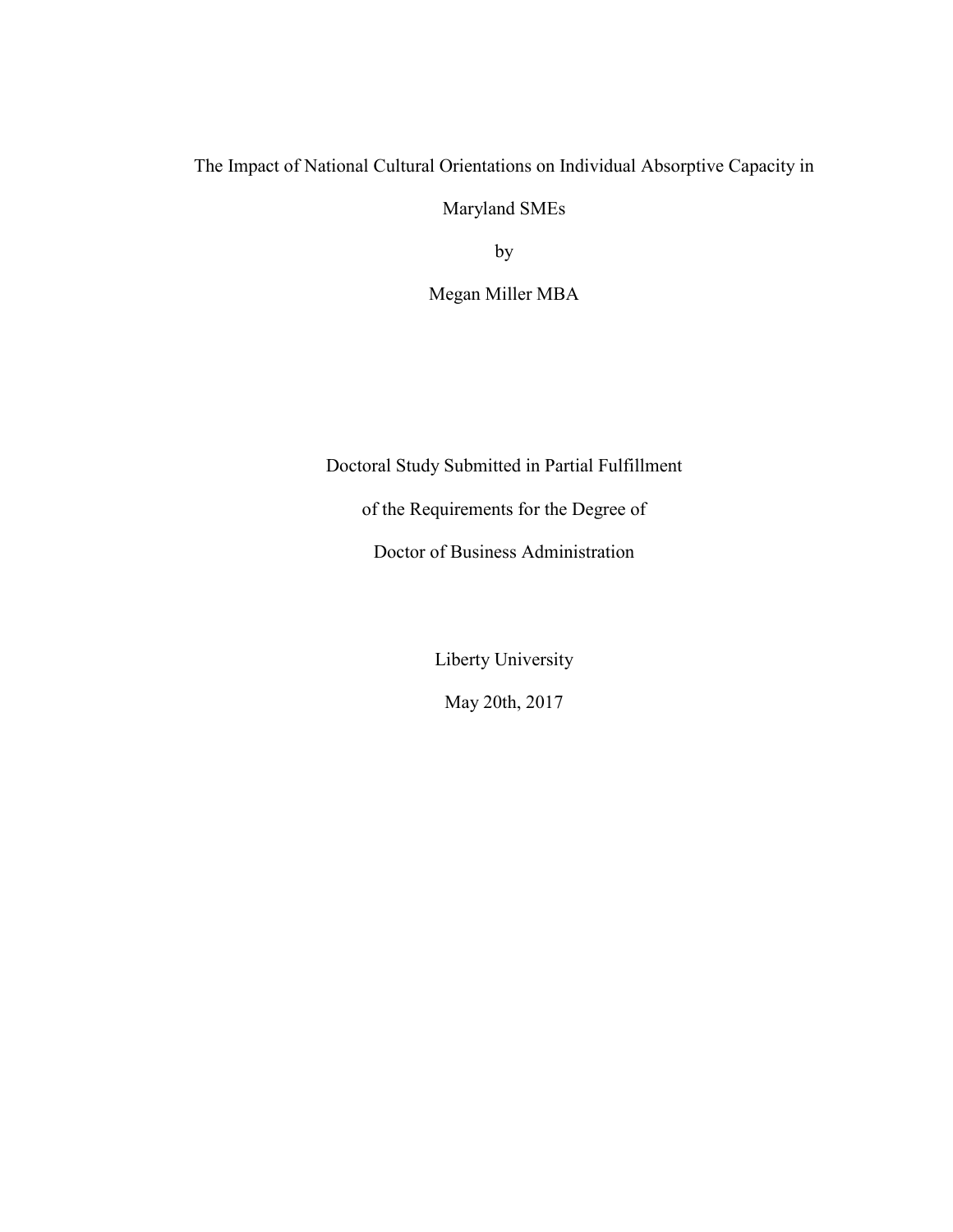Abstract

There is a growing need to understand the use of knowledge as a resource for small and medium sized firms (SMEs). SMEs are characteristically limited in their access to and possession of resources, forcing them to rely heavily on the ability to adjust to changes in market demands to stay competitive. The use of knowledge as a competitive resource is vital to SMEs and could prove a viable solution to the problem of discrepancies in competitive ability among SMEs and between SMEs and MNCs particularly when operating in global markets. The following quantitative survey methodology dissertation lends empirical support identifying the influence national culture has on an SMEs ability to identify, extract, absorb, translate and exploit knowledge for competitive means by using the leader or top management team of the firm as the conduit for national cultural values. Using an online based survey and multiple regression analysis, data was collected from a sample of Maryland SME leaders to determine if there is a statistically significant relationship between the individual cultural orientations defined by Hofstede and the individual absorptive capacity of SME leaders. An extensive literary analysis illustrating the theoretical integration of national cultural values and the adoption of absorptive capacity in SMEs is followed by an overview of the research design, and a presentation of the findings.

*Keywords*: absorptive capacity, SMEs, culture, individual absorptive capacity, multiple linear regression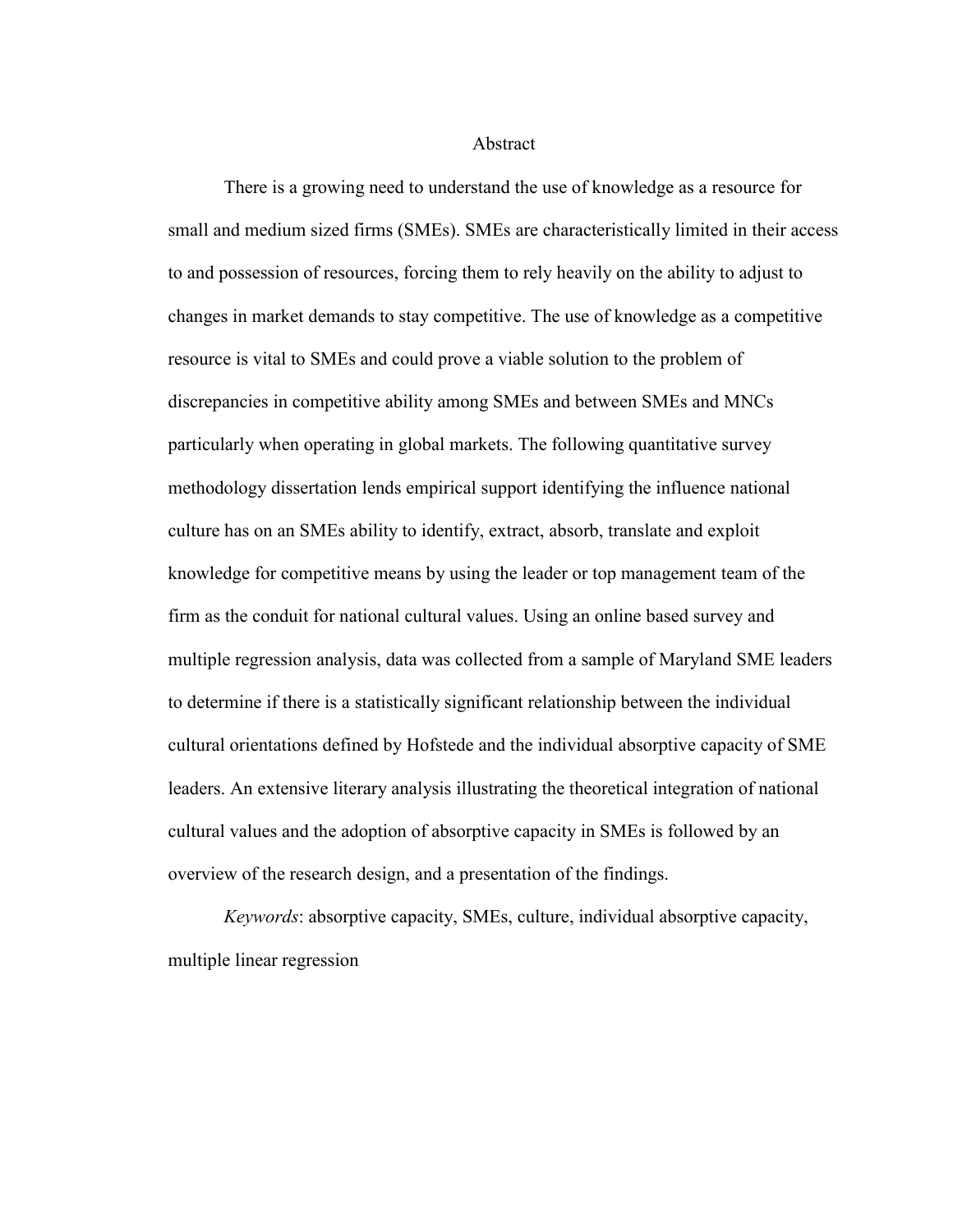# The Impact of National Cultural Orientations on Individual Absorptive Capacity in

Maryland SMEs

by

Megan Miller MBA

Doctoral Study Submitted in Partial Fulfillment

of the Requirements for the Degree of

Doctor of Business Administration

Liberty University

May, 2016

\_\_\_\_\_\_\_\_\_\_\_\_\_\_\_\_\_\_\_\_\_\_\_\_\_\_\_\_\_\_\_\_\_\_\_\_\_\_\_\_\_\_\_\_\_\_\_\_\_\_\_

\_\_\_\_\_\_\_\_\_\_\_\_\_\_\_\_\_\_\_\_\_\_\_\_\_\_\_\_\_\_\_\_\_\_\_\_\_\_\_\_\_\_\_\_\_\_\_\_\_\_\_

\_\_\_\_\_\_\_\_\_\_\_\_\_\_\_\_\_\_\_\_\_\_\_\_\_\_\_\_\_\_\_\_\_\_\_\_\_\_\_\_\_\_\_\_\_\_\_\_\_\_\_

\_\_\_\_\_\_\_\_\_\_\_\_\_\_\_\_\_\_\_\_\_\_\_\_\_\_\_\_\_\_\_\_\_\_\_\_\_\_\_\_\_\_\_\_\_\_\_\_\_\_\_

Dr. Gene Sullivan

Dr. Ed Moore

Dr. Gene Sullivan

Dr. Scott Hicks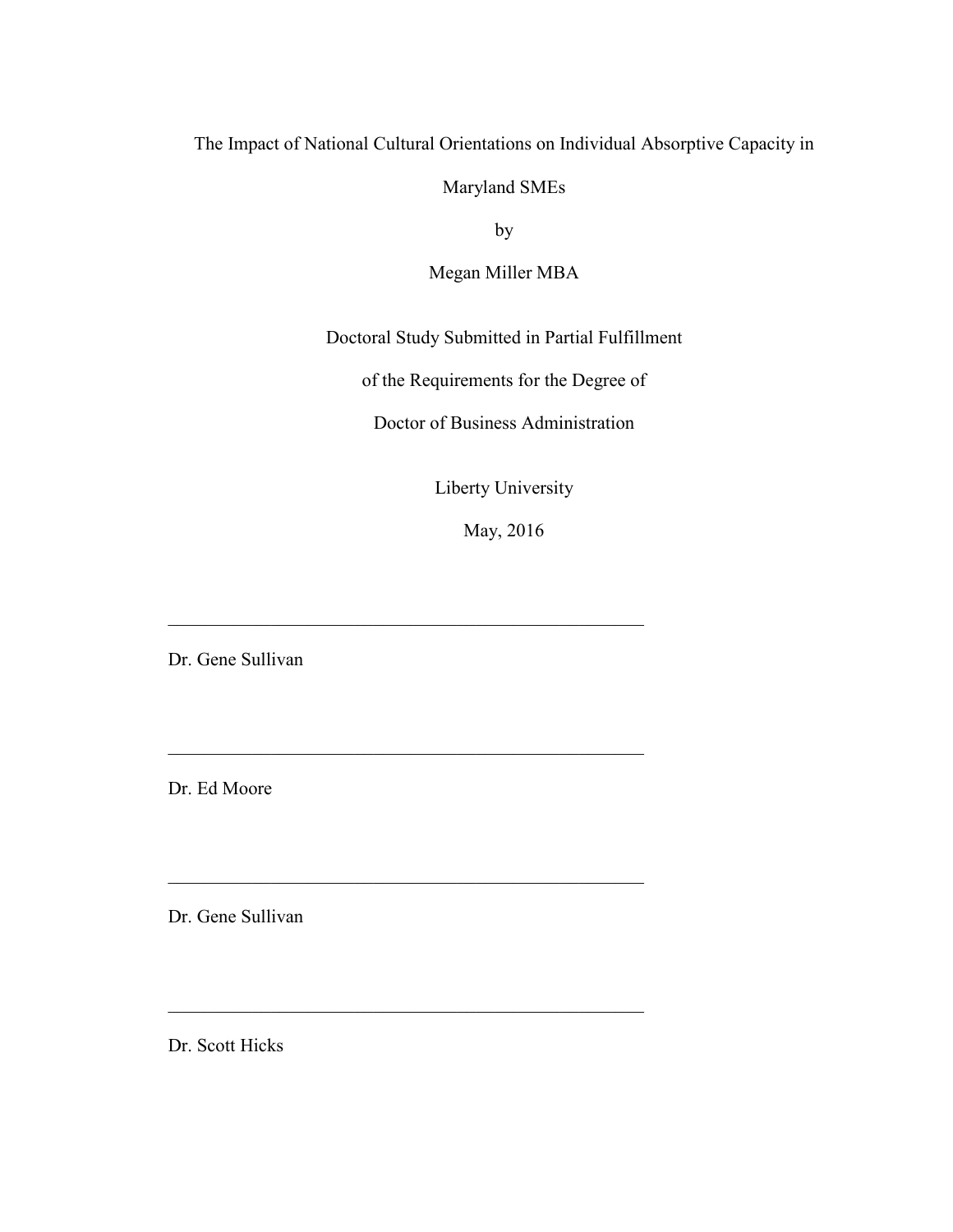## Dedication

This dissertation is dedicated to my parents Mark Miller and Hollis Miller, and my aunt Lynne Loving who have shown me unfailing support throughout my academic career. This paper and the entirety of the effort behind it is a small reflection of my appreciation for the love, faith, and courage you have given me. Your sacrifices have allowed me to achieve the honor of becoming a Doctorate of Business Administration. Thank you.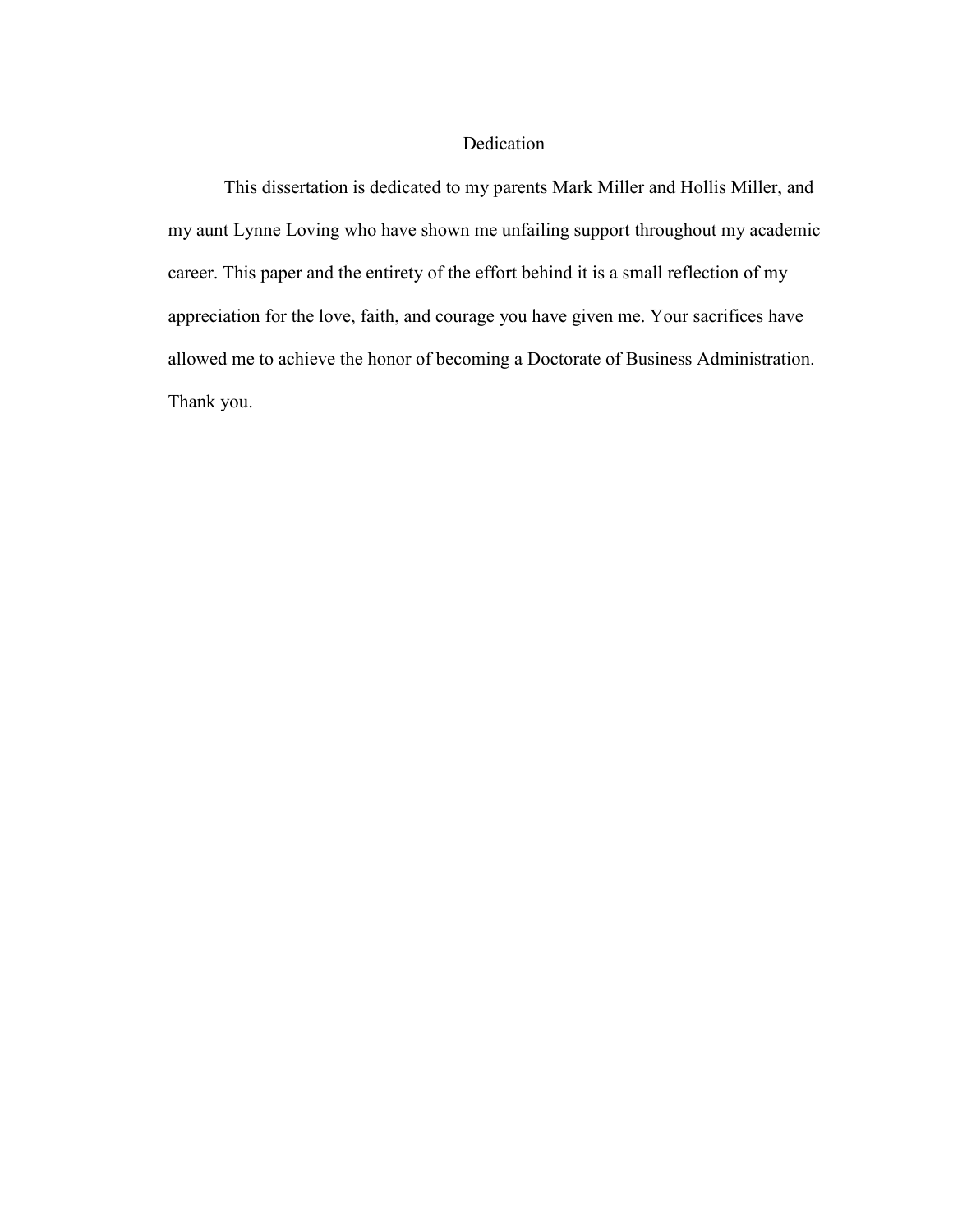#### Acknowledgments

I would like to acknowledge the wonderful faculty and staff at Liberty University's School of Business who have given me tremendous support throughout my time as a doctoral student. A special thank you to Dr. David Calland, Dr. Ed Moore, Dr. Brian Satterlee, and Dr. Gene Sullivan for reminding me of my potential and motivating me to see this endeavor through. Without your encouragement, I would not have been able to achieve the greatest success of my academic career.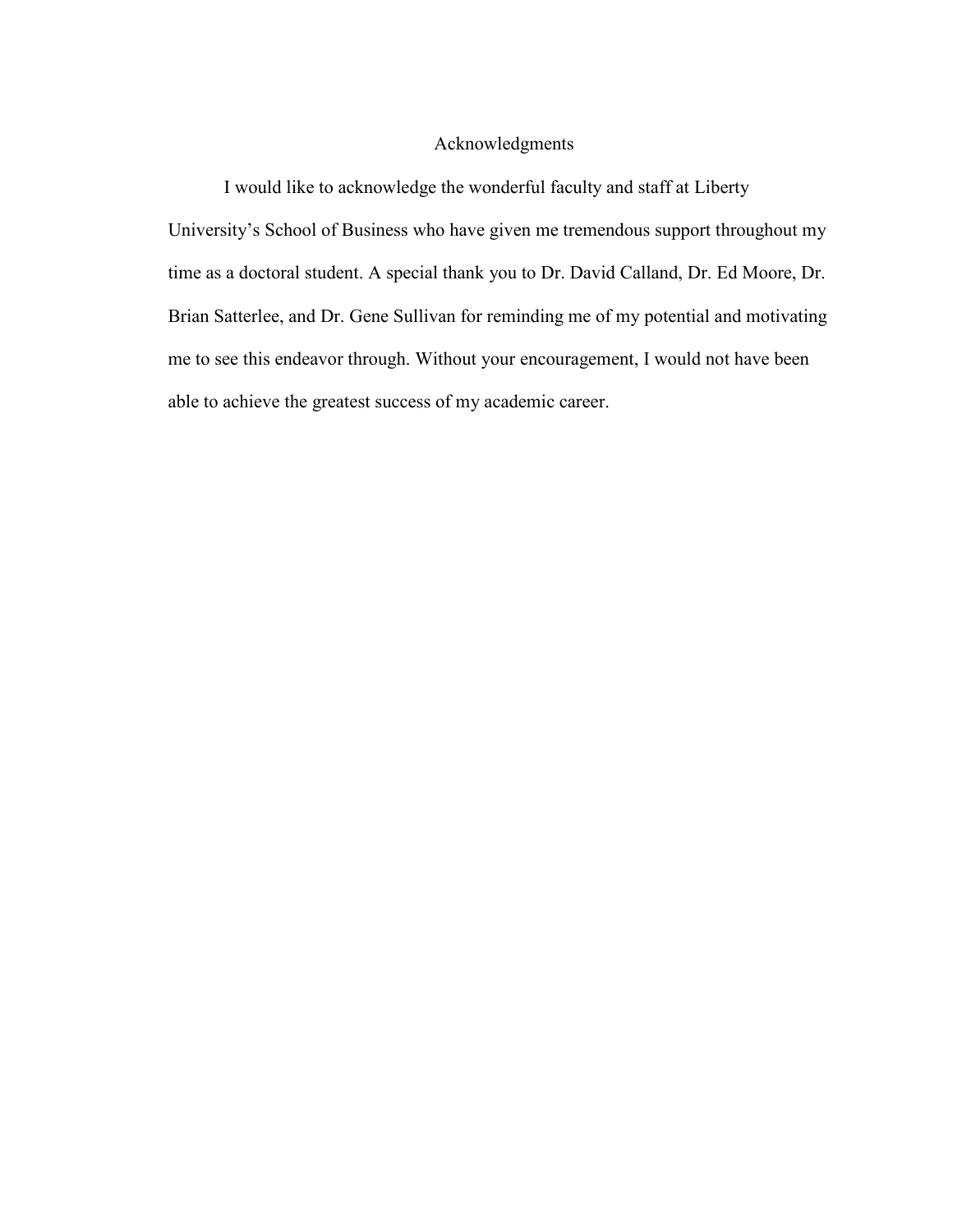## Table of Contents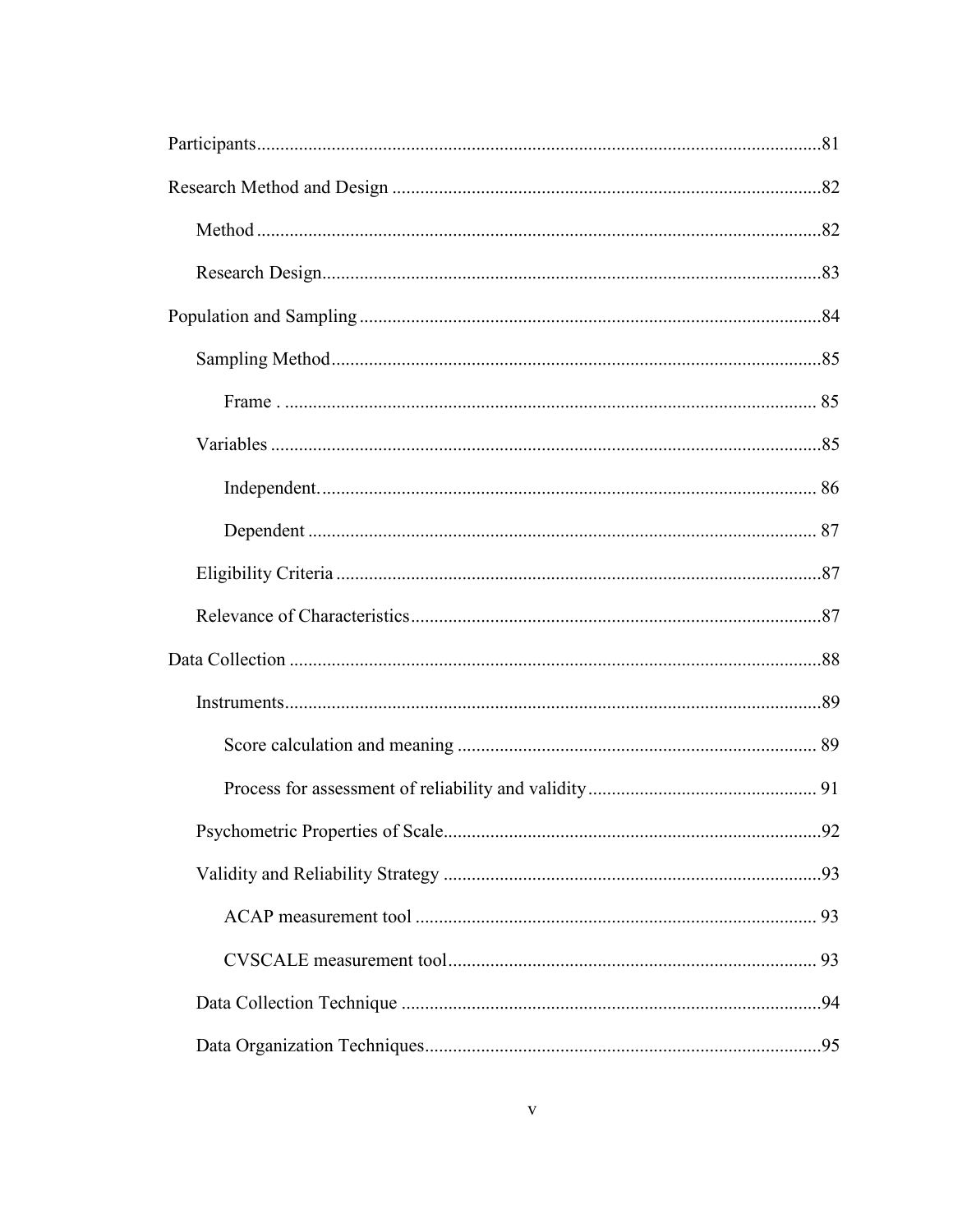| SECTION 3: Application to Professional Practice and Implications for Change 99 |  |
|--------------------------------------------------------------------------------|--|
|                                                                                |  |
|                                                                                |  |
|                                                                                |  |
|                                                                                |  |
|                                                                                |  |
|                                                                                |  |
|                                                                                |  |
|                                                                                |  |
|                                                                                |  |
|                                                                                |  |
|                                                                                |  |
|                                                                                |  |
|                                                                                |  |
|                                                                                |  |
|                                                                                |  |
|                                                                                |  |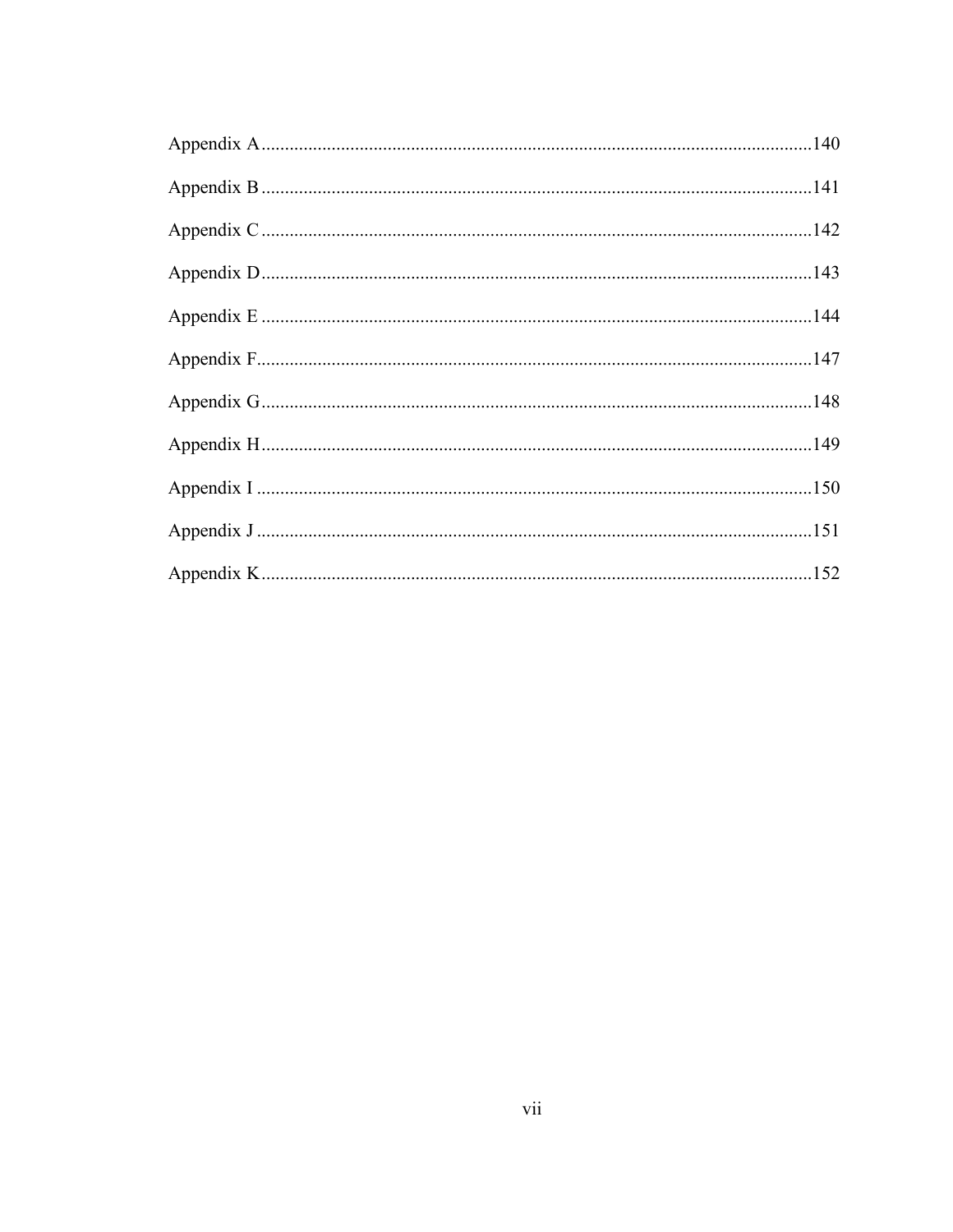# List of Tables

| Table A2. Relationship between ACAP and cultural orientation characteristics 140 |  |
|----------------------------------------------------------------------------------|--|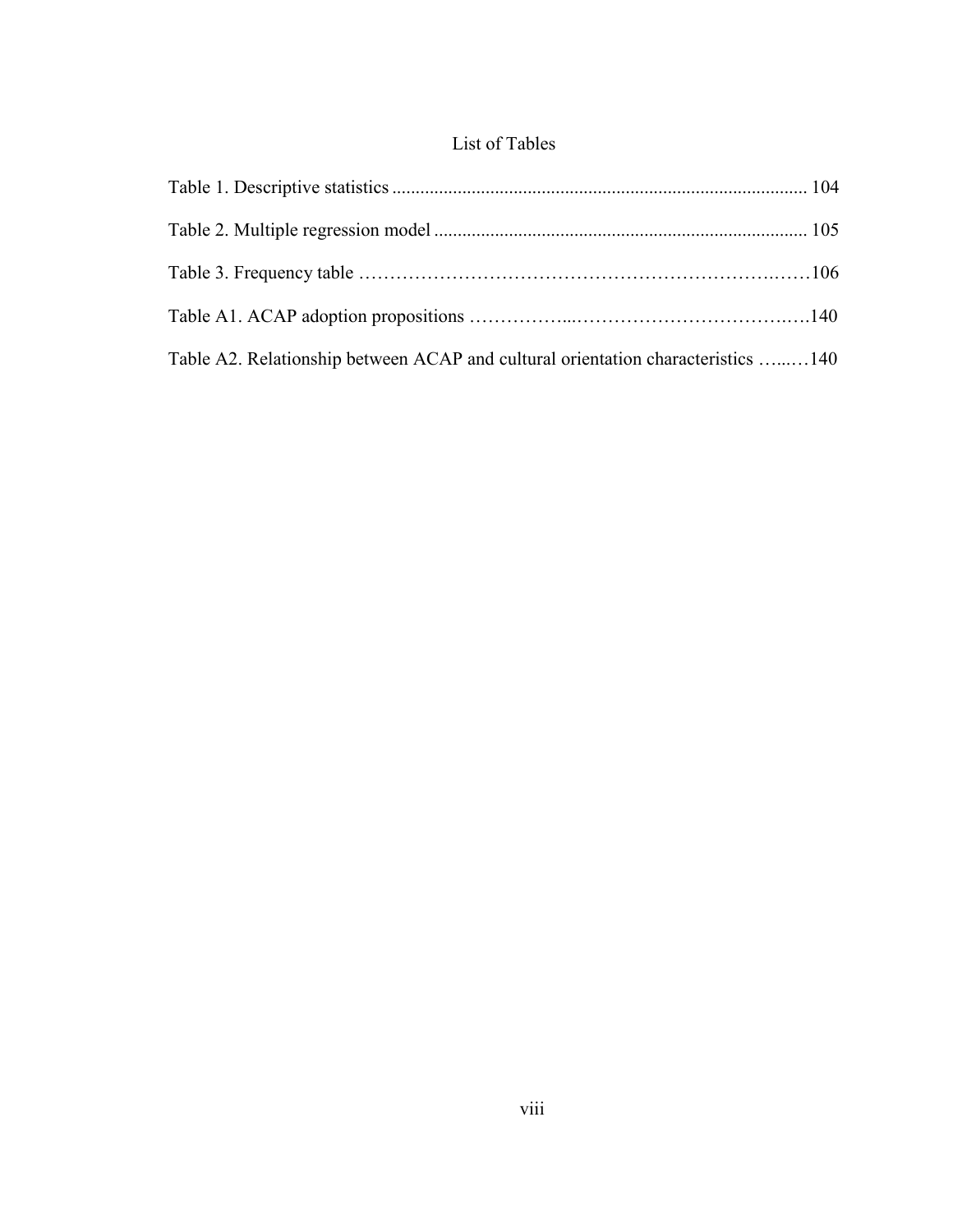# List of Figures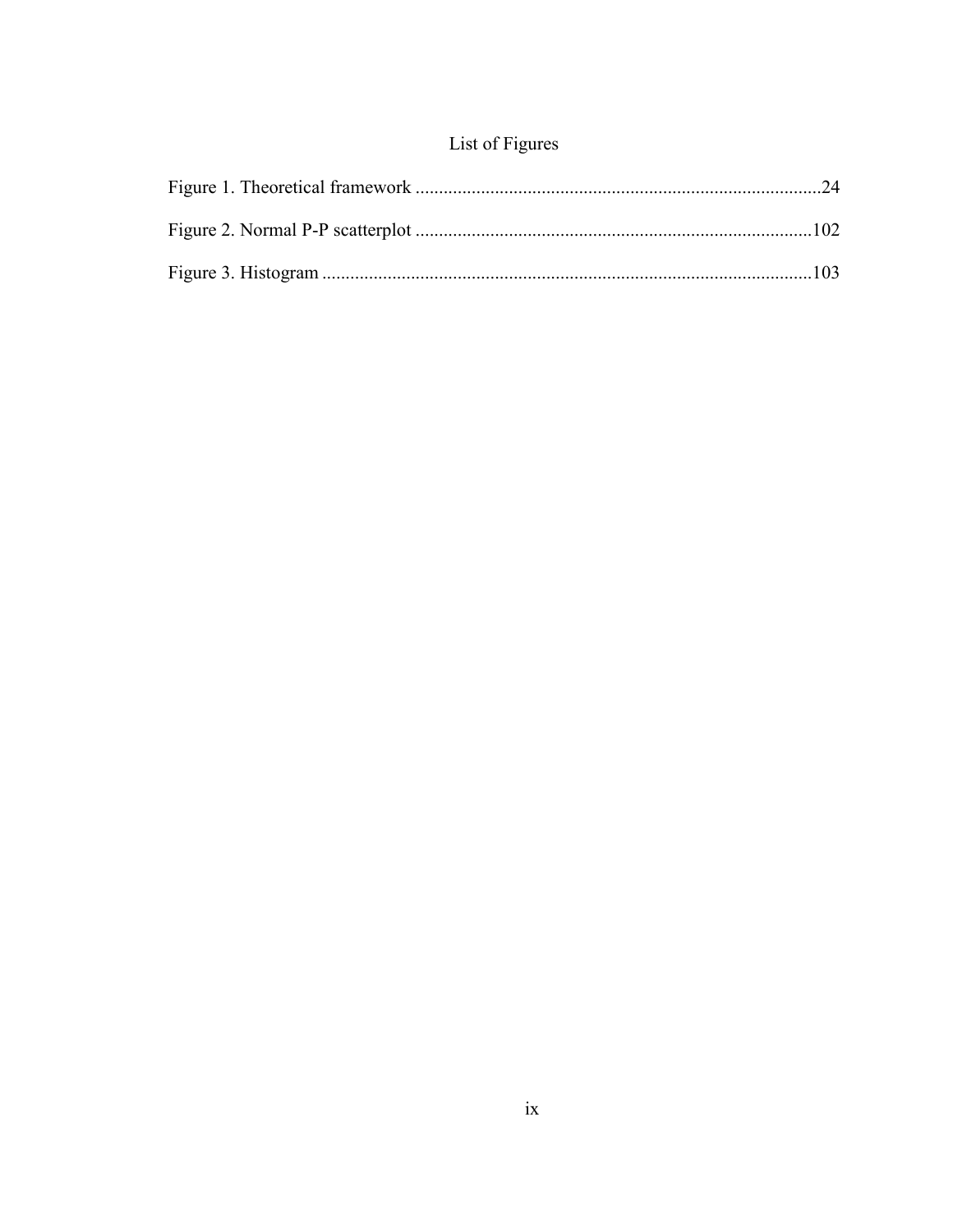#### SECTION 1: FOUNDATION OF THE STUDY

There is a growing interest in identifying and developing constructs that surround SMEs both academically and professionally as these types of organizations fill an increasingly critical role in the global economy (Chen & Chang, 2012; Eltamimi, 2013; Gray, 2006). The ability of SMEs to adapt, support, and grow local economies has made them come to the forefront of much academic research. The limited resources of SMEs often hinder them from taking advantage of economies of scale, especially within global markets, forcing them to turn to other means for obtaining competitive advantages (Gray, 2006). Knowledge has thus become even more vital resources for SMEs making the development of ACAP a necessary element for strategic performance.

Research has identified a firm's absorptive capacity as a dynamic capability that enables firms to obtain competitive advantages (Zahra & George, 2002). Absorptive capacity (ACAP) is the ability to identify and assimilate external knowledge that can be transformed and exploited for profitable and competitive outcomes (Adriansyah & Afiff, 2015; Brettel, Greve, & Flatten, 2011). The concept of ACAP is rooted in organizational learning theory which proposes that an organization can learn and therefore adapt to changes in its environment (Vasylieva, 2013). This is facilitated through the organization's employees who are conduits for the transfer of knowledge between the organization's external environment and its internal processes (Cohen & Levinthal, 1990).

The leadership of the firm is critical in determining the degree of an organization's ACAP since these roles dictate the culture and operational processes of the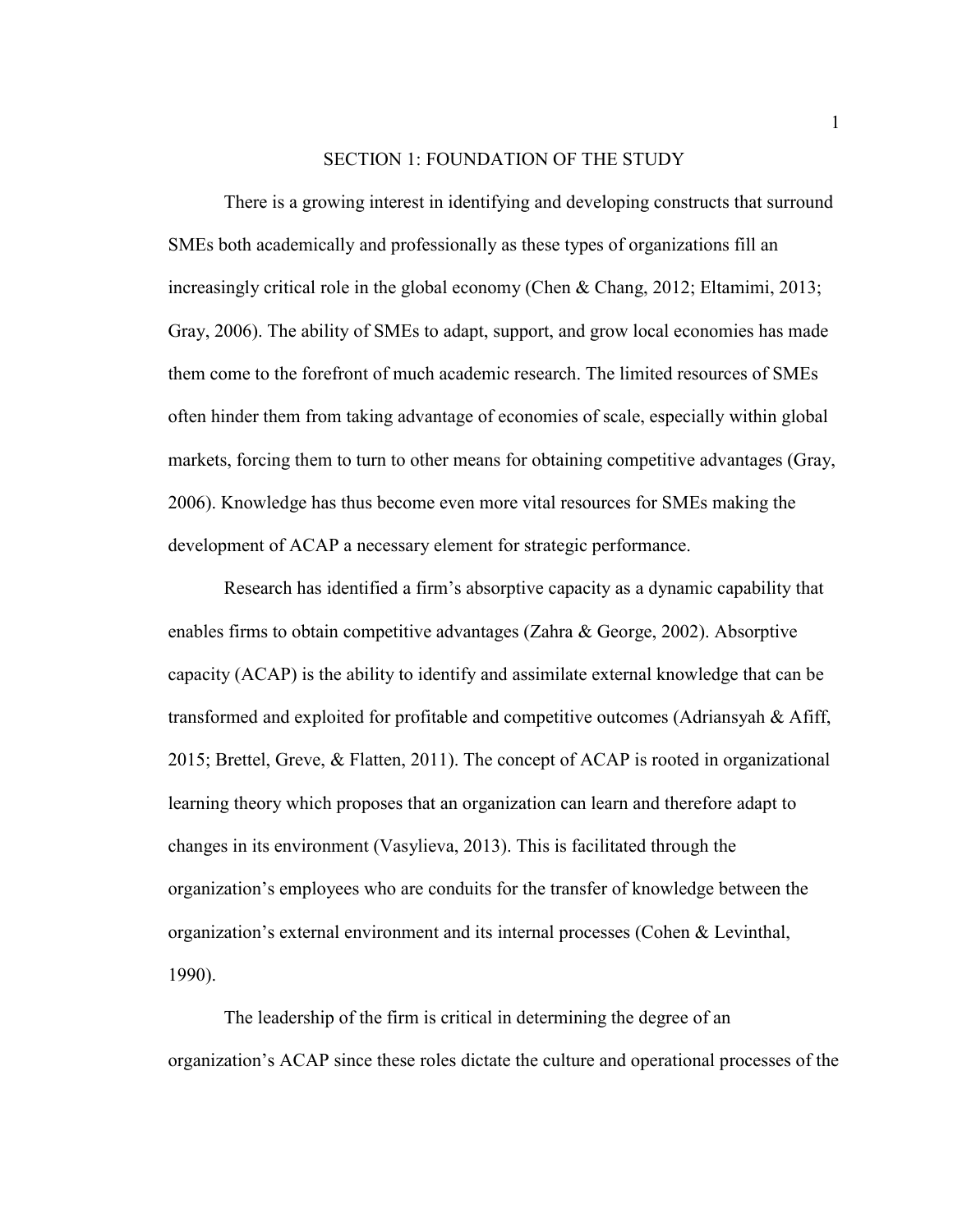firm through strategy development and resource allocations (Ndiege, Herselman, & Flowerday, 2012). The organizational culture, structure, and processes are directly and indirectly indicative of the leader or management teams in small and medium sized enterprises (SMEs), making the individual ACAP of the leaders a vital factor in the firm's ACAP (Sanders, Geletkanycz, & Carpenter, 2004). ACAP is a change mechanism that allows for firms to enjoy long-term profits and competitive advantages. Its links to improved innovation, entrepreneurial orientation, global positon and profits for SMEs make it a critical resource.

The concept of ACAP in SMEs, is an active area of academic research as SMEs assume greater roles in local and national economies (Gray, 2006). This research examined the relationship between Hofstede's national cultural orientations and the ability of a firm to adopt ACAP within SMEs to better understand how SMEs might either accept or resist adopting ACAP into the organization. SME leaders hold the simultaneous position of representatives of their national culture and drivers of organizational strategy development and implementation. By assessing the relationship between SME leaders' cultural orientations and their ACAP, the likelihood of the organization to adopt or resist ACAP can be predicted.

## **Background of the Problem**

Absorptive capacity has been theoretically established as a valid construct and needs more empirical testing to validate theoretical frameworks and explore contingent factors (Greve, Engelen, & Brettel, 2009). ACAP is a dynamic capability that provides competitive advantages based on knowledge attraction, retention, and utilization.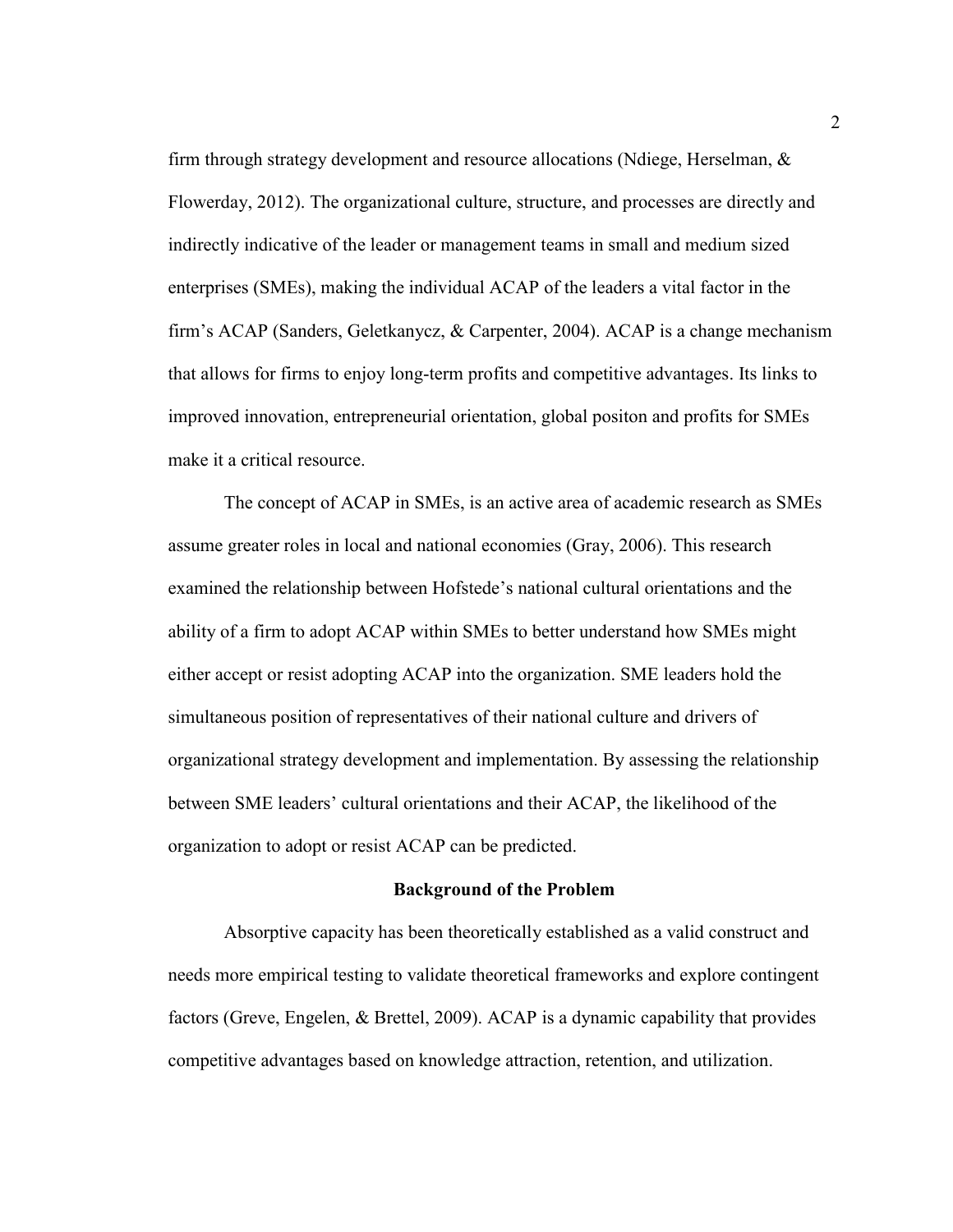Knowledge is a valued resource among all firms but particularly SMEs who could significantly enhance their competitive ability by embracing the ACAP process (Ndiege, Herselman & Flowerday, 2012; Zonooz, Farzam, Satarifar, & Bakhshi, 2011). Knowledge and a firm's ability to manage knowledge has been established as a dynamic capability and a means of developing competitive advantages (Zahra & George, 2002). ACAP is the adaptive process whereby firms develop knowledge capabilities and advantages by extracting knowledge from the external environment and adjusting internal processes accordingly (Zahra & George, 2002; Zonooz et al., 2011). SMEs are vital economic growth activators and stabilizers in local, national, and global markets primarily due to their innovative and entrepreneurial tendencies (Agbeibor, 2006; Garg & De, 2014). However, they are characterized by limitations regarding resource acquisition, management and application of resources (Ndiege et al., 2012; Williams, 2014). National cultural orientation is a contingent factor of ACAP and the relationship between the two needs to be explored empirically and theoretically (Sofka, 2008). Understanding this relationship will clarify if or how national culture facilitates or hinders the ACAP abilities of SMEs. As the driving forces of organizational structure and culture, managerial antecedents are the most salient determinants of the outcomes of organizational ACAP (Breunig & Martinkenaite, 2015). As SMEs become increasingly vital to the stabilization and expansion of global markets, there is a need to understand the influence culture has on ACAP in SMEs and the role individuals play in the ACAP process (Chauvet, 2014). A growing body of research is exploring the links between national cultural values and ACAP within the context of SMEs (Adriansyah & Afiff,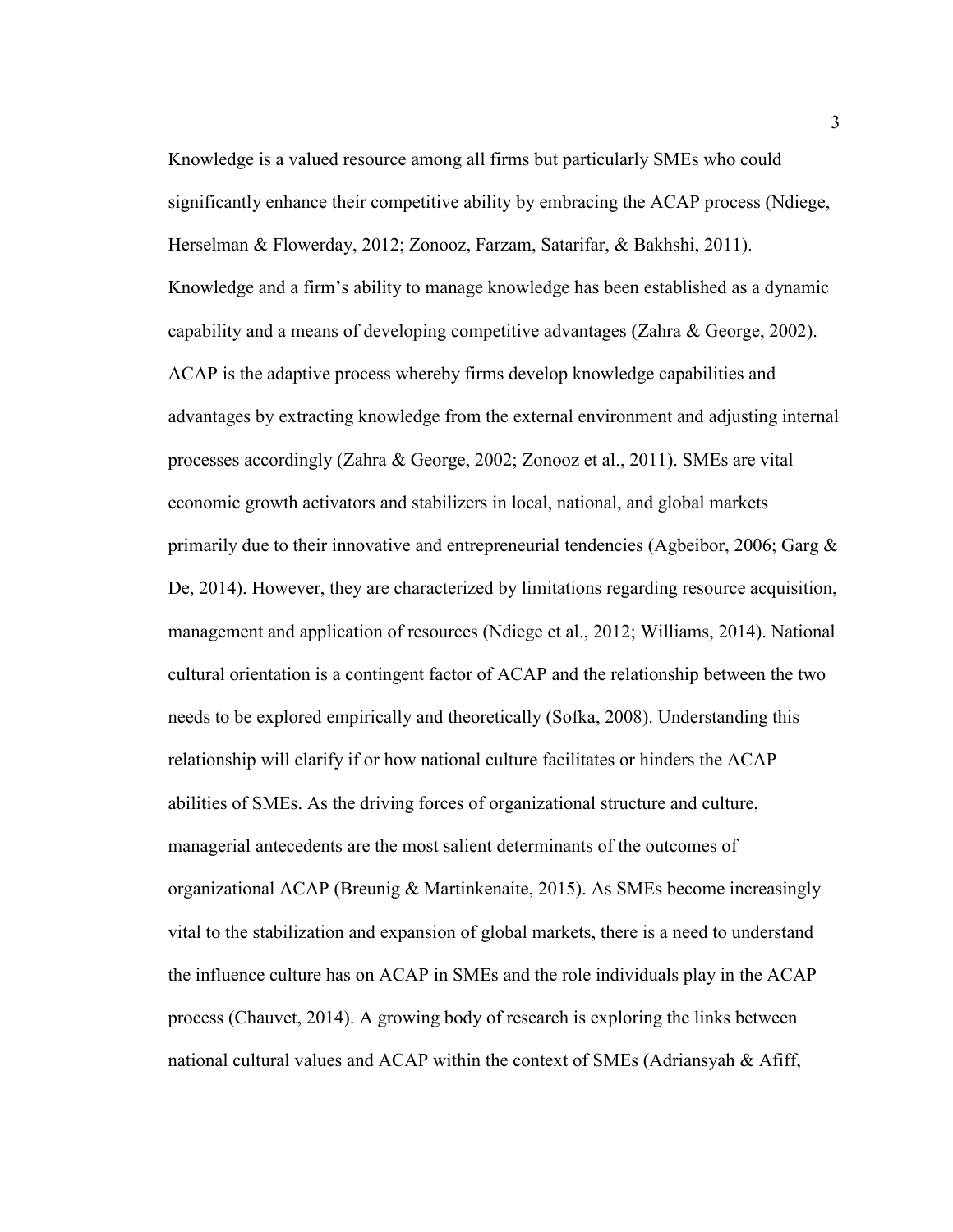2015; Ahmad, Mohamad, & Ibrahim, 2013). However, there is currently very little empirical support identifying how national culture orientations impact the adoption of ACAP within SMEs and how managerial antecedents impact this process. Understanding this relationship can help SME leaders recognize areas of improvement and strengths related to their organization's ability to adopt or accept absorptive capacity.

#### **Problem Statement**

The problem to be addressed is the lack of sufficient ACAP in some SMEs to compete effectively within a global market. Empirical evidence identifying the relationship between an organization's ability to adopt ACAP and the organizational leader's national cultural values can help highlight how divergences in compatibility between culture and the adoption of ACAP can be mitigated in SMEs. Greve et al.'s (2009) integrative theoretical framework indicates how firms may adopt ACAP when the characteristics of ACAP dimensions and the characteristics of Hofstede's cultural orientations align. Firms must decide which resources and capabilities to pursue (i.e. from available potential resource stocks in their external and internal environments). This decision-making process is referred to as the adoption stage of the capabilities lifecycle which illustrates how resources are identified, incorporated, re-bundled, and applied to produce competitive outcomes (Helfat & Peteraf, 2003). The leaders of SMEs have significant autonomy over the resource acquisition and application process within the firm. Williams (2014) indicates SME failure is not attributed to lack of resources alone, but can be partially attributed to the institutional environment of the organization and the mismanagement of organizational resources. Cultural orientations shape both the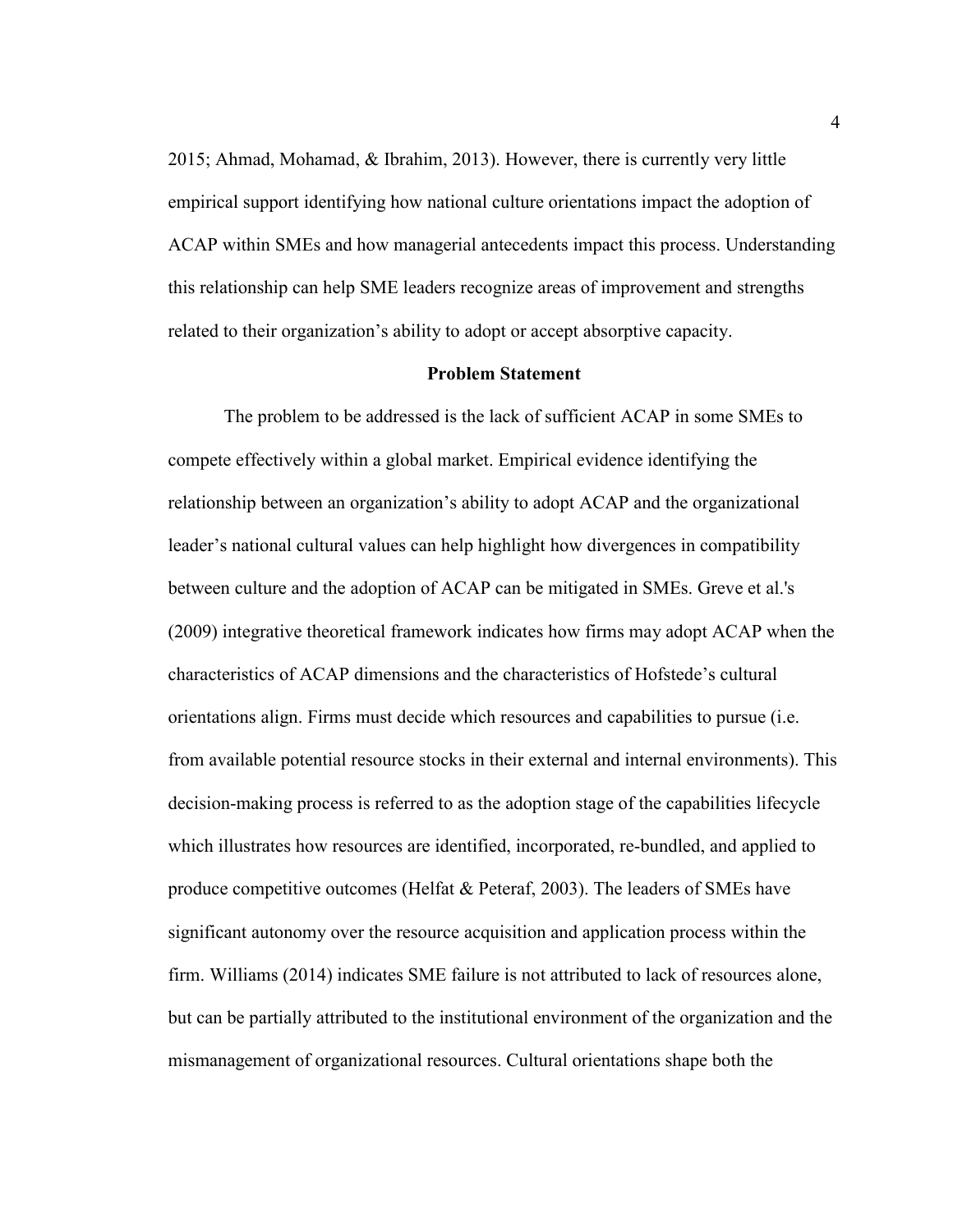institutional environment and the decision-making paradigm of SME leaders which directly impacts if and how ACAP is formed within an organization (Adriansyah & Afiff, 2015; Ahmad et al., 2013; Greve et al., 2009; Kreiser, Marino, Dickson, & Weaver, 2010). Firms with higher levels of ACAP outperform firms with lower levels (Eltamimi, 2013). Therefore, understanding if and what type of relationship exists between national culture orientations and the adoption of ACAP using leaders as the intermediary can potentially help SMEs develop knowledge based dynamic capabilities leading to deeper or expanding competitive advantages in global markets.

 The focus of this study was to determine if individual national cultural orientations significantly impact the ACAP of SME leaders to see if a firm will likely adopt ACAP (Daspit & D'Souza, 2013; Greve et al., 2009; Ndiege et al., 2012). The study has implications for furthering ACAP research by introducing a cultural aspect that can help leaders of globally positioned SMEs develop their ability to compete more effectively by identifying barriers and limitations to developing their ACAP. The empirical results of the study help fill the gap in ACAP and national cultural orientation research calling for validation of relationships between the two constructs at an individual level of analysis and within the context of SMEs.

#### **Purpose Statement**

The purpose of this quantitative study was to test Greve et al. (2009) theoretical framework integrating national culture and ACAP to fill the gap in current literary research that examines the relationship between an SME's ability to adopt ACAP and national cultural values represented in the organization's leader. The empirical findings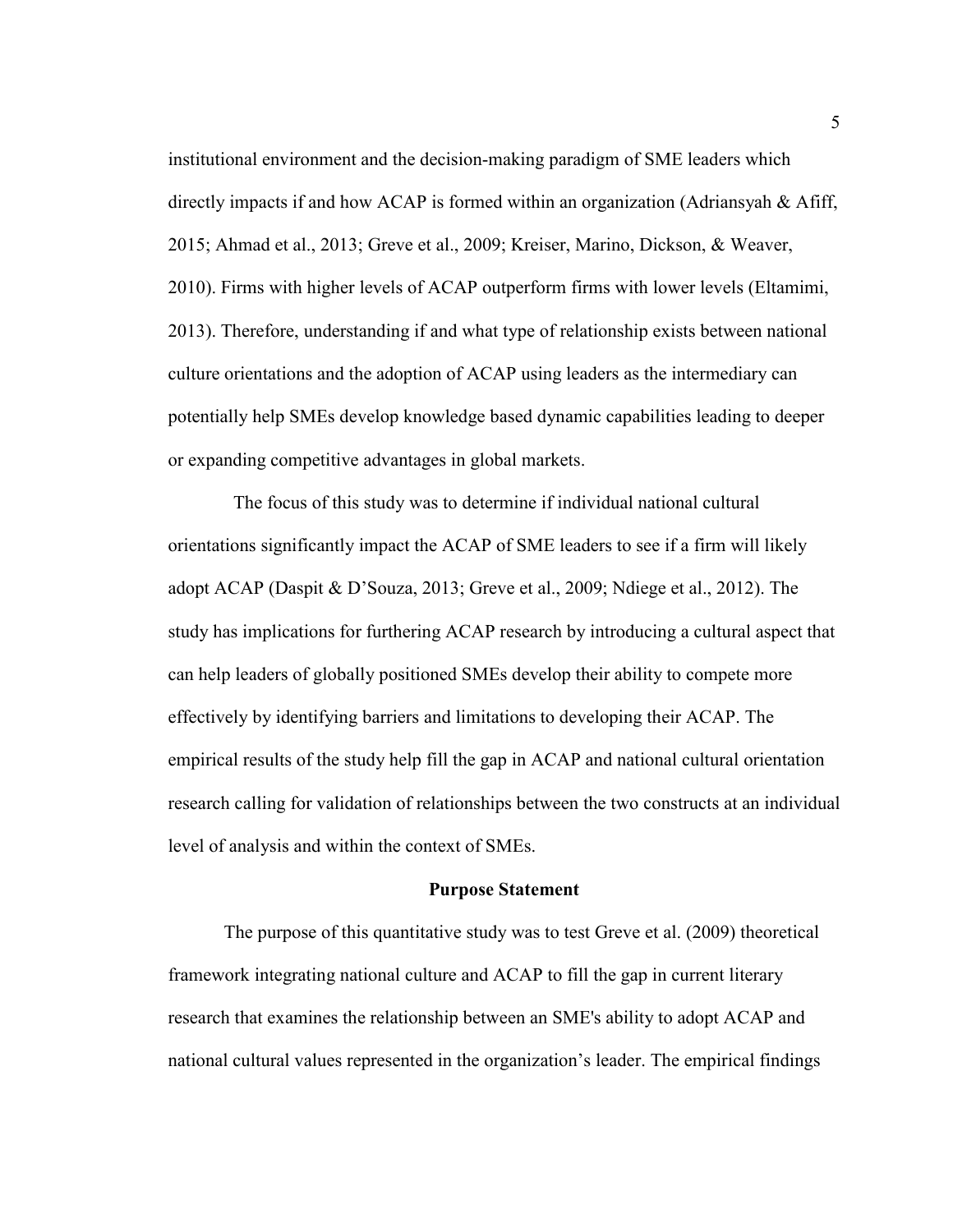of this study help substantiate the integrative framework proposed by Greve et al. (2009) that have theorized the positive or negative relationship between Hofstede's cultural value orientations and the adoption of ACAP. This data can potentially be used by SME leaders to adjust the design and development pathways for the organization to improve ACAP capabilities and therefore, increase competitive ability (Greve et al., 2009; Yamak, Nielsen, & Escribá-Esteve, 2014).

#### **Nature of the Study**

The data identified if there is a statistically significant relationship between individual national cultural orientations represented in Hofstede's cultural dimensions and the individual ACAP of SME leaders. The design of the study was fixed, using quantitative methods to capture and analyze the data. The purpose for selecting a quantitative study is two-fold: it addresses a need in current ACAP and national cultural dimension research for more empirical tests to identify antecedents of the constructs within SMEs, while also expanding the available research validating a relationship between national cultural values and organizational ACAP (Creswell, 1994; Greve et al., 2009; Volberda, Foss, & Lyles, 2010). A quantitative design was appealing given the recent developments of two validated survey instruments that identify cultural orientations and ACAP levels of individuals (Chauvet, 2014; Yoo, Donthu, & Lenartowicz, 2011). These survey instruments were used to collect data from the sample population of SME leaders in the state of Maryland. The readily available and extensive theoretical and empirical literature has clearly identified the variables used in this study which provide a solid foundation to proceed with empirical tests that can link culture to ACAP within SMEs (Flatten,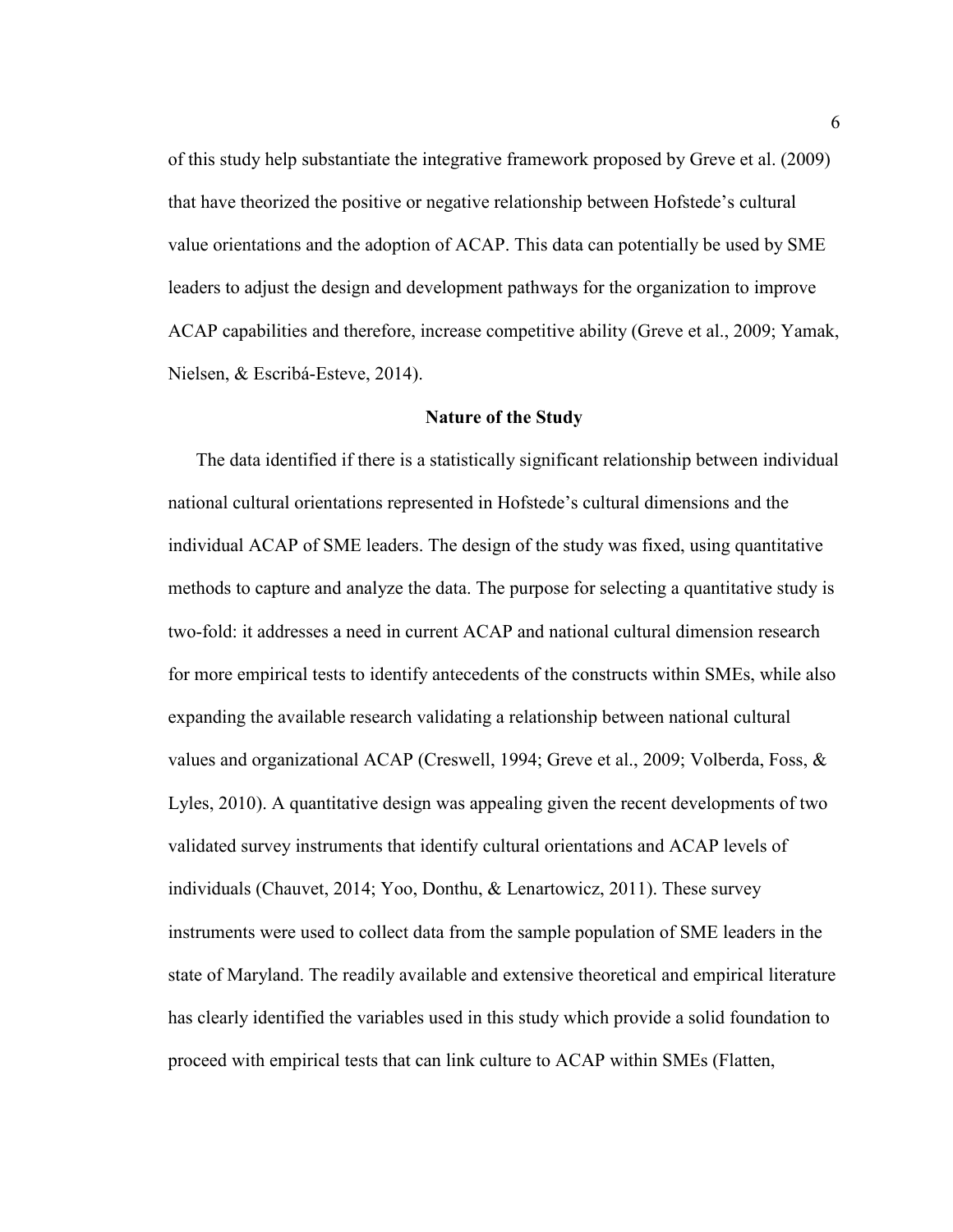Engelen, Zahra, & Brettel, 2011a; Greve et al., 2009). Additionally, the vast literary resources on the topics of ACAP and culture, including several thorough mixed-method and meta-analytic analysis of these constructs (Flatten et al., 2011a; Taras, Kirkman, & Steel, 2010) provide a solid platform to conduct further empirical studies. The structured format of the research and the use of multiple hypotheses is not well suited to the flexible nature of qualitative methods (Stake, 2010). It can be argued that a significant overlap in quantitative and qualitative methods can occur within a study (Allwood, 2012), however, the type of data (purely numerical), the instrument used (survey), the potential for generalizability of the findings, and the conclusive nature of the research eliminate qualitative designs (Bansal & Corley, 2012; Creswell, 2014).

A correlational research design was selected for its ability to test the relational nature between the independent and dependent variables. The study does not seek to influence the test subjects, but rather simply to capture data pertaining to the test subjects and drawing conclusions from those data sets. Therefore, experimental methods and quasiexperimental methods are not appropriate since the purpose of this study is to identify relational trends and patterns among multiple variables as opposed to identifying a specific outcome between an independent and dependent variable (Creswell, 2014). Descriptive research designs merely aim to describe data and would not be an appropriate fit to identify any covariance between national culture and ACAP in SMEs (Leech, Barrett, & Morgan, 2005).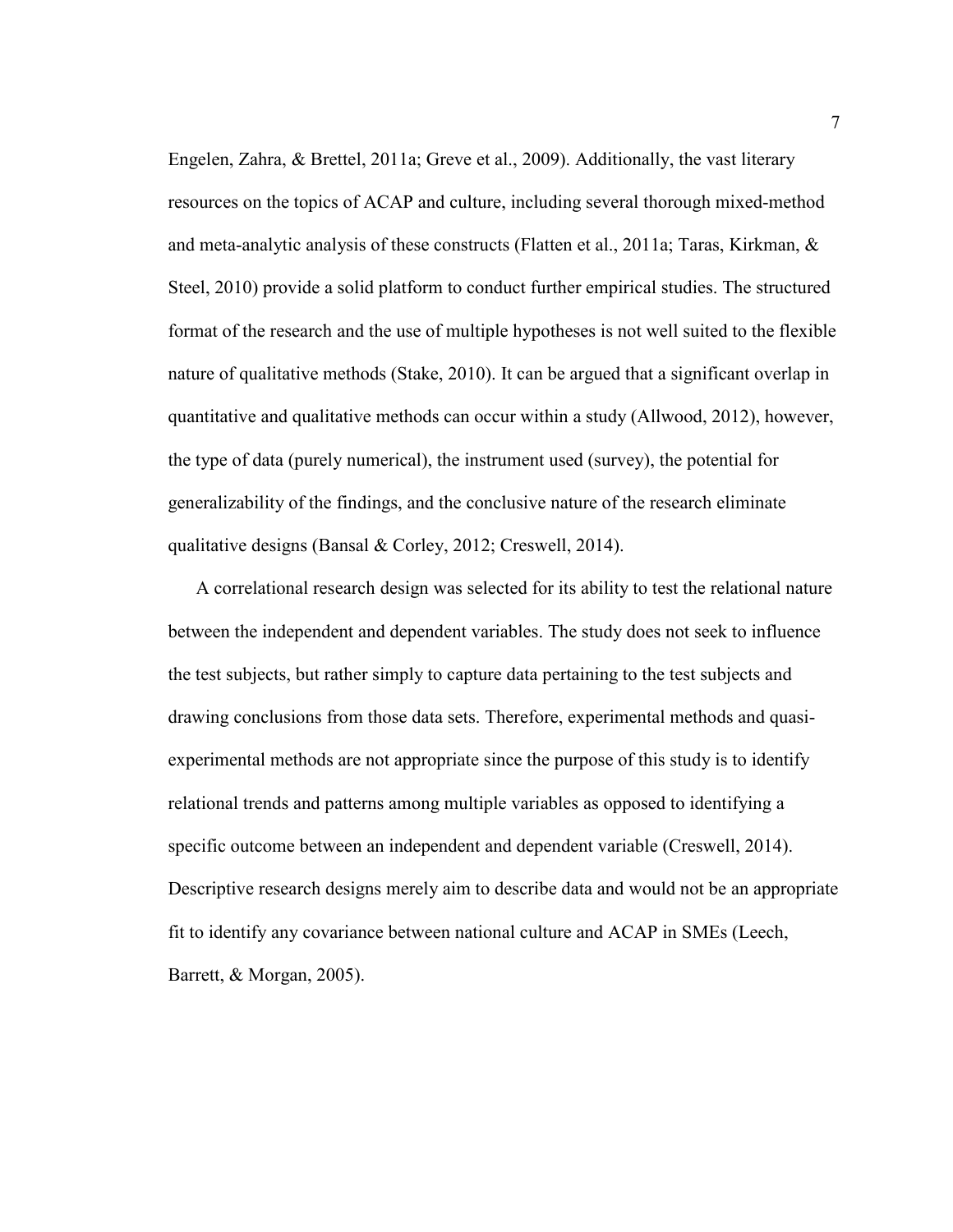#### **Research Question**

The researcher examined if there is a statistically significant correlation between the five national cultural orientations defined by Hofstede (Taras et al., 2010) and individual ACAP levels of SMEs leaders. The foundational perspectives of an individual's perceptions, values, beliefs and attitudes are established by national culture characteristics developed by societal behavioral norms and patterns (Hofstede & Hofstede, 2005). These attitudes, perceptions, values and beliefs are used to filter their environment as they process information which they act on; these actions form patterned behaviors which collectively form societal norms. Hofstede's early work identified patterns in behaviors, attitudes, and perceptions among different people groups that could be defined and compared (Hofstede, 1980). Hofstede's five cultural orientations of power distance (PDI), uncertainty avoidance (UAI), long-term orientation (LTO), masculinity vs. femininity (MAS), and individualism vs. collectivism (IND), have been widely used to help identify and predict preferences and behavioral tendencies of people groups (Yoo et al., 2011). Hofstede's original work had been expanded to explore the manifestations of cultural values as a predictor of individual behavioral tendencies, attitudes, beliefs, and perceptions which can determine individual actions and reactions (Minkov & Hofstede, 2012).

Leaders and top management teams hold the most influence over the strategies a firm pursues, causing the firm to mimic the perspectives, attitudes, tendencies, and personalities of its leaders as their decision-making paradigm is engaged (Hambrick, 2007). ACAP is an organizational level construct that occurs as a collective process of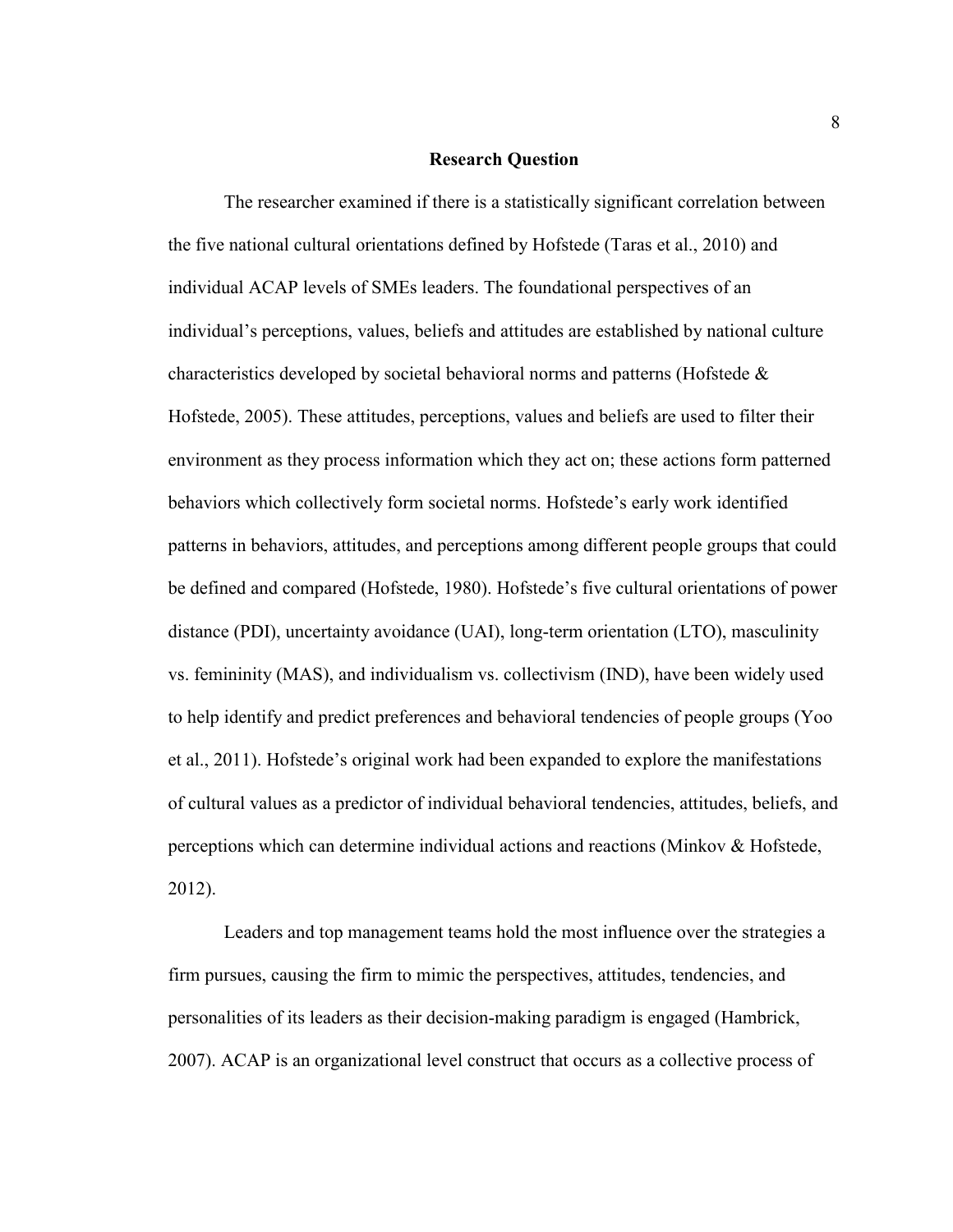individuals learning, processing, and creatively applying knowledge using the social and communication pathways of the organization (Cohen & Levinthal, 1990). Organizational attributes such as structure, strategy, and culture shape the overall ACAP of the firm by establishing the foundation for the motivations and abilities of individual employees to engage their individual ACAP (Greve et al., 2009). The resource application and allocation decisions a leader makes determines the overall strategy, structure, and culture of the firm. Leaders will establish the bounds of a firm's ACAP as they process information from their environment using their culturally pre-dispositioned filters to make strategic decisions which ultimately determine how supportive the organizational culture and structure are to learning. Organizations with strong learning orientation allow for the individual ACAP of its employees to be developed, harnessed, and expressed; this includes the individual ACAP of its leaders. Organizations whose cultures and strategic perspectives promote a strong learning orientation will have strong ACAP and can compete more effectively. Therefore, it is important to know if and how the cultural orientation of SME leaders influences the individual ACAP of SME leaders. Based on the literature, the following research questions was used to guide the study:

RQ 1: What is the relationship between the cultural orientation and individual absorptive capacity of leaders' in Maryland SMEs?

#### **Hypotheses**

The proposed research question combines organizational learning, culture orientations, and resources based view theories to provide empirical data that can be used to determine the relationship between national cultural orientations and ACAP proposed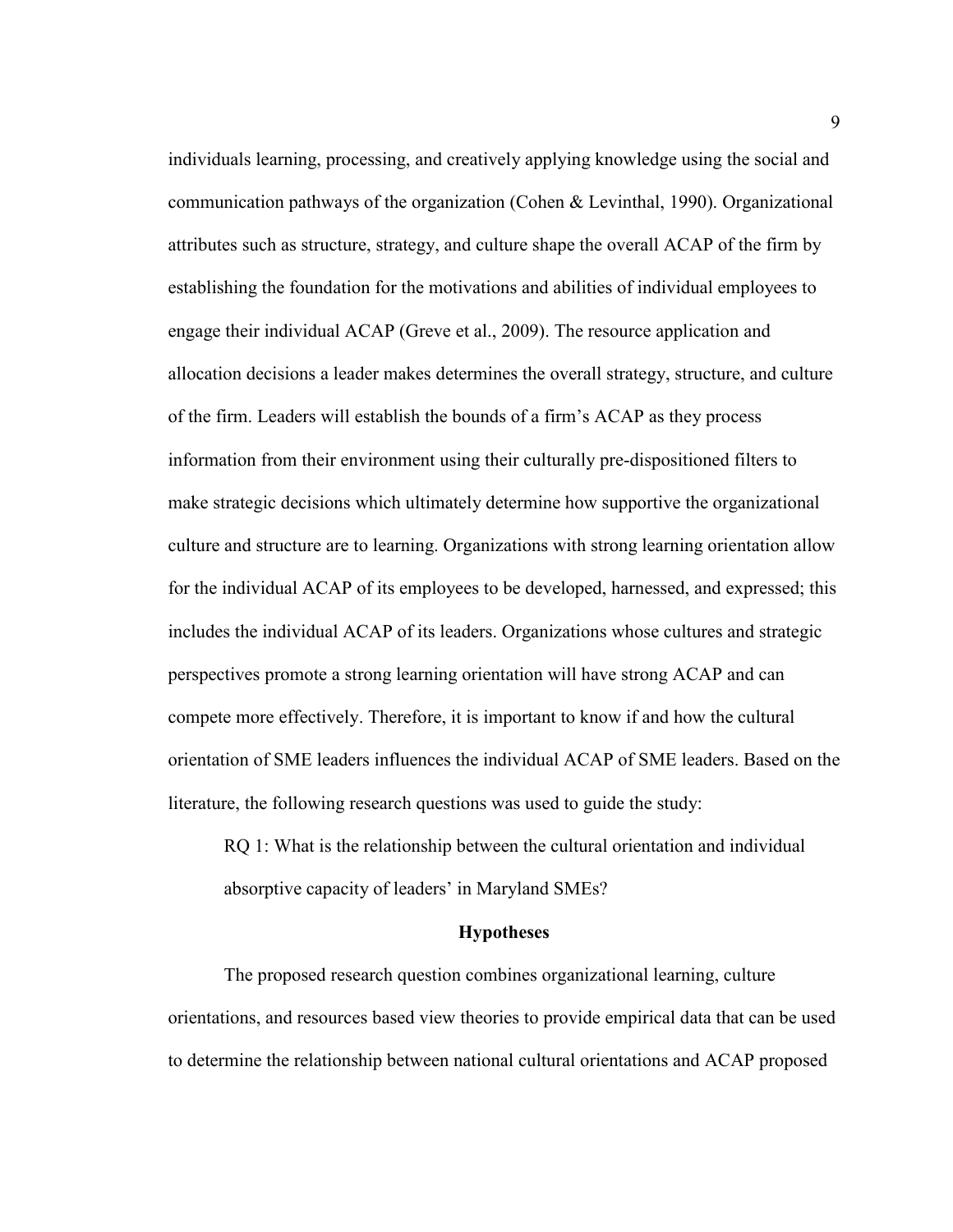in the integrative framework designed by Greve et al. (2009). Studies currently support the positive correlation between a firm's performance and a firm's ACAP (Daspit & D'Souza, 2013; Eltamimi, 2013). ACAP is a dynamic capability allowing firms to adjust to changes in their environment by building or reconfiguring organizational resources that can provide competitive advantages for the firm. Studies also identify that a firm's ACAP is manifested within and through individual members as they engage with the social and organizational mechanisms in place; indicating that individuals' have their own ACAP abilities which can influence the firm's overall ACAP (Daspit & D'Souza, 2013; Lane, Koka, & Pathak, 2006; Zahra & George, 2006). Organizational mechanisms are a result of the organization's culture and structure. The culture and structure of a firm are influenced by the organization's institutional environment and the cognitive schema of organizational leaders as the make strategic decisions that determine how resources are allocated, utilized and developed by the firm. The strategic choices of organizational leaders regarding internal resource allocations determines how the firm will continue either perpetuate or adjust its culture and structure in response to changes in its environment (Helfat  $&$  Peteraf, 2015). The cognitive schema of firm leaders is influenced by culture which can be defined and measured using Hofstede's cultural orientation scales (Dorfman, Javidan, Hanges, Dastmalchian, & House, 2012; Greve et al., 2009; Yoo et al., 2011). SMEs have inherent organizational characteristics (i.e. entrepreneurial and innovative cultures, horizontal structures, leadership autonomy in strategy design, limited resource stocks and accessibility) which make them uniquely susceptible to the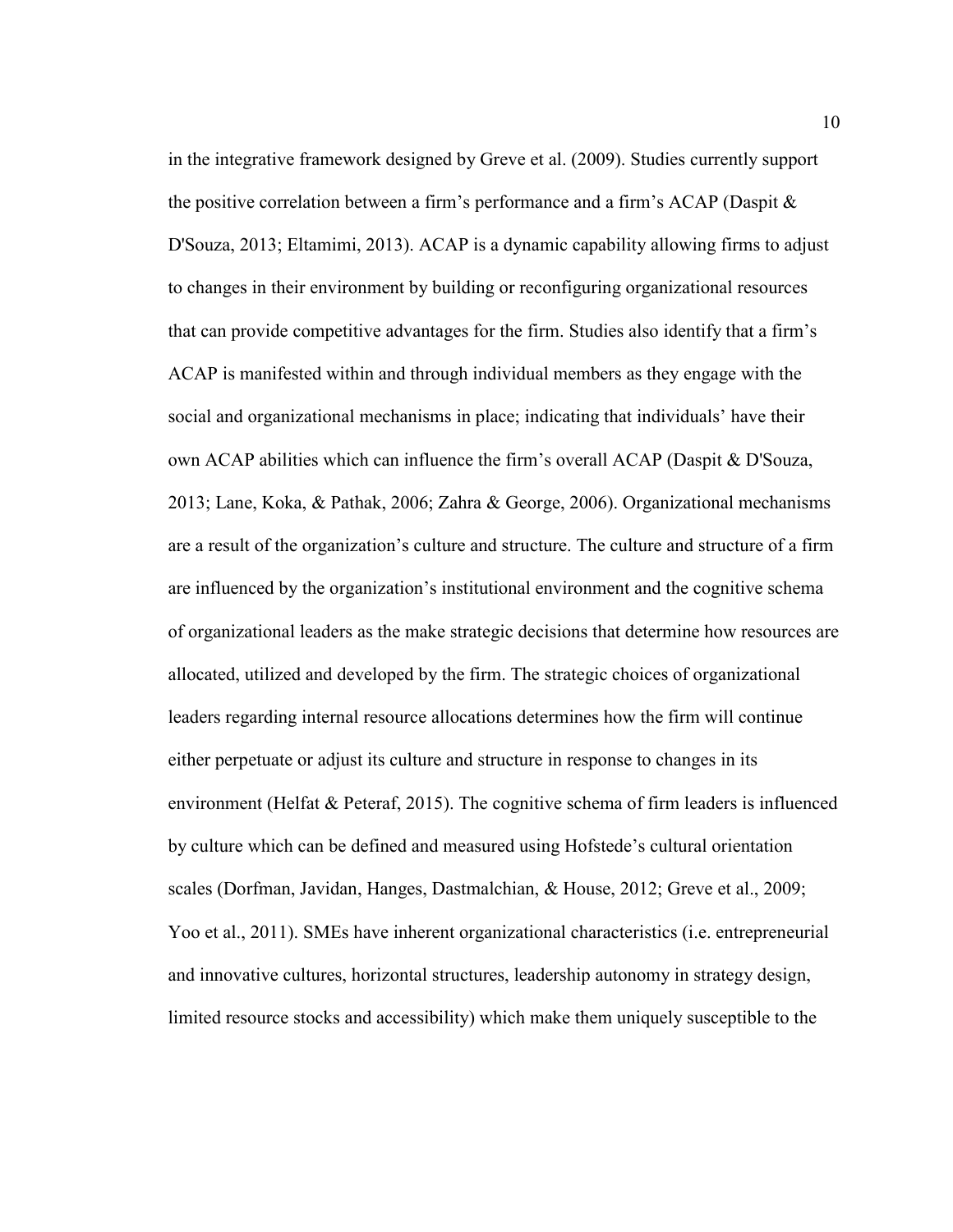influence of the leader's cognitive schema. These literary links lead to the following hypotheses and sub-hypothesis:

H0: There is no relationship between the individual cultural orientations and individual absorptive capacity in SMEs leaders.

Ha: There is a relationship between the individual cultural orientations and individual absorptive capacity in SMEs leaders.

There are five sub-hypotheses that correspond with each of the independent variables. They are as follows:

H01: There is no statistically significant relationship between Hofstede's power distance orientation of an organizational leader and the leader's individual absorptive capacity within Maryland SMEs.

HA1: There is a statistically significant relationship between Hofstede's power distance orientation of an organizational leader and the leader's individual absorptive capacity within Maryland SMEs.

H02: There is no statistically significant relationship between Hofstede's uncertainty avoidance orientation of an organizational leader and the leader's individual absorptive capacity within Maryland SMEs.

HA2: There is a statistically significant relationship between Hofstede's uncertainty avoidance orientation of an organizational leader and the leader's individual absorptive capacity within Maryland SMEs.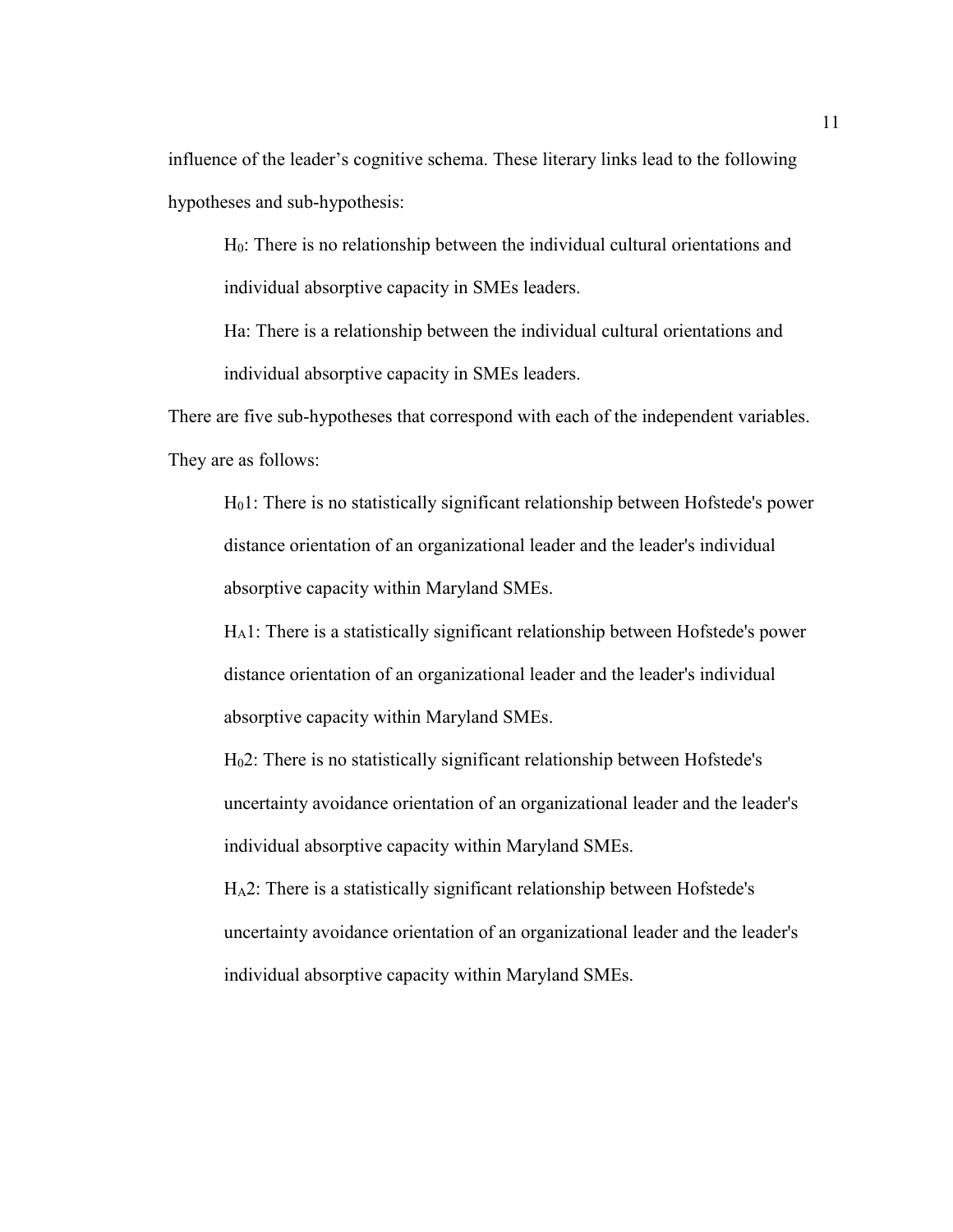H03: There is no statistically significant relationship between Hofstede's collectivism vs. individualism orientation of an organizational leader and the leader's individual absorptive capacity within Maryland SMEs.

HA3: There is a statistically significant relationship between Hofstede's collectivism vs. individualism orientation of an organizational leader and the leader's individual absorptive capacity within Maryland SMEs.

H04: There is no statistically significant relationship between Hofstede's masculinity vs. femininity orientation of an organizational leader and the leader's individual absorptive capacity within Maryland SMEs.

HA4: There is a statistically significant relationship between Hofstede's masculinity vs. femininity orientation of an organizational leader and the leader's individual

H05: There is no statistically significant relationship between Hofstede's longterm vs. short-term orientation of an organizational leader and the leader's individual absorptive capacity within Maryland SMEs.

HA5: There is a statistically significant relationship between Hofstede's long-term vs. short-term orientation of an organizational leader and the leader's individual absorptive capacity within Maryland SMEs.

#### **Theoretical or Conceptual Framework**

The adaptive structure ascribed to SMEs are advantages in dynamic and global markets. Their limited access to, possession of, and the mismanagement of critical resources are hindrances to their survival and growth (Williams, 2014). This unique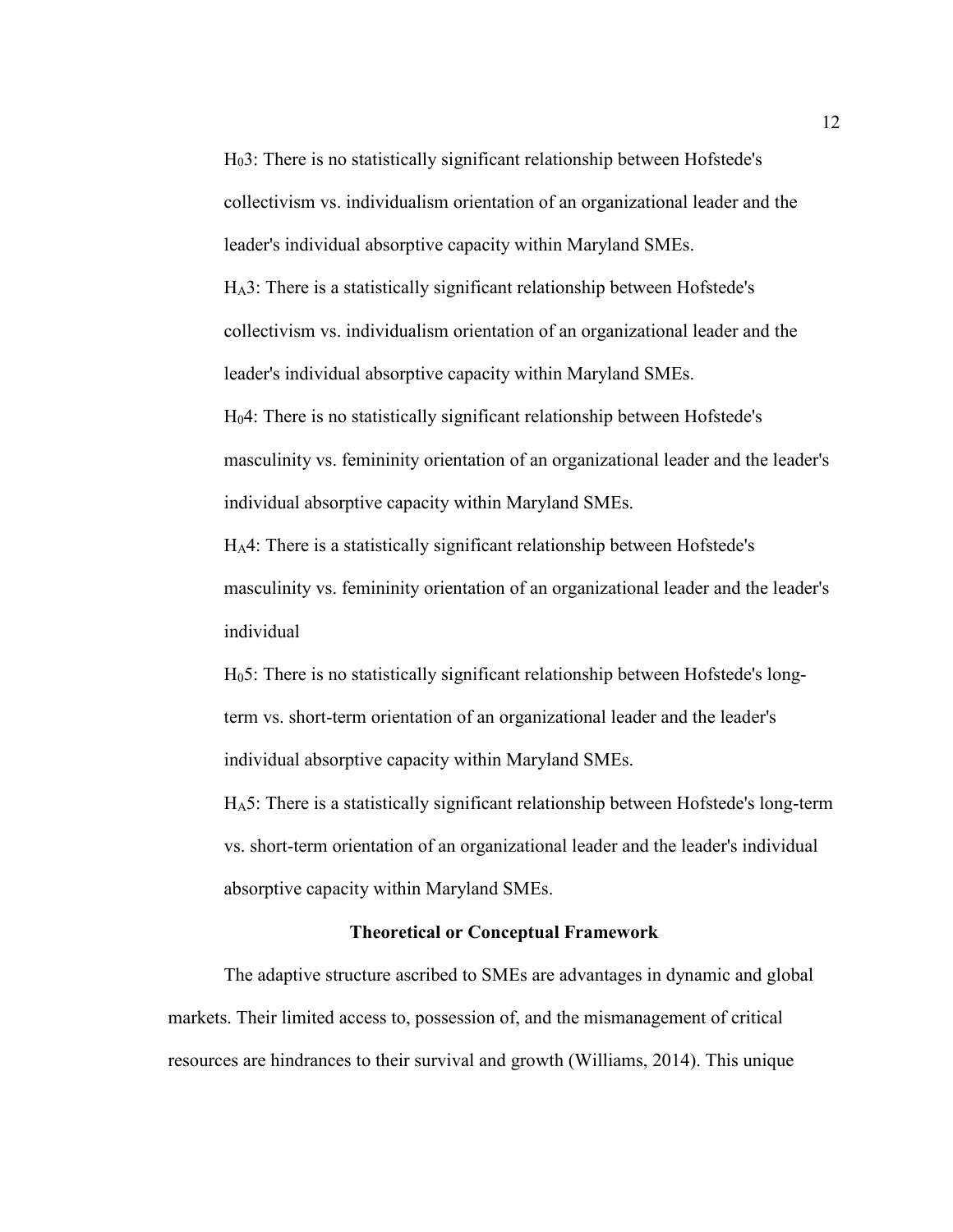combination of advantages and barriers to provides an interesting platform on which to explore strategic solutions for SMEs who are becoming increasingly engaged in global markets. The construct of ACAP has proven to be quite effective as a competitive tool and is a viable solution to enhancing SME competitive ability. ACAP is a dynamic capability firms can develop as they explore how their firm interacts with its external environment to gain vital knowledge necessary for the adaptation of a firm to shifts, trends, and regulations in markets (Greve et al., 2009). Dynamic capabilities are developed through the evolving process of using existing resources to identify and select new resources from available resource pools which are then integrated into the existing organizational structure (Wang  $\&$  Ahmed, 2007). This process produces competitive outcomes for the organization such as new products, ideas, improved internal processes and systems, access to new resource pools, and new technology mechanisms to capture and utilize information. This process is referred to as the capabilities lifecycle and is comprised of the adoption stage and integration stage of resources within an organization (Helfat & Peteraf, 2003). The leaders of SMEs are highly influential in the development of organizational strategy which is made a reality by the selection, application, and integration of new resources with existing resources. This allows their personal perceptions to shape the culture and structure of the firm. The perceptions, values, and beliefs of individuals are fundamentally influenced by culture. The following is a theoretical framework that identifies the links supporting how the national cultural values of SME leaders influences ACAP and can be used to increase SME performance in global markets.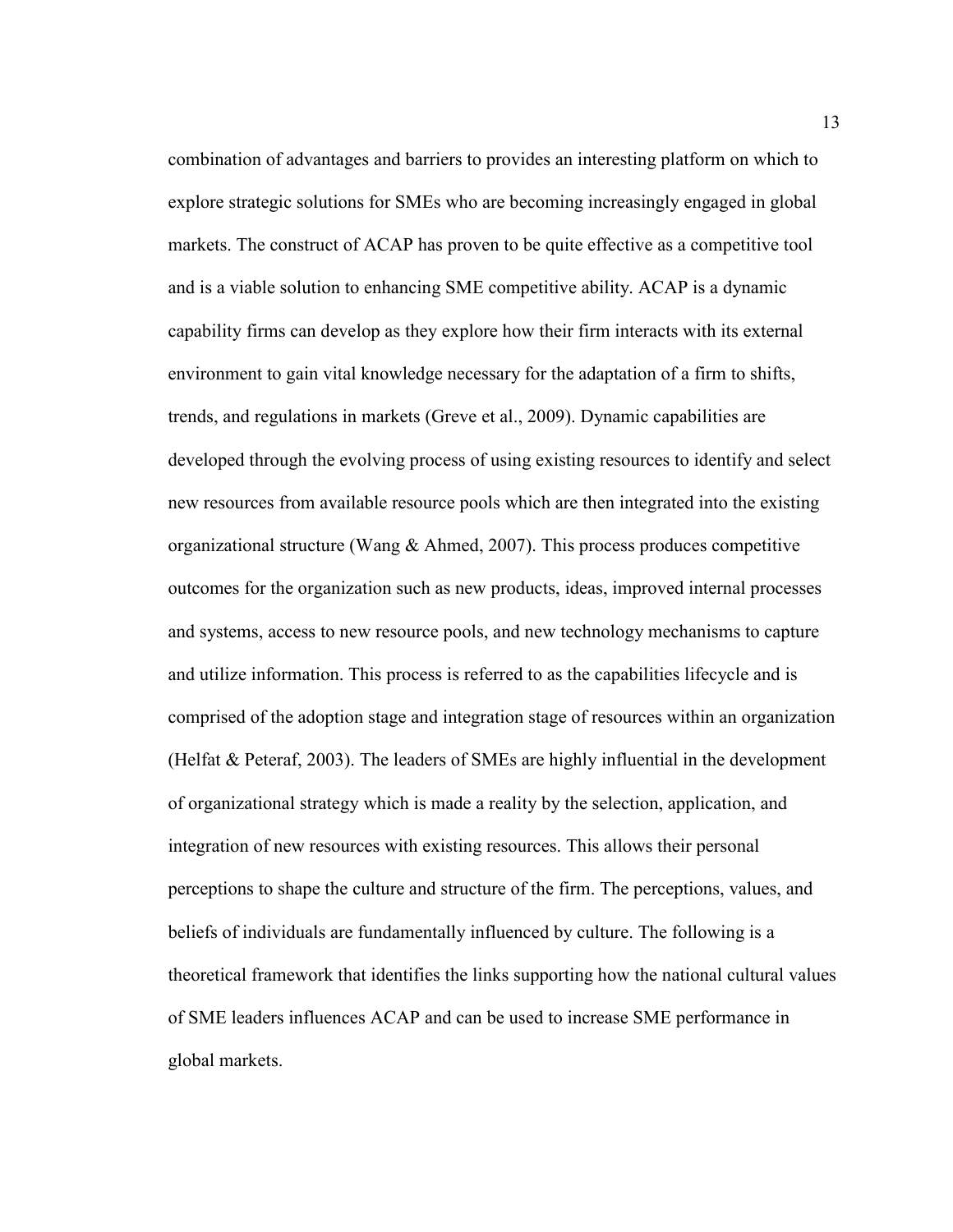#### **Culture**

Organizational decisions are not only filtered through the available knowledge capacity of its leaders, but also through their decision-making paradigms as they assimilate information acquired from the organization's environment. Culture forms the foundation of a person's filters through which information of his or her environment passes through and, consequently, guides his or her actions and behaviors (Hofstede, 1990; Offermann & Hellmann, 1997). A leader's effectiveness and decision-making capability is at least partially moderated by his or her cultural background. If an organization reflects its leaders' values, beliefs, and perceptions, it can then be argued that organizations will assume comparable profiles as those of its leaders' national culture.

**Hofstede***.* Geert Hofstede's (1980) seminal work on culture orientations provided a means for the categorization and measurement of the values, ideals, beliefs, and perceptions of people groups by observing patterned behaviors of societies that developed among clusters of people. Hofstede (1980). originally developed four orientations of culture which were evident in all societies and people groups; these included power distance (the level of acceptance and expectation of unequal power distribution among members), uncertainty avoidance (tolerance for ambiguity), masculinity vs. femininity (task vs. people oriented), and individualism vs. collectivism ("I" vs. "we" mentality). Hofstede adapted the work of Bond that identified the attitudes and approaches cultures have towards addressing change and dilemma by categorizing cultures as either long-term (pragmatic problem-solving and adaptive to changes) or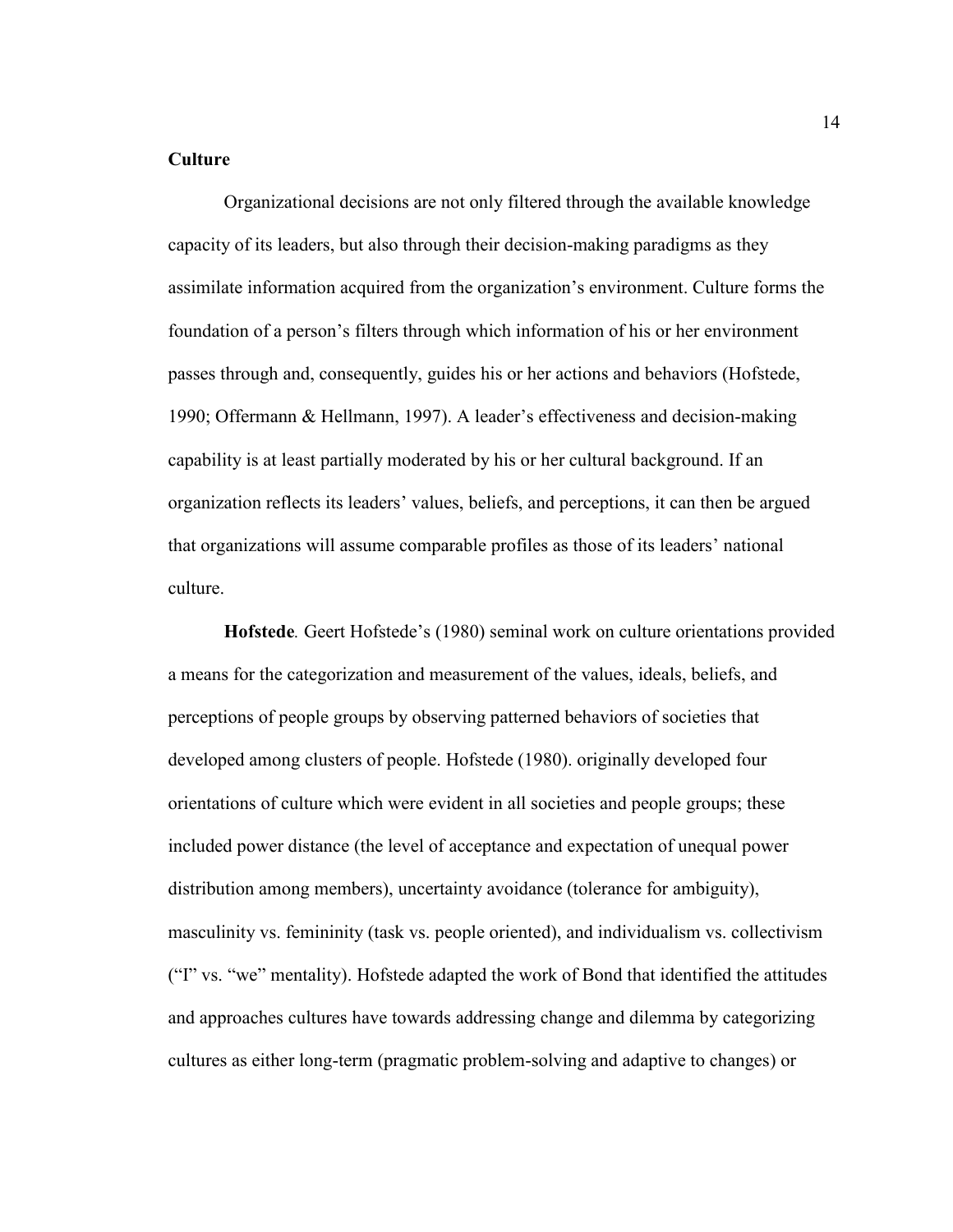short-term (traditions used as blueprint for future change and problem-solving) oriented (Yoo et al., 2011). Hofstede developed these cultural orientations to compare cultural values among people groups among nations and cautioned their application of individual member cross-cultural comparisons. However, researchers have applied these orientations to individual level of analysis and across an array of contexts with mixed results. Though his work has been both widely applied and criticized, it is still used to help understand reactions, decisions, perceptions and motivations of societies and individuals as they engage their external environments.

#### **Absorptive Capacity**

Absorptive capacity was first identified in theoretical terms by Cohen and Levinthal (1990) in their seminal work which described ACAP as a firm's "ability to recognize new external information, assimilate it, and apply it to commercial ends" (Flatten et. al., 2011a, p. 1). ACAP refers to a company's ability to adapt internal processes and systems to support ideas and changes fostered by the acquisition of new and valuable information from the external environment to gain competitive advantages in markets. Zahra and George (2002) reconceptualized ACAP as a process divided into four distinctive dimensions which include; 1) acquisition (identifying and acquiring knowledge from the external environment), 2), assimilation (organizational interpretation and conversion of new knowledge), 3) transformation (development or adaptation of current processes to support new information), and 4) exploitation (using new or newly refined capabilities for profitable means). Zahra and George (2002) identified a firm's ability to acquire and assimilate knowledge from its external environment as its *potential*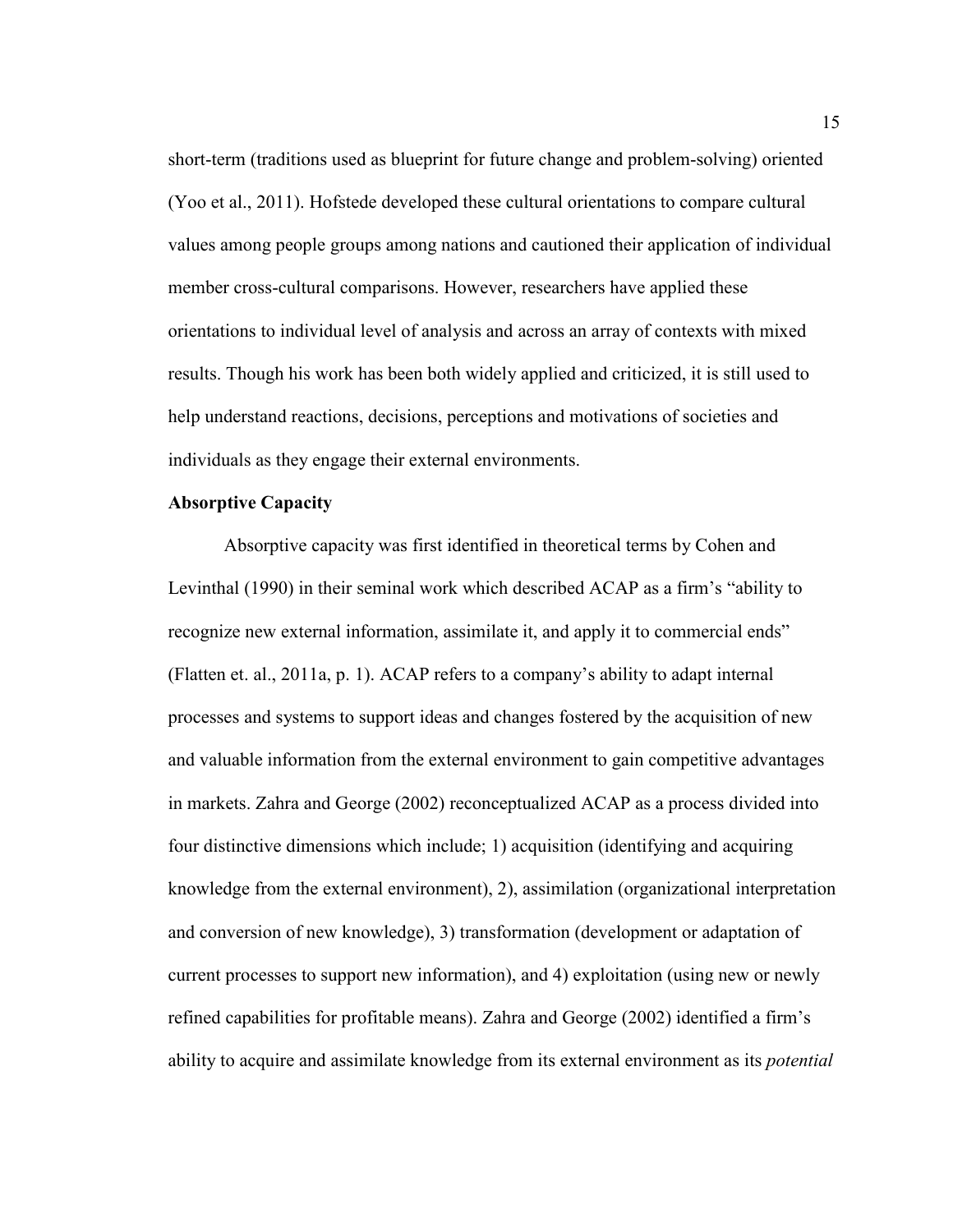absorptive capacity (PACAP) which occurs where the firm interacts with its external environment and is critical to developing its competitive market position. However, the value of a firm's PACAP cannot be fully realized unless the firm can effectively leverage this information. The ability of a firm to successfully utilize, manage, and profit from its knowledge is its *realized* absorptive capacity (RACAP) which comprises the transformation and exploitation dimensions of absorptive capacity.

#### **Learning Orientation**

The systems and processes an organization uses for creating and applying knowledge to generate competitive advantages is referred to its learning orientation (Calantone, Cavusgil, & Zhao, 2002). Learning orientation is the collective reference to an organization's commitment to learning, a shared vision regarding knowledge, openmindedness towards self-evaluation, and its inter-organizational knowledge sharing pathways (Calantone et al., 2002). An organization's learning orientation is considered a dynamic capability because it can be strategically designed to give companies competitive positions based on the acceptance and utilization of information. The learning orientation of SMEs has been directly linked to firm profitability primarily through a company's enhanced ability to innovate (Frank, Kessler, Mitterer, & Weismeier-Sammer, 2012). If learning orientation is an organization's cultural and systematic framework for supporting knowledge, then organizational learning refers to a company's environmental adaptation process.

### **Organizational Learning**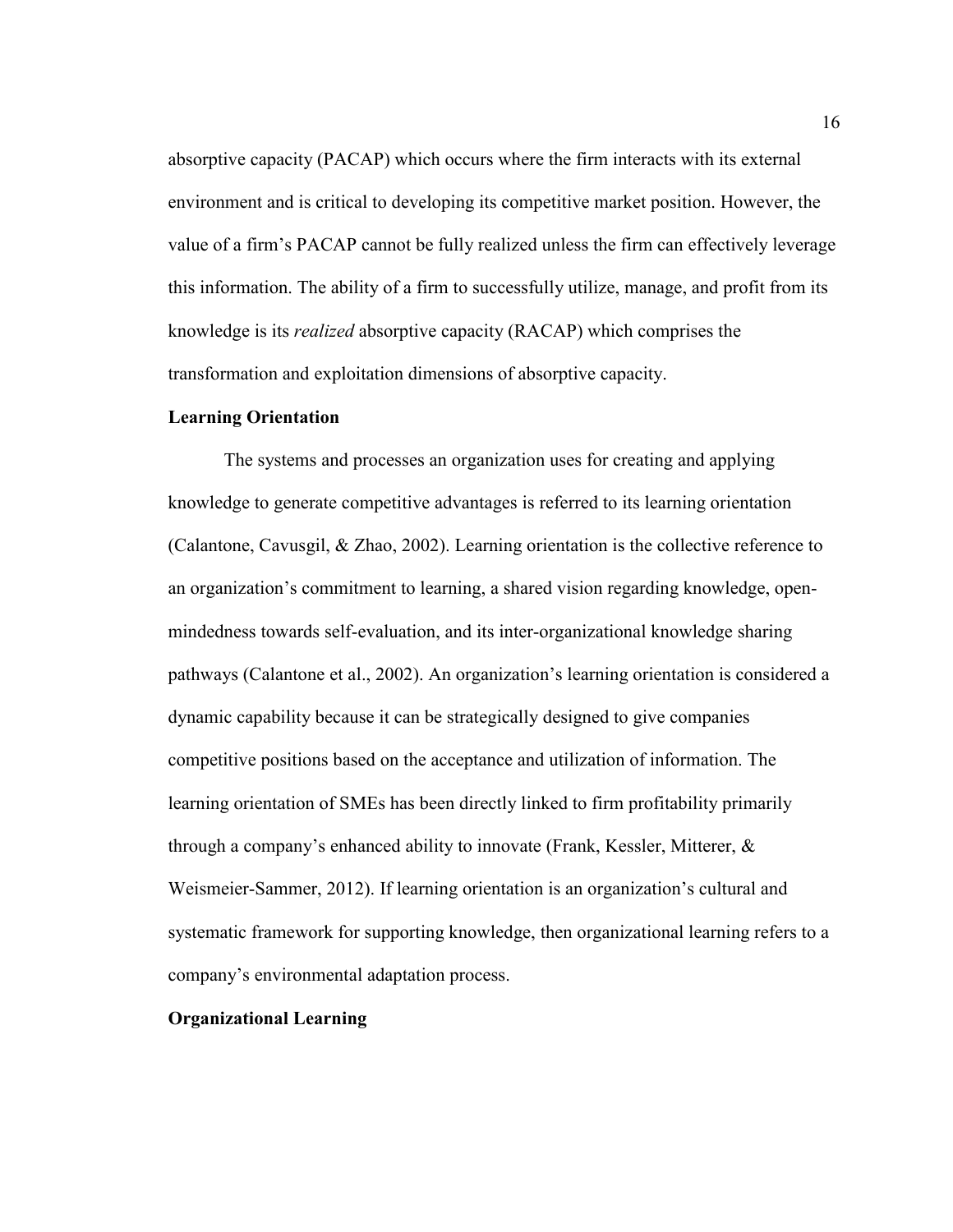Organizational learning can be loosely defined as the process of creating knowledge through acquiring information about the external environment and developing or improving ways to effectively utilize this information (Frank et al., 2012). The process of organizational learning occurs across the four dimensions of 1) knowledge acquisition, 2) information distribution, 3) interpretation of information, and 4) organizational memory, and is utilized when ideal or pre-supposed outcomes are not achieved and explanations of the discrepancy must be explored (Song, 2015). Organizational learning is a self-evaluative process that requires the constant regeneration of organizational strategy to meet adjusted benchmarks defined by the firm's current state and a desired future state.

### **Dynamic Capabilities**

The theory of dynamic capability refers to an organization's ability to continually realign its resources with changes in its external environment. Various perspectives of this theory indicate that dynamic capabilities can be an organizational learning process leading to systematic adjustments that constantly improve the organization's effectiveness, resulting in the achievement of strategic goals which are altered based on information gathered from the external environment (Greve et al., 2009). Other perspectives identify dynamic capability as a firm's distinctive capacity for acquiring, accessing, and creating new knowledge.

## **Individual ACAP**

An organization's absorptive capacity occurs as the individual members of the organization operate their own absorptive capacity abilities. When individual members of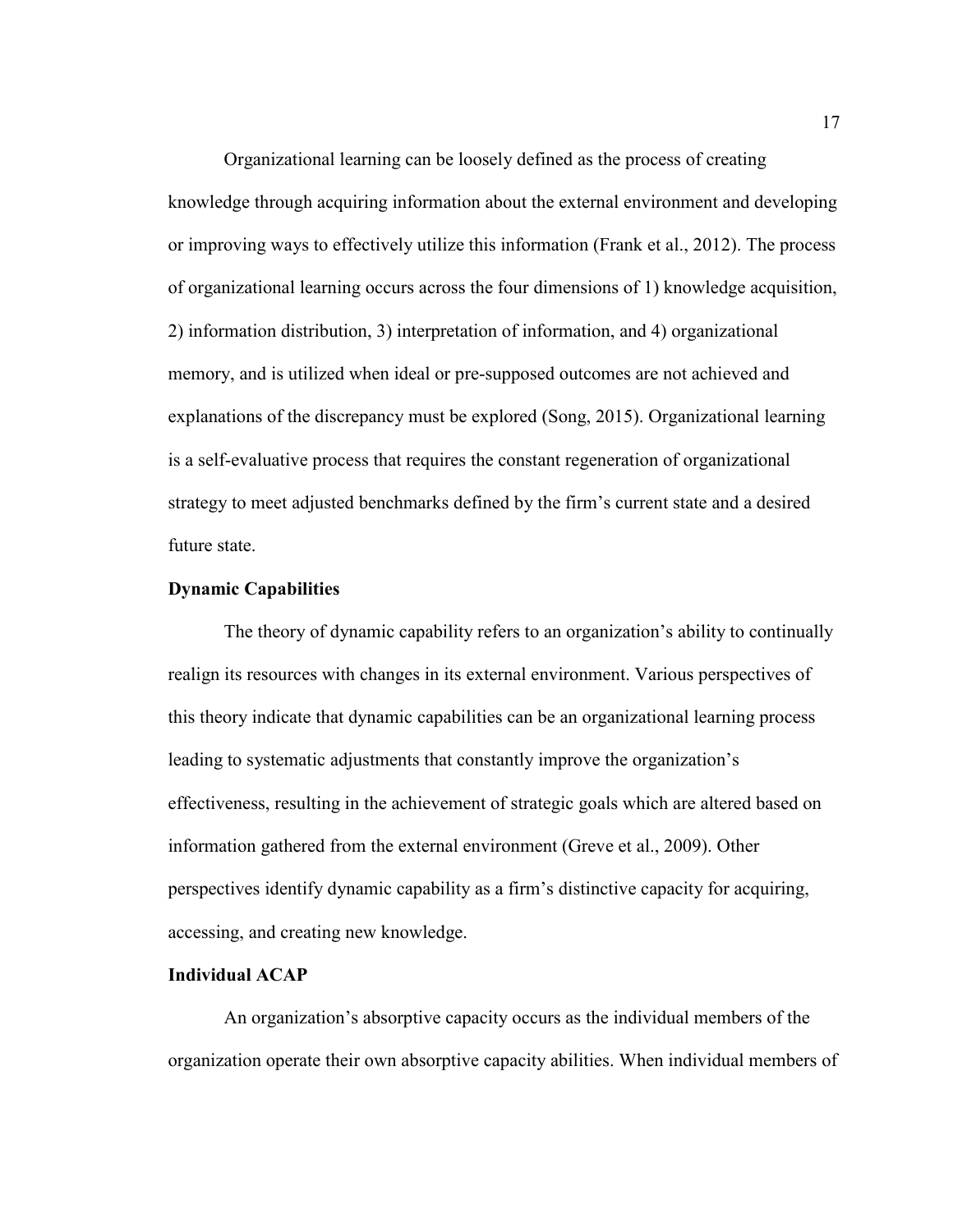the organization engage their own ACAP they; 1) deploy knowledge resources through exploitative learning that determines the knowledge application capability of the firm (i.e. exploitation dimensions), 2) internalize new external knowledge through transformative learning that determines assimilation capability of the firm (i.e. assimilation and transformation dimensions), and 3) assess the value of new external knowledge through exploratory learning that determines the value recognition capability of the firm (i.e. recognition and acquisition dimensions) (Breunig & Martinkenaite, 2015). A leader's ability to define what knowledge is critical to the firm, prioritize what information should be enacted upon, to correctly align firm resources with an adjusted strategy, and then to monitor the strategy's results is critical to the firm (Blageski  $\&$  Rossetto, 2015; Wehner, Schwens, Kabst, 2015). These abilities refer to the leader's individual ACAP and learning orientation, and are key determinants of the firm's ability to develop and sustain knowledge dynamic capabilities (Breunig & Martinkenaite, 2015; Wehner et al., 2015). A leader's individual ACAP is influenced by the leader's intrinsic motivational behaviors, specifically in how the leader will prioritize and adjust to new information.

### **Organizational Development**

 It is important to understand how leader values and perceptions influence the development of organizations. This processes is theoretically illustrated via upper echelon and regulatory focus theories. These theories highlight how the decision-making process of leaders used when making resource allocations decisions to alignment with strategic objectives creates the phenomena of organizations reflecting the values, beliefs, attitudes, and perceptions of leaders and top management teams.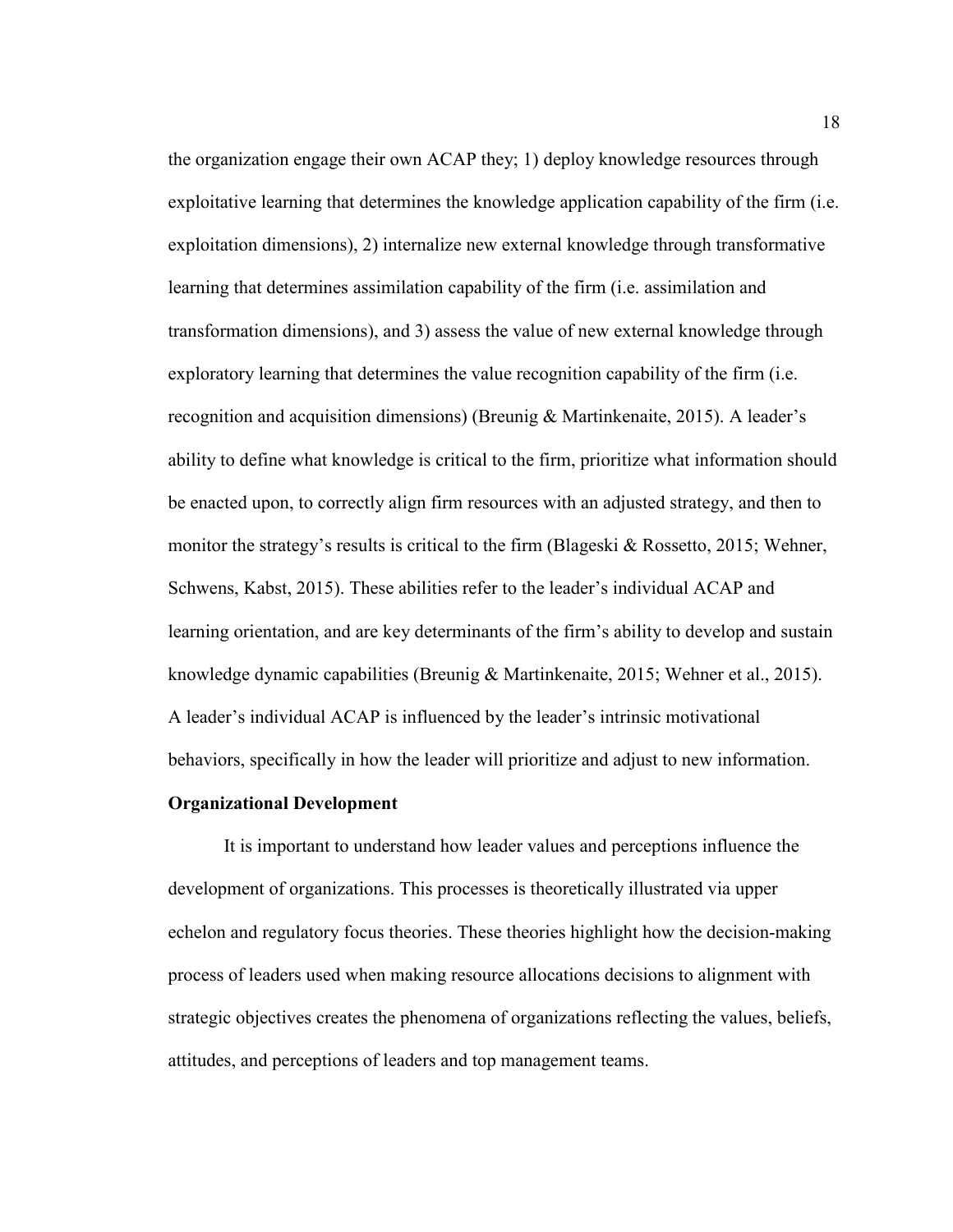#### **Upper Echelons Theory**

The upper echelons theory (UE) of leadership proposes that an organization is reflective of the values, beliefs and ideals of its leader (Hambrick, 2007). The theory indicates that organizations will assume the same profile and pathologies of the dominant individual(s) who lead the organization and direct its responses to changes within its external environment (Oppong, 2014). The capacity of leaders to identify and react to opportunities and threats within the company's environment is bounded by the inherent limitations of a person's ability to absorb all knowledge. The decision-making paradox of firms is that no one person or group of people has all the information necessary to make perfect strategical decisions, yet this same person or group of people has control of the resources to make these decisions and must do so to the best of their ability (Yamak, et al., 2014). An organization can assume the same values, beliefs, perceptions, and thoughts of organizational leaders via the decision-making paradigm of the leader. The leader's decision-making paradigm (i.e. personal values, beliefs, and perceptions) is the filter through which strategic decisions are made regarding the allocation of company resources (Oppong, 2014). Organizations develop and adapt within the boundaries of its resources, indicating that leaders will mold the organizations to fit their values, beliefs, and ideas using their dominant influence over organizational resource allocations (Awa, Eze, Urieto, & Inyang, 2011; Sanders et al., 2004).

## **Regulatory Focus Theory**

Regulatory focus theory (RFT), as first introduced by Higgins (1991), is an explanation of the motivational behaviors of individuals as they engage in self-regulation.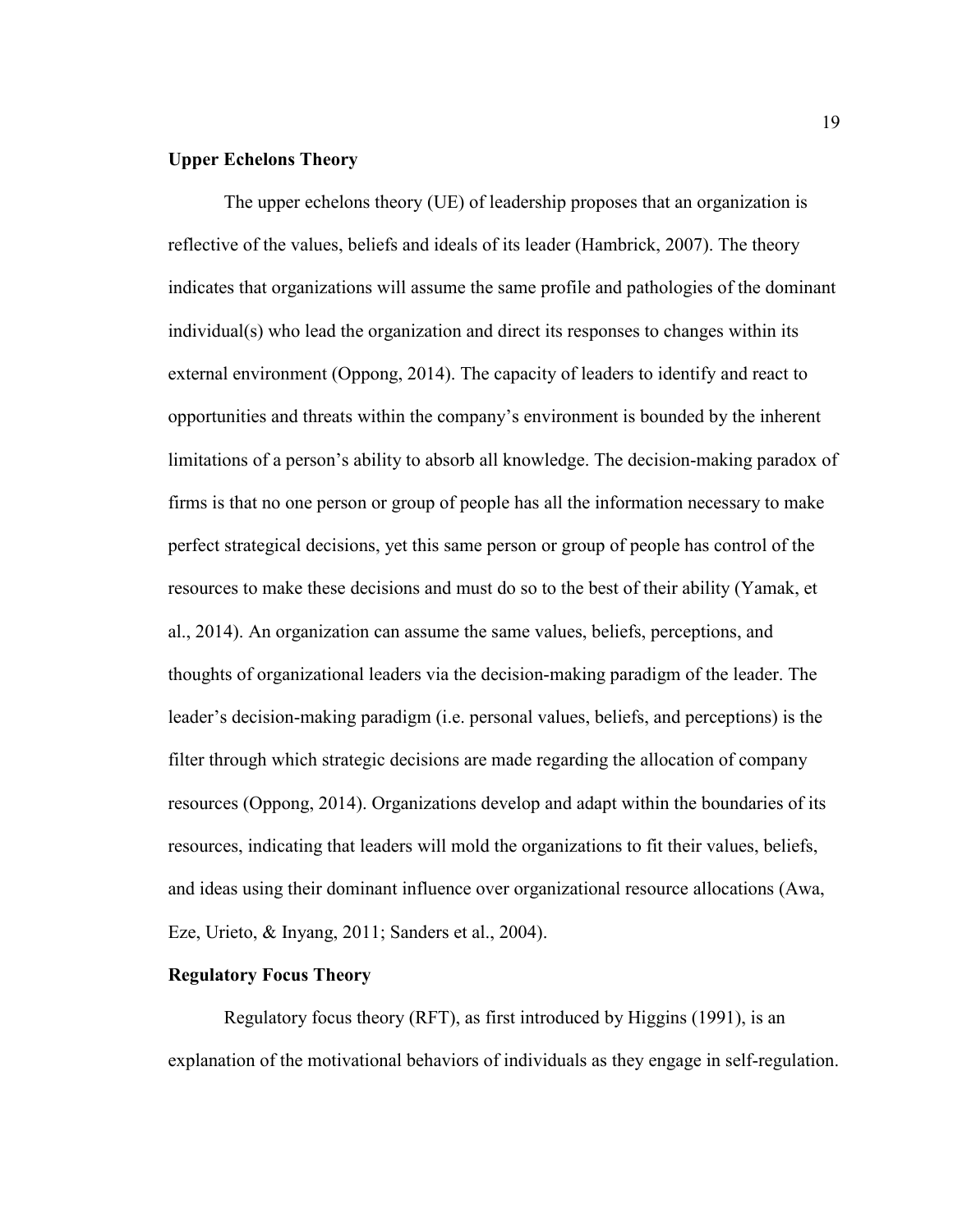Self-regulation is "the process of bringing oneself into alignment with one's standards and goals" (Brockner, Higgins,  $\&$  Low, 2004, p. 2). According to regulatory focus theory, a person can follow either a promotion focused or prevention focused method to selfregulation. Those who follow promotion focused methods will make decisions that can bring them into alignment with their ideal selves denoted in their goals and aspirations; those who apply prevention focused methods will make decisions based on who they ought to be as denoted by their sense of duty and responsibilities (Johnson, Smith, Wallace, Hill, & Baron, 2015). Higgins (1991) explains the role of pleasure seeking (i.e. promotion-focused) or pain avoidance (prevention-focused) paradigms in shaping the actions and behaviors individuals pursue as they attempt to reach their goals (Brockner et al., 2004). It was determined that individuals will demonstrate tendencies towards the paradigm which aligns the most with their inherent value and belief structures.

Regulatory focus theory explains the thought processes used by leaders as they identify organizational goals and the strategies pursued to achieve those goals. This theory is particularly important for SMEs whose leader(s) have significant influence over the strategies and structure of a firm. This theory can be used to determine if SME leaders will likely follow strategies that pursue opportunities (i.e. promotion focused) or ones that will try to mitigate threats (prevention focused) (Brockner et al., 2004).

#### **Summary of Theories**

A company's learning orientation is defined by the allocation of resources towards knowledge creation, development and management activities, meaning a company can only access and manage new knowledge using its existing tools and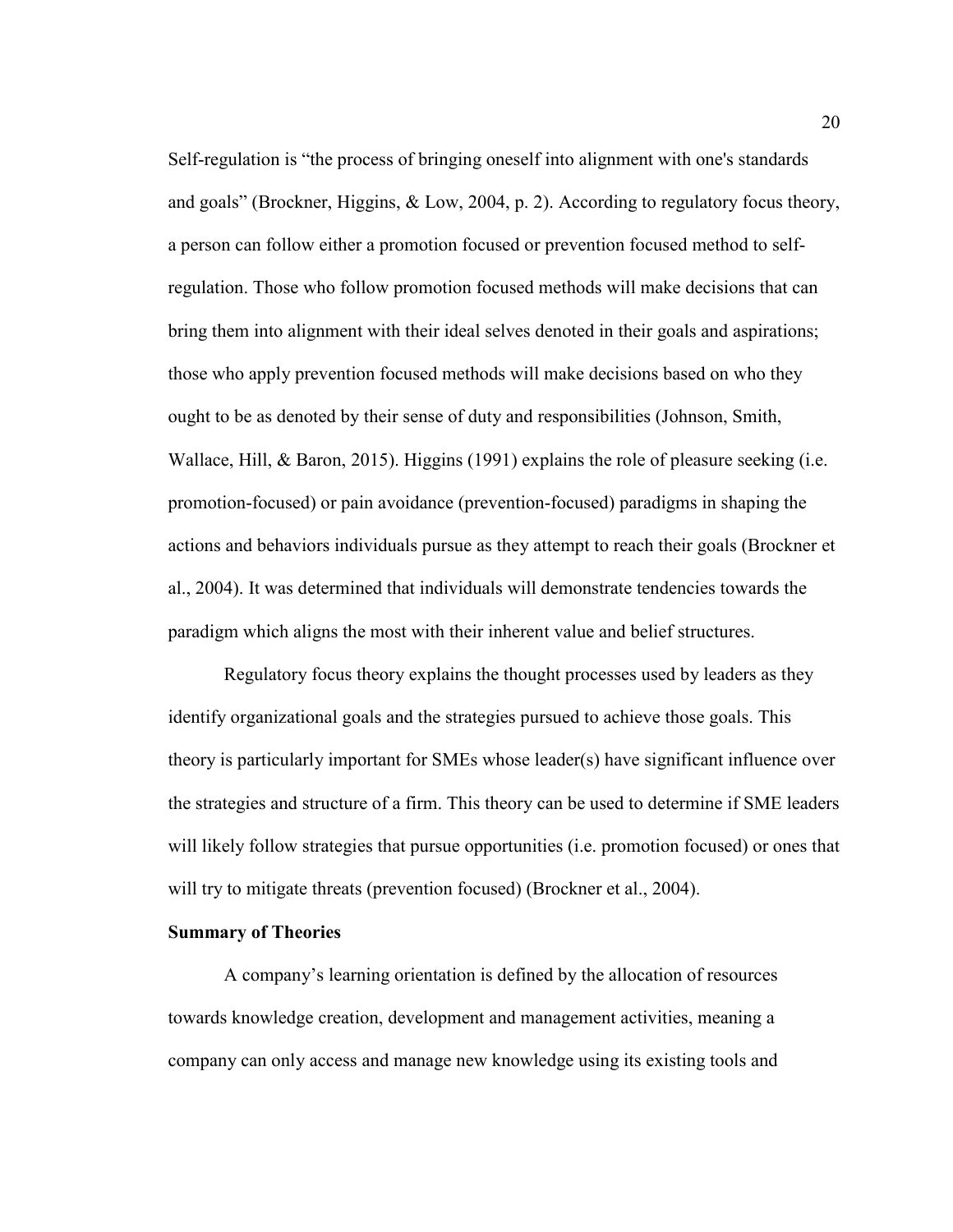knowledge resource pools. A company's perspective regarding knowledge (i.e. learning orientation) establishes the boundary of its ability to learn from its environment (i.e. organizational learning).

It is necessary for an organization to develop its learning orientation to improve its ACAP. An organization's learning orientation refers to how it views and incorporates knowledge. SMEs cannot afford to miscalculate investments in knowledge resources and must carefully consider *how* to improve learning processes which is dependent on the ability to learn, specifically the self-evaluative aspect of the learning process. The selfevaluative aspect of organizational learning is dependent on an organization's ability to extract information from its environment and make internal adjustments to processes, procedures, and perspectives accordingly. These internal adjustments provide an organization with the means to adapt and innovate which improves the ability to compete.

The individual learning orientation of leaders (i.e. individual perspectives regarding knowledge) determines the overall perspective of the firm towards knowledge which manifests in the culture of an organization. The culture of an organization determines the structure, systems, process and social networks of the firm. The ACAP of an organization occurs as employees' access, creatively apply, learn and share knowledge within the established systems, processes, protocols and social networks of the organization. Leaders determine what competitive outcomes (i.e. strategic goals) will be pursued by the firm. Leaders decide what knowledge is deemed valuable, methods of accessing and extracting valuable knowledge, tools and process used to integrate new knowledge, the communication, social and technological systems used to process,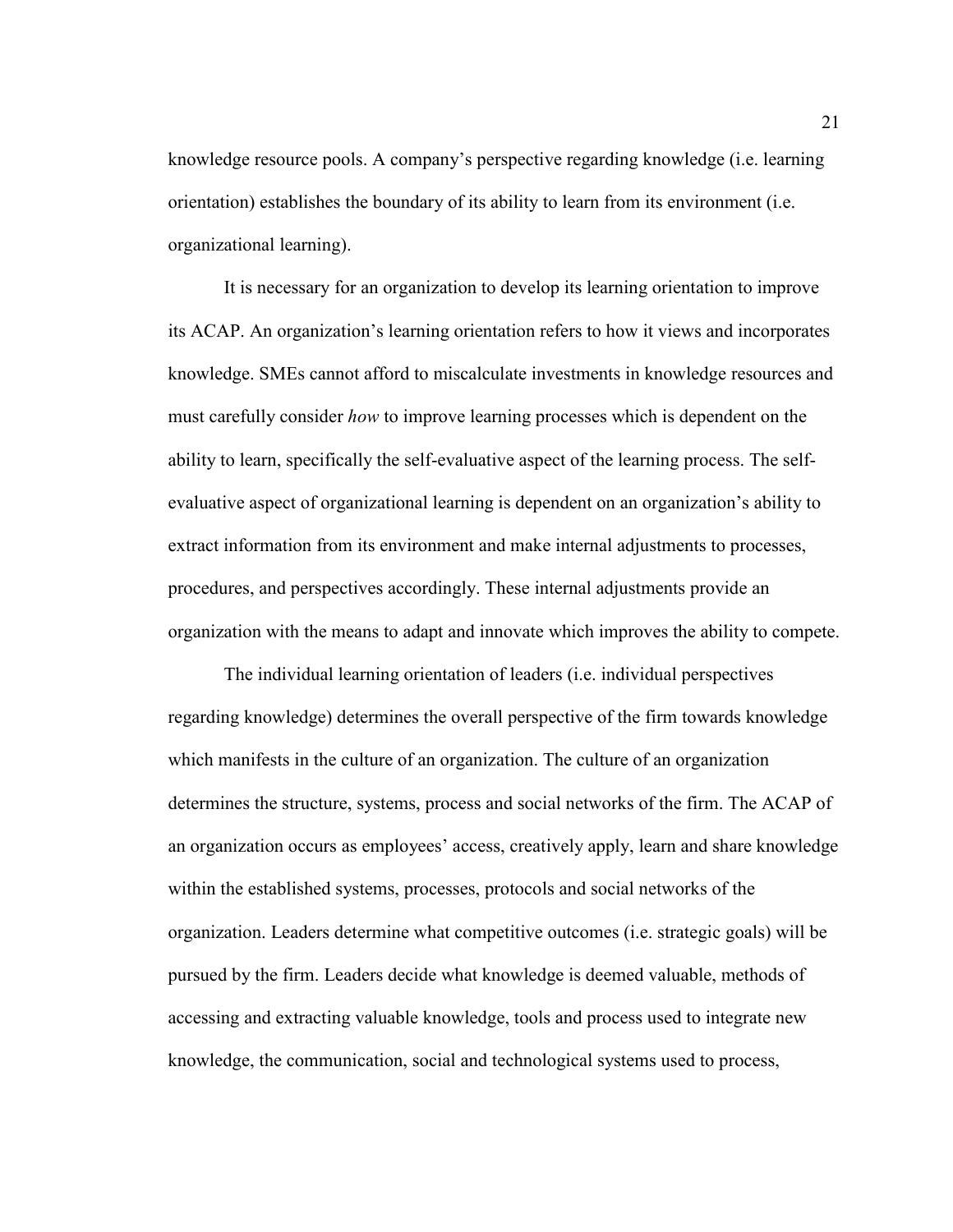transform and apply and capture new knowledge, and which existing internal structures will be modified to achieve the competitive outcomes of the firm. Each of these decisions indicates investment (or reinvestment) of resources. Leaders that place high value on knowledge will create organizational cultures that have a high regard for knowledge (i.e. strong learning orientation) and will invest to develop an organization's ability to acquire, assimilate, transform, and apply knowledge (i.e. ACAP). Leaders who are 1) adept at arcuately recognizing valuable knowledge, 2) improving methods of acquiring valuable information, 3) interpreting and analyzing knowledge and its relevance to overall organizational goals, 4) have a substantial understanding of current processes to better understand critical internal areas requiring realignment, and 5) supplying the firm with resources and an organizational structure to develop, support, and sustain new or recombined competitive outcomes, have characteristically strong individual ACAP (Breunig & Martinkenaite, 2015; Chien-Chiang, 2016). Leaders with a strong learning orientation will consider ACAP a vital competitive resource. Organizations with leaders who have strong ACAP and learning orientation will likely support the adoption of ACAP.

#### **Integration of ACAP and Culture**

ACAP has several distinguishing characteristics which can be complimented or countered by the cultural values ascribed to each cultural orientation. Greve et al. (2009) indicate that the adoption of a construct will likely occur if the characteristics of the construct are aligned with the characteristics of the cultural orientation. Conversely, if the characteristics of the construct does not align it will likely not be adopted. High power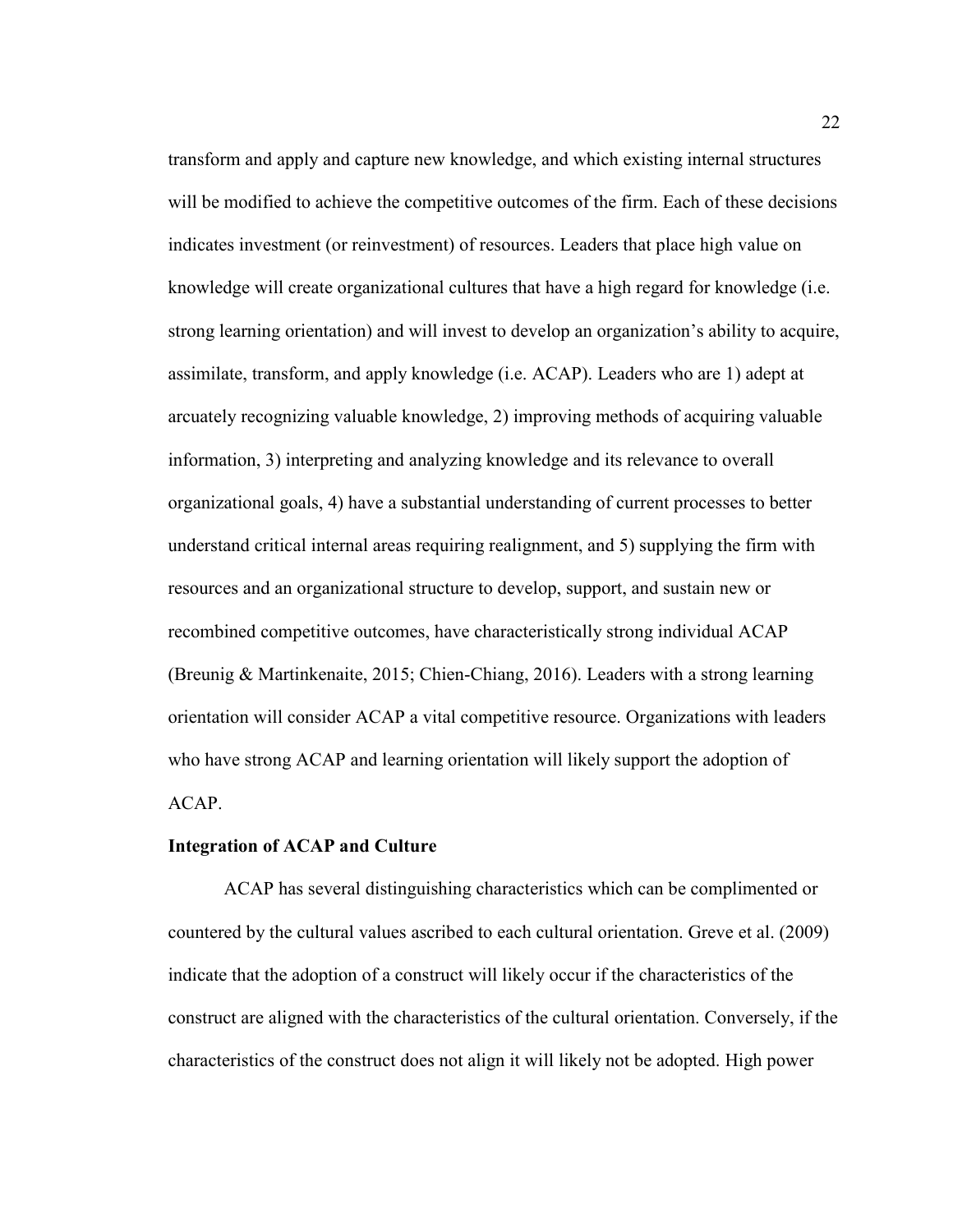distance orientations will likely not adopt ACAP due to the centralization and hierarchal structures which hinder the flow of information and knowledge between the leaders and gatekeepers (i.e. employees). Strong uncertainty avoidance cultures will be appreciative of the predictive or "early warning" advantages ACAP provides and will likely be favorable to adopting the construct. ACAP produces both tangible and intangible outcomes which can be used for competitive means. The tangible outcomes such as new products, services, or patents are more closely aligned with masculinity orientations while the intangible outcomes such as ideas, improved overall communication, new or deepened relationships are more aligned with femininity orientation values. Therefore, the adoption of ACAP will occur regardless of this orientation however the extent of adoption will be determined by how far an organization is skewed towards one end of the spectrum. The group-mentality of collectivist orientations is highly conducive to the ACAP process which requires collaboration and is dependent on the openness and sharing of ideas among all members. ACAP provides long-term advantages which require short-term investments. The benefits of ACAP are not necessarily realized immediately but emerge as the organization learns, evolves, and adapts to new knowledge. Long-term cultural orientation values are better aligned to support the necessary mentality of an organization to pursue long-term strategic outcomes which is a defining characteristic of ACAP.

The cultural predisposing of leaders used to process and engage their environment can impact how knowledge is perceived and which type of goals an individual will pursue. Leaders who place a high value on knowledge will consider the short-term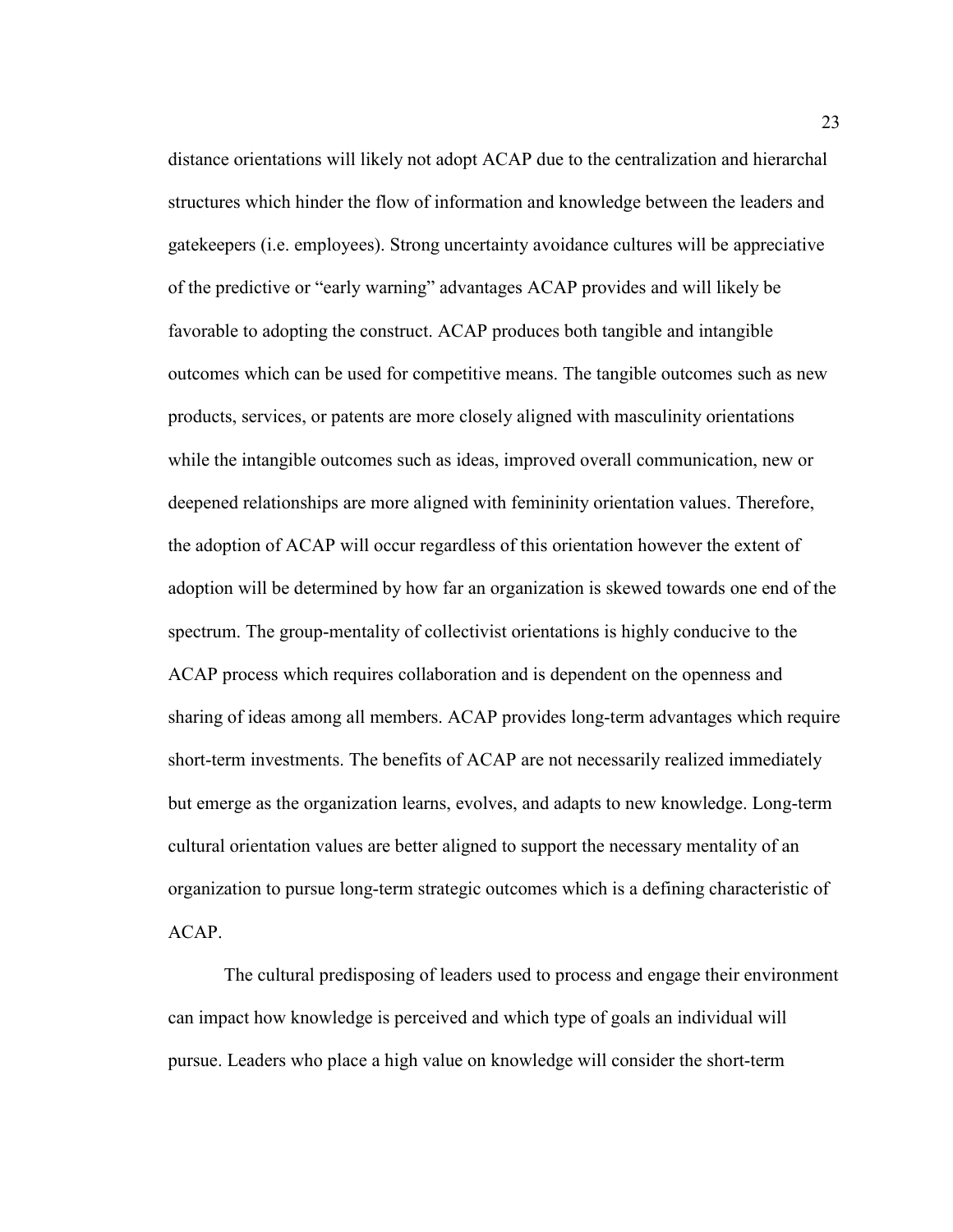investments and long-term payoff of absorptive compacity well worth the costs. The value will determine the strength of the leaders learning orientation and ability to selfregulate and realign (i.e. learn) as they engage with the external environment and make strategic decisions accordingly. These strategic decisions will ultimately establish the culture and development pathways of the organization Employees will engage their individual ACAP using the social, technological, communication, and learning systems in place which are based on the strategic tone and culture of an organization. These systems motivate and facilitate employees to deploy existing knowledge resources, internalize external knowledge, and assess the value of external knowledge (i.e. act as gatekeepers). The degree to which employees complete this process consistently determines the ACAP of the organization. The following diagram illustrates the theoretical framework for the study:

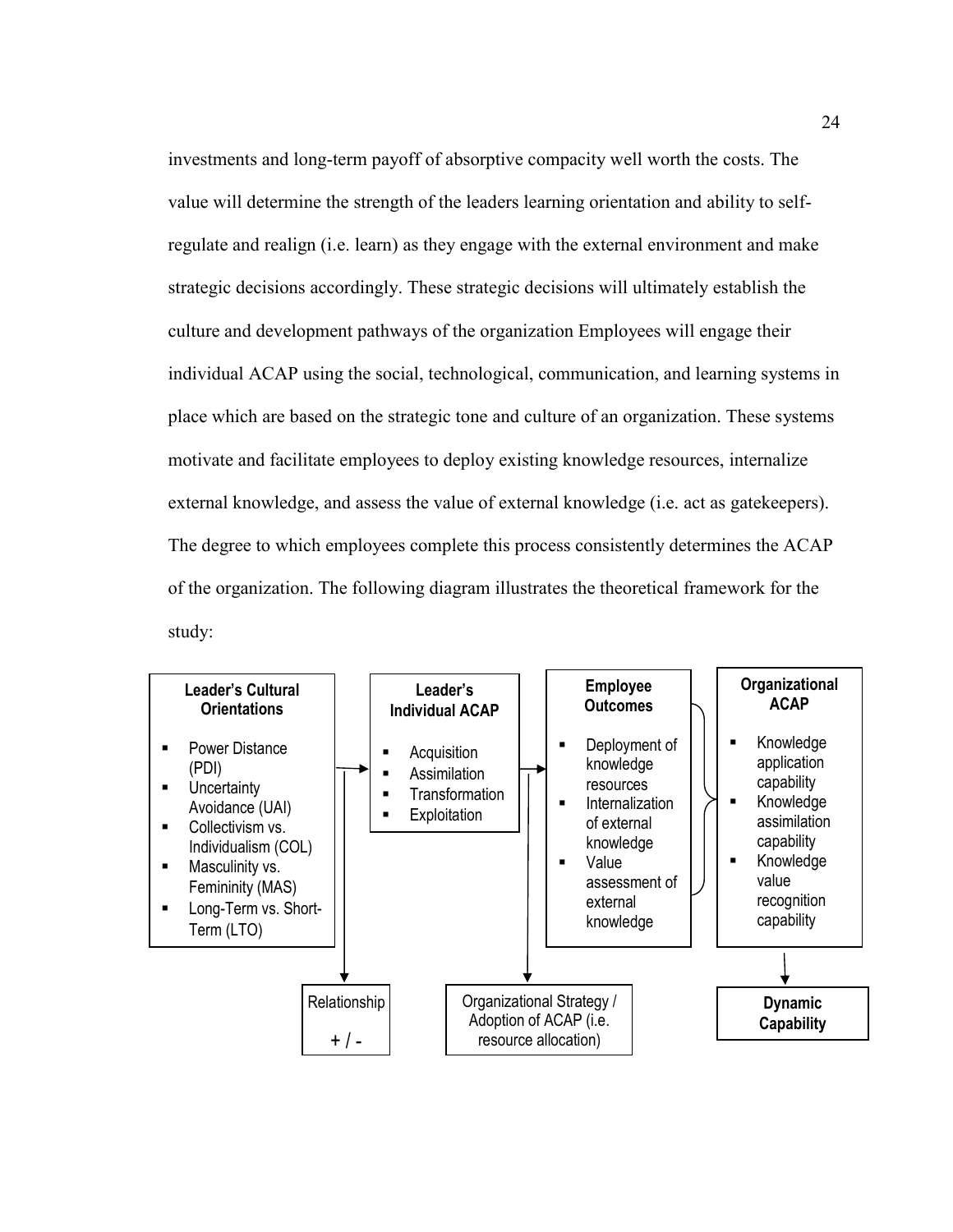*Figure 1:* Theoretical framework (partially adapted from Breunig & Martinkenaite, 2015 and Greve et al., 2009)

#### **Summary**

 SMEs are continuing to play a vital role in global markets. The leaders of SMEs are vital to developing and sustaining the firm's competitive abilities. Using ACAP as a tool for SMEs to remain competitive against MNCs and among each other is a rapidly developing field of academic research. ACAP is considered a dynamic capability that synergizes the external environment analysis and internal organizational realignment abilities of a firm, allowing it to adjust its organizational culture, structure, and process to gain maximum profit from knowledge. Firms who have high levels of ACAP demonstrate more robust innovation and adaptive abilities and can compete more effectively.

 An organization's learning orientation is restricted or expanded based on the systems, processes, policies, values, and perceptions in place that support knowledge capacities; the development and sustainability of these attributes depends on how resources are invested and combined which is determined by the overall strategy of the firm. Leaders of firms will likely pursue strategies that are in line with their personal goals and perspectives as they extrapolate information from their environment. As they make decisions regarding resource allocations to achieve the goals of a selected strategy, the organization will adjust to support these decisions. This process illustrates how an organization can mirror the behaviors, attributes, characteristics, and perspectives of its leaders. It is through this process that the national cultural orientations of firm leaders can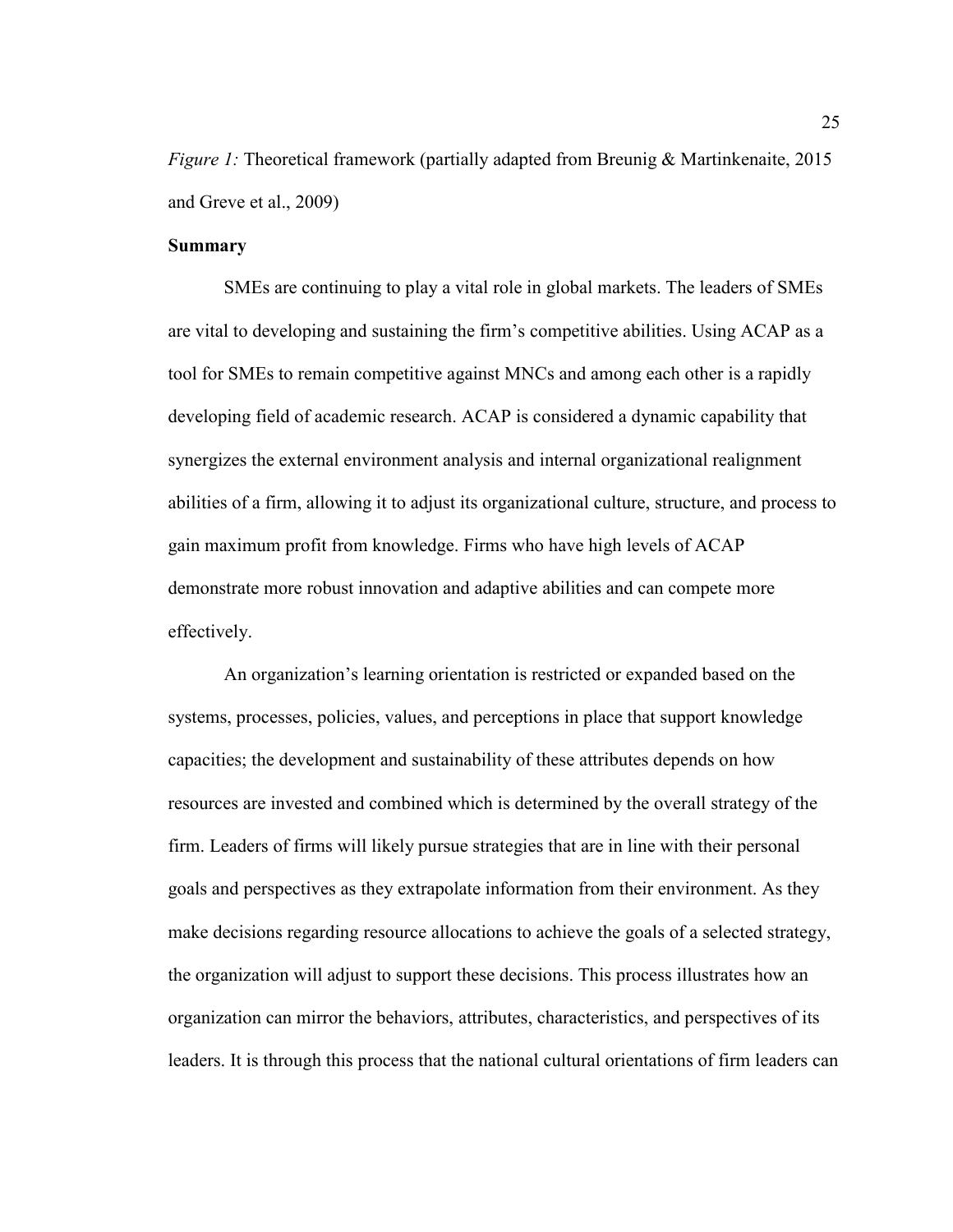influence the organization. Culture forms the basis of an individual's decision making paradigm which will influence not only how and what information a leader will deem valuable but also how to best utilize the information. The ability of SME leaders to scan the firm's external environment for valuable information, extract this information, and translate the information for the organization such that organizational goals can be achieved, is the process through which an organization's ACAP will reflect the ACAP ability of its leader. The ability of a firm to constantly acquire and adjust to new information is a dynamic capability which is crucial for the profitability of SMEs who are heavily dependent on innovation and adaptability to compete, especially in global markets. ACAP is a knowledge dynamic capability that helps with the selection of potential resources and re-configuration of existing resource stocks to develop new competitive outcomes for the firm.

#### **Definition of Terms**

*Potential Absorptive Capacity:* the acquisition and assimilation dimensions of Zahra and George's four dimensions of absorptive capacity which refer to the firm's capabilities of identifying and gathering potentially valuable and relevant knowledge from its external environment (Flatten, Adams, & Brettel, 2015).

*Realized Absorptive Capacity:* the transformation and exploitation dimensions of Zahra and George's four dimensions of absorptive capacity and encompass a firm's ability exploit relevant knowledge for commercial gains via employing and leveraging knowledge absorbed into the firm's current internal knowledge databases, systems, processes, and overall structure (Flatten et al., 2015).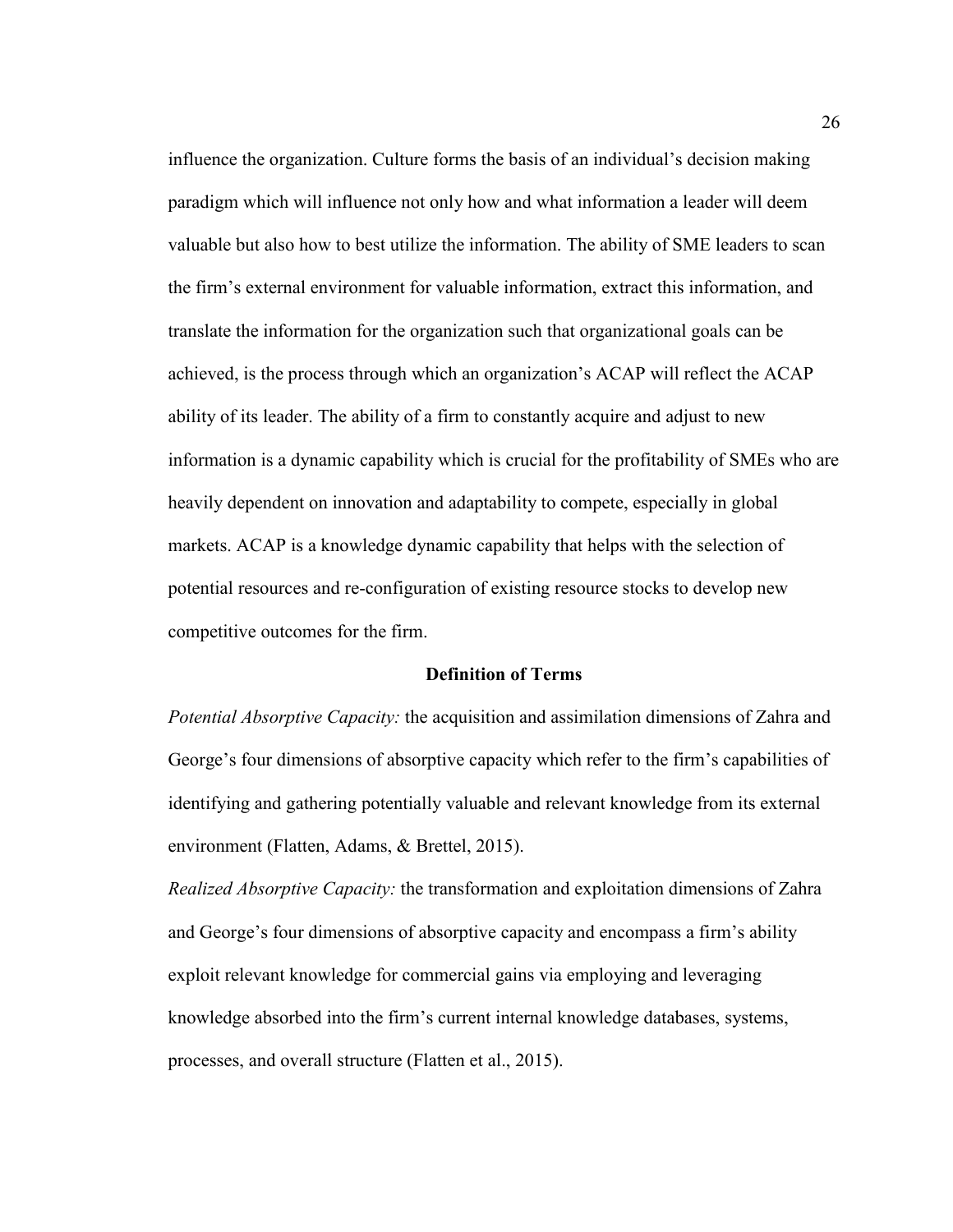*SMEs:* Small and Medium Sized Enterprises defined by the Small Business Association (SBA) as less than 500 employees (Ndiege et al., 2012).

#### **Assumptions, Limitations, and Delimitations**

# **Assumptions**

There are several assumptions of the study. The study assumes that the leader is influenced by his or her national culture values and that these cultural values are reflective of one culture. The study also assumes that the SMEs selected have adopted an American culture orientation. This assumption is partially addressed by the institutional environment of the firm. If the SME leader has a different cultural orientation than the U.S., they are still forced to adapt business principles and practices to an American business environment. The study assumes that the organizational leader has the most influence over the organizational strategies of the firm and leading to control over the development of the firm's internal systems and processes. To address this assumption may not hold true, participants were asked if they are the primary decision-makers of their organization. The results of those whose response is "no" were not considered in the results of the study. Incorporating data from non-primary decision-makers would weaken the results of the study, calling into question the hypothesis that the firm's "leader's" national cultural values influence a firm's ACAP. An additional assumption is that participants own and operate a business in the state of Maryland. To address this assumption, only small business owners of businesses listed in Maryland counties under the SBA DSBS were contacted.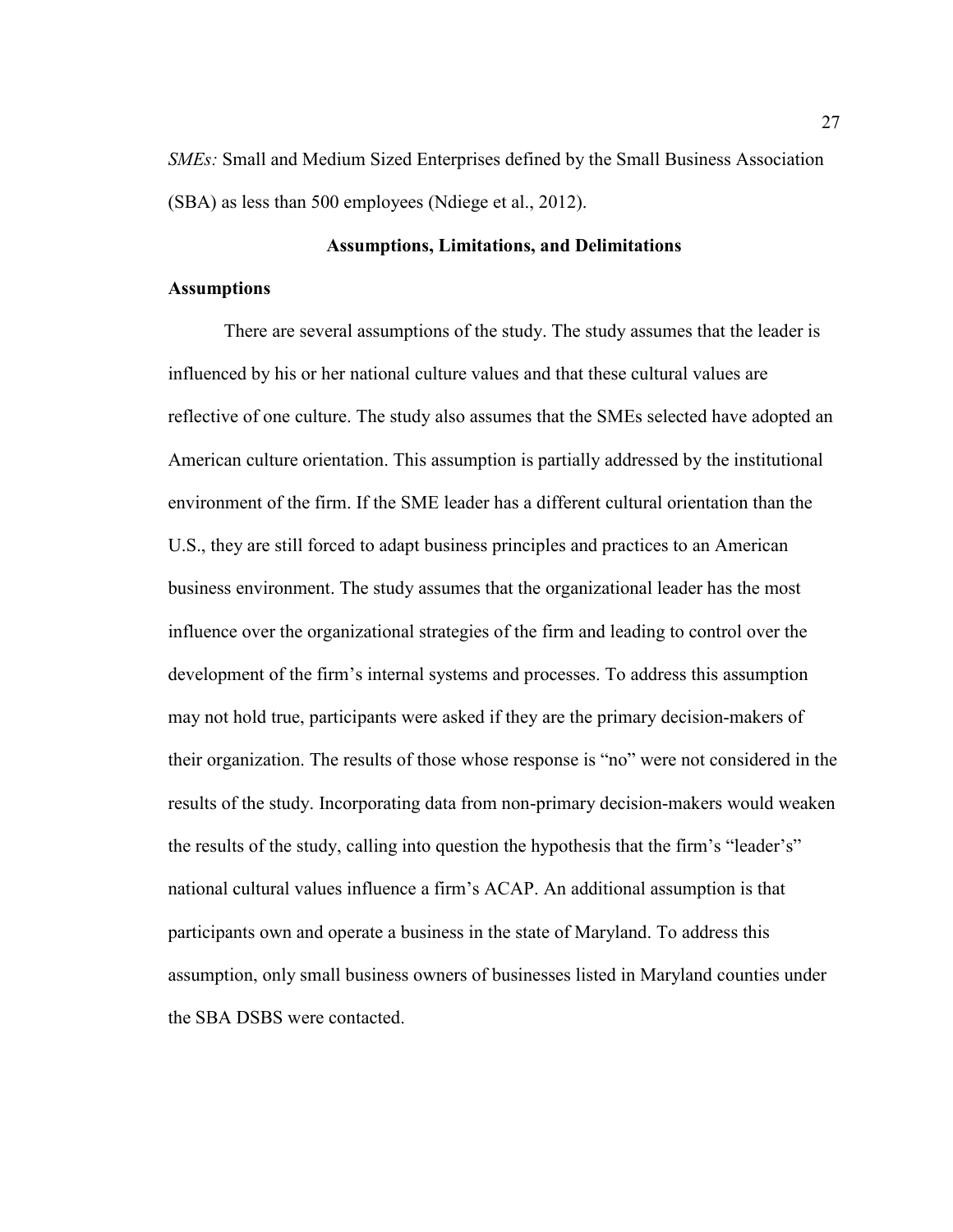#### **Limitations**

There are several limitations to the study that should be considered. These limitations include those associated with the research design and methodology, using culture as an independent variable, and only considering a unidimensional perspective of organizational ACAP. The following explains the limitations of the study in more detail.

# **Research Design and Methodology**

The use of electronic surveys, convenience sampling, and response rate are limiting factors of the study. This study is limited by its convenience sampling method which inhibits the generalizability of the findings to business outside the state of Maryland. Additionally, the smaller response rate and shrinkage between R and  $R^2$ indicates that the results of the study further reduce the generalizability of the findings. Self-reporting bias was introduced into the study from the electronic survey method used. Electronic surveys are popular for their economic and administration benefits, however, there are some indications that the results of the surveys are biased because they are not completed in a controlled environment. The situational context where the survey is filled out could influence how participants respond to survey questions including how much thought is put towards each question, how much time is taken to fill out the survey (or is no time taken at all), and electronic malfunctions that could cause incomplete or duplicated responses.

**Culture as an independent variable**. There are several inherent biases associated with cultural as an independent variable. Capturing the individual cultural values of participants at a single point in time might not adequately reflect their true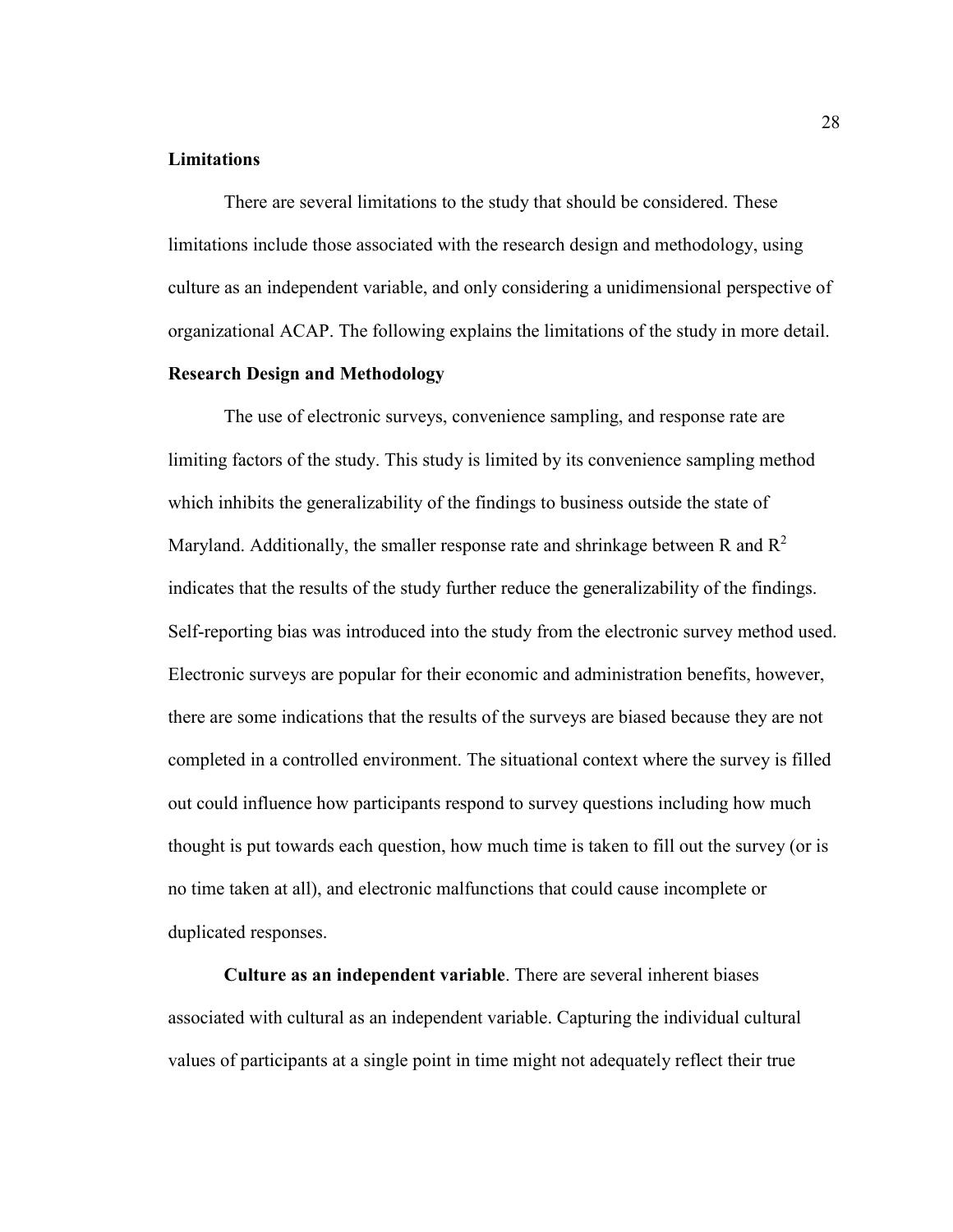cultural values. The CVSCALE tested for construct validity and reliability helped eliminate the inherent weakness associates with extrapolating Hofstede's national culture to an individual level, however, there remains the issue of using a dichotomous categorization scale to identify values, beliefs, and perceptions (Taras et al., 2010). Additionally, it is difficult to isolate contextual influences when measuring cultural values at an individual level. For example, it is difficult to know if the cultural value orientations of business leaders differ when at work vs. their personal life or if the individual values are curbed by the greater society norms (i.e. institutional theory).

**Unidimensionality of dependent variable**. The study also only considers the perspective of leadership in SMEs which can present a myopic view of the firm's ACAP. The organizational ACAP would possibly be more accurately captured by extending eligible participants across all hierarchal levels of the organization. However, the intent of the study was to test the individual ACAP of SME leaders as a means for predicting the likelihood of ACAP adoption within a firm. Future studies could apply a longitudinal design to see if the ACAP of leaders influences the ACAP of other employees.

# **Delimitations**

The study is purposefully conducted within the context of SMEs; however, the categorization of SMEs is debatable among scholars and should be taken into consideration. The quantity of SMEs in global markets provides them a unique position as influencers of market outcomes, economic generation, and employment capabilities. The study only considers SMEs from a specific region from one country. Maryland was chosen because it has a significant number of SMEs that are diverse in socio-cultural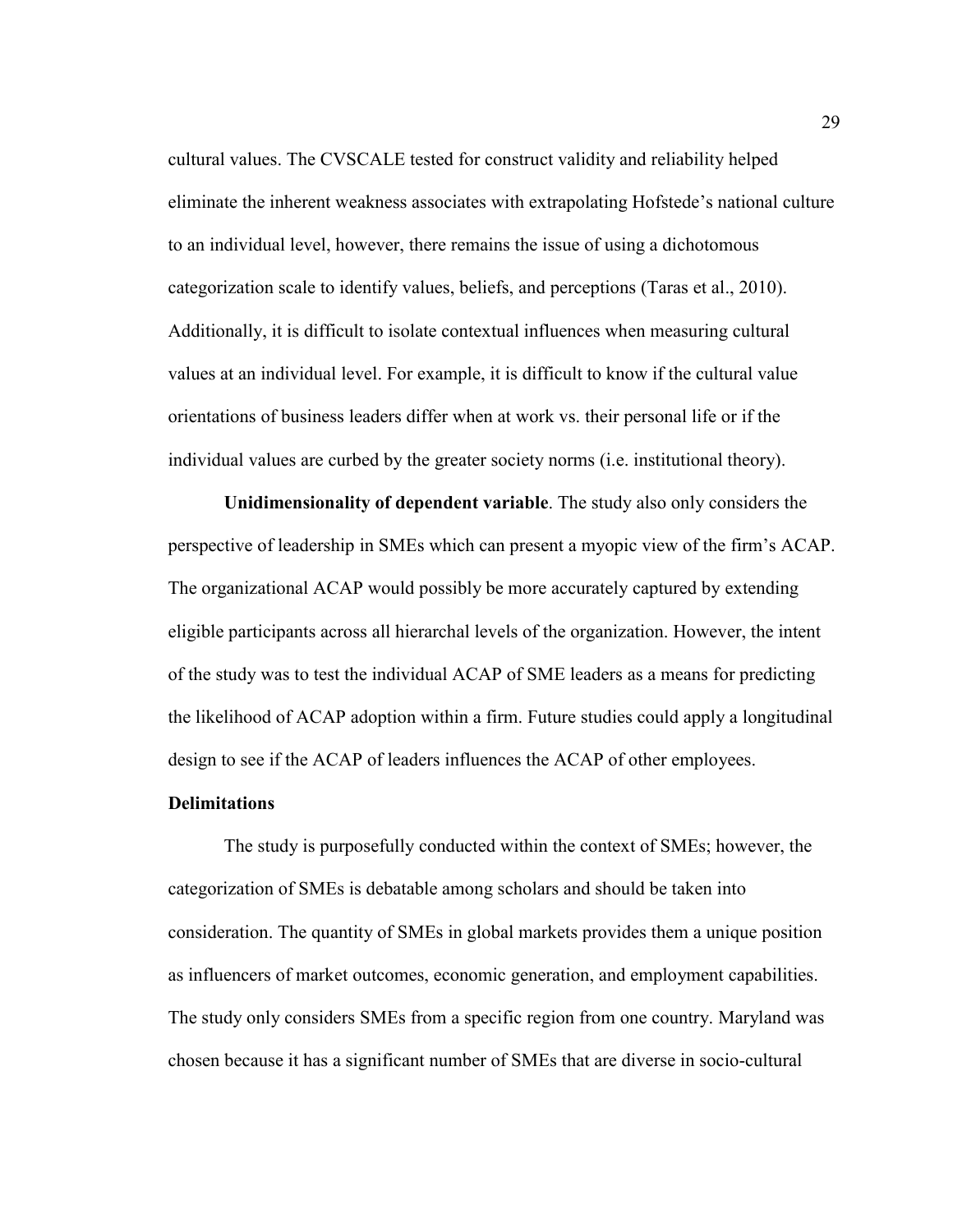backgrounds, industry, and size. The survey instruments were chosen for their valid and reliable measurements of national cultural values and ACAP capabilities at an individual level, consideration of organizational size, and consideration of upper management's perspective when being designed.

#### **Significance of the Study**

# **Reduction of Gaps**

The introduction of national culture as an antecedent of firm ACAP is a relatively new phenomenon calling for empirical support to identify relationships between the two constructs and the influence of these relationships on each other and within the broader context of an organization. There are currently few theoretical frameworks linking these two constructs and even fewer empirically relevant data sets that identify these latent relationships. This study further addresses the gap in ACAP research calling for empirical testing of the construct as it is currently defined and its antecedents. Additional gaps that are addressed include identifying the influences ACAP and national culture have on each other within the context of SMEs which is a concept that has only been hinted at in previous research.

This study will help leaders and mangers of SMEs better identify areas of weakness in their resource management strategies. The study will potentially help these leaders recognize the importance of knowledge to their firm and provide motivation to develop, adjust, and improve organizational systems and technologies to take better advantage of information from their external environment. This would be particularly true of SMEs who are engaged (or plan to engage) in cross-cultural business ventures that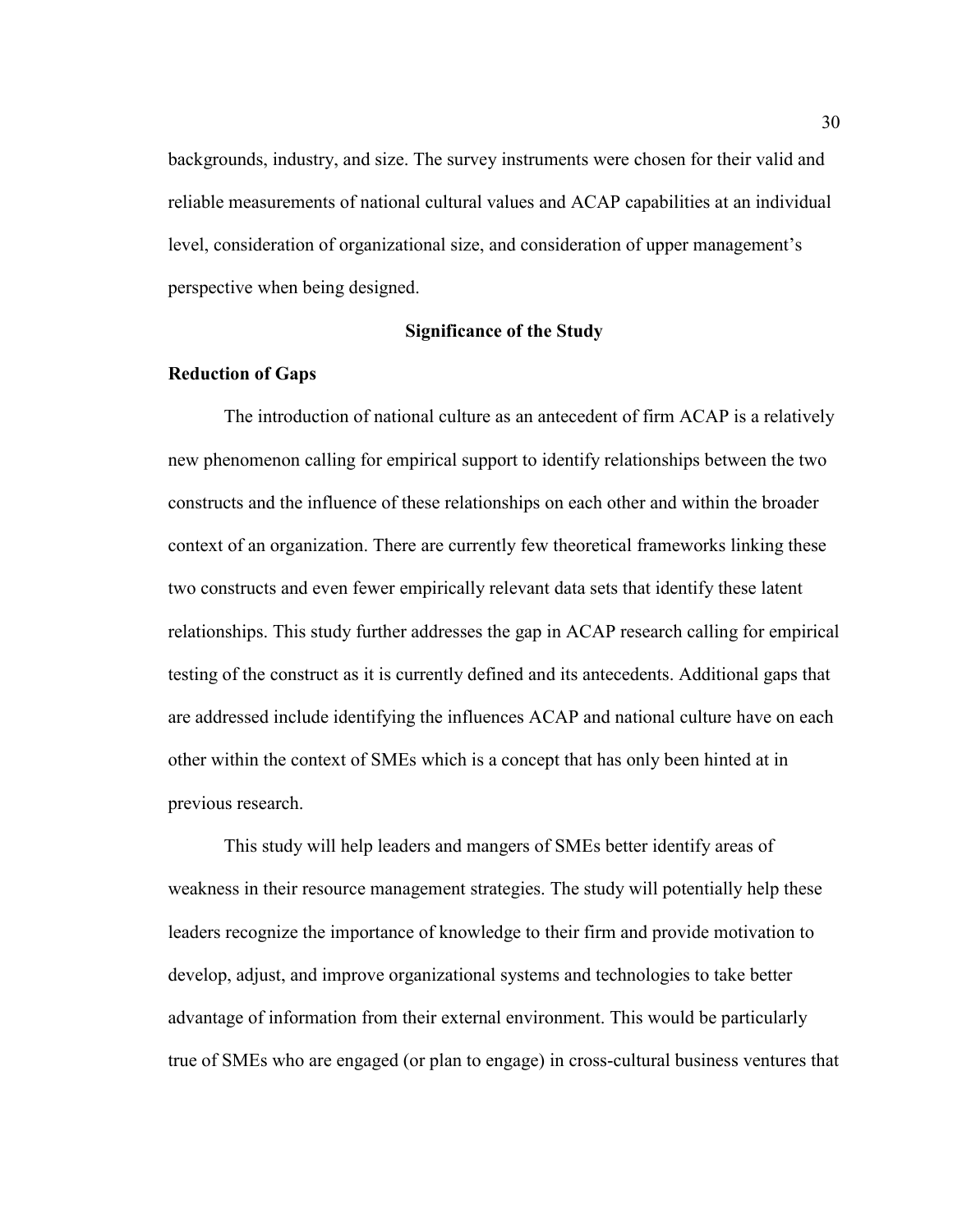require additional competencies and skills relevant to international markets and the dynamics of cross-cultural relationships. Leaders of SMEs who are looking to expand into new international markets can identify potential entry or operational barriers within a chosen market created by the leaders culturally influenced decision making paradigm and the ensuing managerial and strategic tendencies.

# **Implications for Biblical Integration**

There are several prominent biblical principles that can be directly and indirectly observed within the themes of this study. The underlying biblical principles of this proposal include diversity, leadership, and knowledge with more specific biblical referees to wisdom, understanding, stewardship, revelation, adaptability, and prosperity. There are several broad topics which can be found to have biblical roots that identify the value of biblical integration with business practices that deal with both internal and external organizational environmental factors. The topics of cultural diversity, leadership, ACAP, organizational learning, and innovation are the primary points of consideration.

**National Culture.** The concept of diversity is prevalent in national culture and business literature. There are several scriptural references and concepts that lend support to this subject. Specific references include Proverbs 11:14 and Proverbs 15:22 which indicate the need for multiple councilors to devise successful plans. Diversity is important to God and should be valued by businesses as a means for gaining information that could lead to a broader and ultimately more accurate view of circumstances and situations affecting a firm. God's love for diversity is made evident by the personalized combination of talents, weaknesses, and characteristics unique to every individual. The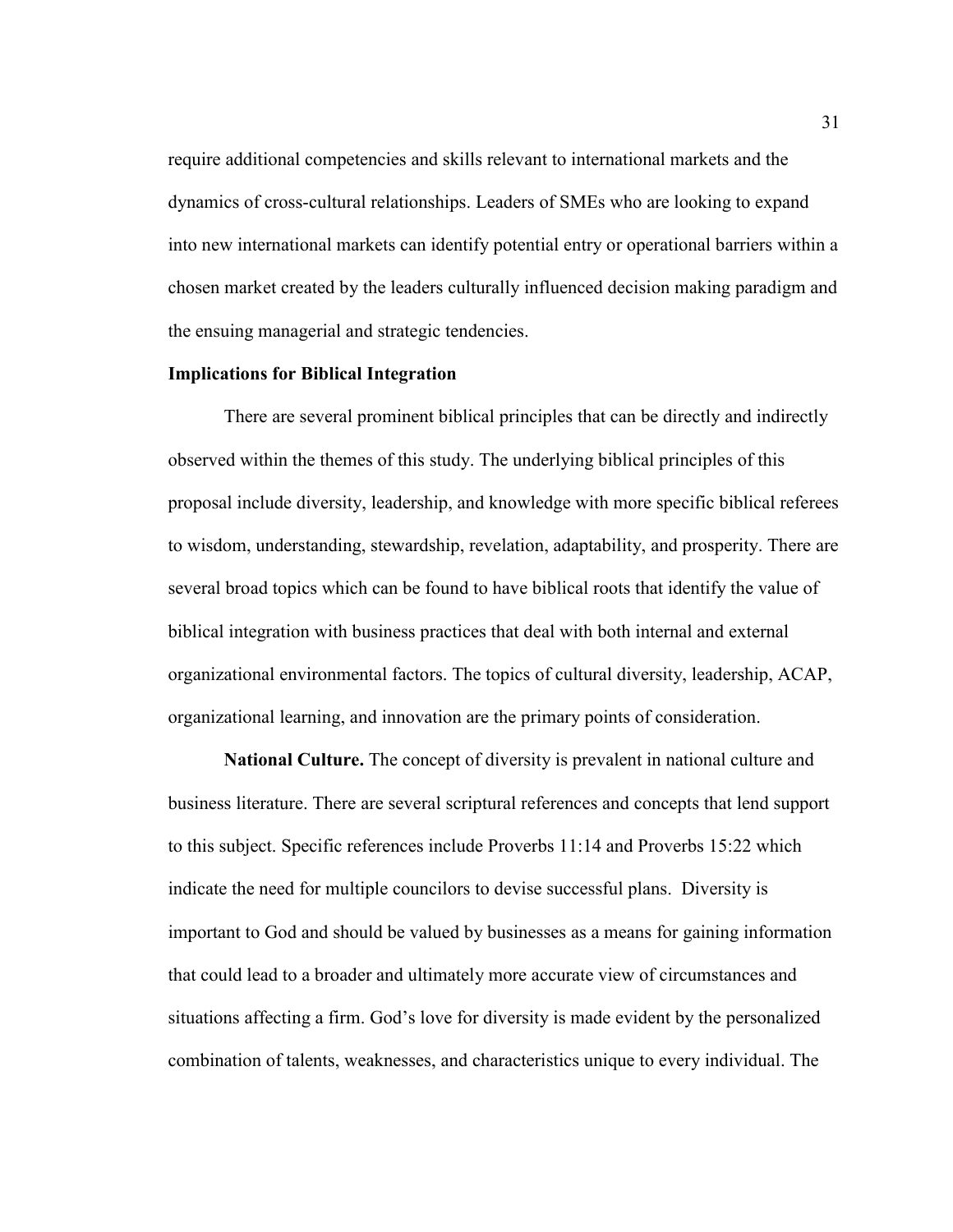bible also has many instances of communication, collaboration, and unification among culturally diverse people groups (Revelation 7:9; 1 Corinthians 12:15-9; Acts 2:7-11; Ezekiel 27:12-25). It is important to recognize that multiple perspectives are needed to see a broader picture of realities that are affecting a business. This requires humility, mutual acceptance of talents and flaws, open communication, and unity in overall goals which can be fostered by the leadership within a firm.

**Leadership.** A firm's leader is the focal point of the organization and has tremendous direct and indirect influences on the firm. Leaders are stewards of the organization, and therefore assume greater responsibility for the firm's profitability and actions. The Old Testament provides several examples of wise (Eccl 1:16; Proverbs 29:2) and foolish (1 Kings 12:1-19; Eccl 10:16-17) rulers who, much like leaders in today's business environments, are looked to for direction based on the assumption that leaders have access to skills, resources, and perspectives other members of the organization do not and have the authority to utilize these as they see fit. Discernment is a defining characteristic of wise rulers and is referenced numerous times throughout the old and new testaments as the residual effect of knowledge and wisdom (Proverbs 15:21; Philippians 1:9-10; Hosea 14:9; 1 Kings 3:9). Discernment is quite an appropriate definition of individual ACAP which is an individual's ability to acquire, assimilate, transform, and exploit knowledge which is primarily achieved through the internal and external social networks of employees within an organization (Breunig & Martinkenaite, 2015). A leader's individual ACAP (i.e. discernment) is therefore a critical component in the continued development of the firm's ACAP and prosperity.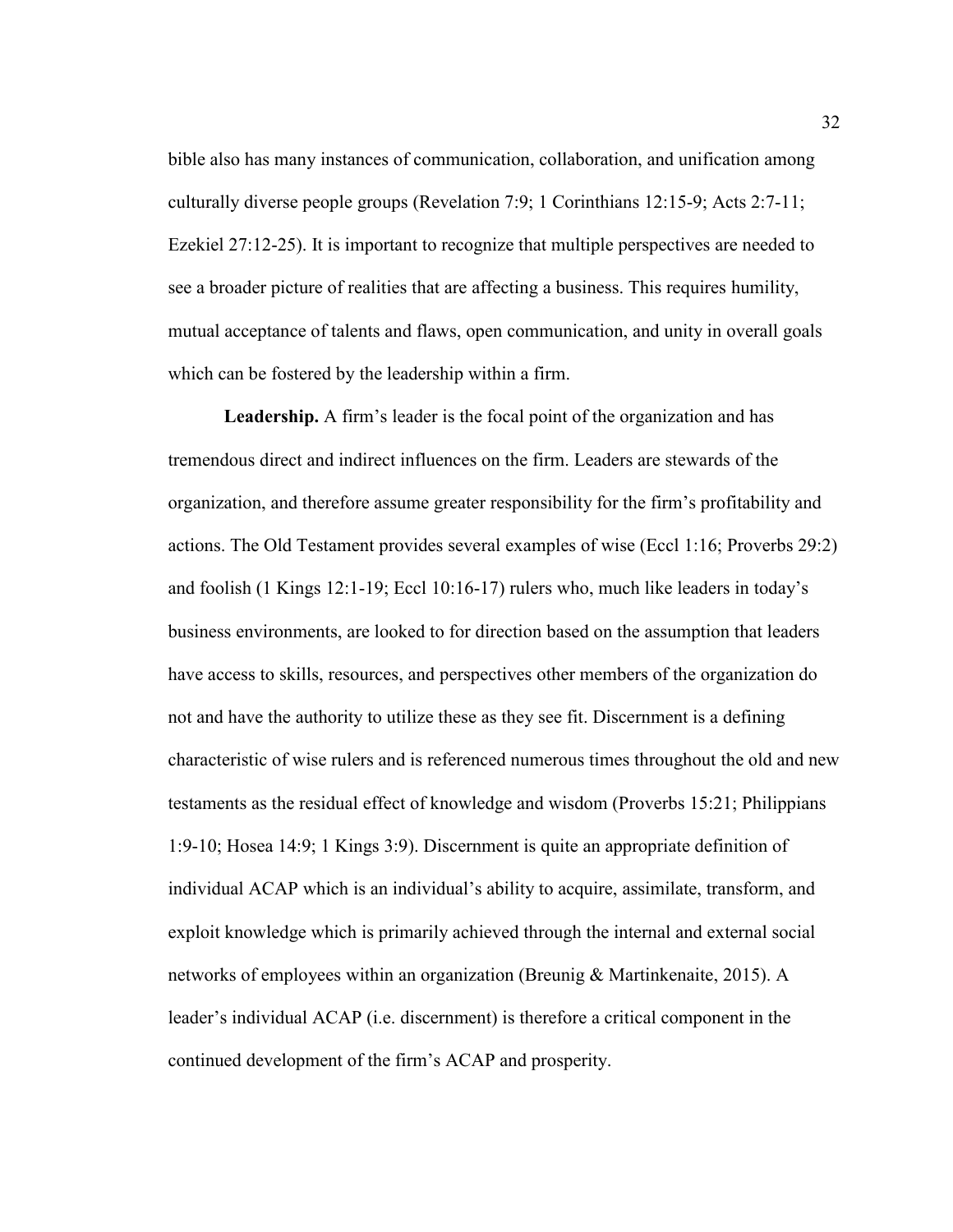**Absorptive Capacity.** ACAP, though still relatively new as an academic construct, deals heavily with the accumulation and translation of knowledge about external environments and how acquired information is absorbed, altered, and dismissed via the filters of the individual and corporate entities it passes through. In this regard, correlations can be made among the vast direct and indirect references of wisdom, knowledge, and understanding in the bible (Proverbs 9:10; Job 28:28; Eccl 7:12) to the topic of ACAP. The construct of ACAP and its application as a means for acquiring positive outcomes when incorporated into strategic initiatives, is supported repeatedly by biblical references.

**Organizational learning (Adaptability).** The concept of organizational learning is also heavily applied within the topic of ACAP which implies the internal adaptation of policies, processes, procedures, and people to newly acquired information. The literature linking a firm's ACAP and firm performance strongly supports the notion that the degree of firm adaptability to its external environment largely depends on the individual absorptive capabilities of the firm's employees. This indicates a need for firms to place emphasis on developing and strengthening employee learning orientation across all levels of the firm. These concepts are biblically illustrated (Luke 11:1; Matthew 28:16-20; Matthew, 24: 3-5; Luke 15:11-32; Mark 3:24-26; John 4:7-34; John 6:1-14) in the way Jesus passed on knowledge to (i.e. taught) his disciples individually and to the masses and in the type (tacit) of information he provided (i.e. in parables and in action). Jesus sought to develop the mental capabilities of people on an individual level and corporately as he provided critical information about their spiritual and natural environments.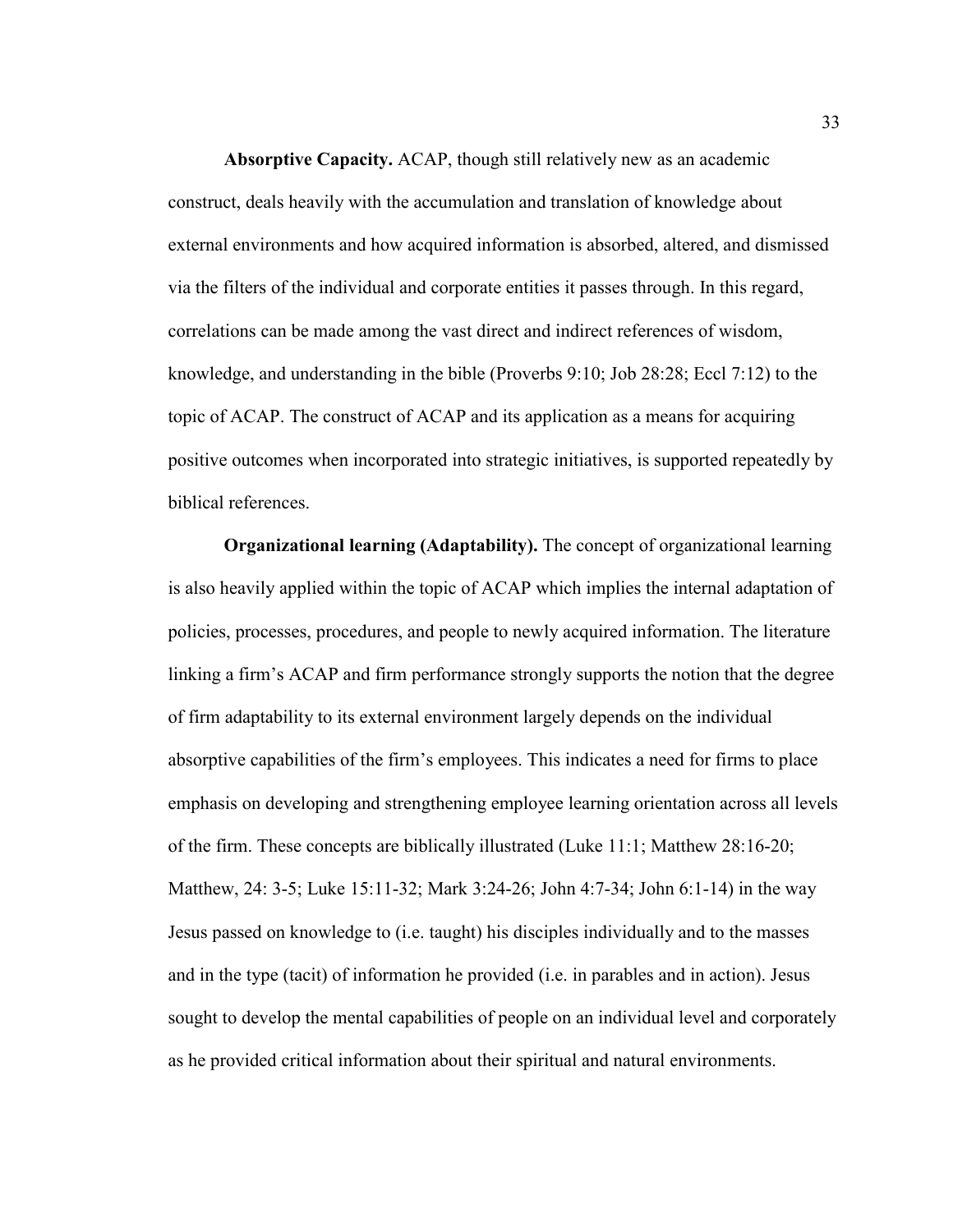# **Relationship to Field of Study**

The proposed research question and ensuing hypotheses was rooted in the theories relating to national cultural values, organizational learning and knowledge management (i.e. ACAP), and, to a lesser degree, leadership. The study's primary relation to international business is identifying the impact of individual national cultural values on the adoption of ACAP in SMEs. The potential to increase the competitive ability of SMEs nationally and internationally can help build or establish strong economies. The data presented in this study is valuable to both academicians and professionals who participate in expanding relevant knowledge to improving international and global business strategies for SMEs.

# **A Review of the Professional and Academic Literature**

The following literary analysis outlines the theoretical framework integrating national cultural values and ACAP within U.S. SMEs. The first section defines the constructs of ACAP and national culture through their theoretical links and discusses the attributes of SMEs. The second section is divided into two segments that illustrate the theoretical integration of national culture and ACAP (i.e. original framework), and national culture, ACAP and SMEs (extended framework). The concluding sections will provide a summary of how culture impacts the development and utilization of a firm's ACAP in US SMEs. A summary of the literature supporting the problem statement, relevance of the research questions, support for the hypothesis, and how validation of chosen variables will transition the literature review onto the research methodology.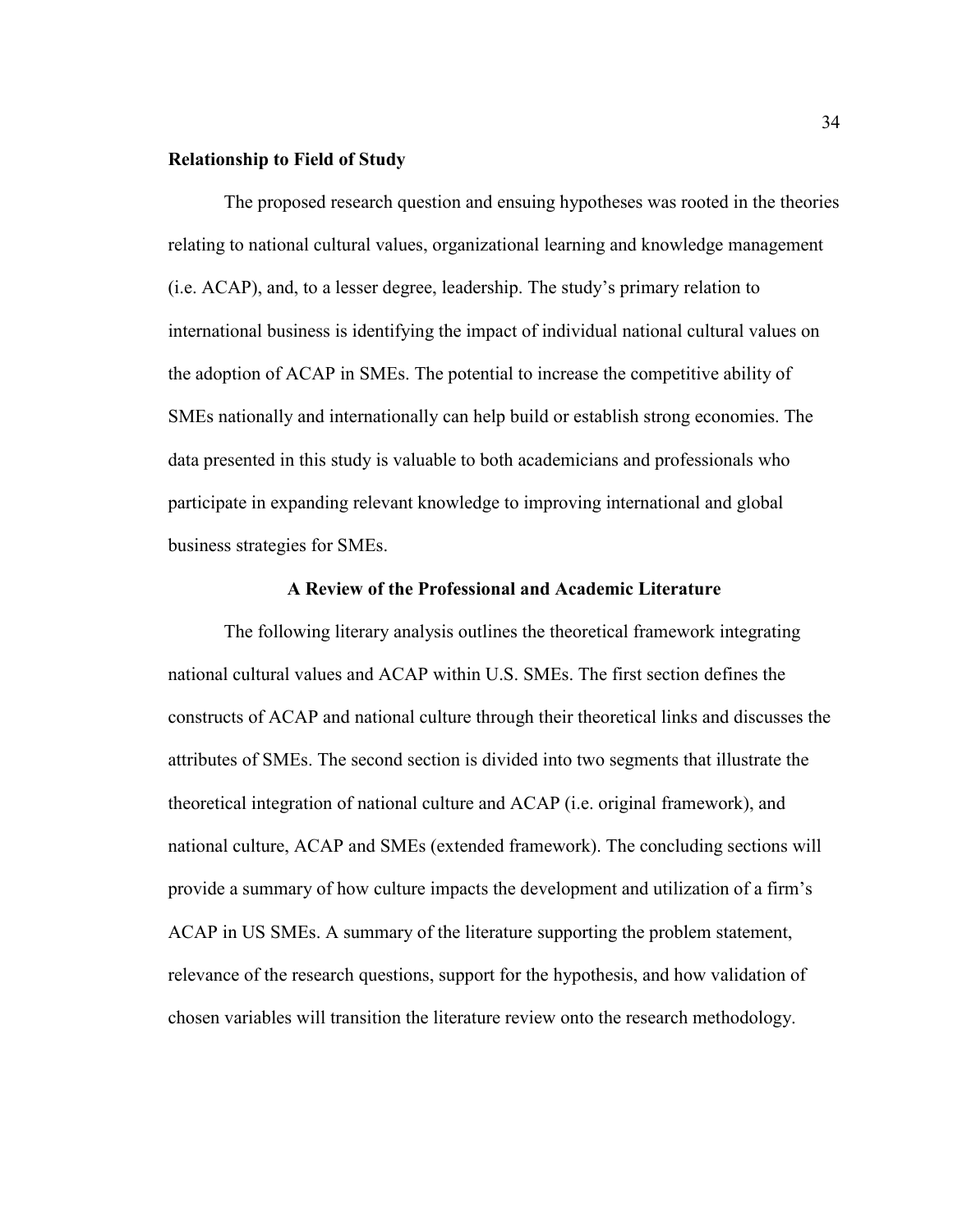#### **Framework Overview**

ACAP presents organizations with a means to identify and measure its competitive abilities regarding knowledge (Cohen & Leventhal, 1990; Volberda et al., 2010). The construct of ACAP has gained prominent exposure in academic literature as the effects of globalization are forcing companies to consider alternative means for expanding the bounds of the firm to access additional resources (Ndiege et al., 2012). Greve et al. (2009) analyze the influence national culture has on ACAP by synthesizing the resource based view theories of strategy development, the social infrastructure used to condition acceptable or non-acceptable organizational behaviors illustrated by institutional theory, and the preconditioning of individual perceptions and behaviors defined by Hofstede's theory of national culture dimensions. Their framework distinguishes between the adoption and implementation of ACAP within an organization using Helfat and Peteraf's (2003) theory of capability lifecycles. Capability lifecycles refers to the evolving process of resource selection, adoption and integration leading to the regeneration of capabilities and additional resources for a firm. ACAP is consider a dynamic capability that triggers organizational change through the process of identifying and generating new knowledge, adjusting internal processes to accommodate the new knowledge so that it can provide competitive resources (i.e. ideas, new products, improved processes, etc.) for the firm. The framework reviews how ACAP is adopted and integrated into an organization based on cultural contexts influencing the organization's institutional framework and the cognitive schema of organizational leaders as they identify, process, and decide organizational strategies.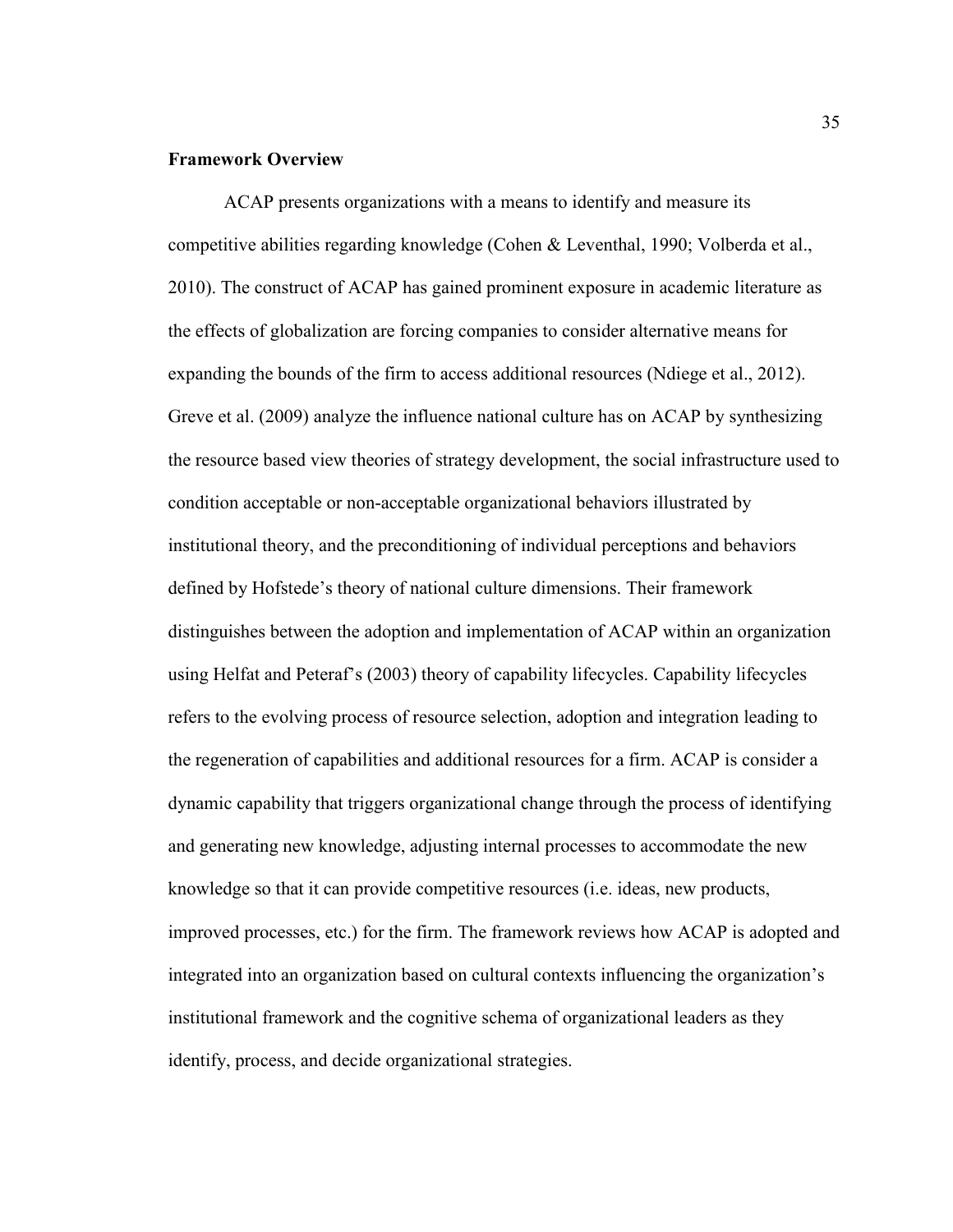National cultural environments create "social reinforcement contingencies that foster the pursuit of behavior in organizations" which determines the establishment of constructs within an organization (Greve et al., 2009, p. 3). If the characteristics of the ACAP construct are congruent with a national culture's characteristics, then it is likely that ACAP was adopted by an organization. Conversely, if there is incongruence between the characteristics of ACAP and a national culture's characteristics, then it likely ACAP will be restricted or restrained within an organization. Therefore, it can be stated that a difference in ACAP capabilities exists between organizations based on the national cultural environment an organization operates within.

Critical to the construct of ACAP is the role of individual organizational members. Organizational members are conduits of knowledge within an organization and between an organization and its external environment (Breunig & Martinkenaite, 2015). National cultural values precondition the values, beliefs, and perceptions of individuals, forming the filter through which they assess and act on information gathered as they engage with their environment (i.e. cognitive map) (Maznevski, DiStefano, Gomez, Noorderhaven, & Wu, 2002). Cognitive maps shape the decision framework of individuals leading to behavioral outcomes. This process is transferred into organizations as individuals apply their absorptive capacities (i.e. the recognition, accumulation, assessment, translation, and transference knowledge) using the social, communication, and technological systems within an organization (Wehner et al., 2015). Organizational ACAP is not an aggregate of its members' individual ACAP but rather an evolving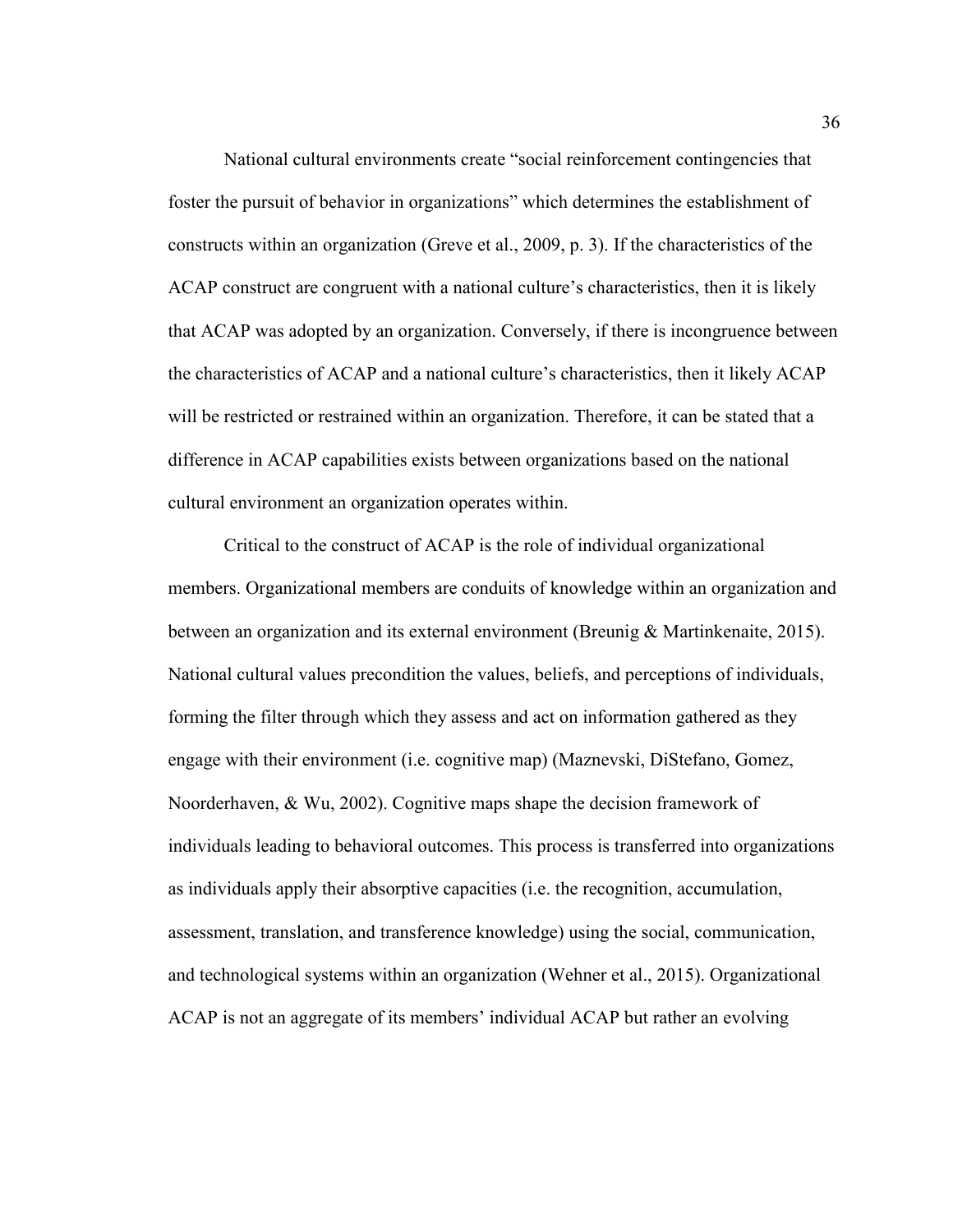process linking individual members' assessment of knowledge to the organizational strategy, structure, and culture (Breunig & Martinkenaite, 2015).

Small and medium sized firms have unique organizational attributes, namely a more horizontal organizational structure, have informal communication pathways, limited resources, are entrepreneurially oriented, and strategic autonomy rests with the leader(s) (Ndiege et al., 2012). SMEs will adapt very similar values, beliefs, and characteristics of its leader as the primary strategic decision maker (Ndiege et al., 2012). Therefore, the cultural values of leaders in SMEs are especially prevalent in the design of organizational mechanisms.

The following literary analysis develops Greve at al., (2009)'s framework integrating national culture and ACAP and applies it within the context of SMEs. The literary review supports the research question by illustrating how national cultural values determine the adoption or resistance of ACAP as a construct and how the operational processes of the construct are either fostered or hindered within US SMEs. Managing knowledge is becoming a prevalent focus of organizational strategy development as global markets become highly integrated and resources become simultaneously more available and scarce to firms (Zonooz et al., 2011). It is a unique problem for SMES whose limited ability to access scarce resources but adaptable and innovative organizational cultures make the management of knowledge critical for survival in global markets (Garg & De, 2014; Zonooz et al., 2011). The cultural foundations of SMEs leaders influence the strategy development process and, consequently, its ACAP by determining how or to what degree a firm invests in its ability to manage knowledge.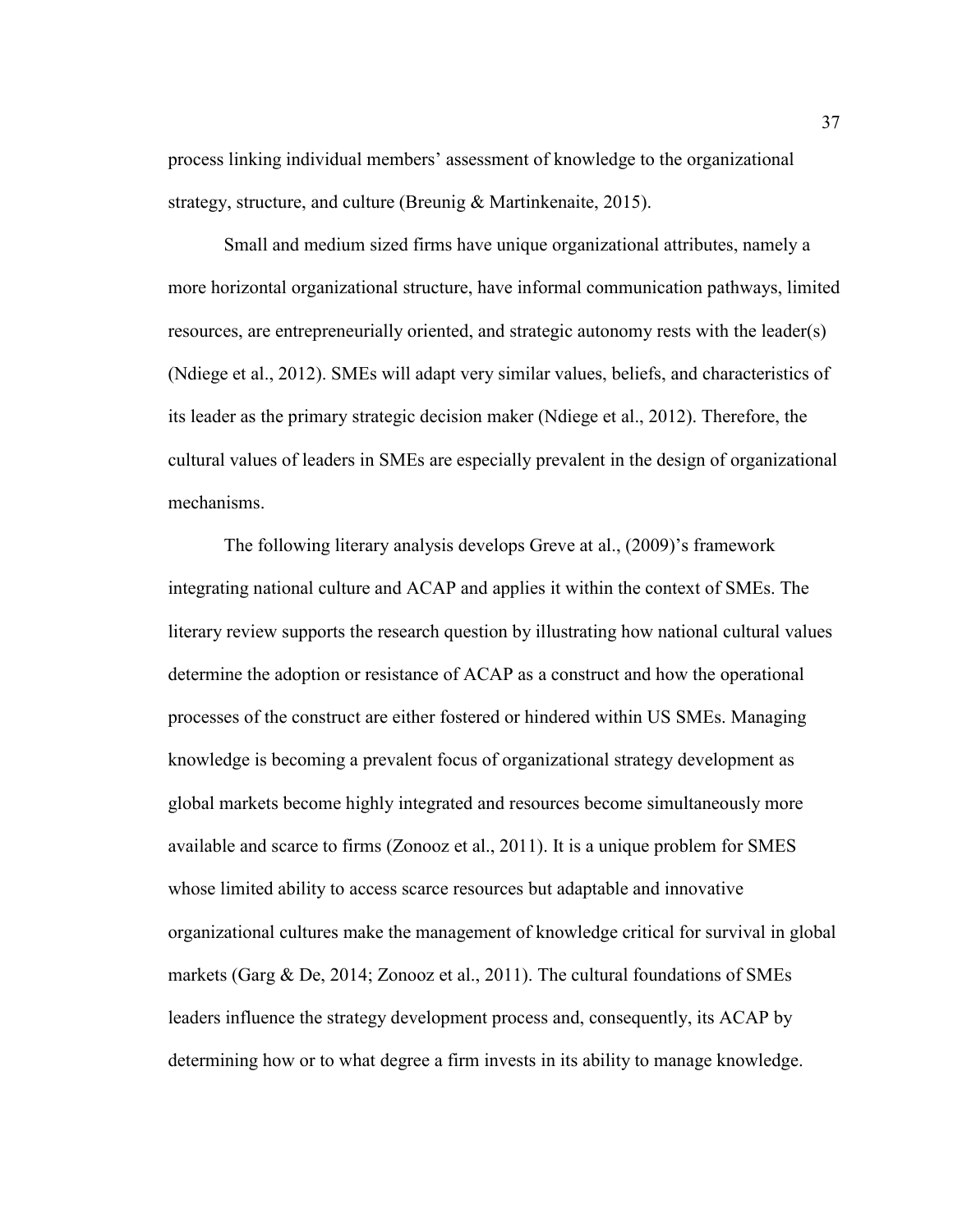Each of Hofstede's cultural dimensions has a set of ascribed characteristics that reflect trends in values and behaviors of a society; societies are a composite of the values, beliefs, and perceptions of its individual members (Hofstede & Hofstede, 2005). Each dimension of ACAP has a set of characteristics that reflect its function and process within an organization and individuals. The framework proposed by Greve et al., (2009) posits that culture impacts the decision-making processes of leaders as they determine the selection, adaption, and implementation of organizational resources which in turn establishes the organizational framework that either supports or hinders ACAP. An organization's adoption of ACAP will either be accepted or hindered based on the alignment of the characteristics of those dimensions and the cultural values of Hofstede's cultural dimensions.

SMEs are almost autonomously governed by their leader (Ndiege et al., 2012). Per upper echelons theory, an organization will assume the same characteristics, values, and beliefs of leaders and top team members (Sanders et al., 2004). This is supported by managerial cognition theories which indicate that leaders make decisions about resources via their cognitive maps; cognitive maps include the values, beliefs, and perceptions individuals use to process information from their environment (Degravel, 2015; Helfat & Peteraf, 2015). Therefore, cultural values will cause SME leaders to be more naturally accepting or resistant to certain characteristics in the acquisition, assimilation, transformation, and exploitation dimensions of ACAP. ACAP is trigger for organizational change. It develops cumulatively using the collective prior knowledge and capabilities of the firm as the foundation for the development of new capabilities. The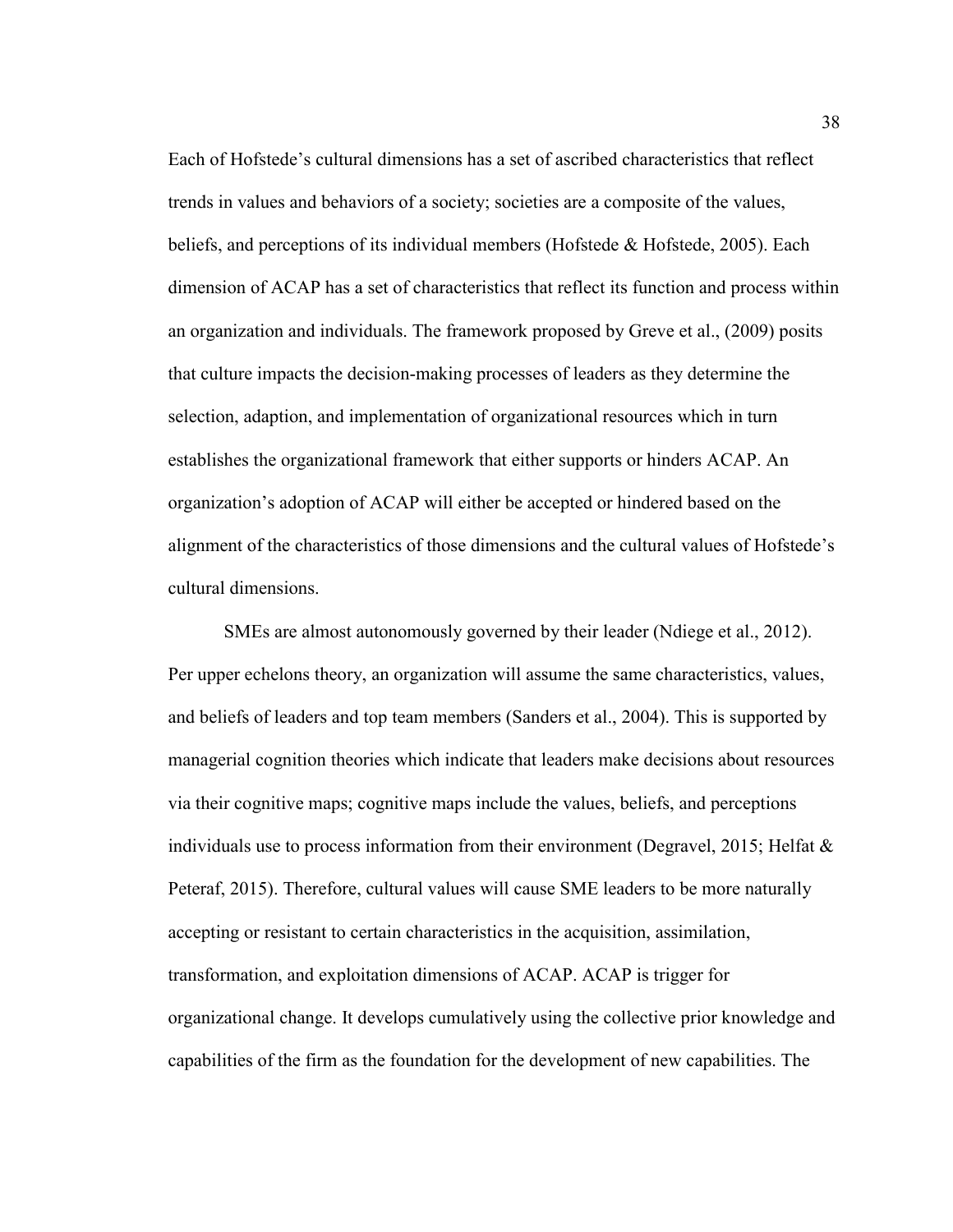enhancement and recombination of existing resources and capabilities to produce new capabilities and resources is the defining characteristic of dynamic capabilities (Skokic, Coh, & Torkkeli, 2015). Therefore, ACAP is a knowledge-based dynamic capability that affects all aspects of the organization (Zahra & George, 2002). As a knowledge-based dynamic capability, ACAP is particularly susceptible to the cultural filters used by individual to process, sort, and act on knowledge and information (Degravel, 2015). The following expands on the central theories and characteristics used support the hypothesis and theoretical framework of the study.

#### **Culture**

The development of culture as a construct has an extensive academic history. Academic exploitation into culture viewed the construct as more of an anthropological antecedent whose definition was best captured by Taylor as "that complex whole which includes knowledge, belief, art, morals, law, custom, and any other capabilities and habits acquired by man as a member of society" (Gjuraj, 2013, p. 4). Culture then began to be viewed as an influential component of human nature that extended beyond a description of man's interaction with the environment into how the entire scope of human psychological, physical, mental, emotional and even spiritual cognizance is filtered. Kluckhohn and Strodtbeck (1961) defined culture as "patterned ways of thinking, feeling and reacting, acquired and transmitted mainly by symbols, constituting the distinctive achievements of human groups…the essential core of culture consists of traditional (i.e. historically derived and selected) ideas and especially their attached values" (Greve et al., 2009, p. 5). Their work helped to capture the complexity of culture through the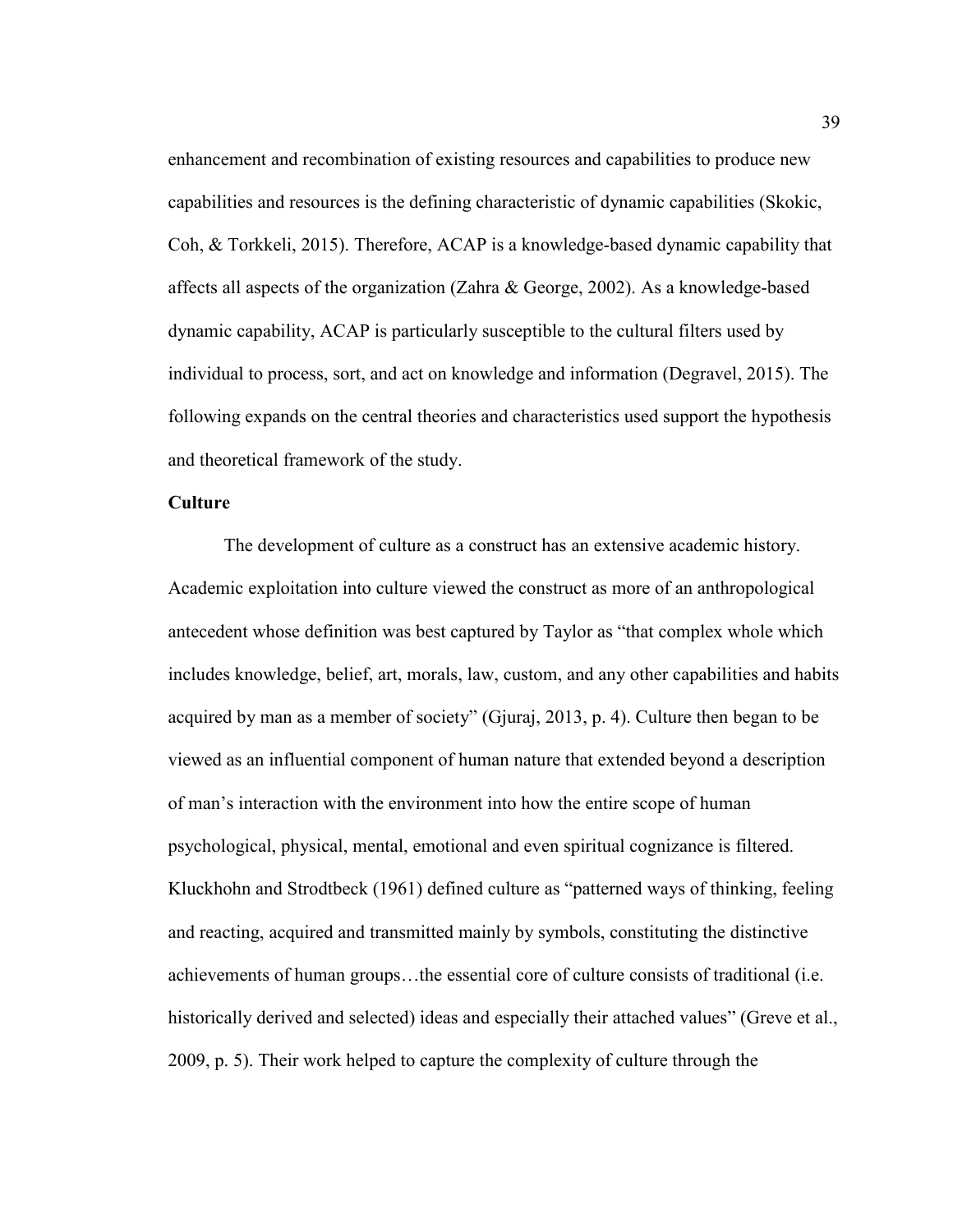introduction of an orientation-based framework that could be used to identify the values of an individual culture (Maznevski et al., 2002). Culture began to be viewed from a more psychological perspective as patterns of cultural values began to emerge. This evolution is evident in Hofstede's (1980) definition of culture as "the collective programming of the mind which distinguishes the members of one human group from another" (Taras et al., 2010, p. 1). A more recent definition provided by Geertz (1993) highlights culture as a filter that is used by individuals to process knowledge from their environment which triggers reactions based on pre-conceived (i.e. inherited and transmitted) socially acceptable responses (Ritchie & Brindley, 2005). Geertz defined culture as a "historically transmitted pattern of meanings embodied in symbols, a system of inherited conceptions expressed in symbolic forms by means of which men communicate, perpetuate, and develop their knowledge about and attitudes toward life" (Ritchie & Brindley, 2005, p. 7). Culture has since begun to develop its own set of characteristics which include: 1) its structure as a group-oriented construct dependent on individual member's perceptions, 2) it consists of norms and values (i.e. invisible attributes) shared among groups which influence individual behaviors and actions (i.e. visible attributes), 3) that it is predominantly transferred via social structures rather than inherited, and 4) it is used as a frame of reference to understand an individual's environment (Greve et al., 2009; Kreiser et al., 2010). It is understandable to see how Geert Hofstede concluded that culture was not mutually exclusive of business.

# **Hofstede**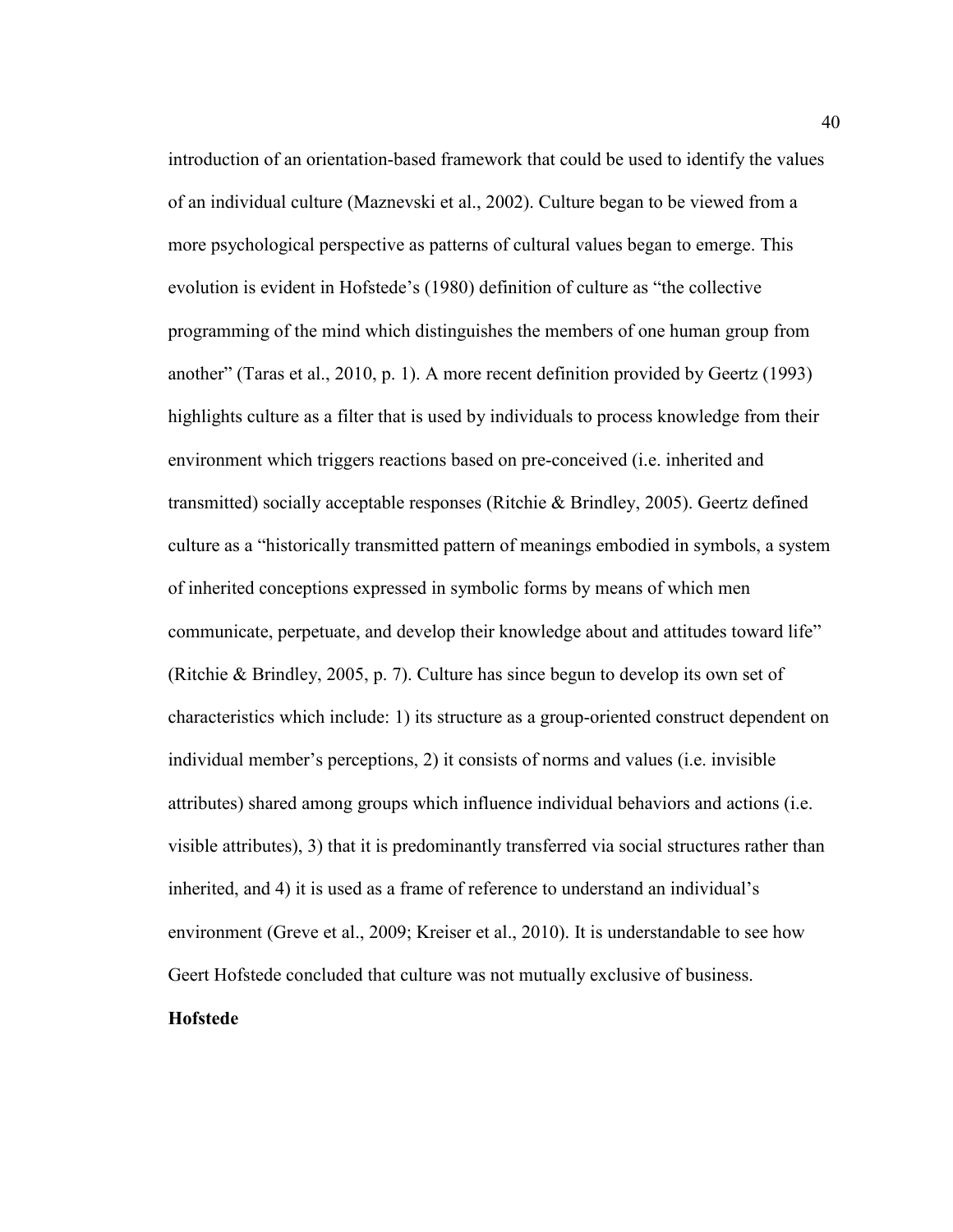Hofstede's ground breaking work on cross-cultural value comparisons has been used exhaustively as the foundational component to understand variances in behaviors and performance outcomes in work environments. The fundamental components of identifying patterns of values based on socio, economic, and geographic environments have proven to be a remarkable phenomenon and has been widely accepted by academicians and practitioners alike (Maznevski et al., 2002; Minkov & Hofstede, 2012). However, there remains a considerable amount of debate regarding the generalizability of Hofstede's cultural dimensions, and the ability to accurately quantify such a dynamic and evolving construct as culture with any unilaterality.

The debate regarding Hofstede's cultural dimensions generally occurs along the areas of: the application of a unidimensional perspective to observe multidimensional phenomenon (i.e. the dichotomous nature of Hofstede's dimensions limit their ability to adequately reflect the multiple and simultaneous characteristic cultural behaviors) (Bearden, Money, & Nevins, 2006); applying the dimensions which were originally designed to measure culture on a national level to assess individual level of behaviors (i.e. the ecological fallacy) (Brewer & Venaik, 2014); the psychological vs. sociological nature of measurement tools (i.e. surveys); and the outdatedness of the dimensions as culture has evolved (Dorfman et al., 2012).

Proponents of Hofstede's theory suggest that the presence of an ecological fallacy does not necessarily negate the influence group-oriented perceptions have on a group's individual members (Bearden et al., 2006). Some theoretical evidence supporting the relationship between national and individual cultural values argues that, conceptually,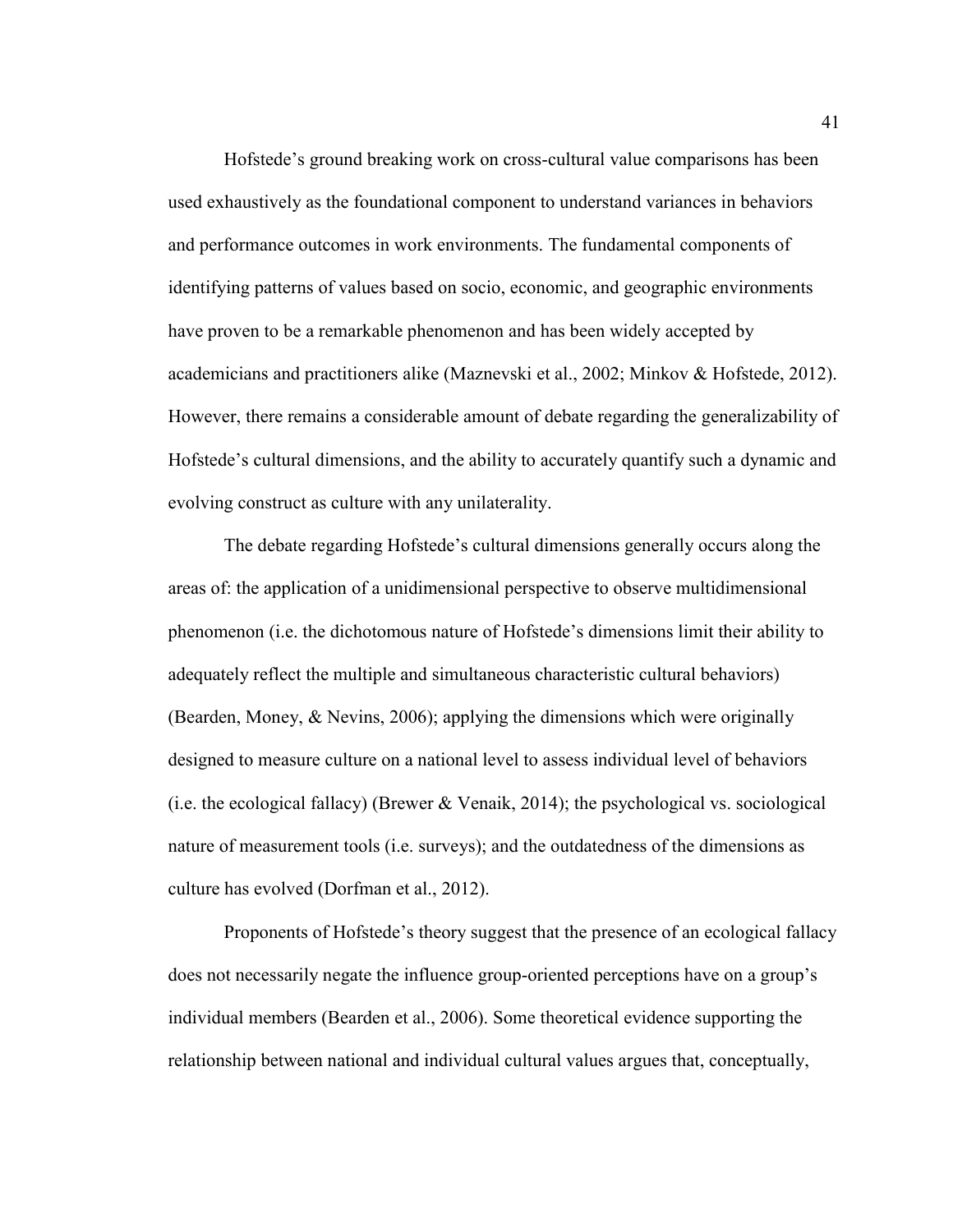national cultural values are reflective of the values of its people, indicating that the statistical inaccuracies are not enough to prevent presuppositions of individual characteristics associated with a national culture value schema (Bearden et al., 2006; Hofstede & Hofstede, 2005). In a recent article published by Minkov and Hofstede (2012), the authors address several critiques regarding the use of nations as measures of cross-cultural analysis including the presence of sub-cultures, the instability factor of nations, and the meaningfulness of a unified national culture. The authors argue that the within-culture variations among individuals belonging to a culture should not automatically negate the validity of studying cultures at a national level. The authors recognize the need for further research to be conducted on the dynamics of sub-cultures and transnationally shared cultures, but their development does not automatically negate the existence of a mainstream culture. The article focusses on addressing these critiques by determining if in-country regional clusters could sufficiently be distinguished as national cultures. Their findings lend empirical support to the argument that national culture remains a viable construct and variable when conducting cross- cultural analysis.

The debate regarding the validity of national culture as an indicator of individual perceptions, values, beliefs, and ideals have led researchers to explore means for overcoming the ecological fallacy associated with Hofstede's dimensions. It is not surprising that this area of critique has received much attention given the potential to introduce elements of predictability regarding human behaviors. The work of Yoo et al., (2011) has provided a theoretical and empirically sound measurement tool that translates Hofstede's aggregate cultural values to an individual level. Their introduction of the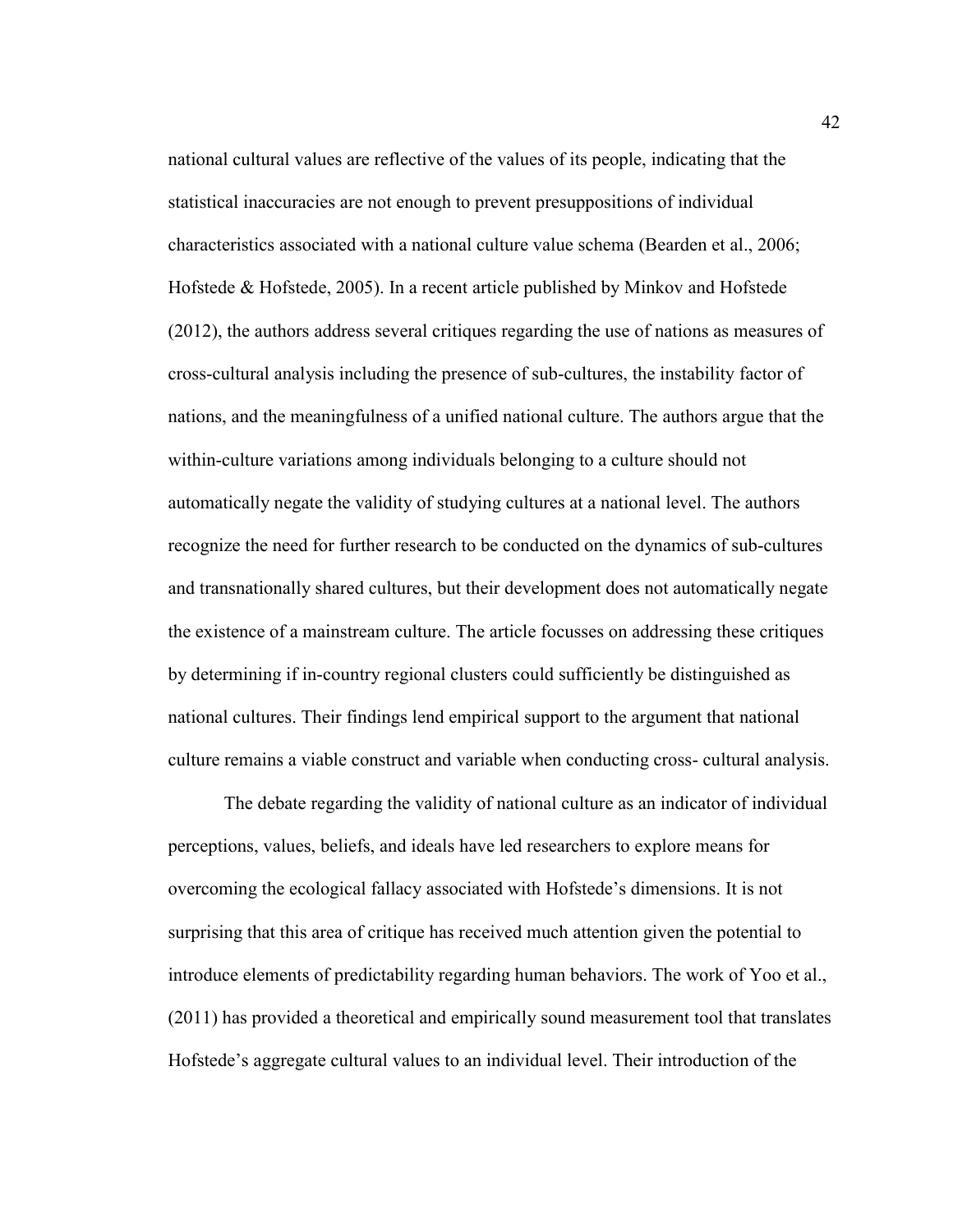Cultural Values Scale (CVSCALE) has opened areas for new research to explore the influence of individual cultural values across a wide array of contexts and on a global scale.

#### **Cultural Dimensions**

 Hofstede's original study produced four dimensions of culture that could be considered generalizable and were therefore applied to a wide array of businesses, sociological and psychological concepts, entities, and strategies on an international scope (Stankov  $\&$  Lee, 2009). The first four dimensions included power distance, uncertainty avoidance, masculinity, and individualism. The fifth dimension of long-term orientation was added to capture the differences in perspectives regarding placing value on the future or past (Taras et al., 2010). The following outlines the five cultural dimensions established by Hofstede.

**Power distance.** Power distance reflects the extent to which a society accepts inequality of power among individuals (Taras et al., 2010). It manifests heavily in the subordinate-supervisor relationship within a business context. Power distance indicates perspective views regarding the expectations of a subordinate's expression or suppression of disagreement or alternative views from authority figures (Maznevski et al., 2002).

**Uncertainty avoidance.** Uncertainty avoidance identifies the extent to which a society rejects or embraces uncertainty. Societies with higher uncertainty avoidance will implement structural elements such as processes, rules, and regulations to eliminate ambiguity and are less likely to tolerate deviations from norms (Taras et al., 2010). It is important to distinguish between uncertainty and risk-avoidance; the desire to avoid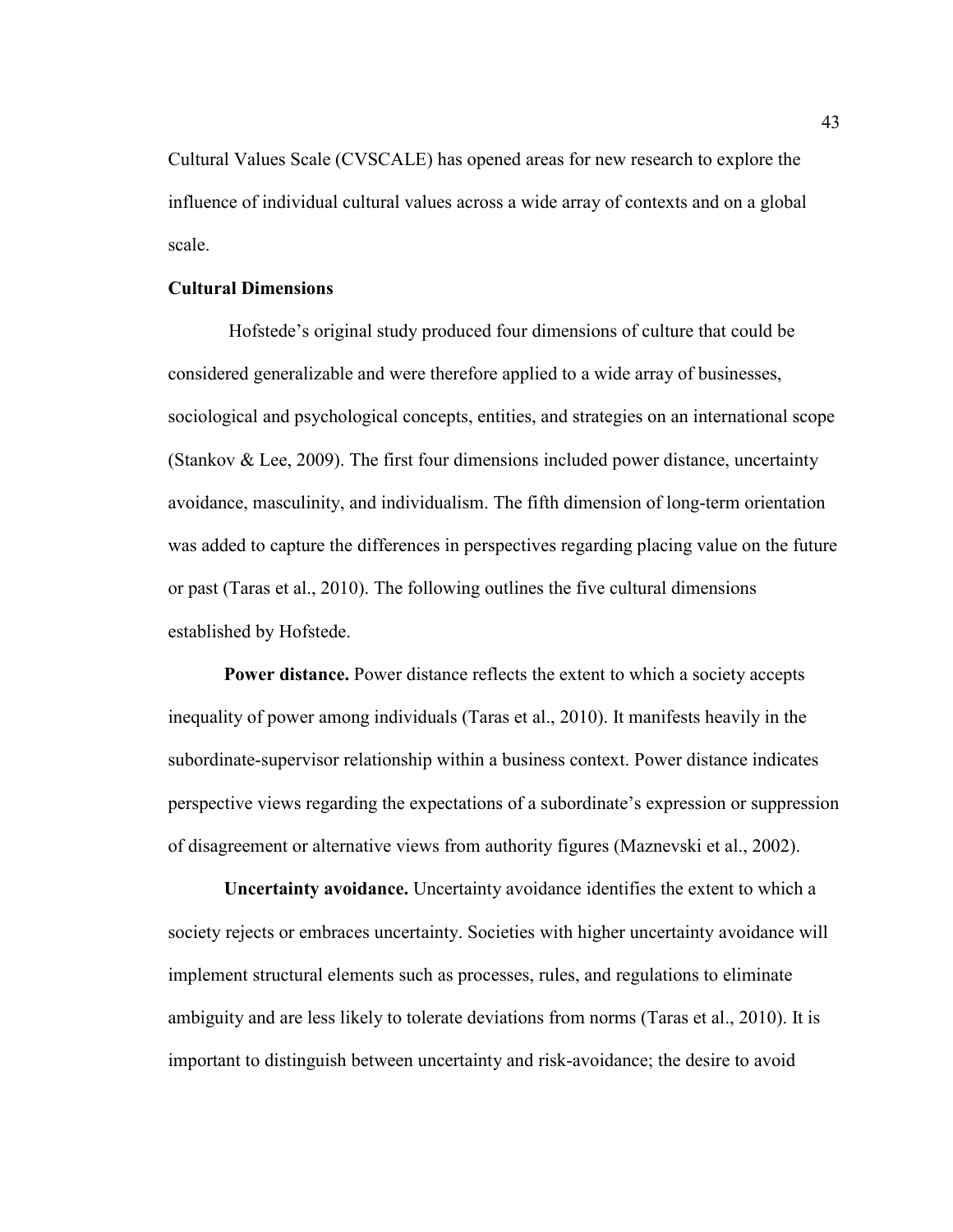uncertainty does not refer to the desire to avoid taking risks, but rather to introduce clarity and definitiveness into situations (Maznevski et al., 2002).

**Masculinity vs. femininity.** This dimension indicates the degree to which a society values traits ascribed to the male or female gender. Per Hofstede, traits associated with masculinity would include assertiveness and the acquisition of things (i.e. driven by performance and competitiveness); traits associated with femininity would include cooperation, maintaining personal relationships, care for the weak, and solidarity (Bearden et al., 2006).

**Long-term orientation.** Also, referred to as Confucian dynamism, this dimension identifies the emphasis a society places on future-oriented values such as persistence and thrift (i.e. saving money), or past-oriented values that include the respect and appreciation for tradition and the fulfillment of social obligations (Bearden et al., 2006).

**Individualism vs. collectivism.** This dimension identifies "the degree to which people in a country prefer to act as individuals rather than as members of groups" and indicates the mentality individual members have towards obligations for group care over individual care (Taras et al., 2010, p. 2). Cultures that have strong collectivists' tendencies will look out for members outside of their immediate support networks with the expectation that those networks will look out for them (Hofstede, 1990). This process forms strong loyalty bonds between members. Conversely, cultures with individualistic tendencies feel an obligation to care for themselves and those in their immediate family (Taras at al., 2010).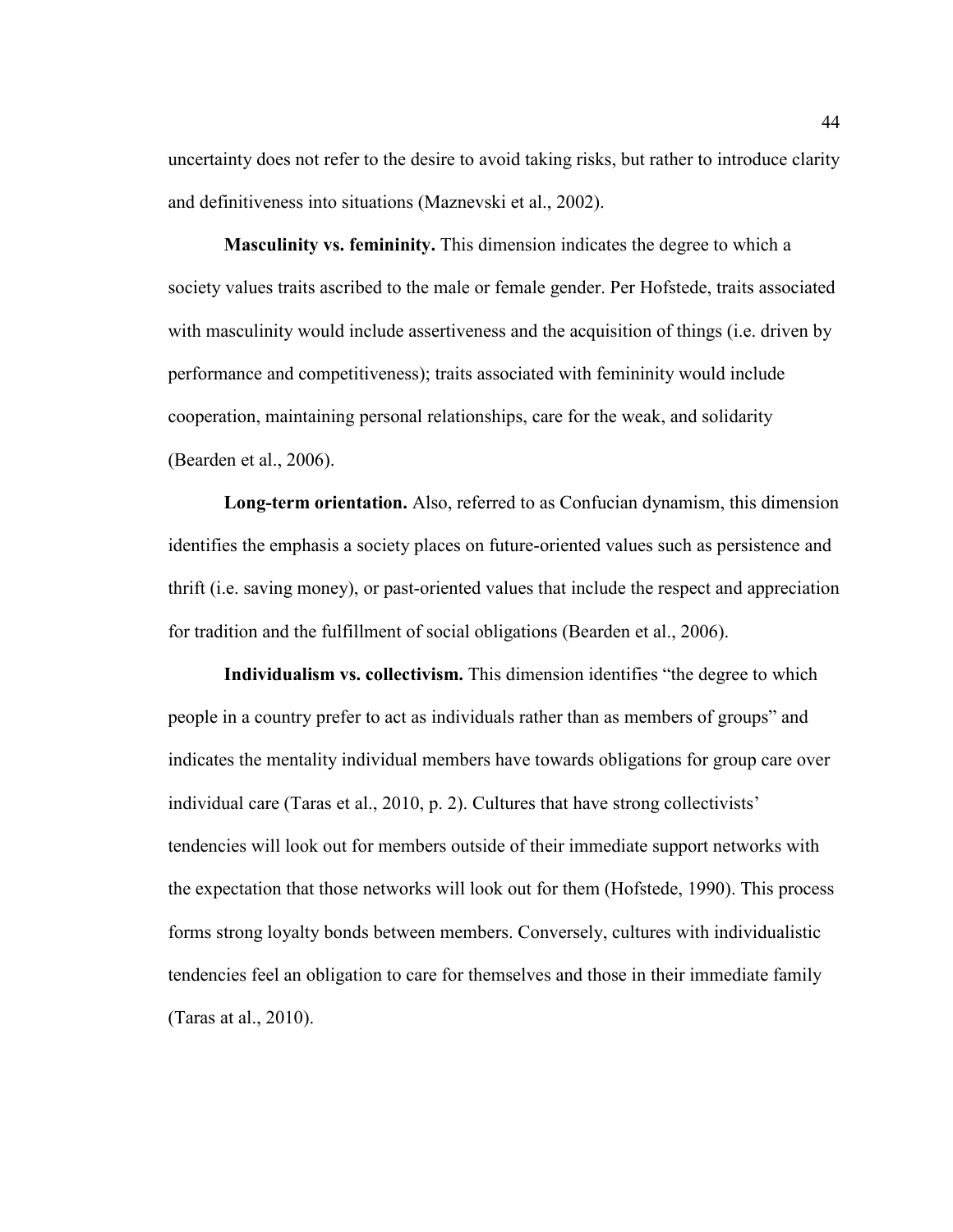As noted previously, the attributes of these dimensions were designed, validated, and considered reliable when comparing one or more cultural groups. Used outside this original intent has proven problematic when presupposition regarding individual behaviors are deduced using the above cultural descriptions (Bearden et al., 2006). However, several researchers have had a notable impact on developing methods, tools, and processes whereby national cultural values can adequately be transferred to individual members of a cultural group (Yoo et al., 2011).

# **Individual Cultural Analysis**

 Anthropologists Kluckhohn and Strodtbeck (1961) brought pioneering insights into the assessment of cultural values at an individual level with the development of a framework defining cultural orientations (Maznevski et al., 2002). Their cultural orientations considered the fundamental questions every culture should be able to answer such as "How do I think about people? How do I see the world? How do I relate to people? How do I use time?" (Maznevski et al., 2002, p. 2). Using these questions, they developed six main dimensions and orientations: 1) nature of humans (i.e. good/evil and changeable/unchangeable), 2) relationships among people (individual, collective, and hierarchal), 3) relations to broad environment (mastery, subjugation, and harmony), 4) activity (doing, thinking, and being), 5) time (past, present, and future), and 6) space (public and private) (Maznevski et al., 2002). Unique to their framework were several fundamental underlying assumptions which have been used by current researchers and provide some insight regarding the link between national and individual cultural values. These assumptions include 1) cultural patterns being identified by the patterns of the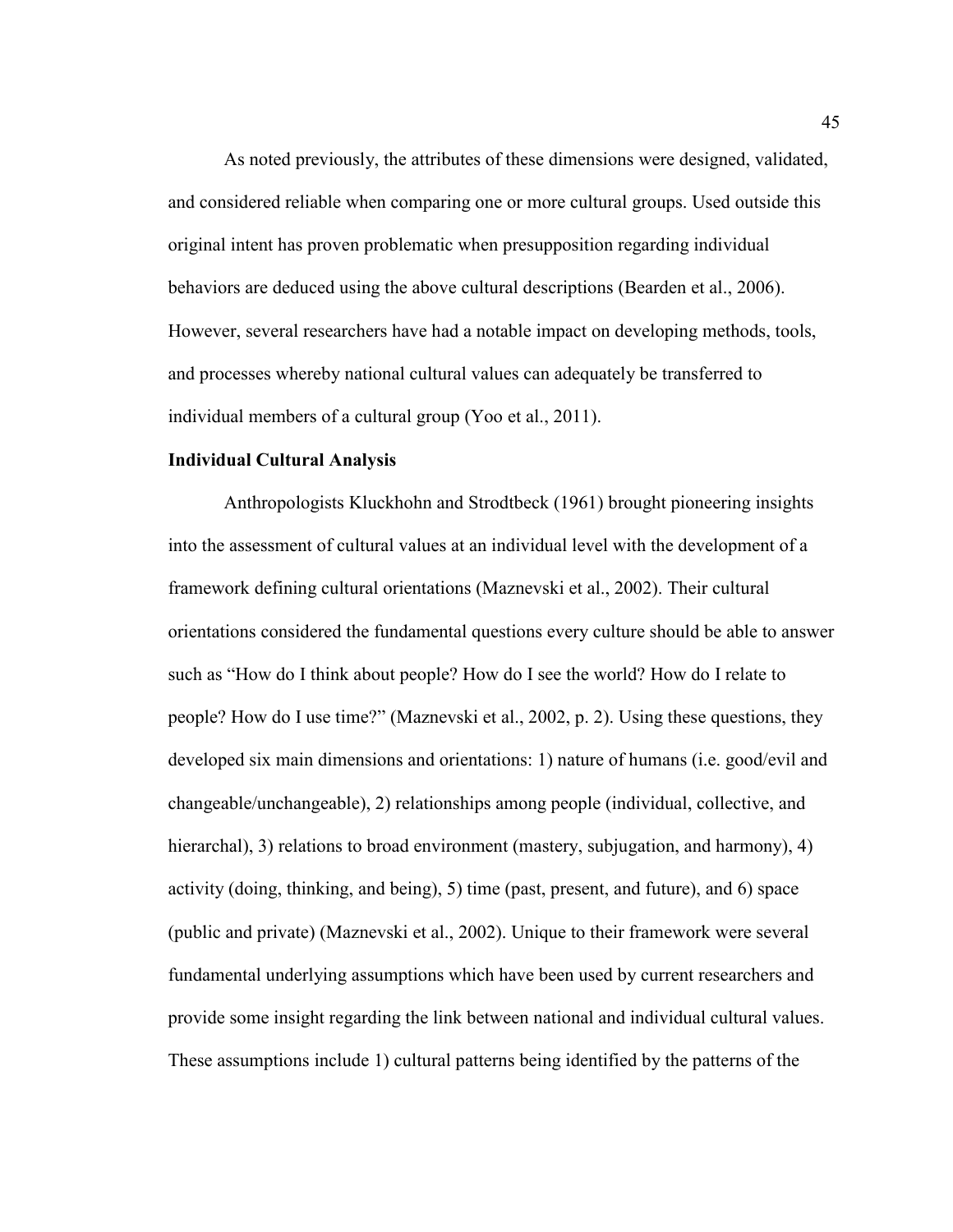preferences of individuals regarding different aspects of the orientations, 2) the ranking of values in each orientation on a national (aggregate) level, and 3) the mutual exclusivity of each dimension allowing for cultural differences to form. The framework outlined by Kluckhohn and Strodtbeck (1961) and additional theoretical explorations into the development and manifestation of individual cultural values (Hofstede 1980; Maznevski et al., 2002) supports the conclusion that national culture is a viable construct (i.e. forms naturally among and within clusters of people groups) and can be used as a predictor variable with a measure of reliability (i.e. is a reliable indicator of behavioral patterns).

Research has since been concluded that supports culture as an influence on individual cognitive processes (Dorfman et al., 2012). An example of this advancement is the article presented by Gupta (2012) that provides insight into the manifestation of culture within the decision-making process of individuals. The article identifies an explicit step-by-step process for identifying the contextual development of cultural values on decision-making behaviors which can be applied within a desired context. The work of Furrer, Tjemkes, & Henseler (2012) proved that national cultural characteristics influence decision-making behaviors among strategic alliance partners in adverse situations. The article by Greve et al., (2009) represents one of the seminal works that identifies the latent relationship between the Hofstede's dimensions of culture and ACAP. The authors present an integrative model between the two constructs. The crux of the model is that individuals are preconditioned by their national culture which influences their behaviors, attitudes, and perceptions which are then transferred into the individuals' workplace, effectively influencing an organization. These preconditioned behaviors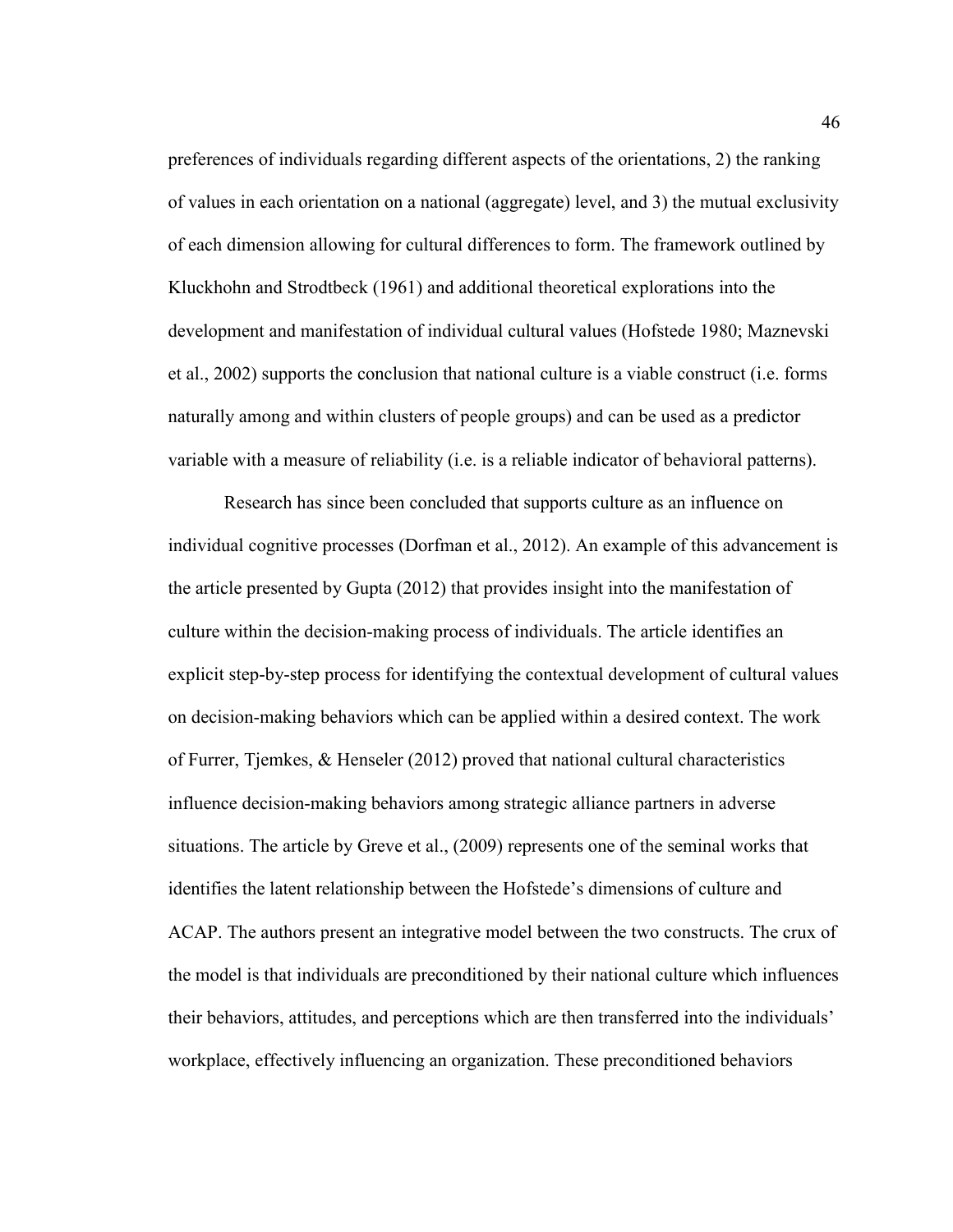intertwine to influence and form the social networks of the firm which, if employees are primarily of the same cultural background, will reflect the cultural values of the employees.

#### **Absorptive Capacity**

The definition and applications of ACAP have undergone several modifications based on the theoretical frame of reference used by researchers. There are several prominent theoretical frameworks surrounding ACAP that have been able to identify and capture the fluid construct. Cohen and Leventhal's (1990) original introduction of ACAP allowed knowledge to be viewed as a facilitator of the organization's cognitive functions that captured, interpreted, and evolved the organization's learning capabilities by exploiting available information in its environment (Camisón & Forés, 2010). Emerging from Cohen and Levinthal' s (1990) seminal work, researchers have sought to identify exactly what constitutes ACAP and its manifestation within a firm's internal and external environments. Zahra and George (2002) extended the theoretical framework by identifying it as a dynamic and combinative capability that is path-dependent and strategic in nature whose existence "influences the firm's ability to create and deploy the knowledge necessary to build other organizational capabilities" (Zahra & George, 2002, p. 4). Pulling from the theory of competitive advantages and dynamic capabilities, Zahra and George (2002) proposed that ACAP can be used to gain distinctive and sustainable advantages in competitive markets provided by the adaptive nature of the ACAP process.

ACAP is characterized as: 1) the knowledge of the organization, 2) a multilevel and multidimensional construct, 3) producing new knowledge and commercial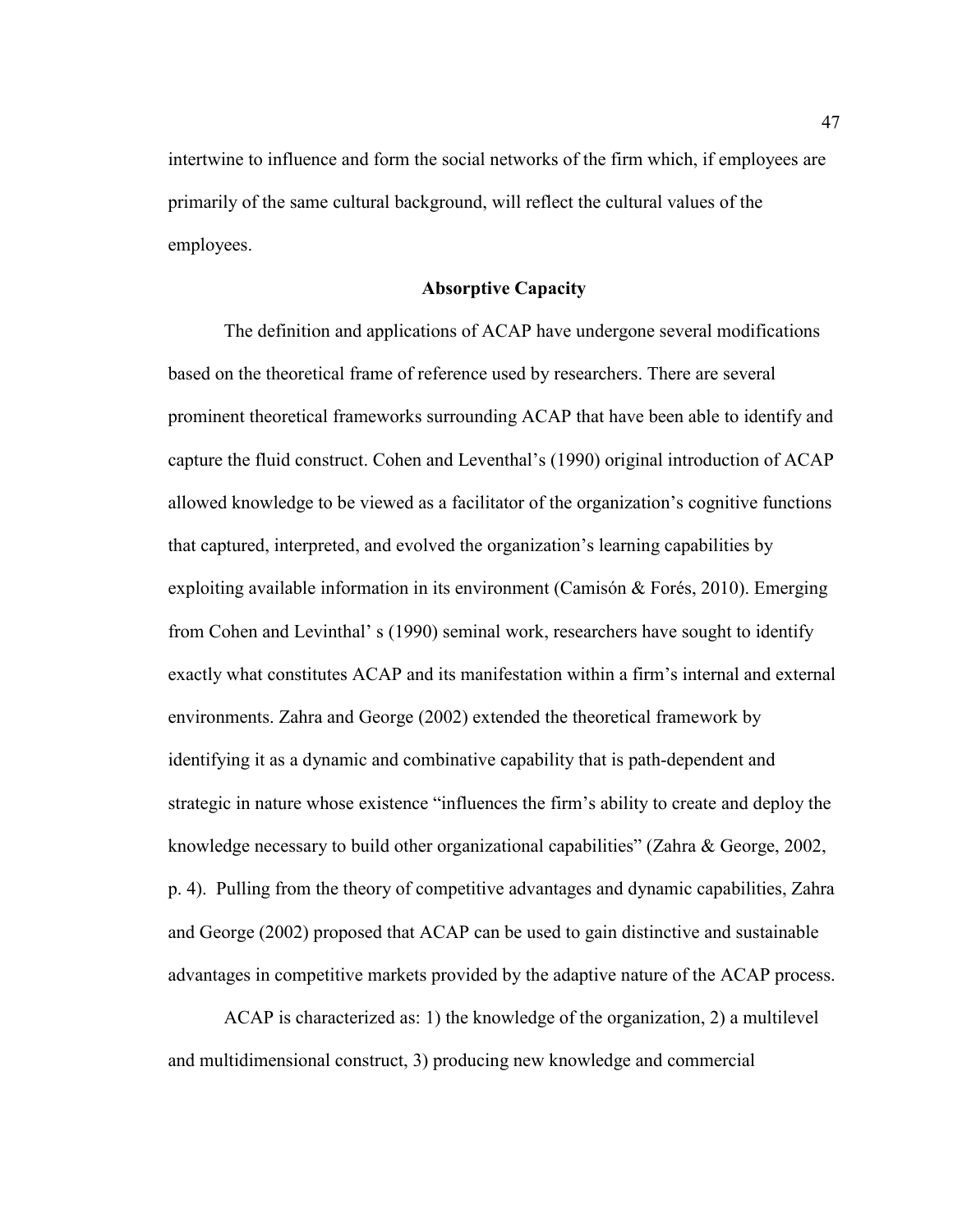advantages, 4) a change agent and adaptive mechanism for the firm, and 5) a cumulative learning process that provides long-term strategic advantages (Aribi & Dupouet, 2016; Greve at al., 2009). ACAP is widely accepted to consist of four dimensions and two subgroups. There is some debate regarding the linearity of the ACAP process. Researchers are exploring the presence of feedback loops among the four dimensions which insinuate a constant integration of knowledge flow processes between the dimensions (Aribi  $\&$ Dupouet, 2016; Lane et al., 2006).

# **ACAP Dimensions**

Zahra and George (2002) identified four dimensions of ACAP that form a cyclical yet evolving process underlying the ways new tacit and explicit knowledge are recognized and utilized by a to create value-added and commercial outcomes for the firm. The four dimensions of ACAP include 1) acquisition, 2) assimilation, 3) transformation, and 4) exploitation. Each dimension of ACAP captures how knowledge interacts with the firm at the individual level and the organizational level. The dimensions were originally considered path-dependent beginning with a firm's ability to extract information from its environment and use it for profitable ends (Cohen & Leventhal, 1990). The progression of research on the construct revealed that the dimensions undergo a form of co-evolution process whereby increased capabilities in one dimension have a residual positive impact on the capabilities in other dimensions (Zahra & George, 2002). The reverse is also true indicating that diminished abilities in one dimension can inhibit the effectiveness of the capabilities in the other dimensions. For a firm to increase its overall ACAP, it should consider developing its capabilities across each dimension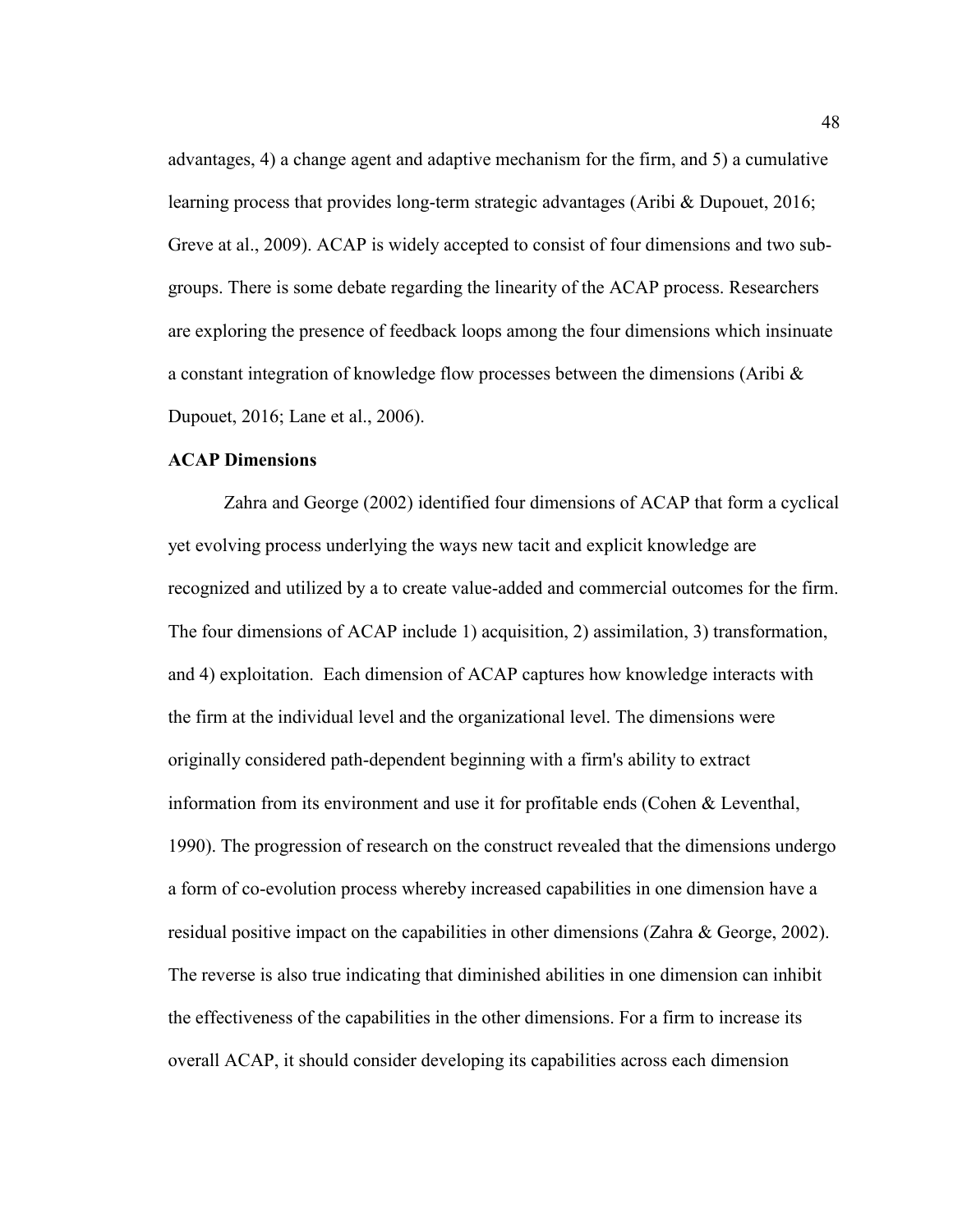simultaneously (Zahra & George, 2002). Each dimension consists of its unique purpose, roles, and components, any of which a firm can excel at to varying degrees, thus allowing for the development of multiple simultaneous competitive advantages (Camisón & Forés, 2010). Enhancing each process simultaneously will lead to greater firm performance than focusing on singularly enhancing the firm's capability at any one stage (Flatten et al., 2011b).

**Acquisition.** The acquisition dimension refers to the relational networks, technologies, and prior knowledge organizations use to identify and capture information from their external environment (Daspit & D'Souza, 2013). It is not enough that firms have acquisition capabilities but also the right combination of resources and information needed to identify and collect valuable information. Valuable information is firm-specific as are the methods used to collect it. The acquisition dimension encompasses the firm's ability to use its current knowledge foundation to discern information necessary to the firm (i.e. recognition capabilities) within its external environment (Aribi & Dupouet, 2016). For this reason, several frameworks have proposed that recognition is as the first step of the ACAP process and should be treated as a separate dimension (Aribi  $\&$ Dupouet, 2016; Todorova & Durisin, 2007). The quality of a firm's acquisition capabilities is expressed in the speed, intensity and value of the knowledge acquired (Brettel et al., 2011).

**Assimilation.** The assimilation dimension refers to the understanding capabilities of a firm. The ability of a firm to understand new knowledge is dependent on the systems, processes, and routines in place to translate, interpret, and assess information (Brettel et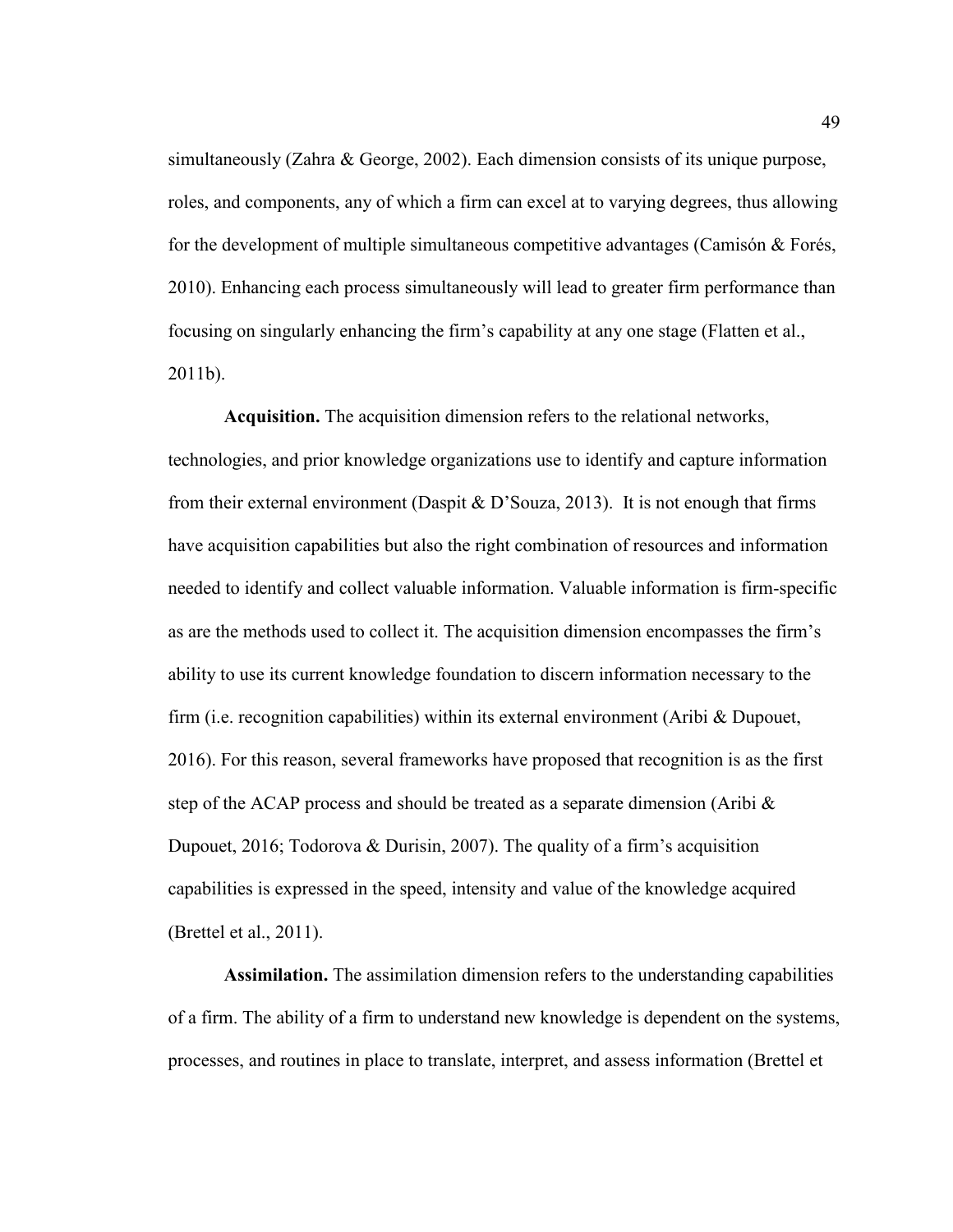al., 2011). It is, in effect, the comprehension boundary of the firm. Information falling outside the scope of a firm's assimilation abilities is discounted or overlooked (Zahra & George, 2002).

**Transformation.** The transformation dimension refers to the internalization and conversion process that occurs within a firm once new information has been interpreted (Noblet. Simon, & Parent, 2011). A firm assesses and adapts its internal systems, processes, and procedures to the newly assimilated information. This process is complex and requires the firm to recognize a divergence in current and optimal modus operandi which will force the firm to reshape or destroy an existing competency (Todorova & Durisin, 2007). During this process a firm's innovative abilities are enacted which "shapes the entrepreneurial mindset and fosters entrepreneurial action" of the firm specifically in the generation of new insights, recognition of opportunities, and the firm's frame of reference to itself and its competitive environment (Zahra & George, 2002, p. 2). The transformation dimension also considers the strategic orientations of the firm which include the ability to reconsider, develop, or implement strategic plans based on newly acquired and assimilated information. This stage is critical because it determines how and where a firm will choose to develop its competencies by the allocation of internal resources. Where a firm will choose to internally invest its resources will effectively establish its exploitation capability boundary (Todorova & Durisin, 2007).

**Exploitation.** Exploitation refers to a firm's ability to use its existing competencies or develop new ones that will allow it to consistently extract and utilize knowledge (Zahra & George, 2002). The exploitation dimension encompasses the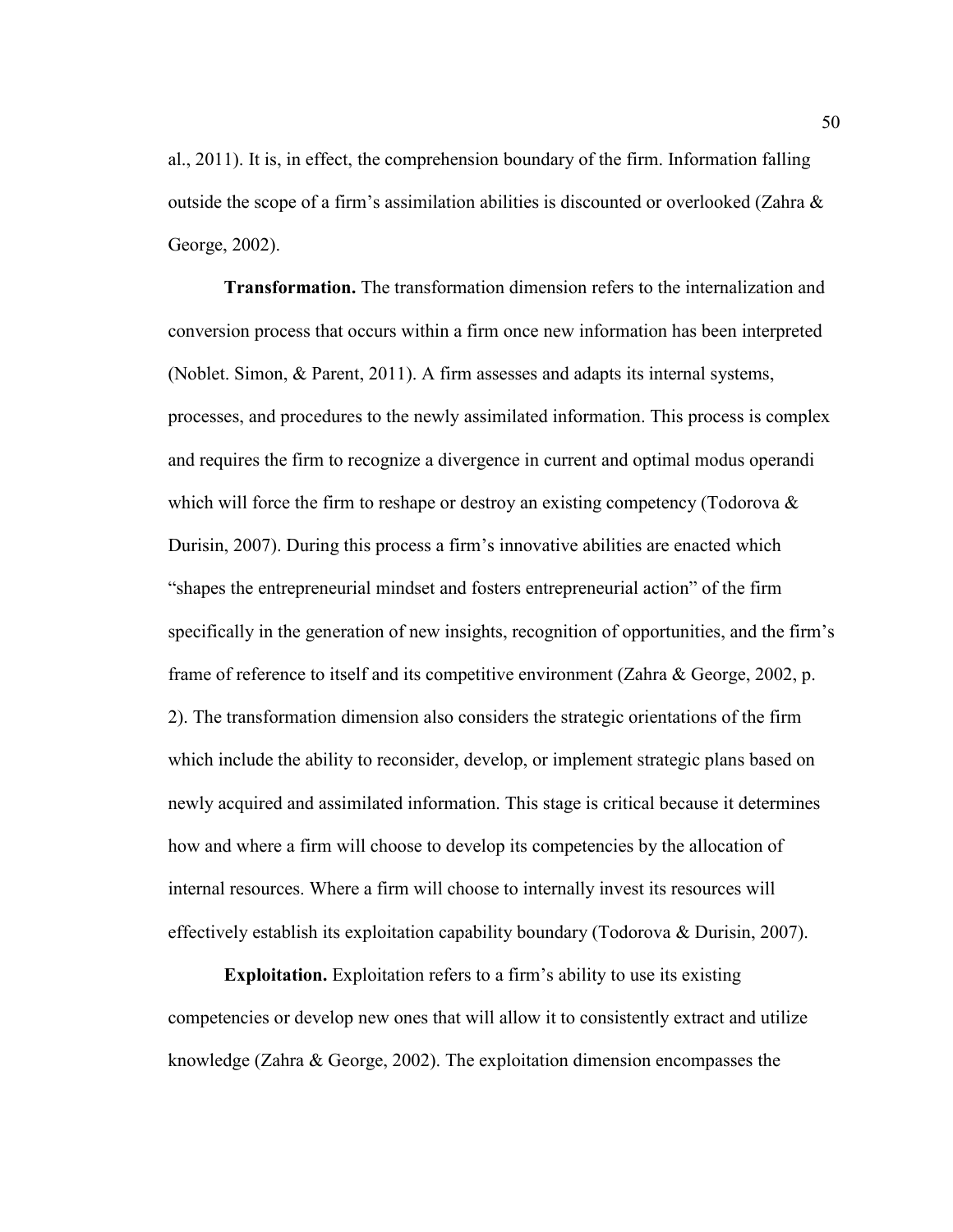process by which new internal routines, processes, and systems are developed that provide the firm with some sort of competitive element (i.e. new products, new competencies, new ideas, etc.) based on the newly acquired and assimilated information.

# **ACAP Sub-Groups**

Zahra and Georges' (2002) reconceptualization of the ACAP construct divided the dimensions into the two sub-groups of potential absorptive capacity (PACAP) and realized absorptive capacity (RACAP) that could be used to draw conclusions about how firm's mange knowledge flows. There remains some dispute regarding the validity of such subgroups. One perspective is that ACAP should be approached using a four-factor model that identifies distinct abilities represented in the four dimensions which provide a more accurate reflection of ACAP (Daspit & D'Souza, 2013). Another perspective recognizes such distinctions but argue that there remains a need for the two sub groups to help define cause and effect relationships between the dimensions of ACAP and how value is created for the firm (Jansen, Van den Bosch, & Volberda, 2005; Todorova & Durisin, 2007; Zahra & George, 2002). Proponents of this view indicate that the distinction between the two subgroups can help explain deficiencies in ACAP among firms. They form a base to help explore the fluidity among the dimensions, and identify differences in managerial actions and competencies needed to develop and sustain the subgroups (Fosfuri & Tribó, 2008; Zahra & George, 2002). These distinctions can be used to understand the contexts of knowledge transfers within and among organizations (Yeoh, 2009).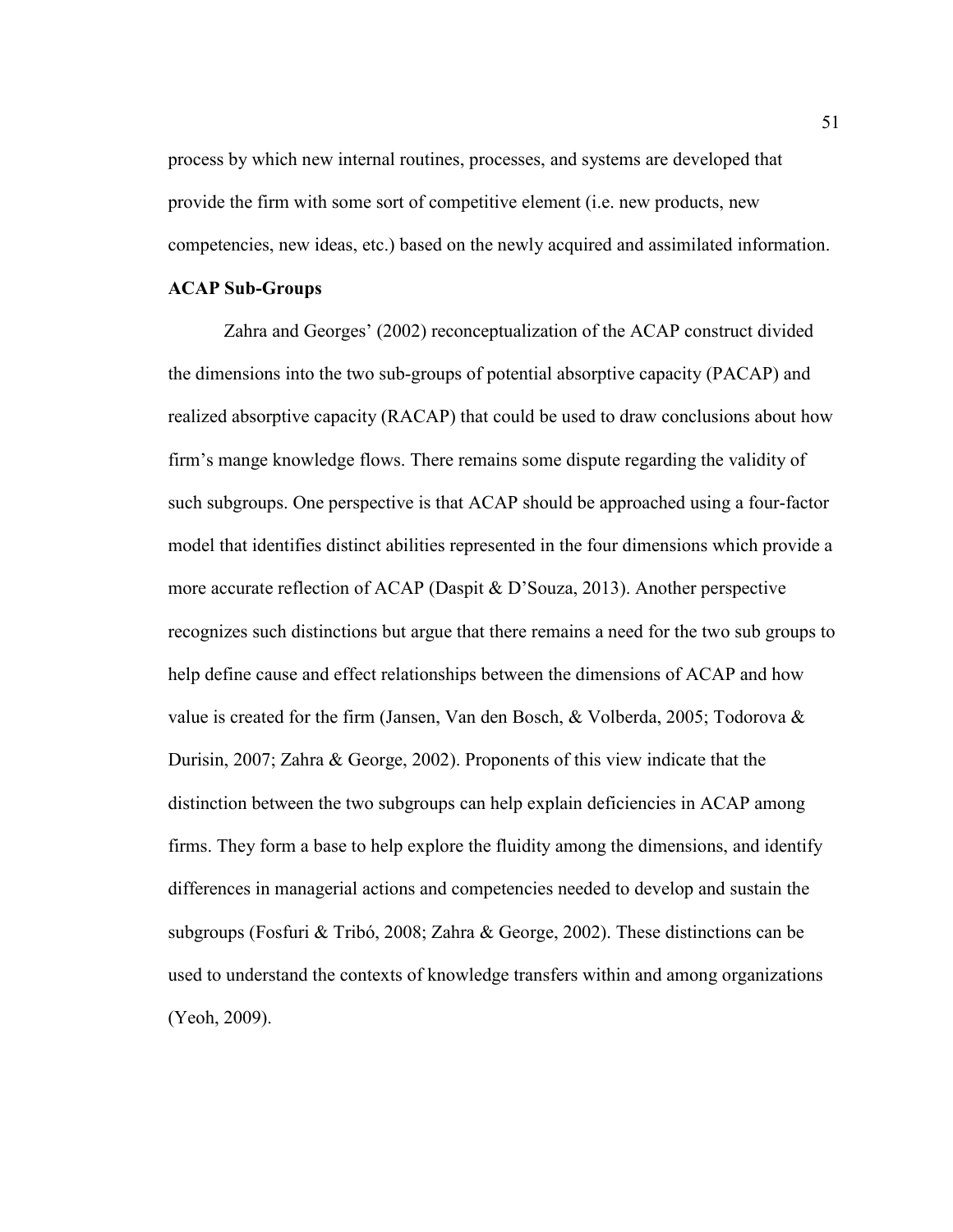PACAP consists of a firm's acquisitions and assimilation capabilities. A firm's RACAP refers to its ability to transform and exploit new knowledge. Zahra and George (2002) propose that the two subgroups have distinct but complementary roles in how a firm can profit from knowledge. For example, a firm will not fully benefit from its potential absorptive capacity if its ability to transform and exploit this information remains limited. PACAP reflects a firm's potential for profits, and RACAP reflects a firm's ability to realize profits (Zahra & George, 2002). This distinction has led researchers to explore the various antecedents and contexts of PACAP and RACAP and how they can be manipulated to improve a firm's competitive advantage (Fosfuri & Tribó, 2008; Yeoh, 2009).

**Potential Absorptive Capacity.** Potential absorptive capacity is considered cumulative with strong path-dependent tendencies (Yeoh, 2009). Knowledge recognition and knowledge sourcing capabilities are built on previous experiences that form knowledge stocks used to identify relevant future information and how this information can be obtained. External linkages, experiential learning, and organizational mechanisms that coordinate capabilities are critical antecedents that develop PACAP (Jansen et al., 2005; Yeoh, 2009). The recognition of valuable information is argued as a critical first step in the acquisition process and occurs as the external environment is scanned for new information that could potentially impact the firm via presenting new opportunities or potential threats (Aribi & Dupouet, 2016; Blageski & Rossetto, 2015; Todorova & Durisin, 2007). Knowledge is deemed "valuable" based on the cognitive filters of those presented with new information and a misdiagnosis (i.e. screening out) of critical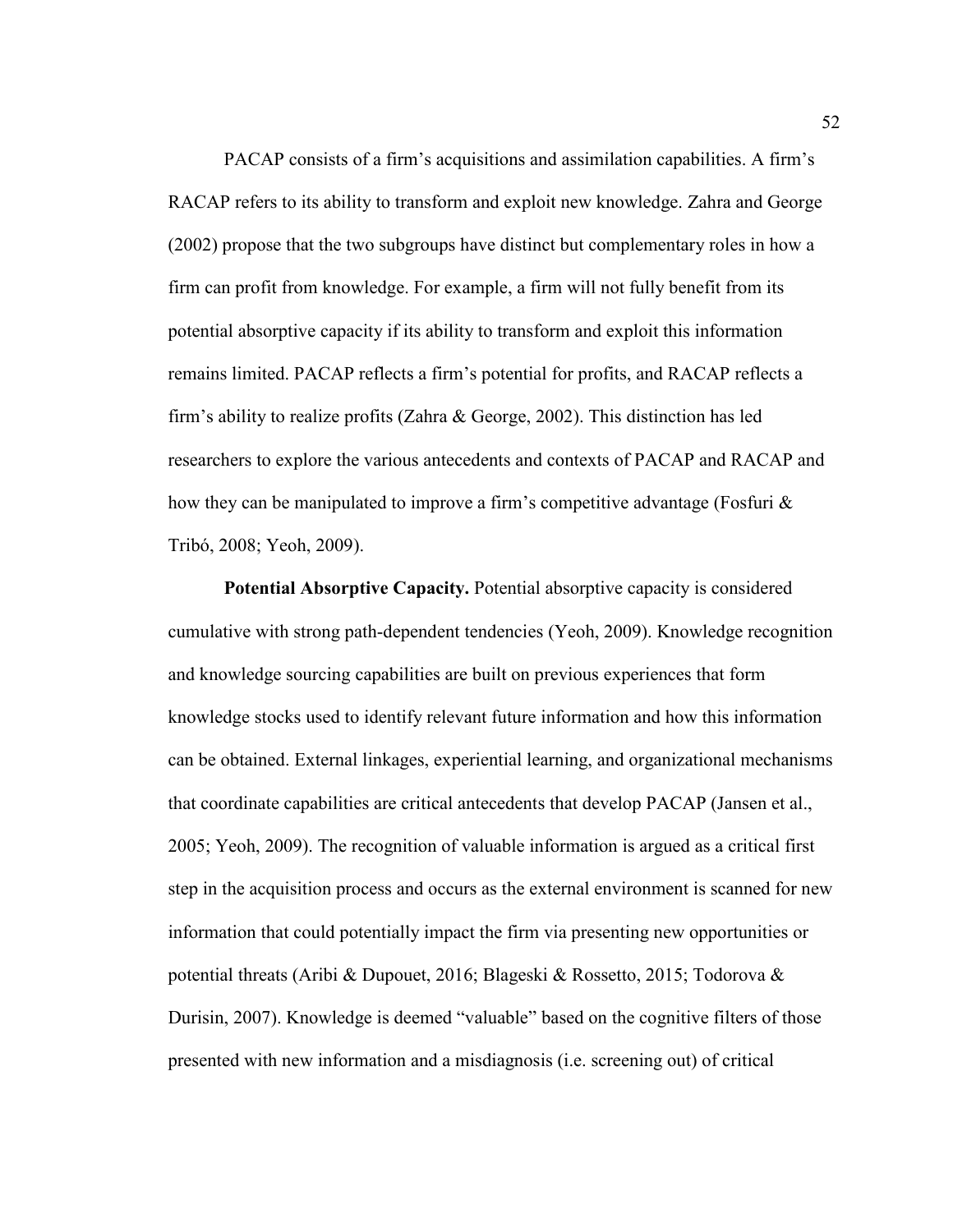knowledge to the firm can be detrimental to the strategic outcomes of the firm (Todorova & Durisin, 2007). It is in this context that the prior knowledge base, degree of industry and firm exposure, and international business exposure of firm leaders is critical to the PACAP of a firm. Leaders with more exposure to the needs of the firm, the capabilities of the firm, and the dynamics of the firm's industry, all of which are gained by a longer duration with the firm can lead to a broader filter used to recognize valuable knowledge and information critical to the firm. Additionally, leaders with more exposure to the firm's industry, specifically the global aspects of the industry, tend to have more extensive networks and connections which broaden the scope of information and knowledge channels thereby increasing the potential to capture critical knowledge.

Potential absorptive capacity is directly linked to innovative capability or the degree to which a firm can apply new knowledge for commercial means (Fosfuri & Tribó, 2008). The PACAP-innovation relationship identifies a firm's ability to extract knowledge or identify new knowledge from its existing external knowledge stocks that will provide the firm with profitable commercial outcomes (Adriansyah & Afiff, 2015; Fosfuri & Tribó, 2008).

**Realized Absorptive Capacity.** Realized absorptive capacity reflects a firm's ability to effectively leverage acquired knowledge and is responsible for directing the strategic performance of firms to sustain the overall ACAP (Brettel et al., 2011; Yeoh, 2009; Zahra & George, 2002). RACAP refers to the internal systems, process, and capabilities needed to profit from knowledge and relies heavily on the organization's ability and receptiveness to learning (Yeoh, 2009). A firm's RACAP is the enabling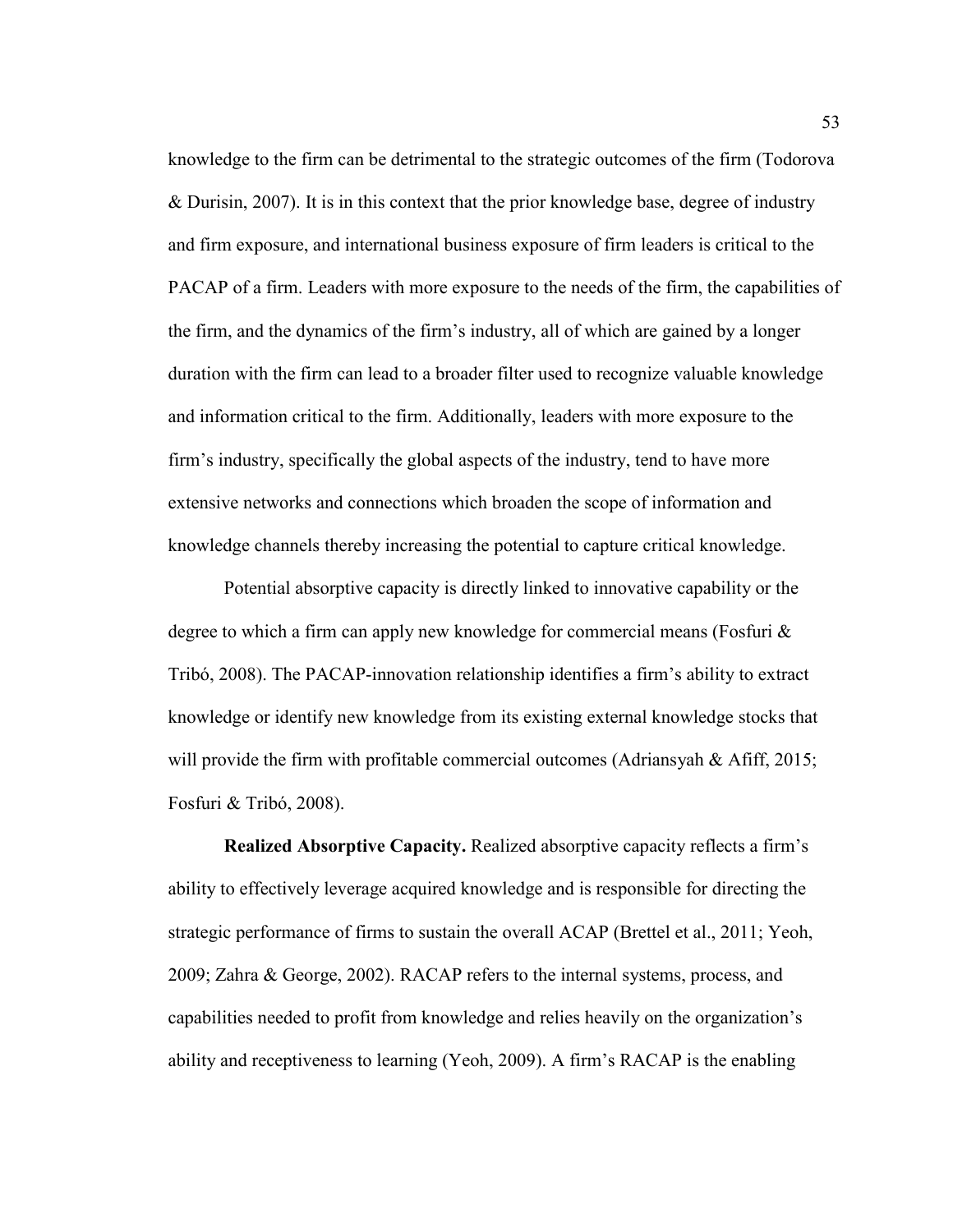mechanism that allows firms to transform innovative concepts into innovative outcomes and is how value from new knowledge is actualized for the firm (Fosfuri  $&$  Tribó, 2008). The transformation dimension extends the firm's knowledge base which allows for the derivation of new insights as it adjusts current perspectives and understandings to new information (Brettel et al., 2011). Through this process firms can recognize future opportunities and make more informed strategic decisions (Brettel et al., 2011). The exploitation dimension uses current organizational competencies to create new ones that can be used to develop new or adapted products, services, and processes (Brettel et al., 2011).

The review of culture established that people's perceptions are reflective of their environment. The review of ACAP provided insight regarding the process by which organizations collect and utilize information. This process is dependent on the individual members of the organization who are the information pathways between an organization's external and internal environment. The following sections illustrate how culture and ACAP converge within an organization via its individual organizational members.

# **Individual ACAP**

Similar to the construct of culture, aggregate measures of ACAP are derived from the cumulative and combinative abilities of individuals (Cohen & Leventhal, 1990). Originally presented as an organizational level construct, very little information exists regarding the "composition and the links of the different dimensions" resulting in a limited understanding of the ACAP process at the individual level (Chauvet, 2014, p. 2).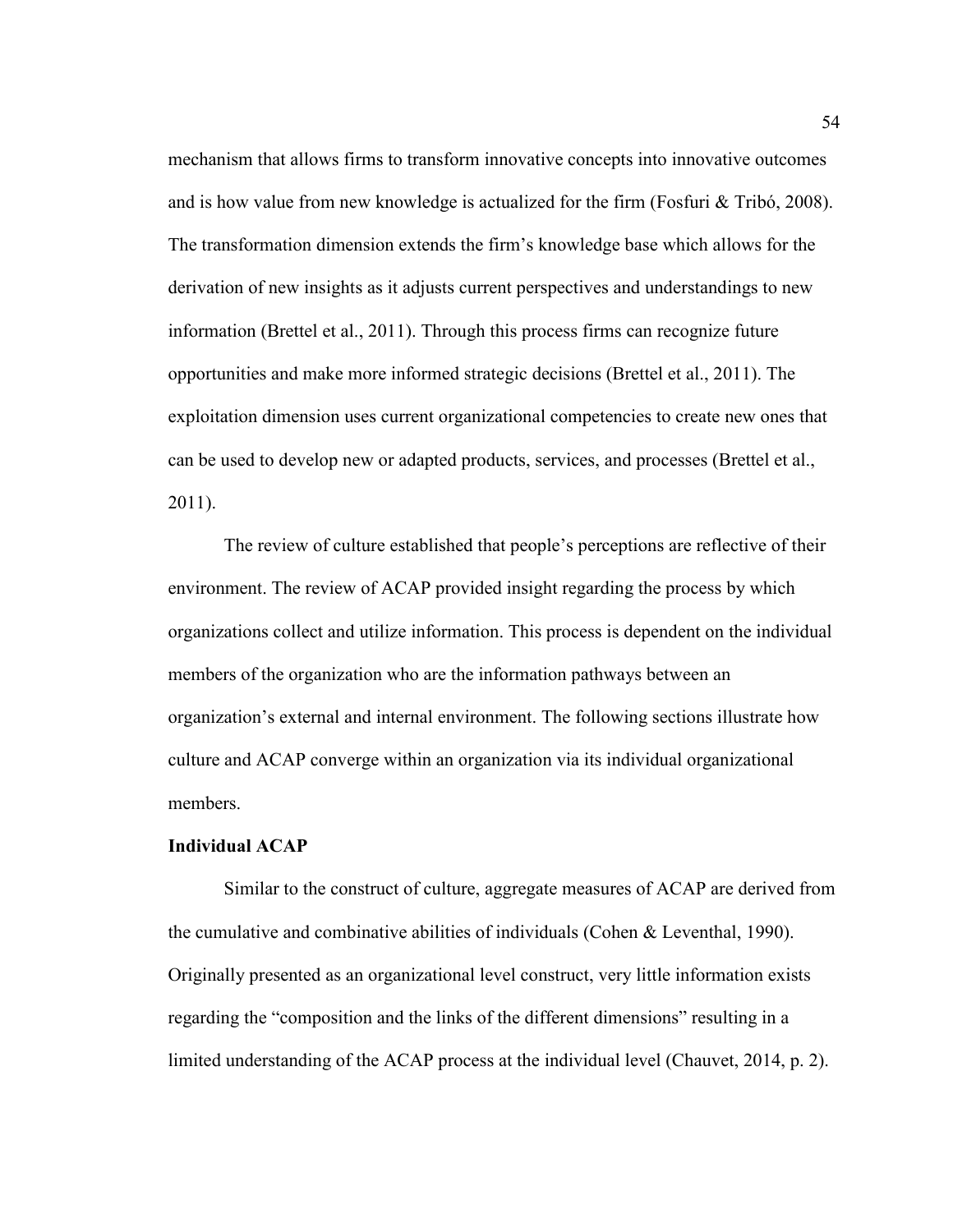Researchers recognize the necessity of individuals and the importance of individual cognition in facilitating ACAP at the organizational level (Lane et al., 2006; Zahra  $\&$ George, 2002). Breunig and Martinkenaite (2015) propose that a firm's ACAC reflects "a set of unique interactions of individual abilities, job-related skills, their motivation to absorb knowledge and organizational level attributes" and is less a summation of individual ACAP (p. 1). They argue that the collective knowledge of individuals is not consciously recognized nor easily discerned because organizational knowledge is both tacit and explicit in nature and is transformed by the tangible (policies, procedures, technologies, etc.) and intangible (social networks, shared firm values and norms, routines etc.) attributes unique to each company. This knowledge is also constantly evolving as individuals expand their knowledge base, indicating that ACAP emerges through the continuous interactions of organizational members (Chien-Chiang, 2016). Wehner et al. (2015) explore the relationship between individual employee ACAP and organizational ACAP within the context of managerial prior experience. The authors address the gap in ACAP research that links how individual experiences and capabilities of employees influences the firm's ACAP with a focus on upper managers/firm leaders whose ability to guide and influence the culture, structure, and development of the firm is most influential. Of note is that the prior learning experience of managerial leaders sets in motion (i.e. is the cornerstone) the ACAP for companies, specifically smaller companies and companies that are venturing into new international markets. Additionally, the authors focus on how the depth, diversity, and length of the management's prior exposure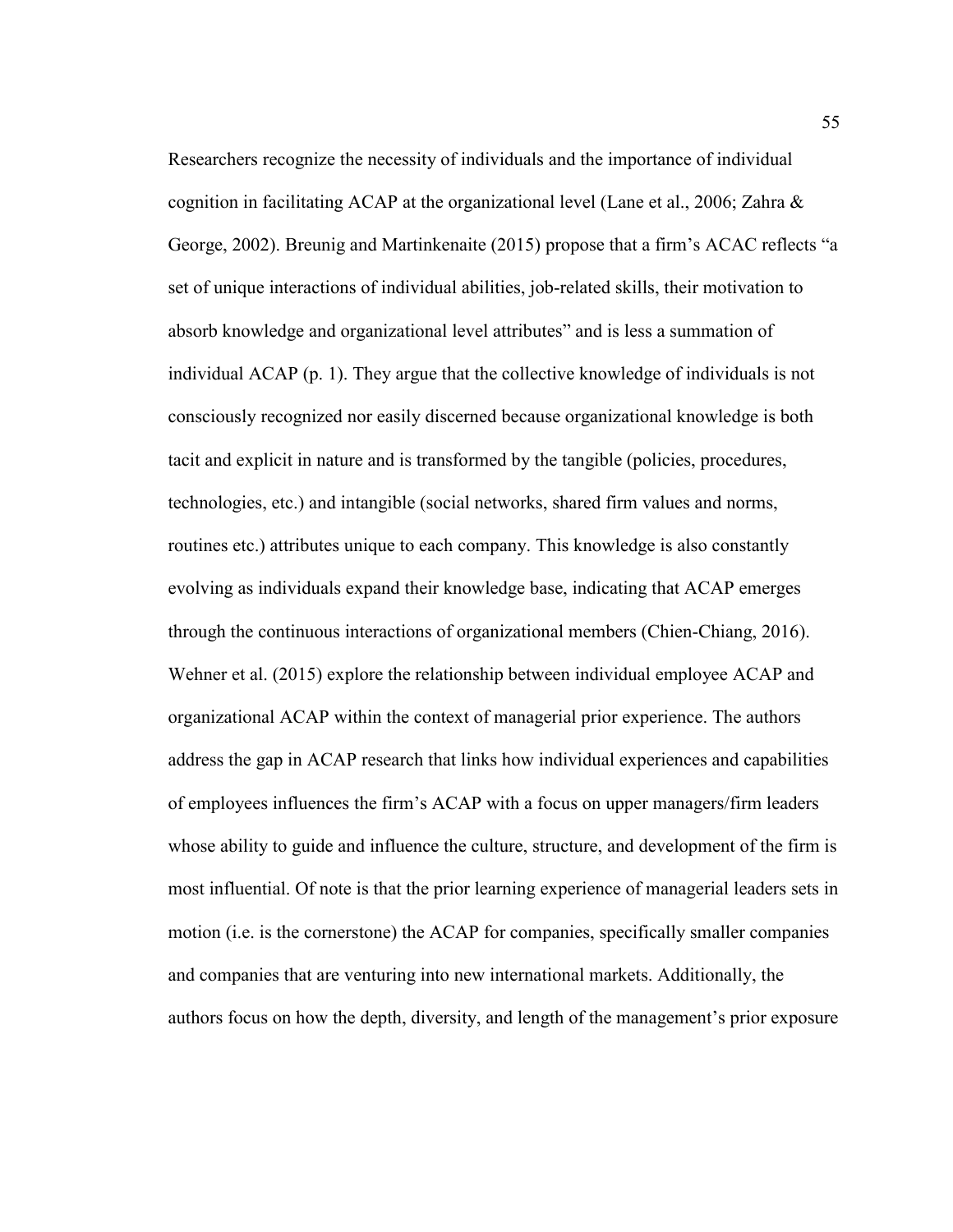to foreign markets directly influences every stage of the firm's ACAP process (acquisition, assimilation, transformation, exploitation).

# **SMEs**

Small to medium sized enterprises (SMEs) comprise approximately 95% of the world's economy effectively making these businesses essential to the growth and development of national economies. SMEs are generally defined using a combination of a firm's total employee count and annual revenue (SBA, 2014). The variations in organizational composition, function, location, managerial characteristics, size, and financial performance have prevented researchers and practitioners from agreeing on a universally accepted definition of SMEs (Ndiege et al., 2012). Several organizations have established definitive attributes of a company that qualify them for SME status; however, these definitions are reflective of the political and economic structure of nations and regions and are therefore not completely objective (Ndiege et al., 2012).

 On a macro level SMEs have several unique attributes that differentiate them from multinational corporations (MNCs). SMEs are known for their limited resources, forcing them to constantly overcome financial, time, and information barriers. SMEs are also heavily reliant on and controlled by their owners or managers. Their position as drivers of economic activity and inherent vulnerability to environmental pressures have caused a renewed interested in finding means of sustainable advantages in competitive markets. On a micro level SMEs have become recognized as entrepreneurial. Entrepreneurial firms have been classified as such through a diverse but fairly unanimous list of categorical characteristics that include: 1) the personal characteristics of the owner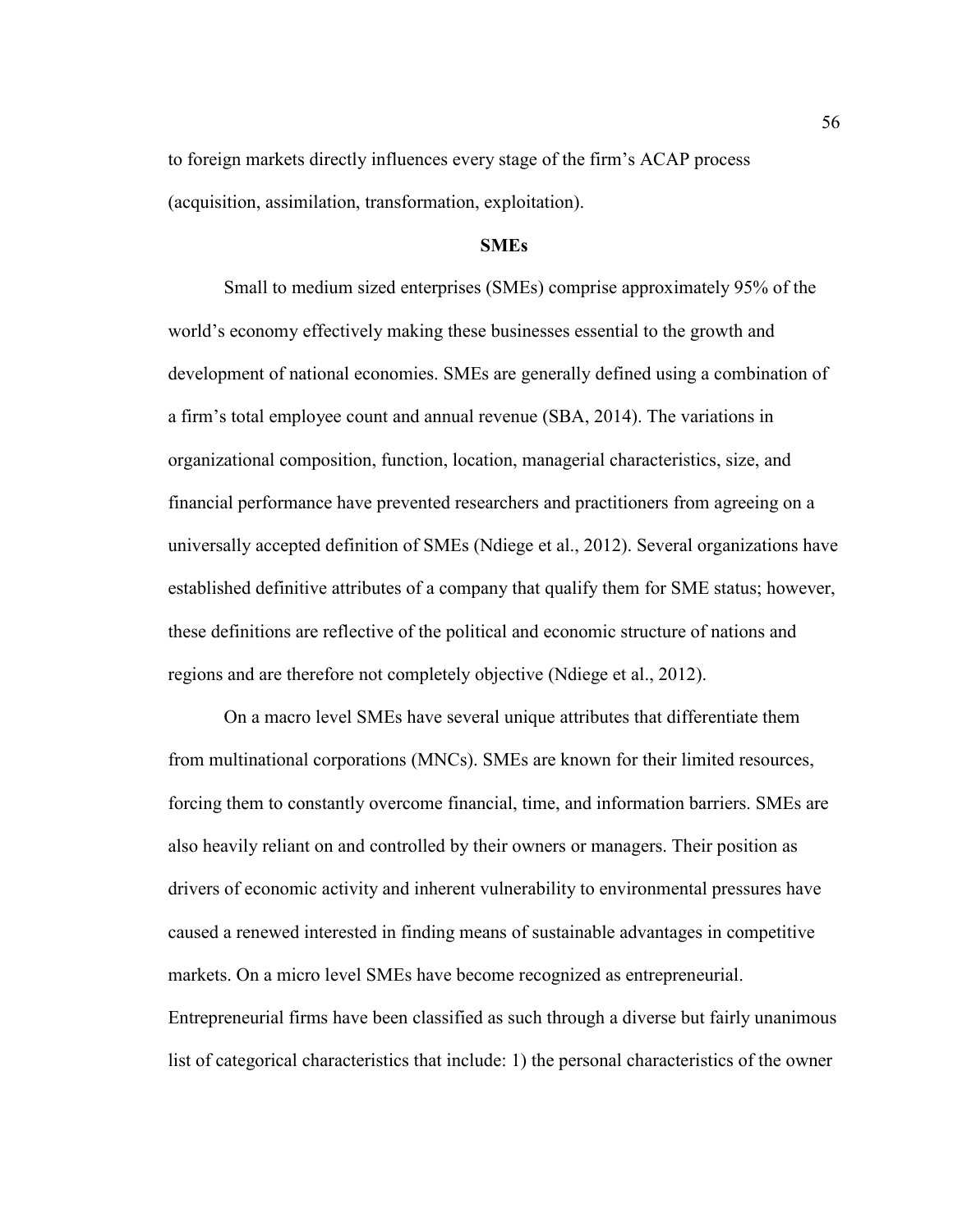(i.e. psychological, managerial, personality traits, risk-tolerance, entrepreneurial cognition, pro-activeness), 2) the context of the business environment (i.e. new venture, highly-innovative markets), 3) resource base (i.e. usually scarce with limited supporting social, economic, and financial networks), 4) organizational structure (i.e. horizontal with a high locus of control, adaptive, innovative), and 5) localized base of operations (Kreiser et al., 2010; Ritchie & Brindley, 2005). Culture can be indirectly and directly linked to each of these entrepreneurial characteristic categories. Studies regarding culture and entrepreneurship indicates the individual characteristics of the owner and the networks that support the firm, specifically social networks rooted in the institutional framework of the firm, are directly influenced by national cultural values (Liao & Yu, 2013; Ritchie & Brindley, 2005).

# **Integration of Theories**

The following integrates the central themes and characteristics of ACAP, national culture, and SMEs. ACAP is trigger for organizational change. It develops cumulatively using the collective prior knowledge and capabilities of the firm as the foundation for the development of new capabilities. The enhancement and recombination of existing resources and capabilities to produce new competitive resources is the defining characteristic of dynamic capabilities. As a knowledge-based dynamic capability, ACAP is particularly susceptible to the cultural filters used by individual to process, sort, and act on knowledge (Greve et al., 2009).

# **ACAP and Culture**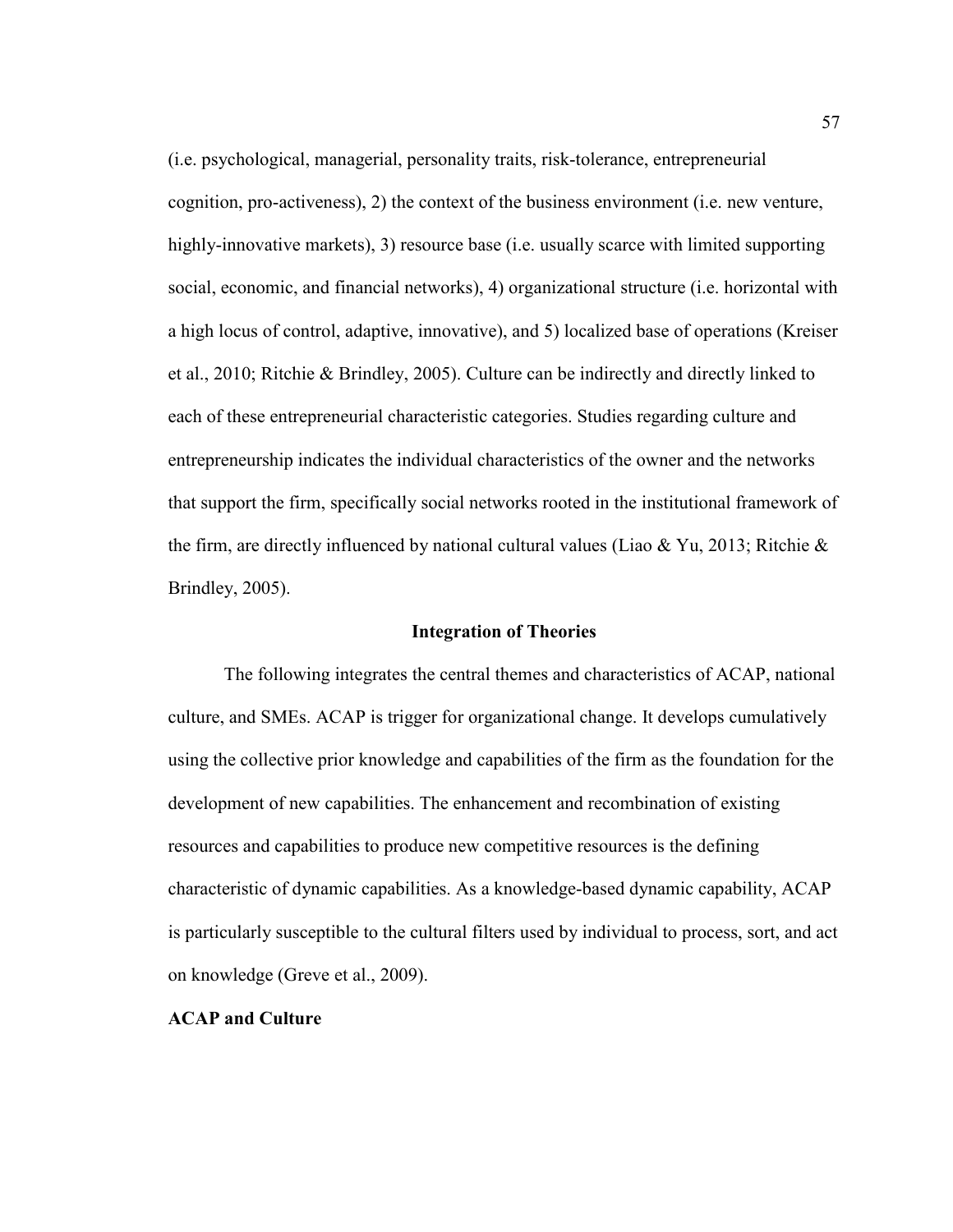Culture impacts the internal and external environments where ACAP is manifested. Individuals are more likely to embrace the characteristics and processes of ACAP if they correspond to the national cultural value characteristics embedded in the individuals' frame of reference as they process knowledge and information from their environment. This process occurs fundamentally at an individual level and is then expanded to encompass organizations as leaders make strategic decisions about how firms will grow and be shaped via allocation of resources. Social reinforcement contingencies are the patterned behaviors of a collective group that produce accepted behaviors organizations and individuals must consider in order to survive within an environment (Greve et al., 2009). Therefore, where the characteristics of ACAP are not congruent with a national culture's characteristics, organizations and individuals are less likely to adopt ACAP.

**Resource based view.** The resource-based view (RBV) of strategy development is a central component of ACAP. A competitive advantage is a unique position a company has compared to its competitors gained through the possession or combination of unique, often non-replicable, resources to allow for defensible differentiation from competitors (Adriansyah & Afiff, 2015). The RBV is used to help explain the strategic choices behind a firm's preference in resource selection and internal application. The idea behind the RBV is simplistic in its explanation but rather flawed in its practical application as an economic theory used to explain resource scarcity, selection criteria, and acquisition complexities in competitive markets (Kraaijenbrink, Spender & Groen, 2010). The basic premise of the RBV is that a competitive advantage can be achieved by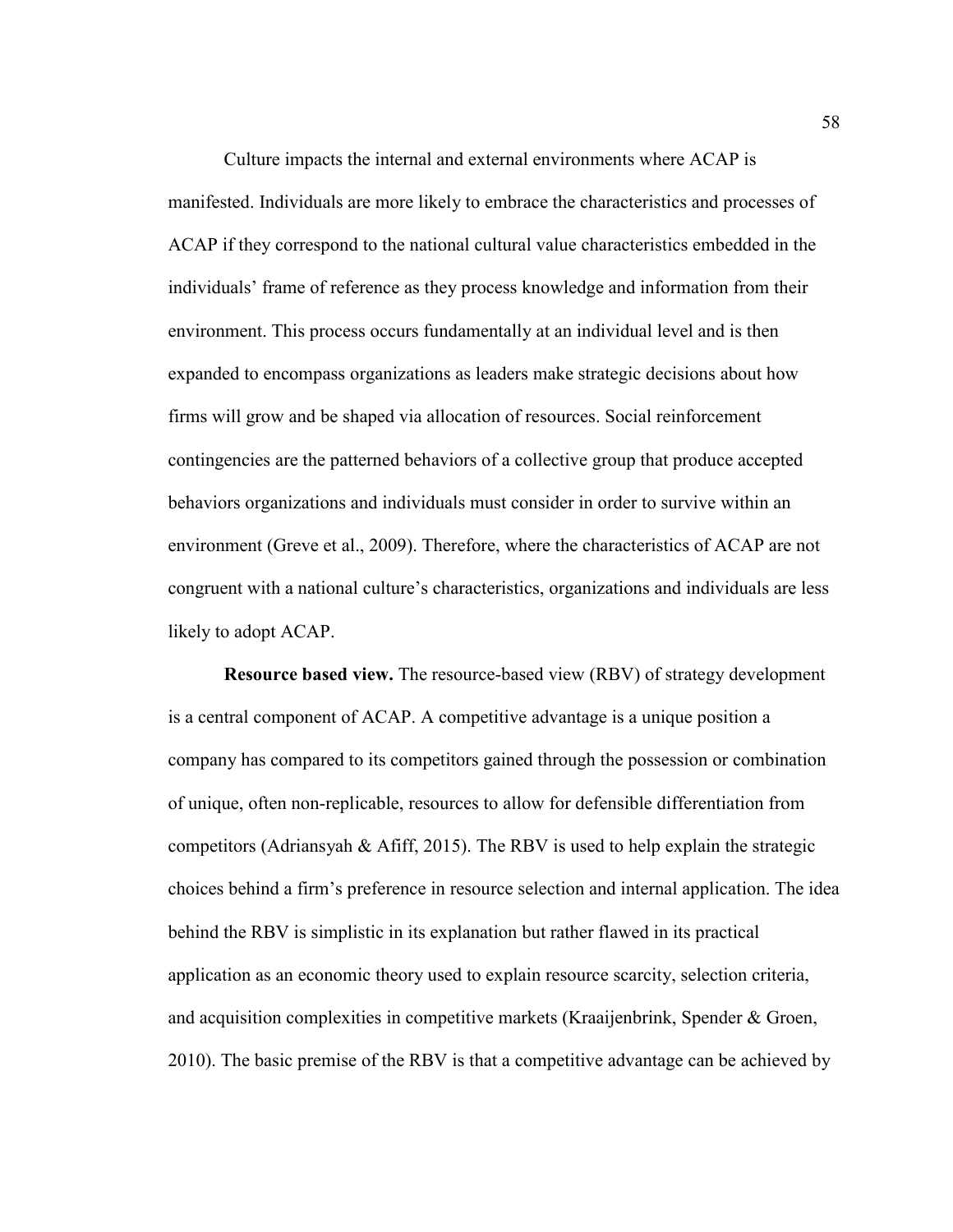a firm via acquiring and controlling valuable (i.e. leads to reduce costs or ability to respond to environmental opportunities and threats), rare (i.e. non-common resourcecapability combinations), nonsubstitutable (i.e. cannot be easily replaced), and inimitable (i.e. problematic for competitors to replicate) resources and capabilities (Kraaijenbrink et al., 2010; Lockett, Thompson, & Morgenstern, 2009; Newbert, 2008).

 A unique element of the RBV is the role that mangers play as deciding factors in the functionality, recombination, and creation of resources within a firm (Lockett et al., 2009). Resources are considered "stocks of available factors owned or controlled by the firm" and the deployment or application of resources constitutes a firm's capability (Newbert, 2008, p. 1). Therefore, the ability for a firm to sustain competitive advantages from a resource or capability depends on the ability of that resource or capability to: 1) help the firm recognize opportunities and threats in its environment (i.e. provide value), 2) support and perpetuate the combination or re-combination of current resources and capabilities leading to unique resource-capability bundles that are difficult for competitors to reproduce effectively (i.e. establish rareness) (Newbert, 2008). An organization's knowledge stocks, processes, culture and routines can be considered intangible resources. The capacity to learn can be considered a dynamic capability because it generates new opportunities for the firm (Lockett et al., 2009). Therefore, the unique resource-capability bundle of a firm's knowledge stored in its systems, routines, processes which are supported and perpetuated by its culture, in combination with its capacity to learn, can prove to be a formidable competitive advantage as the firm can recognize opportunities and mitigate threats better than their competitors.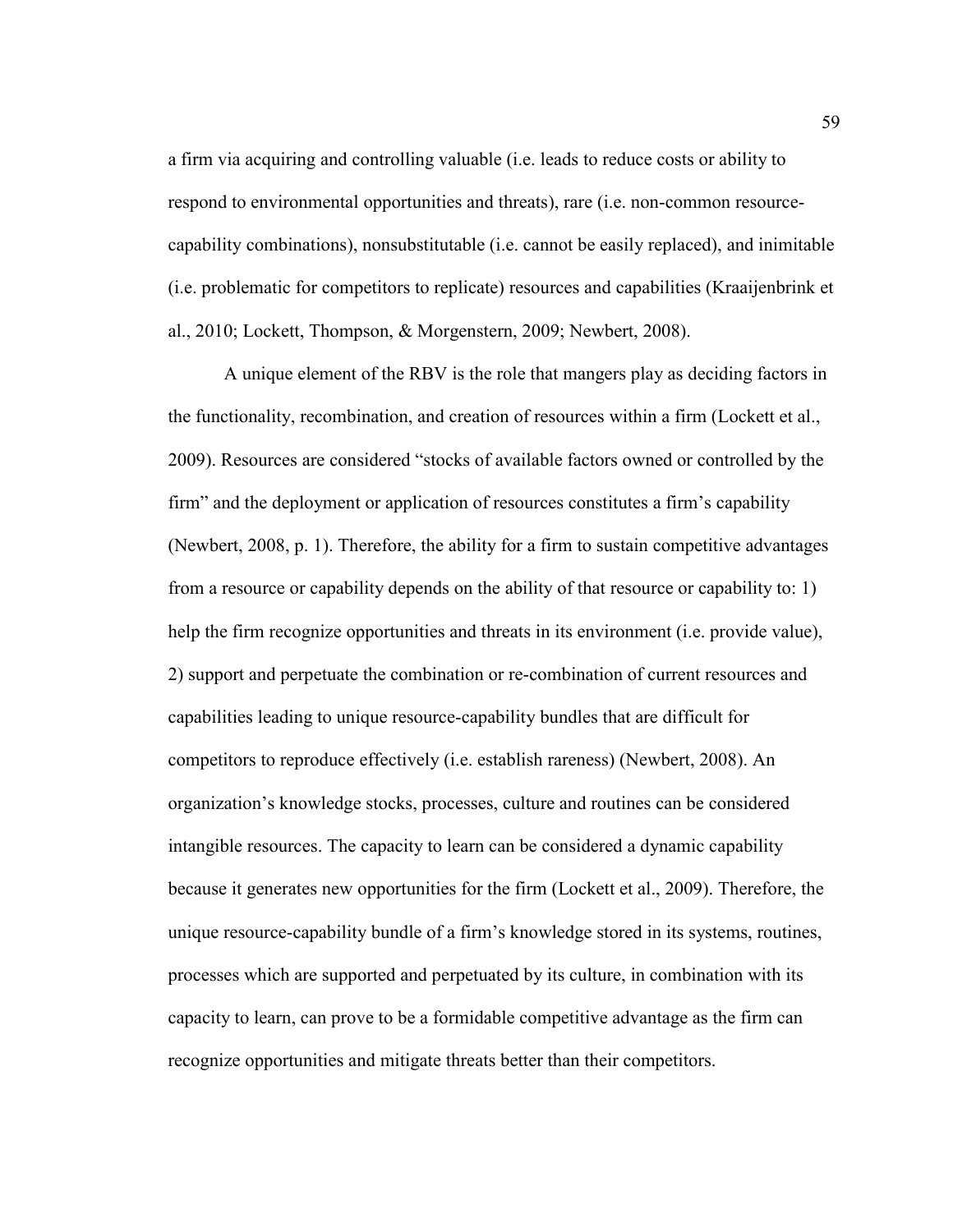**Dynamic capabilities.** The theory of dynamic capabilities is founded in the RBV of strategic development. A resource-based approach to strategy development includes using the core competencies and existing resources of a firm to take advantage of idiosyncrasies in available resources (Skokic et al., 2015). Core competencies are a unique or not easily replicable ability or advantage a firm has over its competitors. How a firm uses their existing resources and core competencies to seek, identify, extract, and utilize new resources is considered a dynamic capability.

Dynamic capabilities are the tangible and intangible bundle of organizational capacities that unify resources and processes to create new, valuable, and not easily imitable organizational outcomes (i.e. products, services, systems, information, processes, knowledge generation, organizational attributes, etc.) which provide a competitive advantage (Brettel et al., 2011). These organizational capabilities are a result of the internal routines, processes, and systems that unify a firm's skills and resources and are therefore unique to each firm (Todorova & Durisin, 2007). Swoboda and Olejnik (2016) distinguish between resources and processes indicating that processes are how resources become competitive advantages. These processes can be sustained by making them "dynamic" or integrated, reconfigured, and transformed to changes in markets; particularly foreign markets. Knowledge is considered one of the most valuable resource in today's markets. The generation and effective utilization of knowledge is facilitated in organizations by learning processes. Zahra and George (2002) recognize that knowledge is a resource and its management can be used as an advantage within a firm. Zahra and George define ACAP as a dynamic capability that "influences the firm's ability to create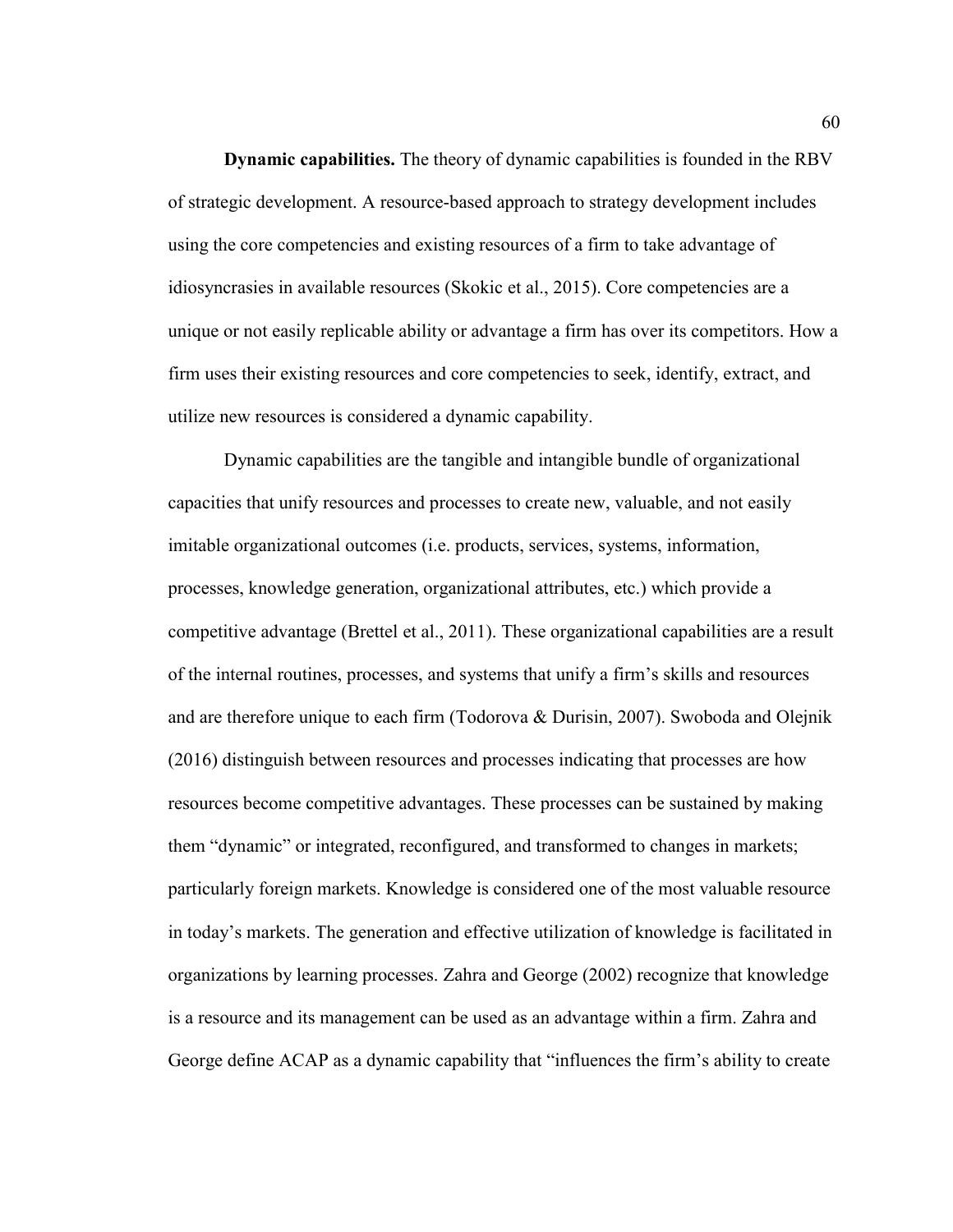and deploy the knowledge necessary to build other organizational capabilities" which helps determine the strategic direction of the firm as it evolves (Zahra & George, 2002, p. 3). These capabilities could then be combined to provide a unique set of evolving capabilities specific to that firm, allowing them to develop distinct advantages along which to compete. Improved firm performance can be linked to the ability of a firm to leverage its dynamic capabilities to meet changes in the environment such that it can compete (Skokic et al., 2015).

While the process is systematic in nature, it is possible that the development of each ACAP dimension within a firm is not linear. This perspective indicates that loops in the ACAP process exist among the different dimensions, allowing firms to possess a variety of ACAP capability combinations that are not easily replicable (Aribi & Dupouet, 2016). One perspective of combinative capabilities includes the synthetization of existing knowledge resources for the realization of new uses for resources (Zonooz et al., 2011). The synthetization of knowledge resources includes organizing the processes, systems, tools, and techniques unique to each ACAP dimension such that a positive symbiotic development process can occur which will improve the overall ACAP of the firm and ultimately firm performance as the dynamic capabilities of the firm expand.

**Capabilities lifecycle.** The capabilities life cycle (CLC) theory illustrates the process by which the resource-based view of strategy is realized within and among firms. The CLC theory proposed by Helfat and Peteraf (2003) was a first look at how organizational capabilities evolve over time and helps to more fully understand how resources and capabilities are used to create advantages in dynamic markets. CLC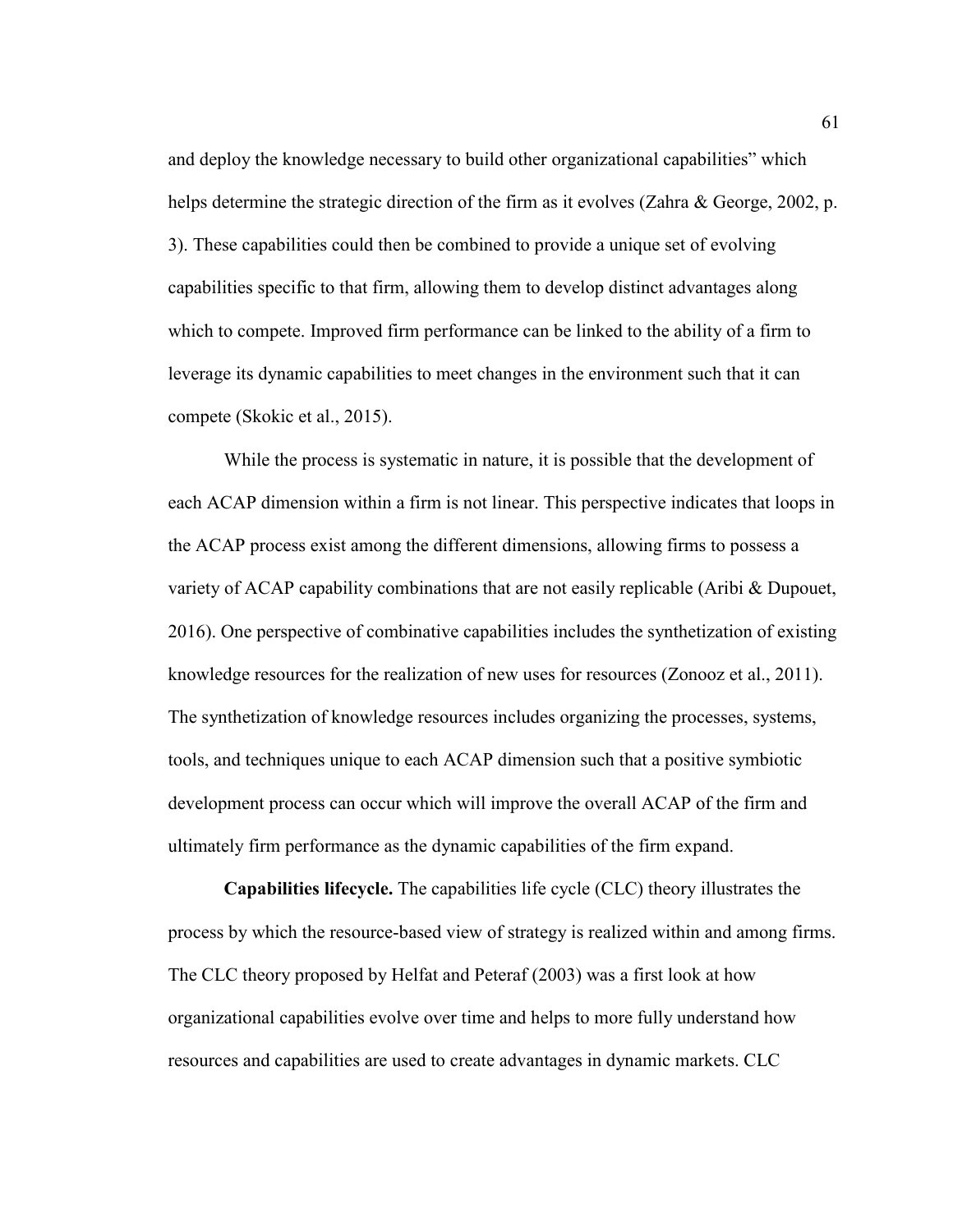illustrates a practical process for resource acquisition and deployment within firms that leads to firm heterogeneity, and therefore, competitive advantages. A firm's resources and capabilities can be combined to form a dynamic capability which is a distinctive, scarce, non-replicable ability one firm possesses over others that give it competitive advantages.

## **National Culture and ACAP Adoption**

The following illustrates the theoretical relationship between the characteristics of ACAP and the characteristics of national cultural values ascribed to each of Hofstede's dimensions. The cultures whose characteristics are deemed to have some congruency with the characteristics of ACAP will have a positive relationship with the respective dimension and will likely adopt ACAP. Conversely, cultures whose characteristics are incongruent with ACAP will have a negative relationship with the respective dimension and will likely resist or reject adopting ACAP. Using the RBV, institutional, and lifecycle and cultural theories, Greve et al. (2009) make the following propositions about how Hofstede's cultural dimensions relate to adopting ACAP. Table A1 in Appendix A provides an integrative view of how cultural orientation can influence a firm's likelihood of adopting ACAP.

**Individualism dimension.** ACAP is a multilevel and multidimensional construct that functions well in environments where open communication occurs. Strong social integration mechanisms that foster sharing of ideas, tacit, and implicit experiential knowledge constrained in the individual cognitions of organizational members. The assimilation and translational aspects of ACAP are particularly reliant on open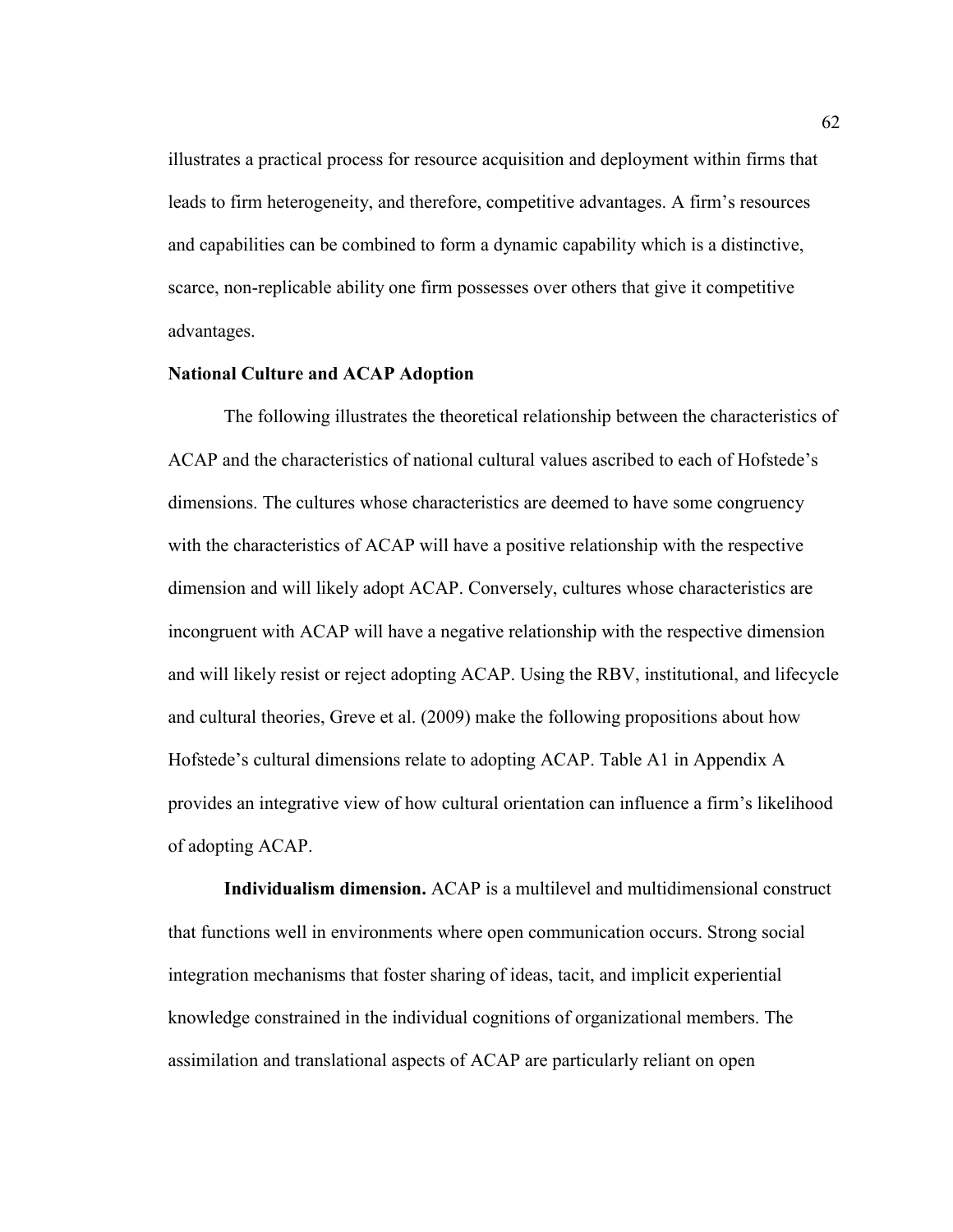communications between organizational members. Countries that have low scores on individualism (i.e. have more collectivists values) are characterized as having strong social group affiliations and conformities with informal communication and interaction and are more likely to adopt ACAP.

**Power distance dimension.** The flow of information vertically and horizontally throughout an organization is critical to the development of ACAP in organizations. This fosters idea generation and recombination of capabilities as those in lower organizational levels sense shifts, trends, opportunities, and threats differently than those at the top. The flow of information across all organizational silos helps leverage the knowledge from gatekeepers who straddle the internal and external boundary of the firm so that problems can be identified and solved and valuable opportunities are not missed. High power distance cultures tend to have more rigid and formalized structures with a strong locus of control which is not conducive to ACAP. Conversely, cultures with low power distance are more informal with free-flowing communication across all hierarchal levels and will likely adopt ACAP more readily.

 **Uncertainty avoidance dimension.** A major characteristic of ACAP is the ability to recognize threats and opportunities which are evident in the value recognition and acquisition phases were knowledge is captured in the external environment. Increasing the sensitivity and recognition capability of threats and changes impacting a firm helps to reduce risks, reduce wasted resources, and enhance predictive ability of opportunities. Cultures with higher uncertainty avoidance will likely gladly adopt ACAP for its potential to enhance predictability. The adoption of ACAP by organizations in high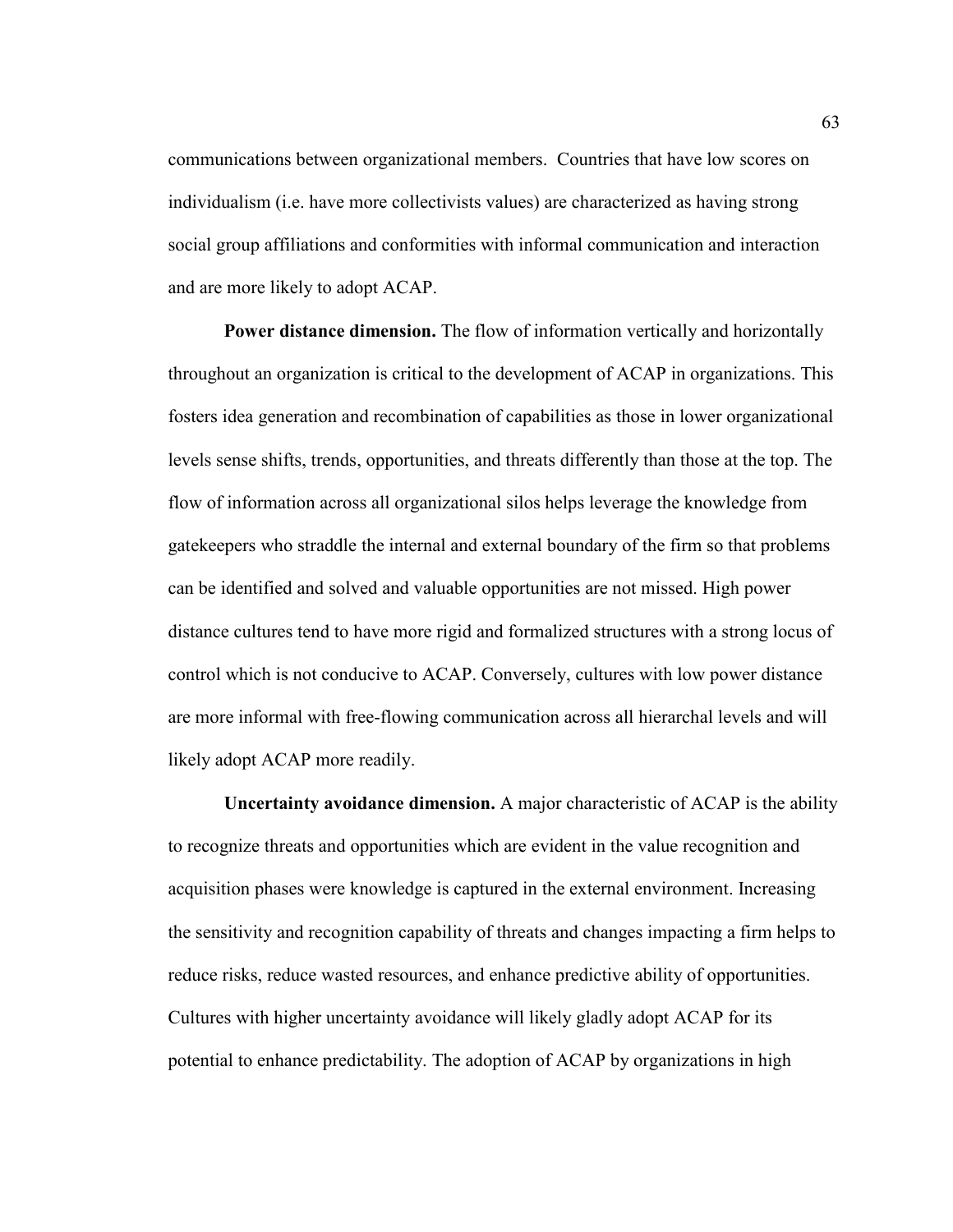uncertainty avoidance cultures will likely occur, particularly if these organizations face dynamic and fast-paced environments such as technology industries.

**Masculinity dimension.** The process of ACAP produces organizational outputs that can be used strategically to grow the firm. Categorically speaking, outputs can be classified as commercial or knowledge and are influenced by culture differently. Commercial outputs are considered tangible, monetarily oriented, and tend to align with more masculine cultures. Knowledge outputs can increase the overall quality of life for the firm indicating a congruence with more feminine cultures. This indicates ACAP would be adopted by both masculine and feminine cultures but would be manifested differently.

**Long-term orientation dimension.** ACAP is a continuously evolving process that produces and strengthens competitive advantages over time. ACAP is a renewing and adaptive capability which is highly dependent on the organizational strategic perspective of resource re-investment and organizational cultures that support the continuous, incremental, and steady growth of learning processes. These characteristics are naturally aligned with cultures who are long-term oriented. Long-term oriented cultures are more likely to devote the initial investment in the adoption of ACAP, understanding it will require persistence to see returns on that investment. Therefore, the more long-term oriented a firm is, the more likely they are to adopt ACAP.

Table A2 in Appendix A illustrates the theoretical relationship between the adoption of ACAP into organizations who reflect the respective cultural characteristics of each cultural dimension. The following integrative framework explores the theoretical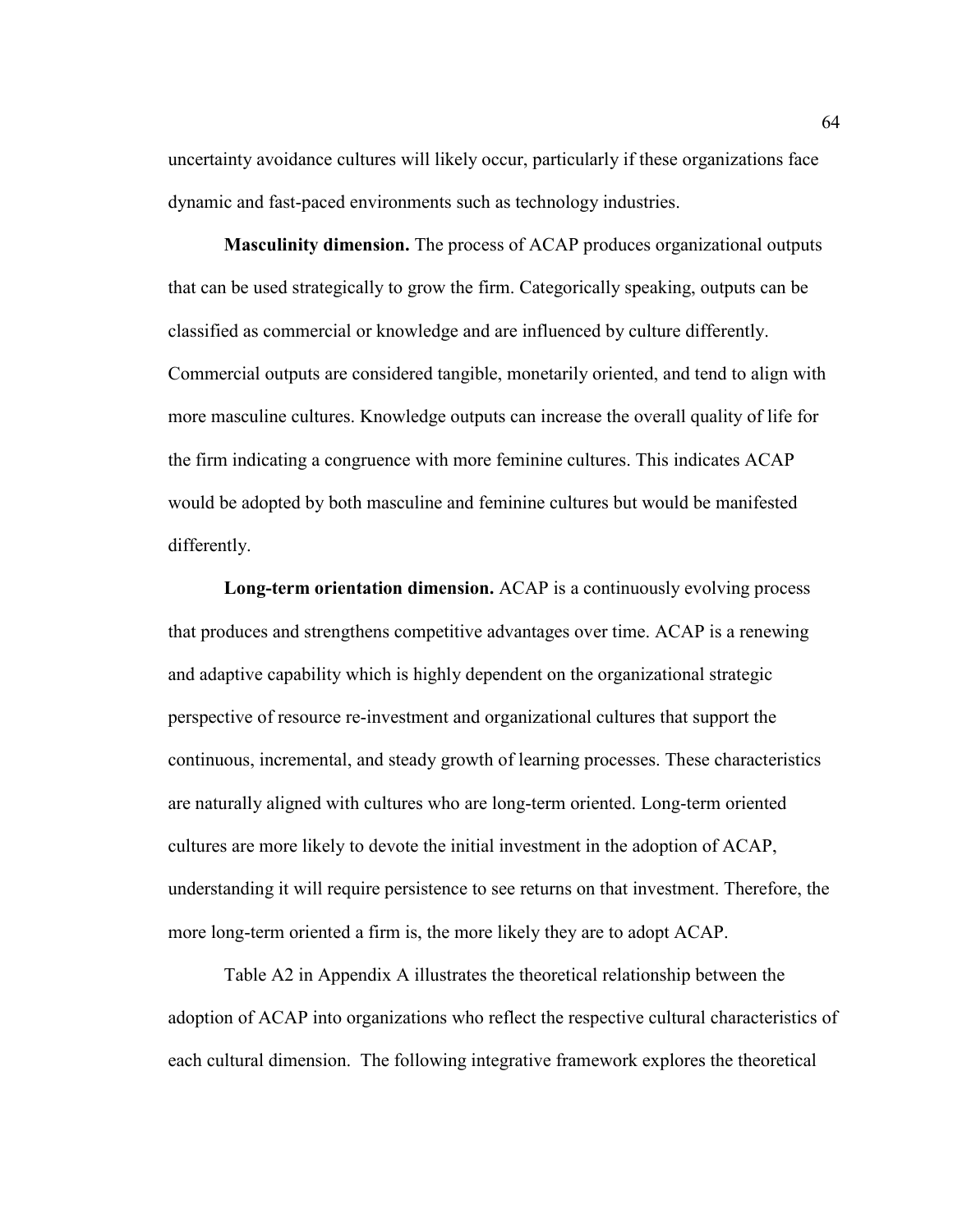links relating ACAP and culture and how these links are altered when applied within the context of small and medium sized firms.

#### **ACAP, Culture and SMEs**

The usefulness of knowledge extracted from external resources is limited by the internal organizational systems and processes in place that can adequately translate, assess, and utilize the information. These processes occur within the context of the individuals as carriers of knowledge and within the context of organizational attributes that determine available outlets to facilitate the transference of knowledge. Organizations learn as the residual effect of the experiential, targeted (i.e. intentionally acquired), and reconstructed knowledge bases of organizational members as they interact with each other and with their environment. The development of ACAP is largely dependent on the external and managerial factors that shape the internal resource configurations and processes used to manage knowledge.

# **Regulatory Focus Theory**

Regulatory focus theory (RFT) was first proposed by Higgins (1997) as a means for identifying "how people engage in self-regulation, the processes of bringing one's self into alignment with one's standards and goals" (Brockner, Higgins, Lowe, 2004, p. 2). RFT provides a link to explain the motivational behaviors of individuals as they pursue goals. The two regulatory systems used are prevention-focused and promotion-focused. These two categories differ in the 1) underlying motivations of individuals, 2) the nature of the goals or standards being attained, and 3) the type of outcome an individual deems as desirable (Brockner et al., 2004). Promotion-focused orientations can be explained as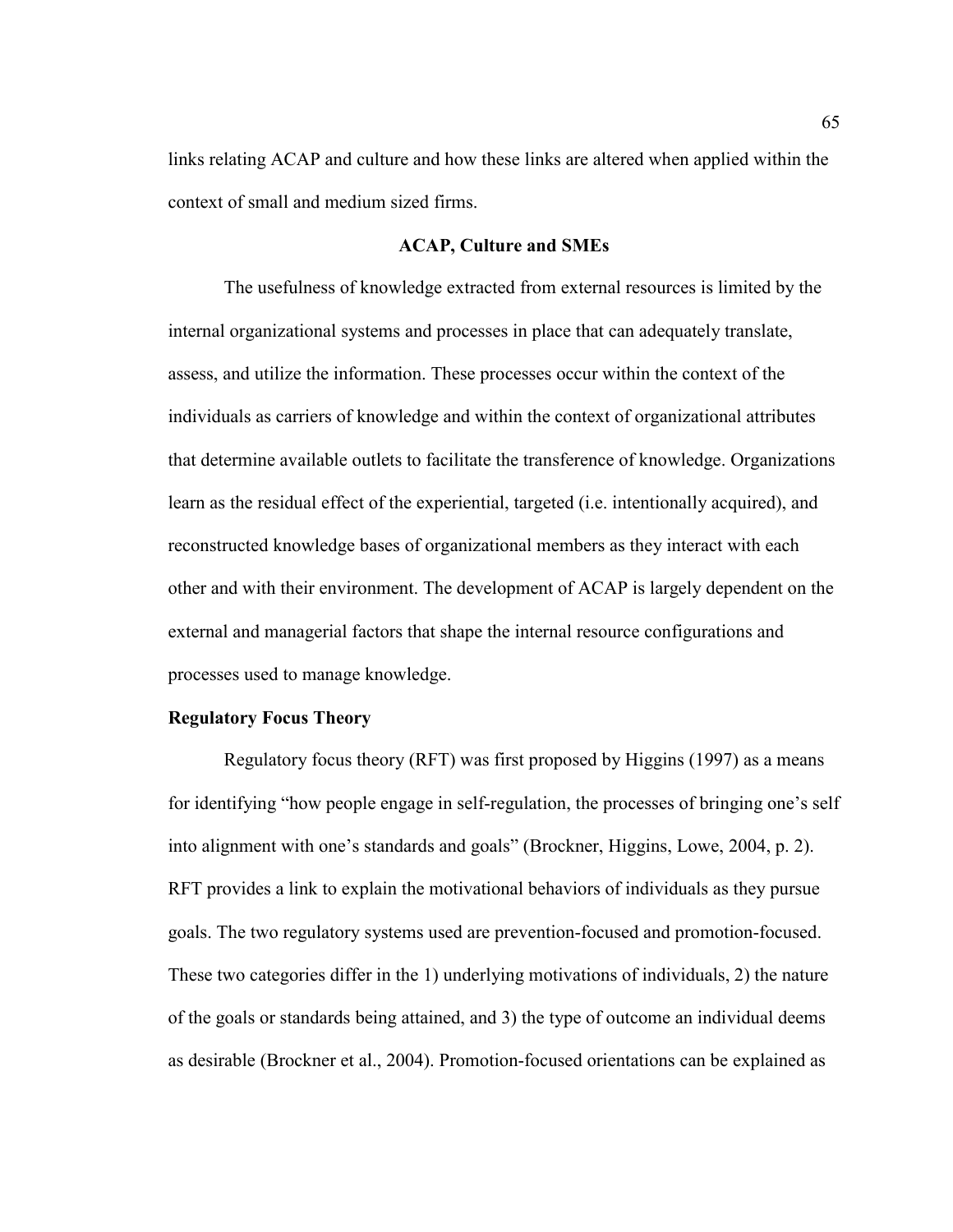the growth and advancement needs motivating individuals as they create, pursue, or are confronted with opportunities (Brockner et al., 2004). Individuals who adopt this frame of reference attempt to align themselves with their ideal selves (i.e. who they *dream* and *aspire* to be), leading to feelings of positivity as they achieve this alignment. These individuals do not consider potential losses when pursuing goals. They strategically focus on ways to maximize the chances of achieving their desired end states indicating their willingness to experiment with multiple behaviors to achieve their goals (Johnson et al., 2015). Prevention-focused orientations are associated with the sense of duty, responsibility, and obligation individuals feel as they bring themselves into alignment with who they *ought* to be which motivates them when considering opportunities (Brockner et al., 2004). When individuals engage in a prevention-focused mentally, they are attempting to hedge against potential losses or negative outcomes by emphasizing the prevention of mistakes (Johnson et al., 2015). These individuals guard against committing errors when pursuing goals (Johnson et al., 2015).

RFT has a psychological component that is used to explain the internal behaviors and self-regulating mechanisms of individuals as they attempt to meet their goals and objectives. RFT occurs along three levels: system, strategic, and tactical (Johnson et al., 2015). The systems level applies an orientation aspect to RFT whereby a generality of preference to either prevention-focused or promotion-focused is enacted and "serves as a reference point by which people view their world" (Johnson et al., 2015, p. 3). The strategic level refers to the general means for goal achievement that is applied. The choice of a strategy is largely, though not exclusively, dependent on the reference point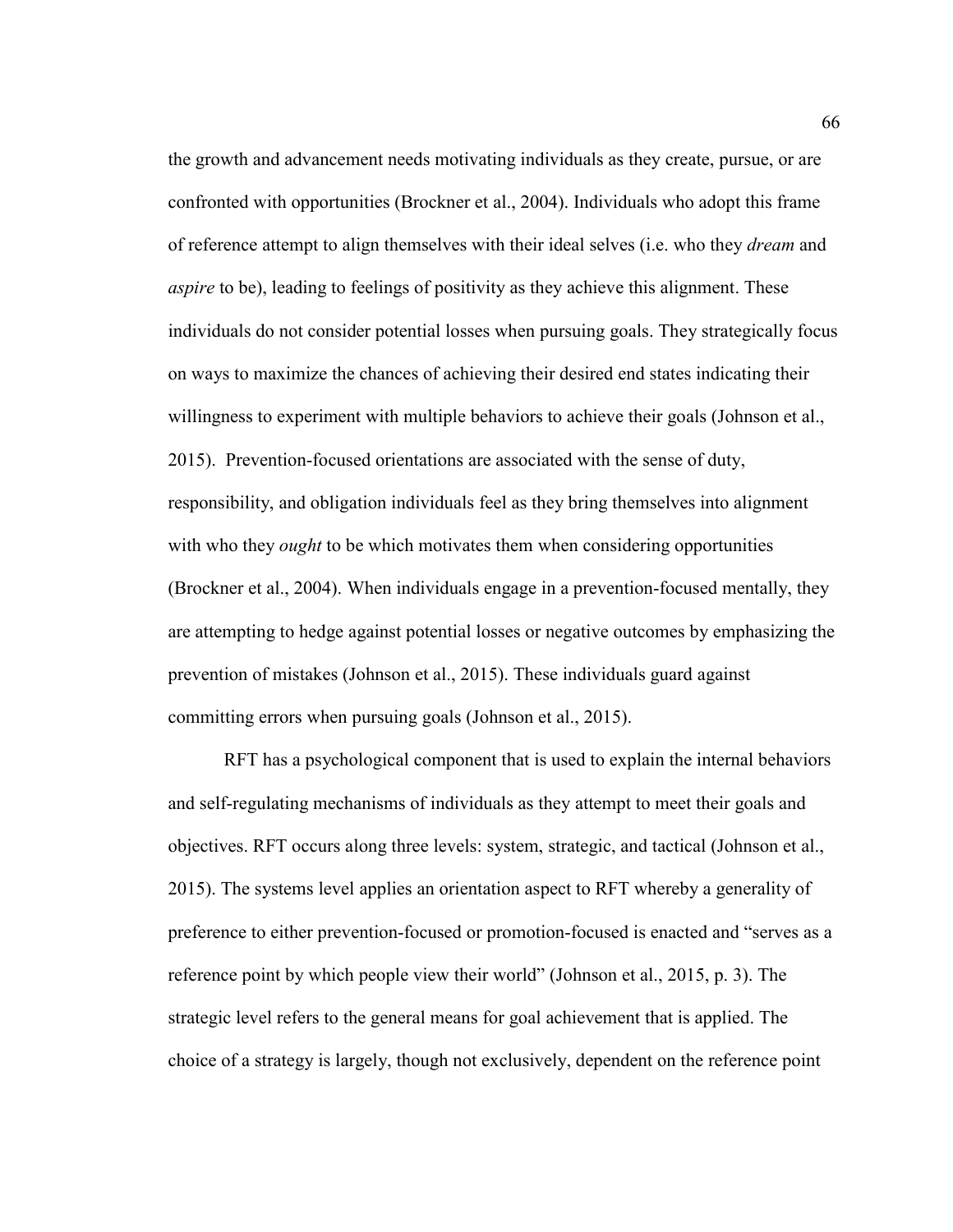of the individual who will either follow a promotion-focused "eagerness strategy" (i.e. approaching gains vs. avoiding nongains) or a prevention-focused "vigilant strategy" (i.e. approaching nonlosses vs. avoiding losses) when pursuing goals (Johnson et al., 2015). The third level deals with the tactical methods used to achieve a chosen strategy within a specific situation (Brockner et al., 2004). At this level individuals will engage either a risky bias or conservative bias which determines the tolerance level of risk an individual has when deciding how to achieve a goal. When an individual aligns their strategic and tactical regulatory approaches with their preferred systems perspective, regulatory fit occurs (Brockner et al., 2004). Regulatory fit theory implies that individuals experience greater motivation and put forth more effort to achieve their goal when their tactics and strategies align with their regulatory disposition (Johnson et al., 2015).

These orientations and the tendencies of individuals to engage in one over the other play a critical role in decision-making processes and, therefore, are highly relevant to business strategy development. For example, regulatory fit has strong implications for how individuals process information. Individuals will "seek information that is consistent with their regulatory focus orientation" effectively biasing the decision-making process (Johnson et al., 2015, p. 11). This is particularly relevant for entrepreneurial business endeavors. Brockner et al. (2004) indicated that both orientations are valuable to the entrepreneurial process. In their article outlining a framework relating RFT to entrepreneurship, the authors note that promotion-focused mentalities are helpful during the brainstorming process while prevention-focused mentalities serve entrepreneurs well during the screening of ideas and filtering of facts. In their literature review of RFT,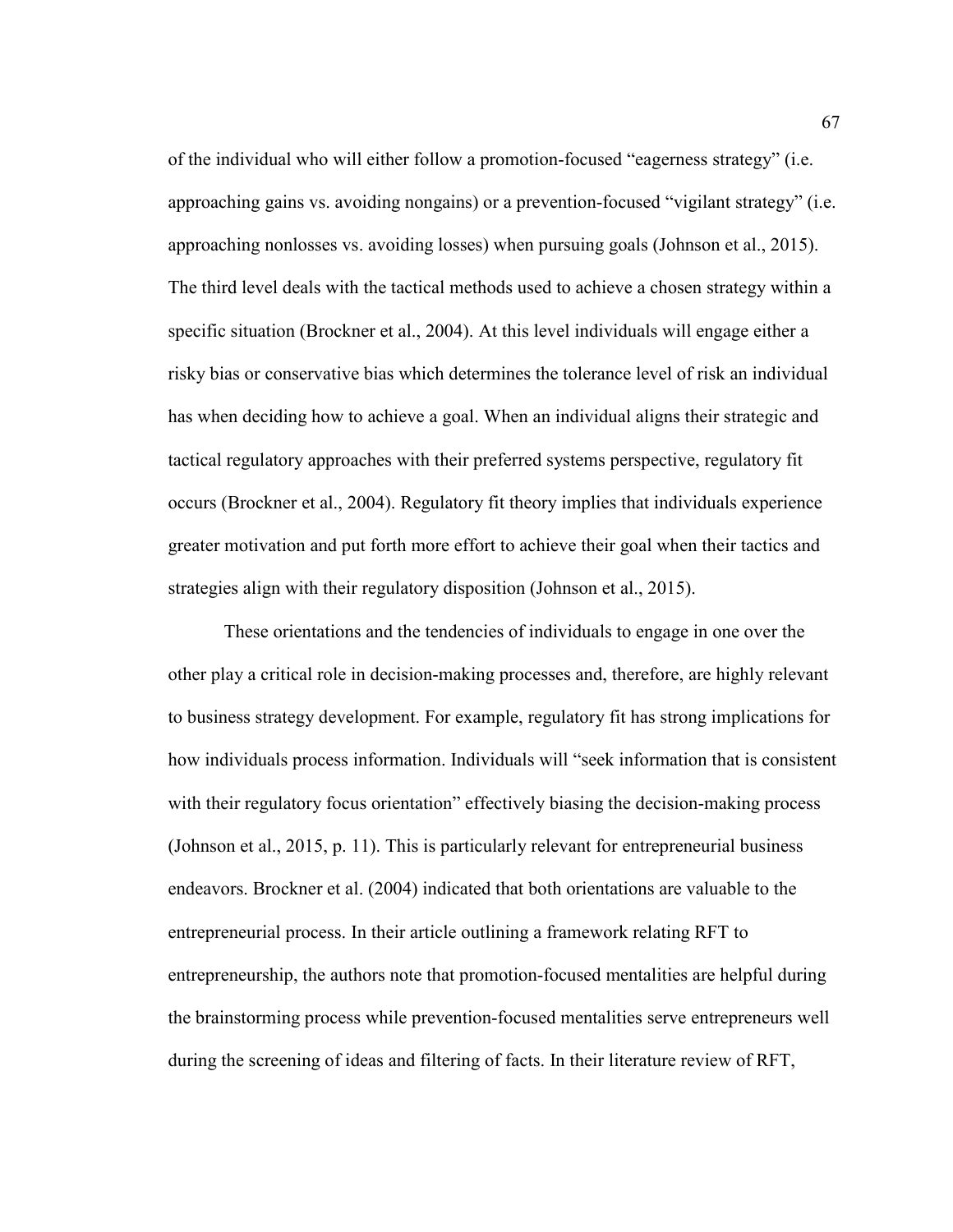Johnson et al. (2015) support those views. They note that the entrepreneurial process is initiated by the recognition of opportunities. They propose that those with promotion focused orientations will be more effective at identifying entrepreneurial opportunities including an added awareness of information networks, while those who follow prevention-focused orientations will likely be more effective at evaluating opportunities given their propensity for avoiding losses. The work of Tumasjan and Braun (2012) indicates that the degree of promotion-focused orientation an individual applies was positively related to the number and quality of identified opportunities.

Lewin, Massini, and Peeters (2011) advocate the need for firms to pay special attention on learning from and with partners, suppliers, customers, competitors, and consultants as ways to get and acquire external knowledge. Based on their conceptual framework, they propose a routine based model of ACAP which indicates a strategic and continuously updated review of policies and procedures associated with the acquisition of information. It can be concluded that RFT has an influence on entrepreneurship at an individual level. RFT is particularly related to the identification of opportunities, development of strategies, decision-making paradigms, and the processing of information; all of which are essential components to developing and maintaining ACAP.

# **Upper Echelons Theory**

Upper Echelons Theory (UE) explores the causality of upper managements' decision-making paradigms. Central to the theory is the concept that strategic choice is influenced by cognitions, values, and perceptions (Sanders et al., 2004). The theory diagrams how the unobservable psychological constructs of executives are manifested in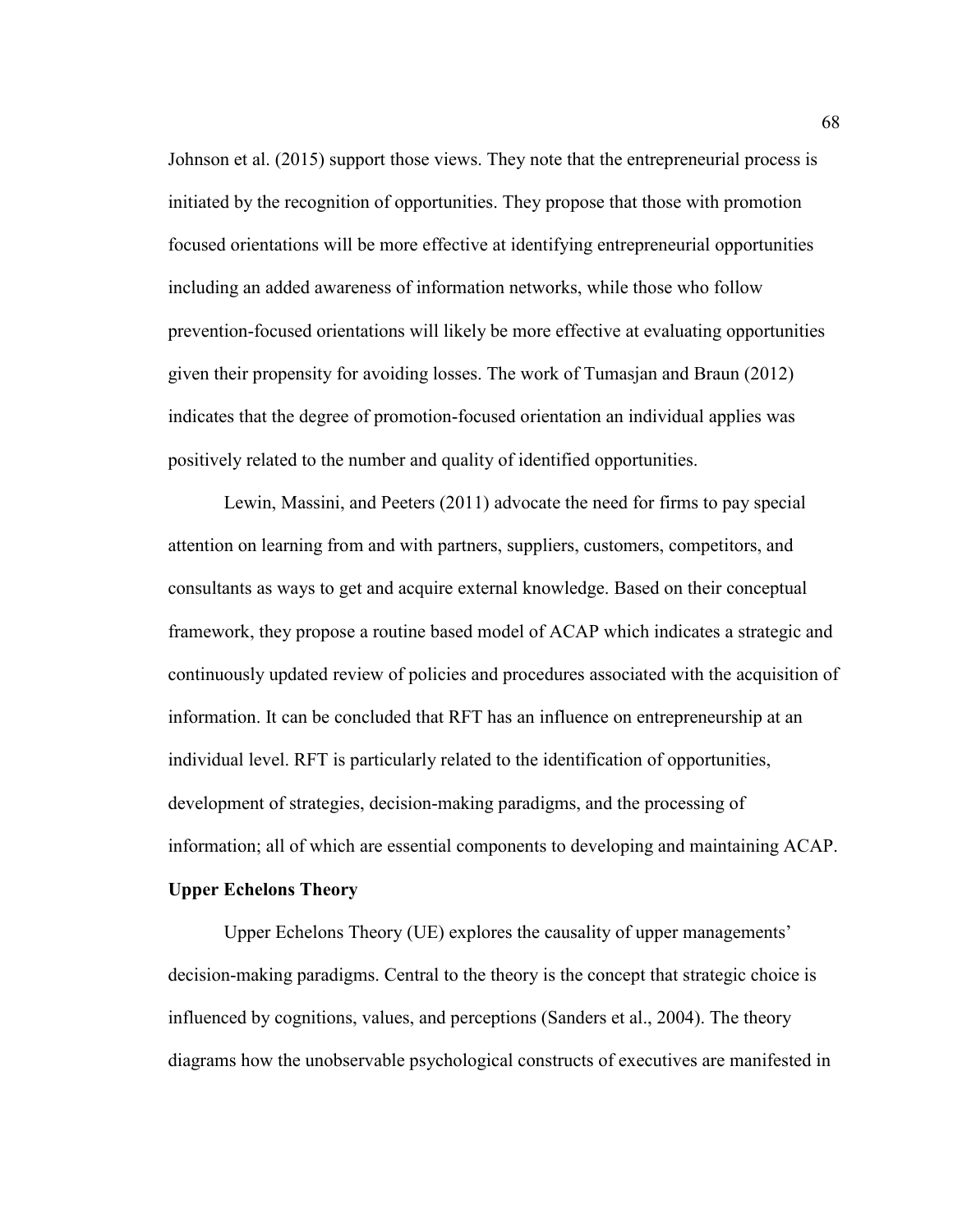managerial characteristics (Sanders et al., 2004). Executives will conduct situational analysis through the filter of their previous experiences, personal values, and personalities (Hambrick, 2007). Additionally, demographic characteristics can be used as "proxies of executives' cognitive frames" to provide valid predictions of their strategic choices and actions (Hambrick, 2007, p. 4).

UE has been reviewed within both individual (i.e. top executive) and collective (i.e. top management teams) contexts. Hambrick (2007) indicates that the theoretical components of UE remain applicable within both contexts; however, applying a collective approach to UE generally provides a more accurate predictor of organizational outcomes. Top management teams (TMT) are the organizational members who act as the primary interface between the organization and its external environment and have a substantial amount of influence over the strategic position of the firm (Sanders et al., 2004). This definition is based on the traditional hierarchical format found in most organizations where upper management can be identified by title or positon. A parallel view is that purpose of group members and situational contexts should be considered as an indicator of individual influence over situational outcomes (Sanders et al., 2004).

**UE and culture.** Upper echelons theory research has primarily been explored within a team and firm context (Yamak et al., 2014). The effects of culture on UE has been explored as an environmental contextual component of the theory. Culture has been identified as a moderating influence between managerial characteristics and types of innovation. It has also been established as an indicator of managerial commitment to the status quo in stable vs. unstable environments (Sanders et al., 2004). Culture has also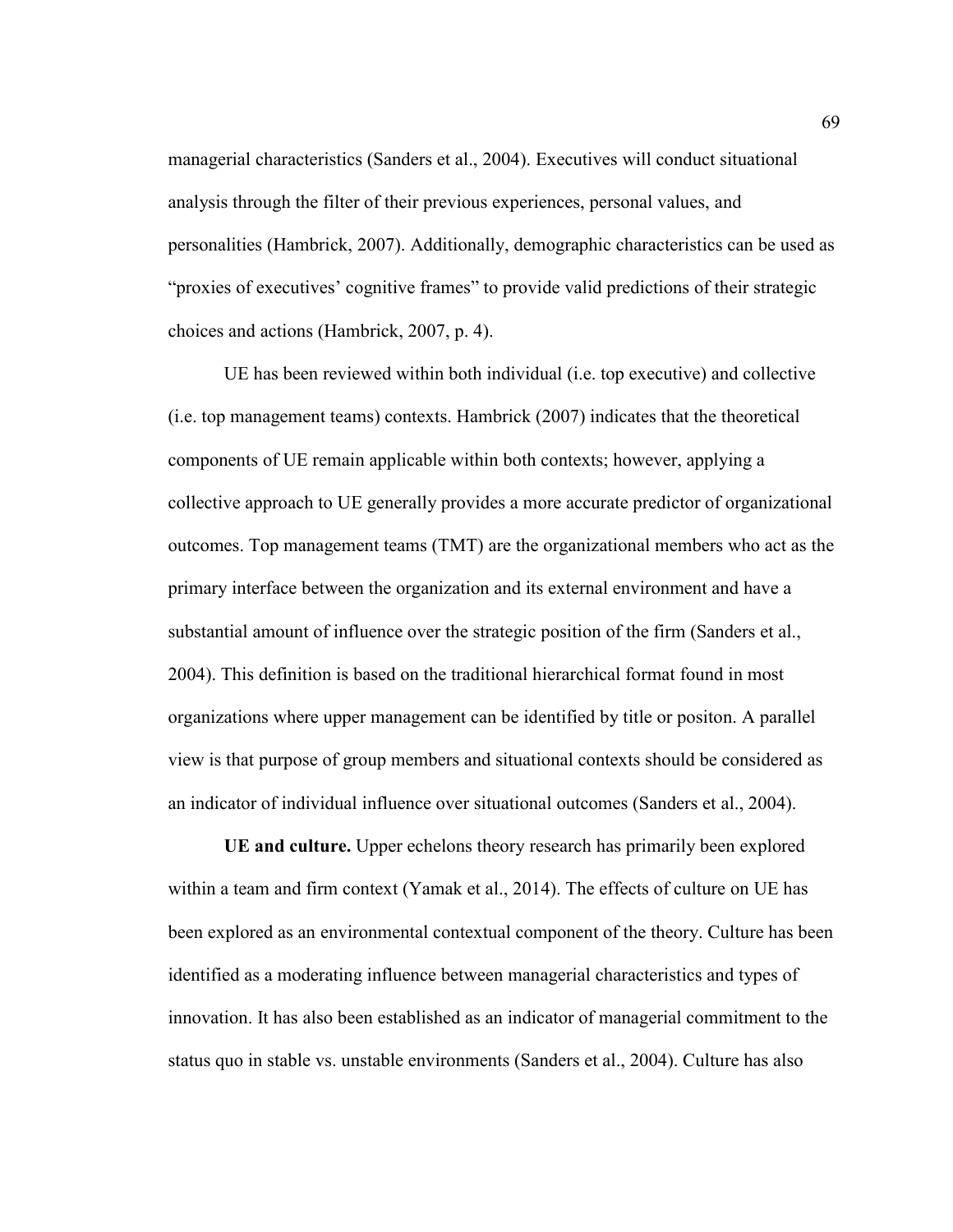been shown to impact the upper management grooming processes, institutional constraints, and managerial discretion within firms (Hambrick, 2007). Hofstede's uncertainty avoidance and collective vs. independent cultural dimensions highlight the primary areas that will influence managerial decision-making processes (Hambrick, 2007).

Upper echelons theory clearly indicates a decision-making paradigm exists between executives and the strategic decisions used to guide a firm. The theory further supports the role executives have in determining the strategic orientation of the firm. The filter through which strategic decisions are made by top management teams and executives is a composite of their individual members' perceptions, values, and beliefs that form the cognitive bases used to assess situations (Hambrick, 2007). Factors such as industry, organizational culture, managerial tenure, and prior managerial experiences set the constraints of the firm's internal and external bounds in which managerial cognitive bases operate (Hambrick, 2007). The influence of culture in the development of the perceptions, values, and beliefs of individuals has also been established indicating that culture impacts upper managements' decision-making processes across two levels: it helps form managerial cognitive processes and establishes an external boundary for those cognitive processes.

Absorptive capacity is developed within an organization using the sharing or "flow" (i.e. information sharing pathways) of knowledge between the firm and its external environment and within the firm via interactions among employees. Interorganizational knowledge sharing is the collective accumulated knowledge of

70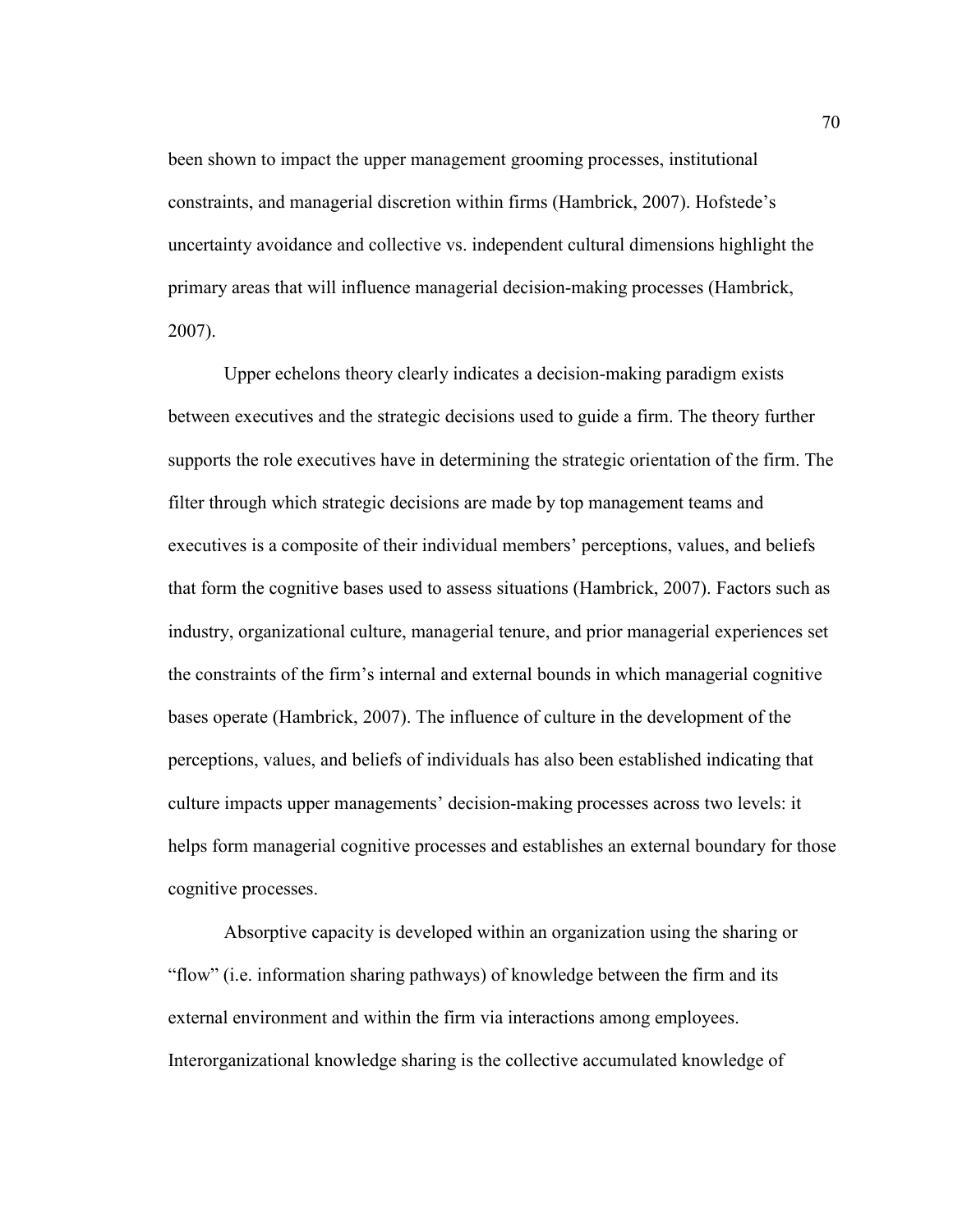individual members and the systems in place for the transference and reexamination of the accumulated knowledge (Calantone et al., 2002). Top managers or owners shape both internal and external knowledge flows the firm uses to acquire, assimilate, transform and exploit knowledge. They can do this by increasing the accessibility a firm has to new knowledge (i.e. strategic alliances or outsourcing R  $\&$  D) and/or by increasing the quality of the internal systems currently in place to assimilate, transform, and exploit new knowledge. The value a manger places on knowledge and information plays a large part in how they expand, deepen, and exploit knowledge resources available to them. Top managers and owners who value knowledge will be more willing to invests resources to develop or improve the firm's internal and external knowledge flows.

# **Learning Orientation**

Learning orientation (LO) is an organizational characteristic reflecting the value a firm places on knowledge. It is manifested in the synchronicity of organizational processes that allow it to respond and interact with changes in its external environment to provide competitive advantages for the firm (Calantone et al., 2002; Gnizy, Baker, Grinstein, 2014). Learning orientation is predicated on the belief that continual adaptation and an ability to learn are sustainable competitive advantages because of their ability to generate innovation within a firm (Frank et al., 2012; Real, Roldan, & Leal, 2014).

The four components of LO define a firm's ability to accept and handle knew knowledge and determines the assimilation, transformation, and exploitation dimensions of ACAP. The four components of learning orientation include 1) commitment to learning, 2) shared vision, 3) open-mindedness, and 4) intraorganizational knowledge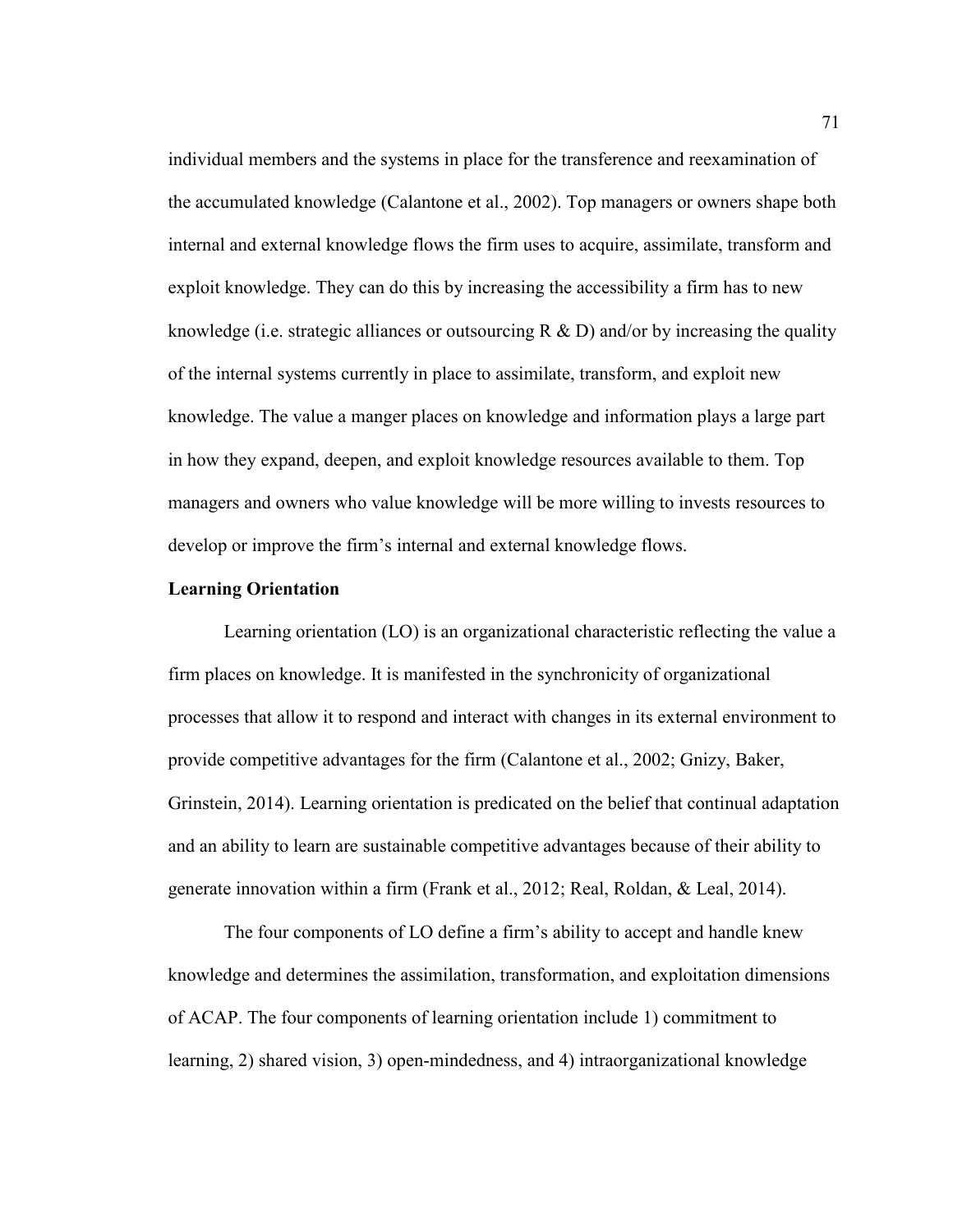sharing (Calantone et al., 2002). The open-mindedness of an organization represents the firm's ability and willingness to accept new ideas, reexamine current processes and perspectives, and make necessary changes needed to adapt to environments (Calantone et al., 2002; Real et al., 2014). This is critical to the firm's ability to assimilate and transform knowledge indicating that this aspect of learning orientation is vital to a firm's ACAP (Calantone et al., 2002). A firm's commitment to learning reflects the value and importance an organization shows towards learning and begins with the value uppermanagement places on learning via the allocation of resources to encourage and support knowledge development among employees (Calantone et al., 2002). The short-term commitment of organizational resources in promoting learning among employees leading to the continual generation of new or recombined knowledge can be considered a dynamic capability as firms change their resource investment based on changes in the market (Calantone et al., 2002; Gnizy et al., 2014). The ability of a firm to focus the when, how, why, and where learning occurs within the organization is also part of its LO. Having a shared vison of learning allows for the unification of perspectives within the firm regarding what to do with knowledge such that it can be effective in producing competitive abilities (Calantone et al., 2002; Real et al., 2014). Intraorganizational knowledge sharing is the collective accumulated knowledge of individual members and the systems in place for the transference and reexamination of the accumulated knowledge (Calantone et al., 2002).

Learning orientation has been reviewed within individual, group and organizational contexts. One view of ACAP literature indicates that individual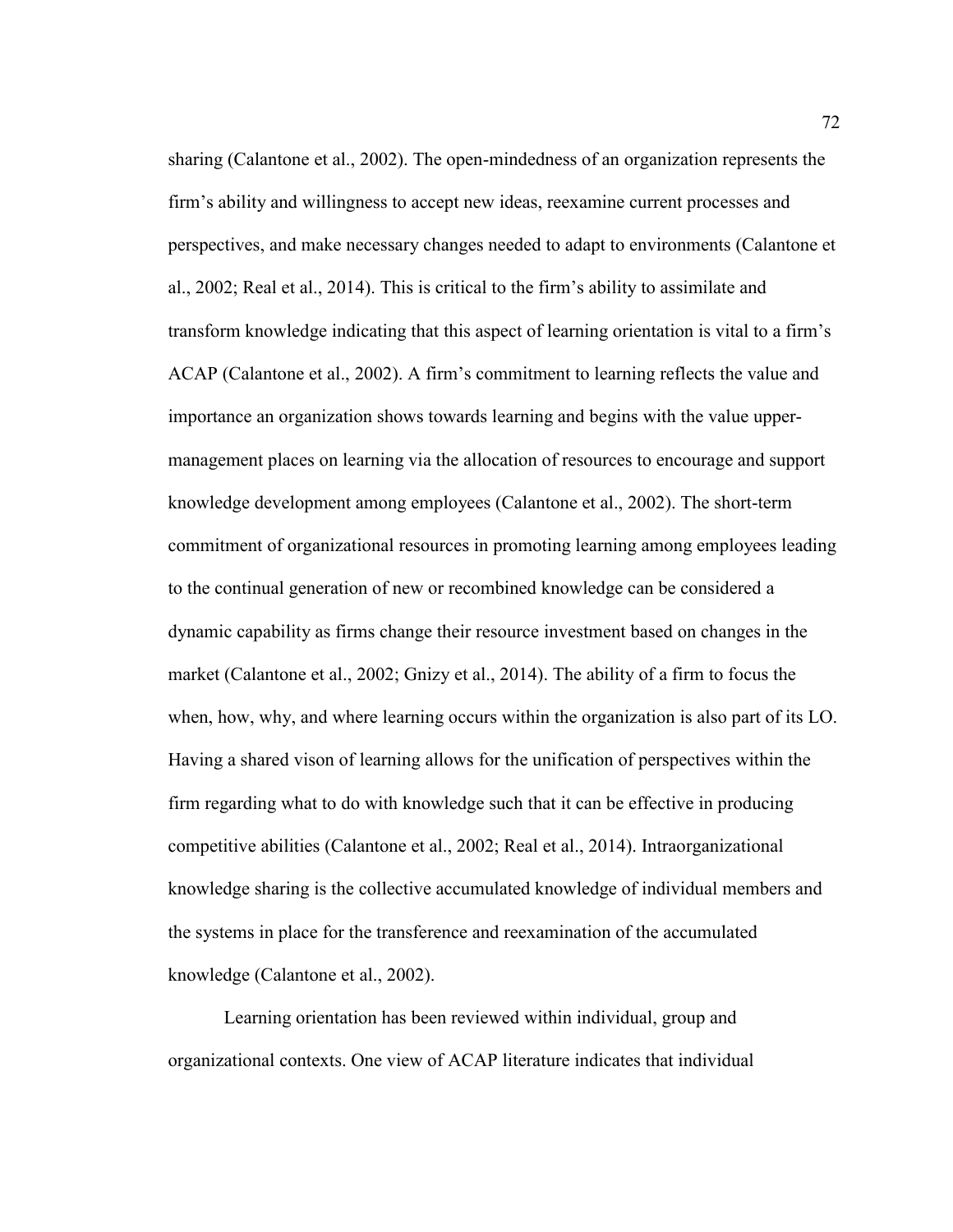antecedents influence organizational outcomes. Another view is that an organization has its own outcomes and goals and is therefore equipped with its own learning capability and not just an accumulation of their individual members (Frank et al., 2012). From an organizational perspective, learning orientation is the overall attitude adopted towards learning that determines the degree of organizational learning mechanisms present in a firm (Frank et al., 2012). However, organizational learning cannot occur apart from the social systems used to facilitate knowledge sharing and interaction individuals use to learn within an organization. Individuals have unique learning abilities and knowledge sources. Organizational learning is the extraction and utilization of these independent knowledge sources. A firm's learning orientation is bounded by the ability to accept and adjust its perspectives that enable it to realign its goals with the reality of its external and internal environment. This realignment process forms the basis of organizational learning theory.

# **Organizational Learning**

 Organizational learning refers to a firm's ability to acquire information and improve how the firm can operate with this information (Frank et al., 2012). Organizational learning is generally viewed from a cognitive, cultural, action, or strategic learning perspective (Yeoh, 2009). The cognitive perspective describes organizational learning as a conscious and accumulative process that filters knowledge through the collective cognitive bias of the organization. The cultural perspective considers the values an organization has regarding knowledge; the organizational culture that places high value on knowledge is one of openness, collaboration, and group orientation. The active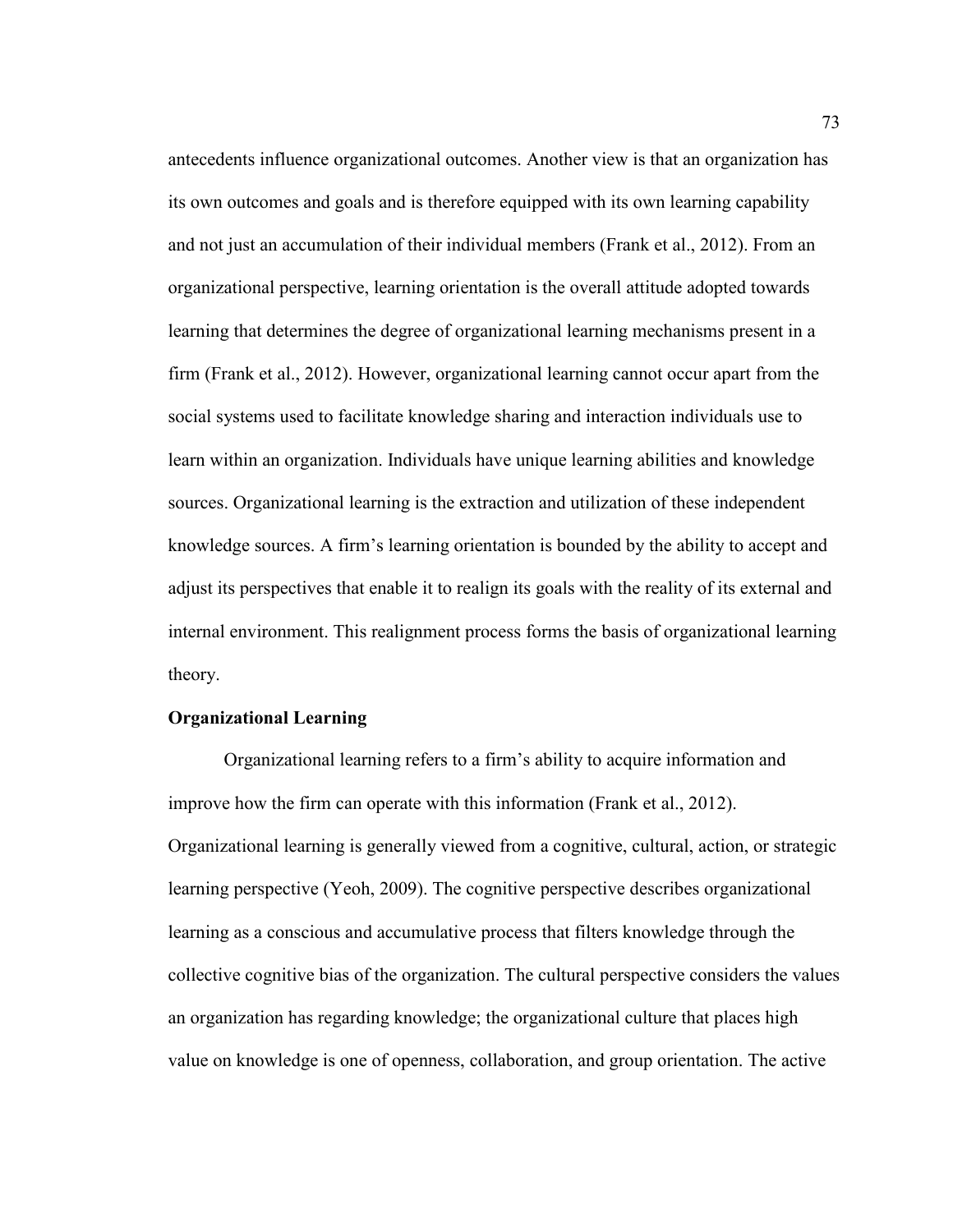organizational learning perspective focuses on utilizing tacit knowledge gained by experiential learning. Organizational learning can occur incrementally as part of an adaptation process or proactively as purposeful readjustments to perceptions are made. Adaptive approaches to organizational learning are referred to as single-loop learning where incremental changes to organizational process are made as needed. Generative approaches to learning proactively seek to improve organizational internal systems, processes, and protocols by constantly questioning the overall perspective of the organization. This is referred to as double-loop learning and is important to foster because it helps support the regenerative and re-combinative nature of the capabilities life-cycle used by firms to sustain their competitive advantages (Frank et al., 2012; Helfat & Peteraf, 2003).

Organizational learning is comprised of four dimensions that include 1) knowledge acquisition, 2) information distributions, 3) information interpretation, and 4) organizational memory (Frank et al., 2012). The process of organizational learning can be motivated by exploitation or exploration of knowledge resources available within the firm's internal and external environments. Firms that follow exploitation approaches to knowledge accumulation focus on readily available and already existing knowledge sources found within the organization. Exploration approaches to knowledge accumulation focus on generating new knowledge that can lead to competitive advantages primarily through innovative means (Frank et al., 2012).

## **Knowledge Management**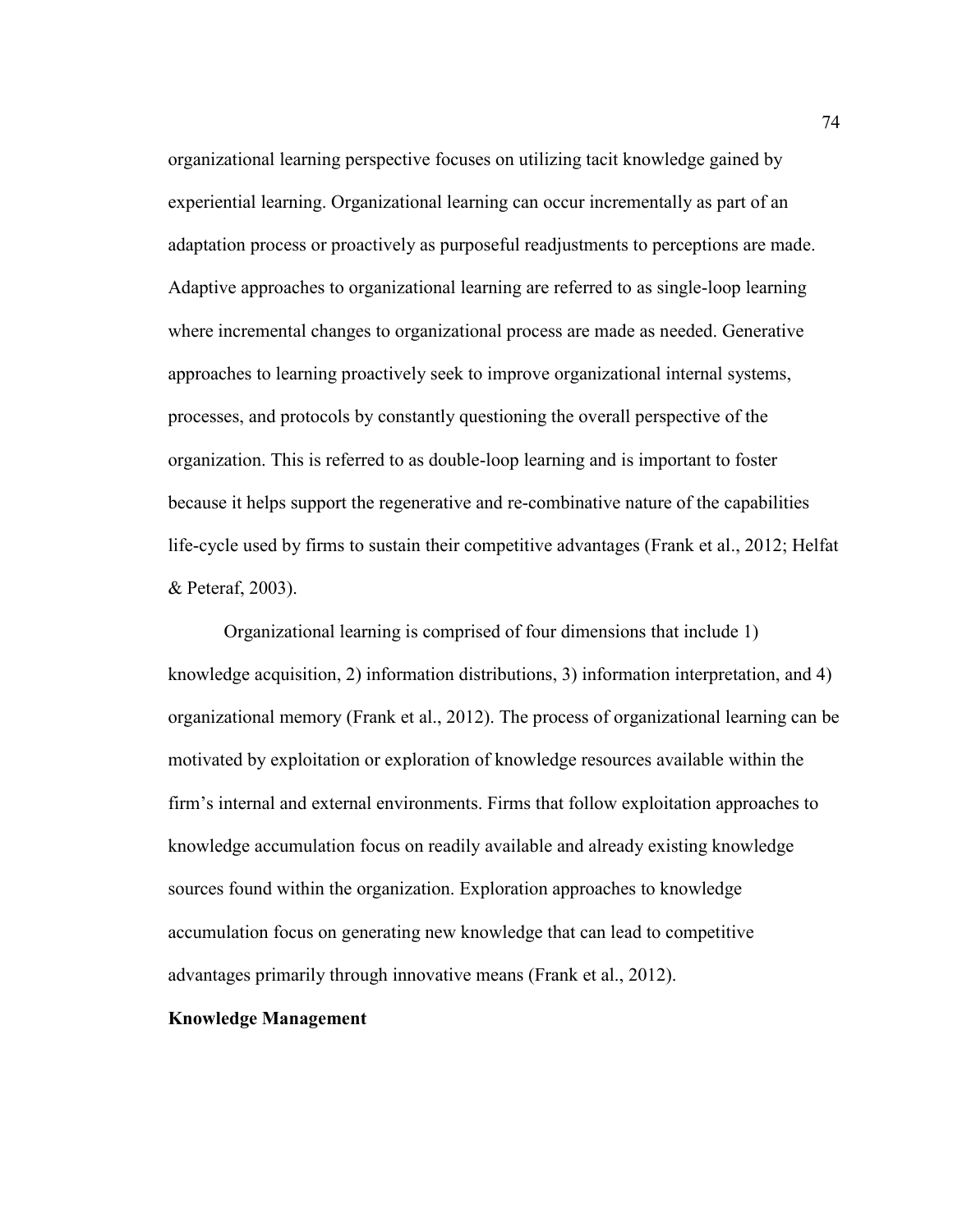Knowledge management refers to creating strategic approaches to the management of knowledge-related activities. It is usually viewed as a process involving identifying, creating, acquiring, utilizing, codifying or adapting, disseminating, storing, and applying knowledge that enables firms to create value in its products and processes that sustain or create competitive abilities (King, Chung, & Haney, 2008; Supyuenyong & Swierczek, 2011). Knowledge management can be informal by occurring organically as the knowledge needs of the firm occur or formally through defined communication, technological, and social systems and protocols. The degree to which a firm excels at knowledge management is largely dependent on the culture, structure, and perspective an organization has in place that is committed to knowledge development (i.e. organizational learning capacities) (King et al., 2008).

The process of knowledge management has undergone several conceptualizations and is usually expressed as a cyclical model. Though models differ slightly in their conceptualization, they each possess a variation on the following components; knowledge generation (Davenport & Prusak, 1998), refinement or codification (King et al., 2008), transference, and utilization. Knowledge creation refers to the internal processes used to develop new or replace existing knowledge. This can occur through the socialization (i.e. shared experiences creating new tacit knowledge through social interactions), combination (i.e. new explicit knowledge), externalization, and internalization.

Knowledge acquisition refers to the searching, recognition, and assimilation of valuable firm-specific knowledge using external sources (King et al., 2008). The refinement and codification of knowledge refers to the processes used to filter, select,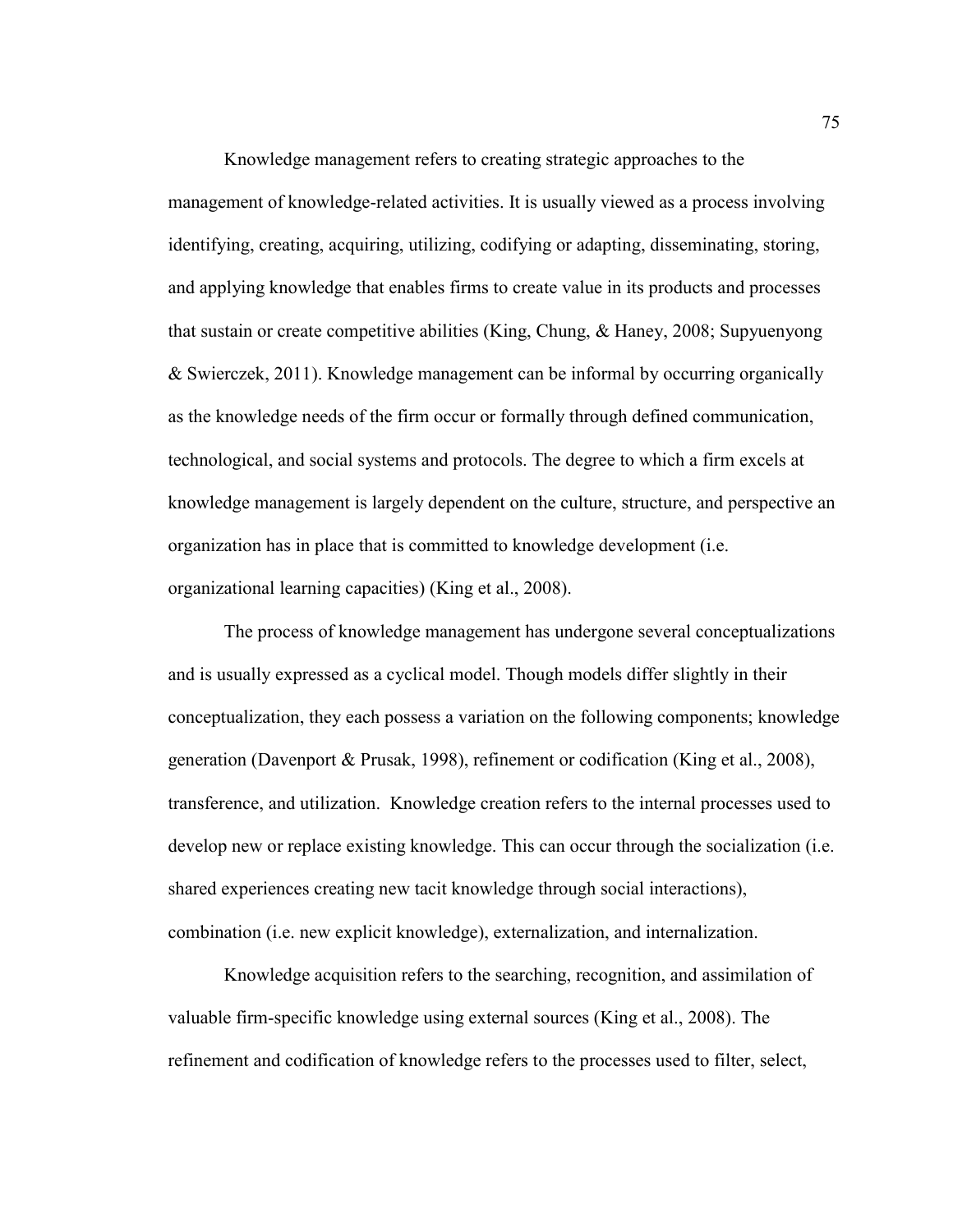organize, translate and store tacit and explicit knowledge (Supyuenyong & Swierczek, 2011). The dissemination process involves sharing and transferring knowledge within the organization using both informal and formal communication methods. This stage is strongly influenced by the culture and structure of the organization in terms of the availability and quality of transference mechanism (i.e. social networks, database accessibility, communication systems, incentives, etc.) (Doval, 2015; Supyuenyong  $\&$ Swierczek, 2011). Knowledge utilization refers to the application of knowledge to create value and knowledge dynamic capabilities by developing different interpretations and perspectives, identifying underlying problems, and developing multiple understandings among organizational members (King et al., 2008; Supyuenyong & Swierczek, 2011). These knowledge-based dynamic capabilities support innovation, collaborative problem solving, and individual and collective learning within an organization that can be leveraged to add value to organizational outcomes (i.e. processes, products, services, etc.) (King et al., 2008). Escribano, Fosfuri, and Tribó (2009) explore the relationship between ACAP and knowledge management. They indicate that ACAP is a source for competitive advantage via more effectively manage external knowledge flows and generate internal innovation which is particularly relevant for firms operating in turbulent knowledgeintensive industries.

**Knowledge management in SMEs.** Literature has traditionally been focused on the role of knowledge management in large firms whose vast resource and networks can support formal knowledge management strategies. A growing avenue of research explores how knowledge management occurs within SMEs (Durst & Edvardsson, 2012).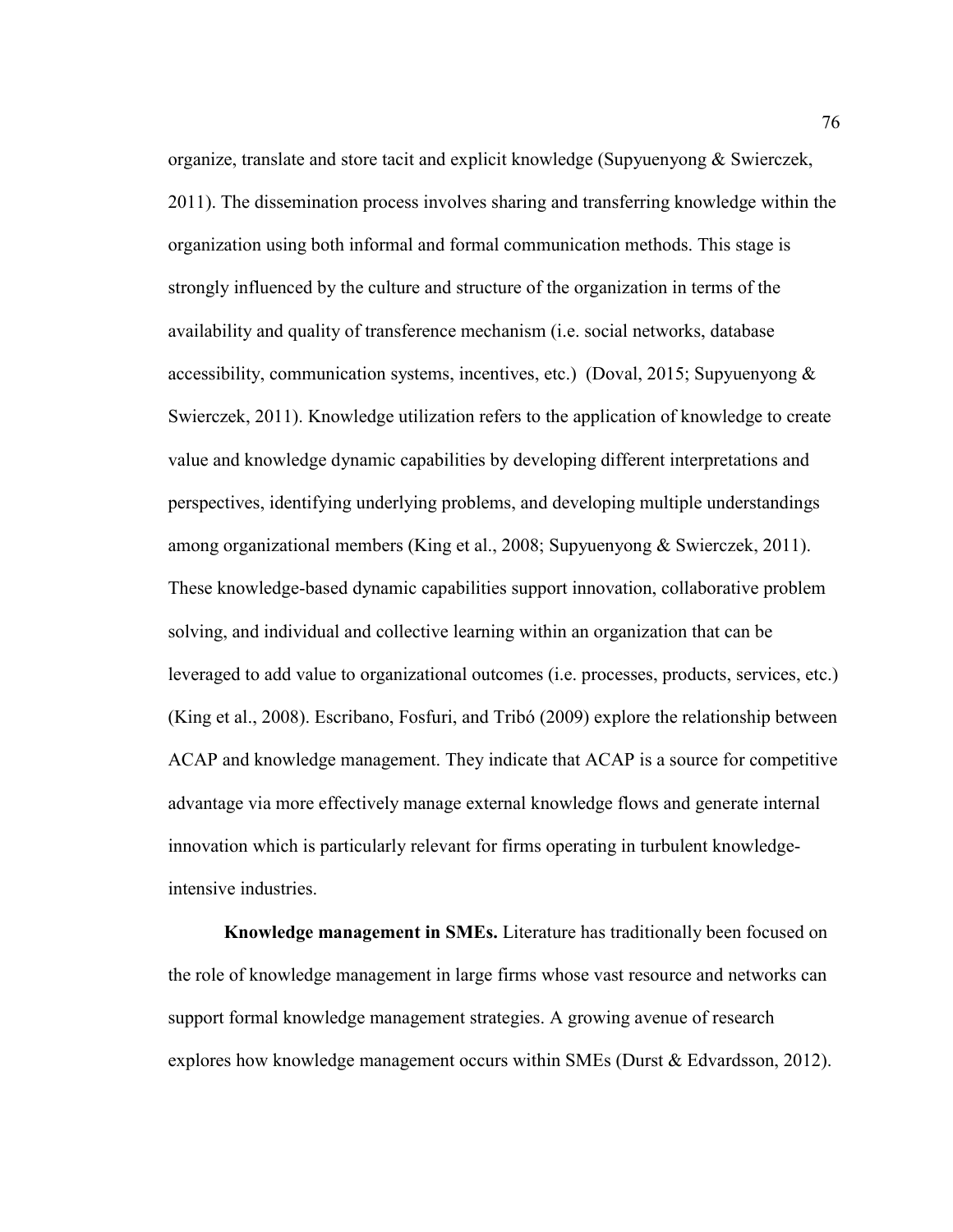Knowledge management within SMEs is generally considered to be poor and informal due to resource constraints, occurs primarily at the operational level (i.e. daily activities), and within the context of the leader (Durst  $& Edvardsson, 2012$ ). While limited resources inhibit knowledge generation, codification, and refinement capabilities of SMEs, their propensity for informal communications allows them to more easily capture tacit knowledge (Supyuenyong & Swierczek, 2011). A recent study by Purcarea, del Mar Benavides Espinosa, and Apetrei (2013) explore the innovation and knowledge creation relationship within SMEs as a function of innovation capabilities. They identified that SMEs suffer from limited access to financial resources, limited innovation and intellectual property management skills, and weak external resource cultivation (i.e. networking and cooperation) abilities. SMEs who consider formalizing knowledge management processes will likely improve overall organizational performance by enabling firms to overcome the inherent barriers to knowledge resources. Developing a knowledge management strategy that considers formalizing knowledge organization and retention, dissemination, and utilization that can be integrated into a culture where knowledge sharing and development is encouraged will improve the overall performance of the SME firm (Supyuenyong & Swierczek, 2011).

**Knowledge management and culture.** Research has begun to explore national culture as an antecedent of knowledge management. The work of Magnier-Watanabe & Senoo (2010) tested the relationships between the power distance cultural dimension and knowledge acquisition, the individualism/collectivism cultural dimension and knowledge translation/storage, the masculinity/femininity cultural dimension and knowledge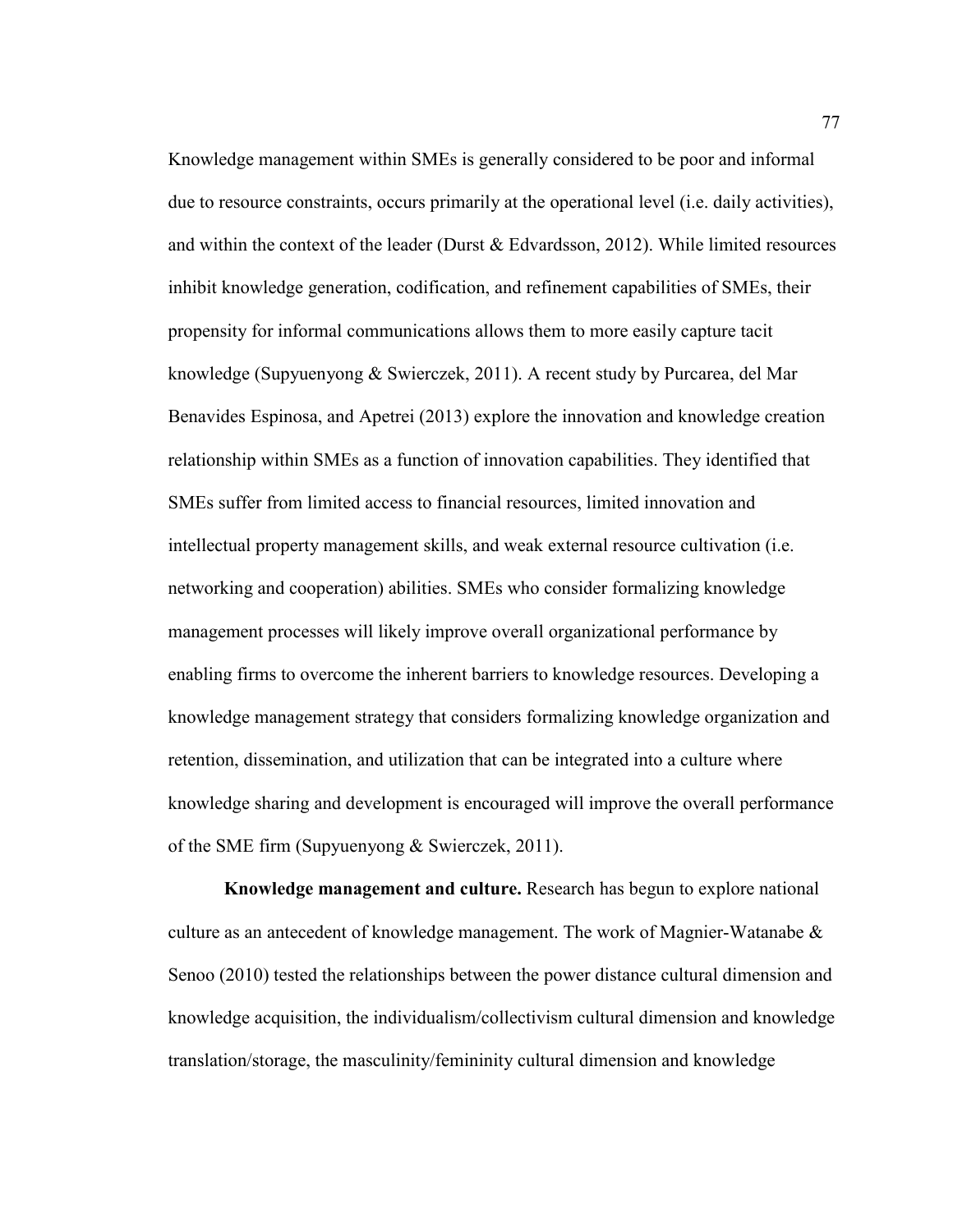diffusion, and the uncertainty avoidance and knowledge applications. Their study provided empirical support that national culture is an influencer of knowledge management processes within firms. The dissertation conducted by Al-Fehaid (2014) lends empirical and theoretical support that knowledge management is significantly influenced by culture.

#### **Summary**

A firm's organizational culture is the values, beliefs, and perceptions shared by organizational members that are manifested throughout the entire tangible and intangible support systems within an organization (Dasgupta & Gupta, 2009). Organizational culture moderates a firm's innovativeness by 1) managing and developing its intellectual capital, 2) developing a learning and participative climate, 3) fostering collaboration, trust, and unified mind-sets that bring cohesiveness to organizational relationships, 4) fostering effective internal and external communications and cooperation, and 5) improve organizational memory (i.e. knowledge resource stocks) (Dasgupta & Gupta, 2009). Knowledge management is the systematic approach used by firms to develop and sustain an organizational culture (i.e. internal environment) that promotes innovation. The unique structural and cultural attributes of SMEs cause organizational learning and orientation processes to manifest differently than in larger organizations (Xiong, 2014).

# **Learning Orientation and Organizational Learning in SMEs**

Learning orientation and organizational learning theories are based on the concepts that learning occurs within and among social networks, cannot be easily separated from individual conative processes, and are bound contextually by internal and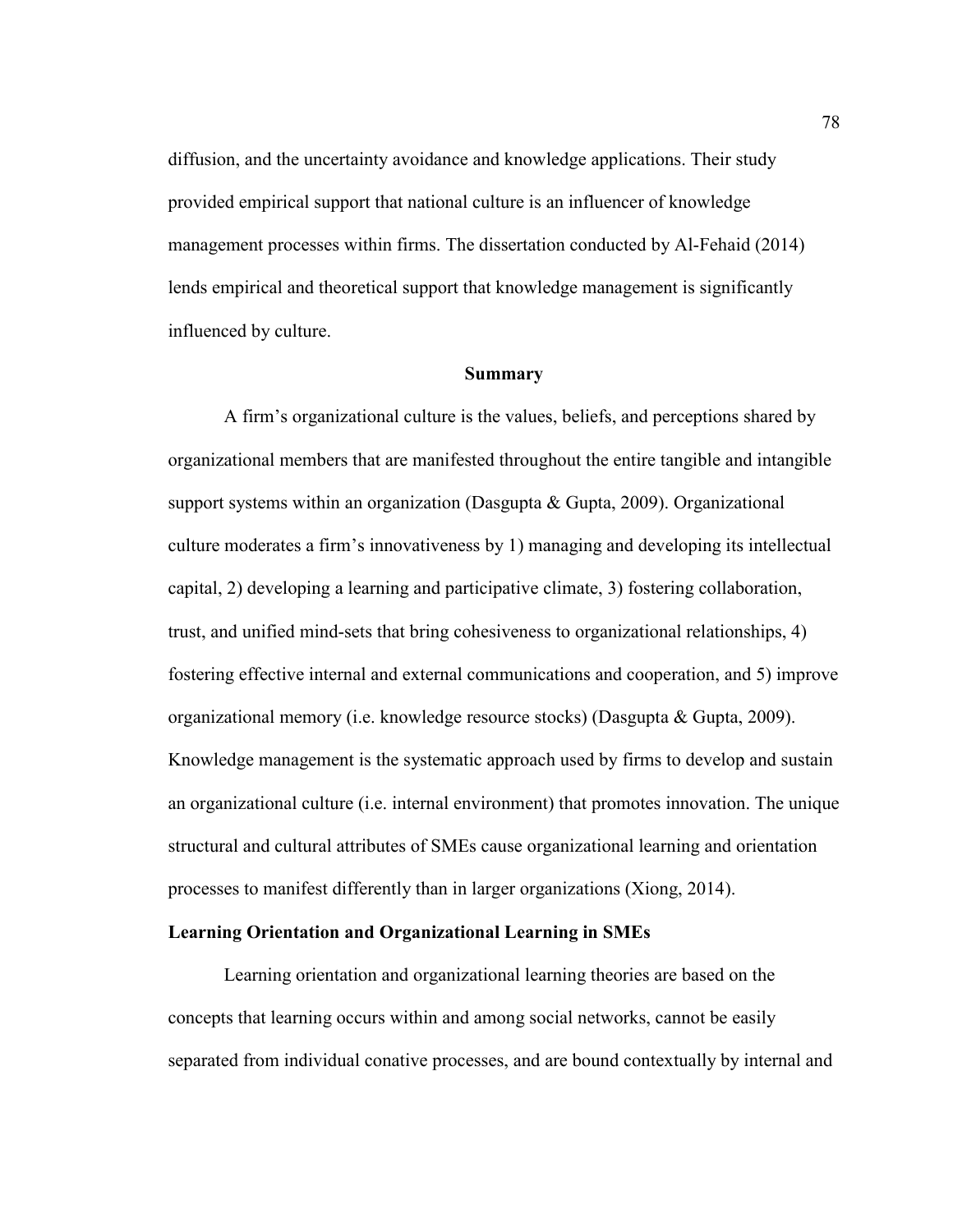external factors (i.e. perceptions, market forces, organizational culture, etc.) (Frank et al., 2012; Zhang, Macpherson, & Jones, 2006). The unique structural and cultural attributes of SMEs cause organizational learning and orientation processes to manifest differently than in larger organizations (Xiong, 2014). Gnizy et al. (2014) indicate that internationally expanding SMEs marketing program adaptation and local integration of operations are critical for SME success in foreign markets. The full integration of MO, EO, and LO allows SMEs to create a culture of sustained adaptability leading to reductions in wasted resources through the continual realignment of firm resources and capabilities based on market demands and opportunities.

### **Transition**

The literary analysis substantiates the theory that ACAP in SMEs is influenced by the national culture of the firm's strategic decision makers as well as the cultural influences on the organization's institutional environment. Culture has an influence on the firm's strategies, and capabilities at the organizational (i.e. firm) and individual level (i.e. firm leader) of analysis. The next section provides a detailed description of the research methodology used to determine if and where there is a statistically significant relationship among the independent, dependent and mitigating variables, lending empirical support to the body of research linking ACAP and culture in SMEs. The section defines the purpose, participants, research methodology and design, variable definition and explanation, sampling method, data collection and analysis techniques, and the reliability and validity of the study.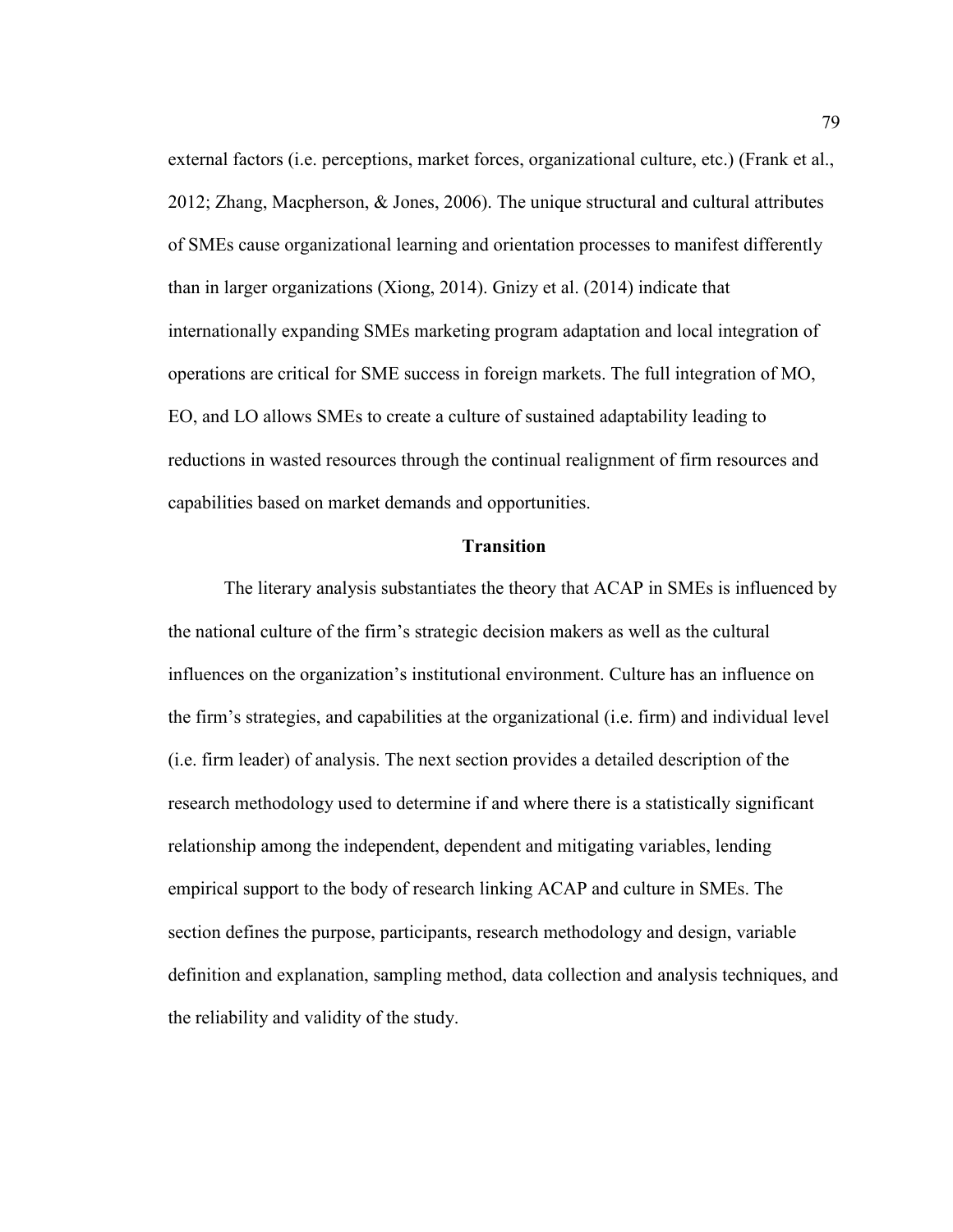#### SECTION 2: THE PROJECT

The following section outlines the design of the study. A review of the purpose statement is provided followed by an explanation of the researcher's role in the study to illustrate the foundational concepts behind the study. A description of the participants for the study follows which lists the participant qualifications and recruitment processes. The following section will outline the chosen research methodology and design. This section includes justifications for support of the chosen methodology and design, descriptions and explanations for chosen variables, and how the variables were measured to provide support for the hypothesis. Methods for sampling the chosen population are then explained. Included in this section are descriptions of the population and sample population, the sampling methodology used, participant eligibility, and support for eligibility criteria. The data collection section is then discussed which includes identifying the instruments used for the study and explicit overviews of their design. The data organization and data analysis sections follow and illustrate how the data was tracked, secured, analyzed, and presented. The final section reviews the reliability and validity of the study.

## **Purpose Statement**

The purpose of this quantitative study is to test Greve et al. (2009) theoretical framework integrating national culture and ACAP to fill the gap in current literary research that examines the relationship between an SME's ability to adopt ACAP and national cultural values represented in the organization's leader. The empirical findings of this study help substantiate the integrative framework proposed by Greve et al. (2009)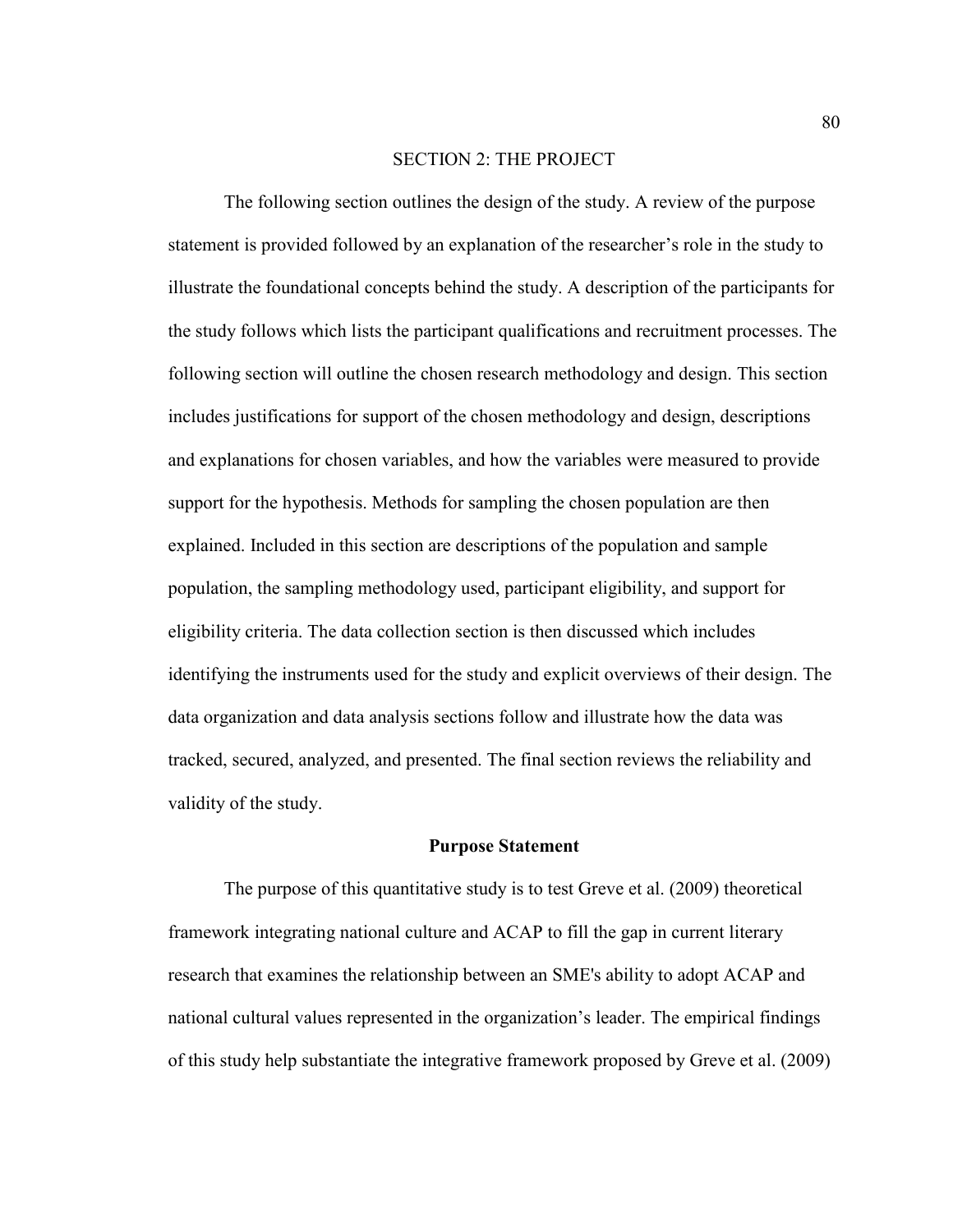that have theorized the positive or negative relationship between Hofstede's cultural value orientations and the adoption of ACAP. This data can potentially be used by SME leaders to adjust the design and development pathways for the organization to improve ACAP capabilities and, therefore, increase competitive ability (Greve et al., 2009; Yamak et al., 2014).

#### **Role of the Researcher**

The researcher must identify the logistics of the research study. The researcher's role is then to identify and facilitate the data collection process which includes identifying participants, establishing a connection with participants, and enlisting participation from chosen sample members to complete the instrument tools chosen for the study. The researcher's role becomes more active as he or she engages the participants of the study to collect data. Analyzing and summarizing the trends, behaviors, and patterns in the data is a critical role of the researcher. The subject knowledge along with the new information collected from the data samples will allow the researcher to draw conclusions and present solutions to the research question which is necessary to validate the study.

## **Participants**

The following were qualifications for the participants to be included in the study: 1) the study will target the owner top management teams of Small to Medium Sized companies in Maryland. Small and Medium sized businesses was identified using the employee standards of the Small Business Association (SBA, 2015). The SBA's standards for small firms are those with 199 employees or less; medium sized firms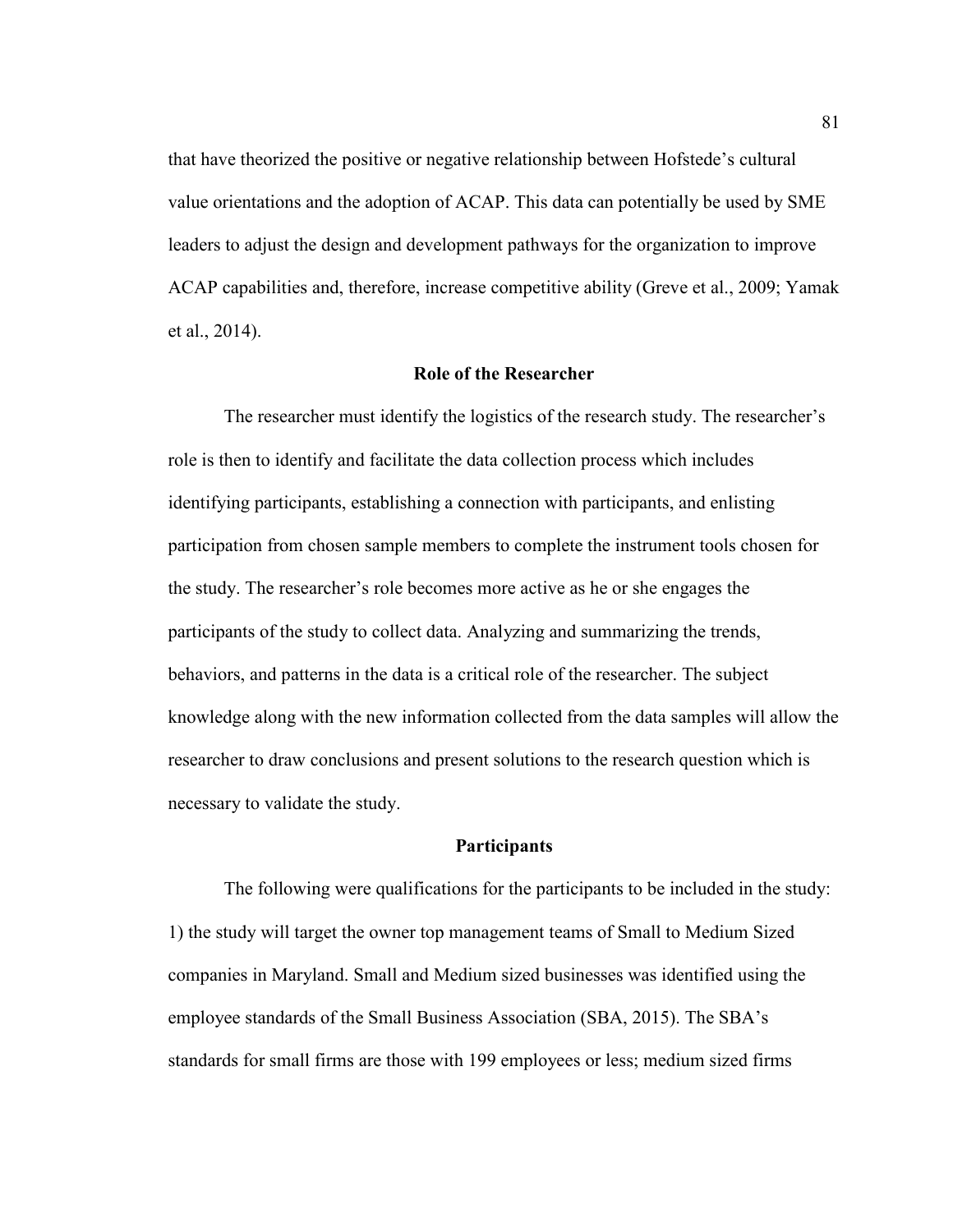consist of 200-500 employees. There were no demographic disqualifying factors for selected participants. Participants were asked if they are the primary decision-maker in their organization. Primary decision makers were executives and/or leaders of firms who exert the most control over the development of the organization's strategy.

Several methods were used to recruit participants. These methods will focus on collecting lists of businesses and the emails of their top executive leaders. Several techniques were applied to establish a working relationship with suppliers of participant lists. Chamber of Commerce members and SBA Chapters were contacted to request a list of eligible participants. Representatives of the regional SBA chapters were contacted via email. Participants will receive an email introducing the researcher and the study. Follow up emails was sent to participants following the initial email. All data collected from the study was anonymous and/or secured via encryption and passwords.

### **Research Method and Design**

# **Method**

The purpose for selecting a quantative study is because the statistical analysis methods are best suited to answer the research question and there is extensive theoretical and empirical literature that has clearly identified the variables used in this study (Flatten et al., 2011a; Hofstede, Neuijen, Ohayv, & Sanders, 1990; Zahra & George, 2002). The structured format of the research and the use of multiple hypotheses are not well suited to the flexible nature of qualitative methods (Stake, 2010). The type of data (purely numerical), the instruments used (survey), the potential for generalizability of the findings, and the conclusive nature of the research eliminate qualitative designs (Bansal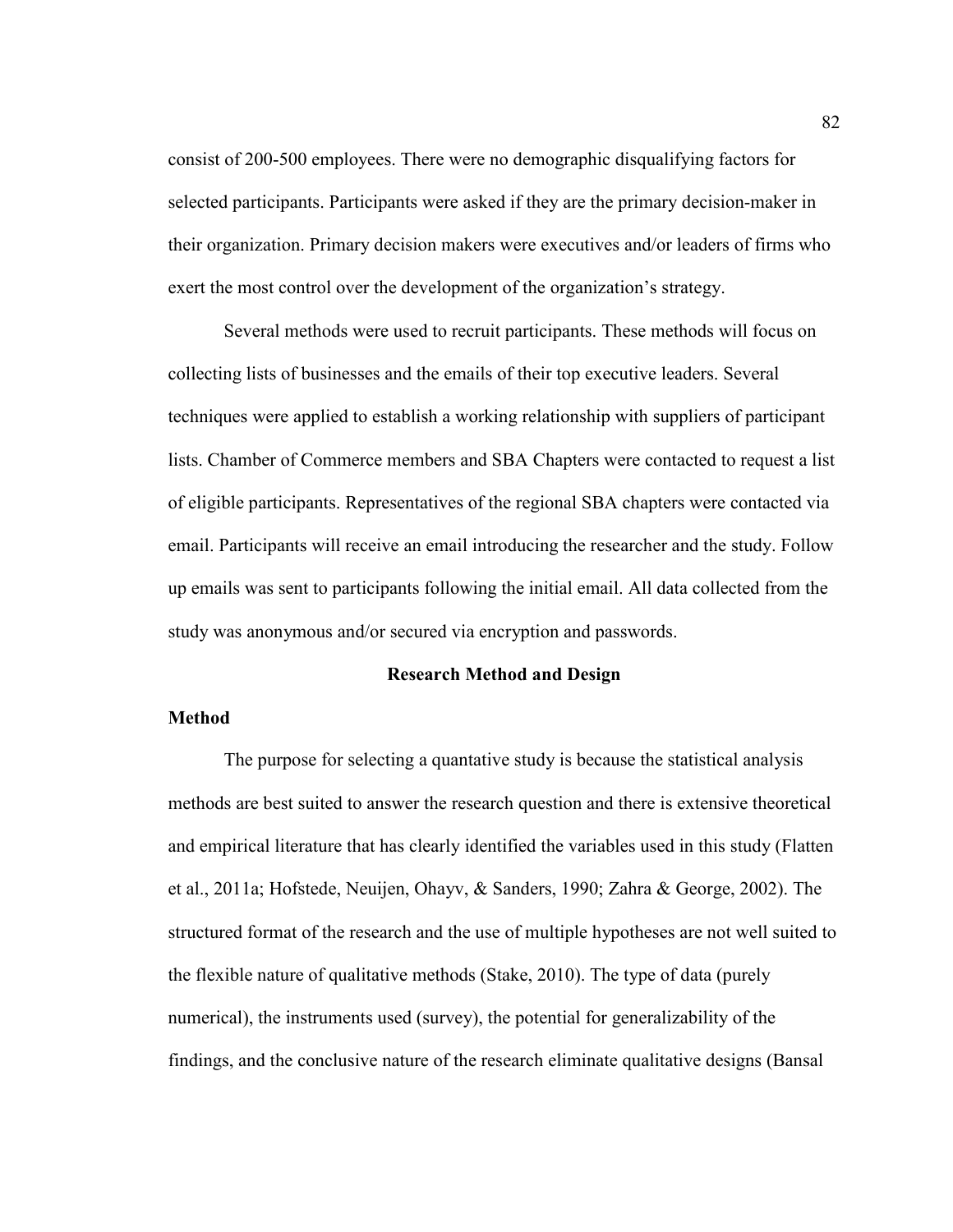& Corley, 2012; Creswell, 2014). Mixed-method research designs would not be suited to this study for several reasons. The instruments used in the study are already predetermined and close-ended, leaving little room for interpretation. There is no interpretative text from observational data in the study leaving the method of data analysis is strictly statistical, effectively ruling out a mixed-methods design (Creswell, 2014).

### **Research Design**

The study has a fixed design which is suitable to studies that are heavily quantitative based. The exploratory and descriptive nature of the study support a correlational analysis between the independent and dependent variables. The ample theoretical and empirical analysis available on the topics has provided clearly identifiable variables, the availability of two reliable and valid measurement tools to test both the independent and dependent variables, and the data analysis methods used (test for significance) indicate a fixed design is ideally suited for this study.

A correlational research design was selected for its ability to test the relational nature of independent and dependent variables and identify any trends within the data sets. The study does not seek to influence the test subjects, but rather simply to capture data pertaining to the test subjects and drawing conclusions from those data sets. Therefore, experimental methods and quasi-experimental methods are not appropriate since the purpose of this study is to identify relational trends and patterns among multiple variables as opposed to identifying a specific outcome between an independent and dependent variable (Creswell, 2014). Descriptive research designs merely aim to describe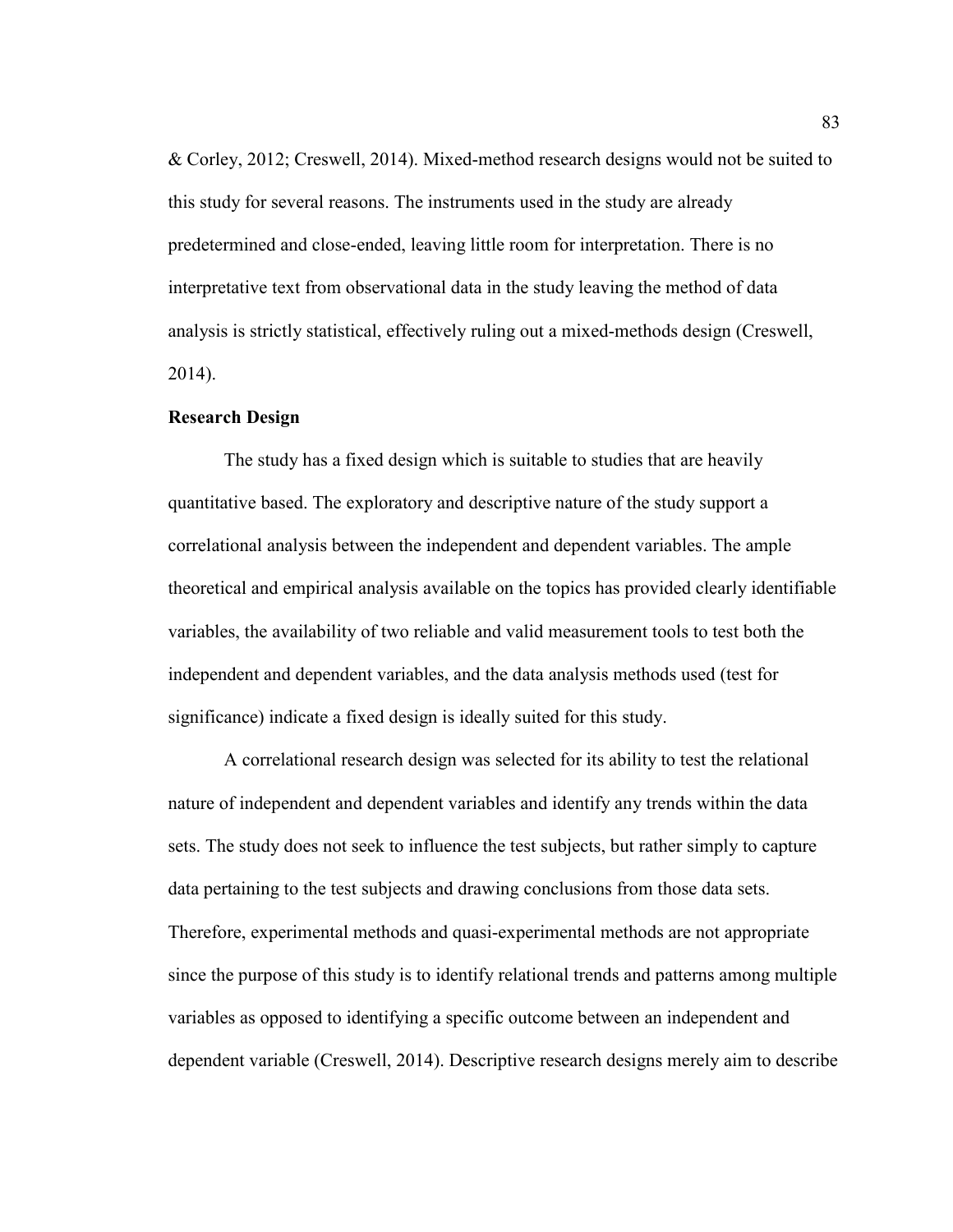data and would not be an appropriate fit to identify any covariance between national culture and ACAP in SMEs (Leech et al., 2005). The design of the measurement tools was also a factor in determining the research design. The need for further empirical validation of the tools used to measure the dependent and independent variables was also a determining factor in choosing a quantitative design. Using this tool to measure ACAP in Maryland SMEs will lend further validation in several ways. It was applied across a wide array of SME sectors and industries which expands the original scope of the measurement tool and the results can further validate the research and measurement points behind them. In the article outlining the development process of the CVSCALE, the authors call for further validation of the scale at individual level of analysis, using demographically diverse samples, and within different contexts (Yoo et al., 2011). Applying the CVSCALE to this study allows for the tool to be tested within the context of SMEs and at the individual level of analysis by correlating leadership cultural values with organizational ACAP abilities. This is an ideal fit to answer the hypothesis that asks for evidence of statistical validation among the different dimensions of the dependent and independent variables to identify if culture does impact individual ACAP in U.S. SMEs leaders (Leech et al, 2005).

# **Population and Sampling**

A convenience sampling of SMEs was drawn from the state of Maryland. The target population of the study was limited to small and medium sized businesses within the state of Maryland. The population consists of 72 SMEs who have business operations in the state of Maryland identified by the SBA's DSBS database.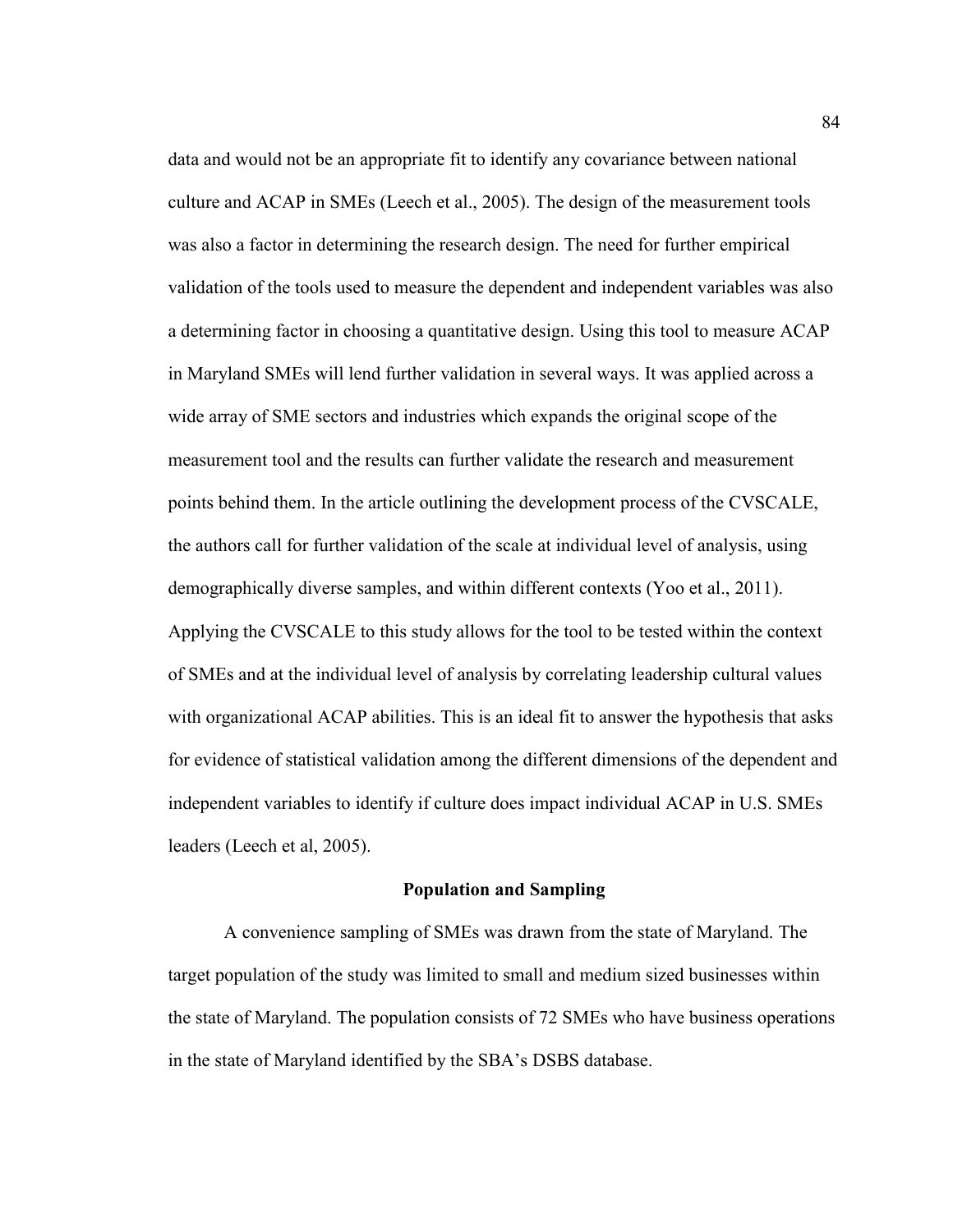## **Sampling Method**

A single-stage sampling design was applied to collect the population data for the study (Creswell, 2014). Lists of participants was collected from the SBA DSBS and Chamber of Commerce's databases who have listed their email address as a form of contact information. The search for participants was narrowed to SMEs operating in Maryland per the SBA DSBS. Small businesses include all businesses (employee and non-employee) with 199 employees or less. Medium sized business includes all business (employee and non-employee) with 200-499 employees. The total target population includes 546,917 small businesses in the state of Maryland per the SBA (SBA, 2015). The sample population will consist of 72 SMEs. The SBA is a nationally recognized organization for supporting the growth and development of small and medium sized companies. The DSBS is a list of SME profiles pulled from the Systems for Award Management (SAM) database that federal agencies use for contracting purposes (SBA, 2015). The parameters identifying businesses in each county with 499 employees or less and are considered "active" or "partially active" in the SAM database. Small businesses include all businesses (employee and non-employee) with 199 employees or less.

**Frame.** The population frame consisted of all participants that 1) have a listed email contact, 2) own a small or medium sized company in the state of Maryland, 3) are members of the SBA, or 4) provide personal consent to the researcher.

# **Variables**

The five dimensions of culture defined by Hofstede will represent each of the five independent variables (IV). The five IVs include Hofstede's cultural dimensions of power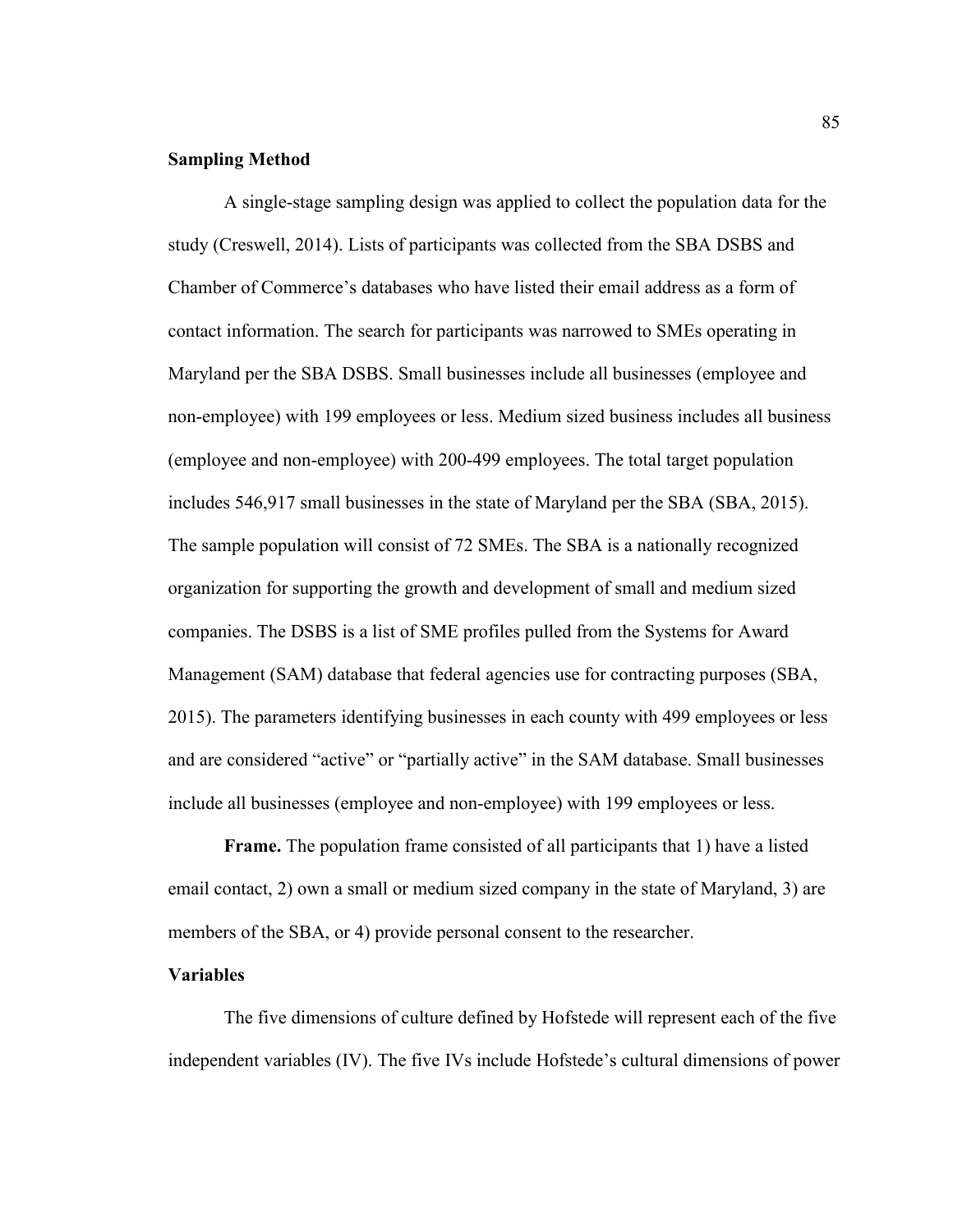distance (PDI), uncertainty avoidance (UAI), collectivism vs. individualism (IDV) masculinity vs. femininity (MAS), and long-term orientation (LTO). Organizational (ACAP) was the dependent variable. Hofstede's cultural orientation dimensions were chosen as the independent variables because of their influence on the development of individual processing and decision-making paradigms.

ACAP was chosen as the dependent variable because its adoption into SMEs is based on the compatibility of its dimensions with the five cultural orientations. The dependent variable has been identified as a dynamic capability that can increase firm profitability and is manifested throughout the social structures, processes, and procedures of an organization that are developed and sustained by firm leaders. Identifying the latent relationships between the dimensions of ACAP and culture will help determine if SME leaders' can use cultural predispositions to their advantage as they engage with the firm's external environment and lead organizations. This would help solve the problem that some aspects of ACAP are more prevalent than others in U.S. SMEs which can inhibit the growth of the organization's overall ACAP. The dependent variable is measured as a unified construct listed in the hypothesis and RQ1. The following sections further define and explain the reasoning of the study's variables.

**Independent.** The independent variable is culture and is represented by the five primary dimensions of culture identified by Hofstede. Culture influences the dependent variable in two ways; 1) at an individual level of analysis and 2) at an institutional or corporate level of analysis. Culture forms the basis of an individual's decision-making paradigm (i.e. the values, beliefs, and ideals through which information about the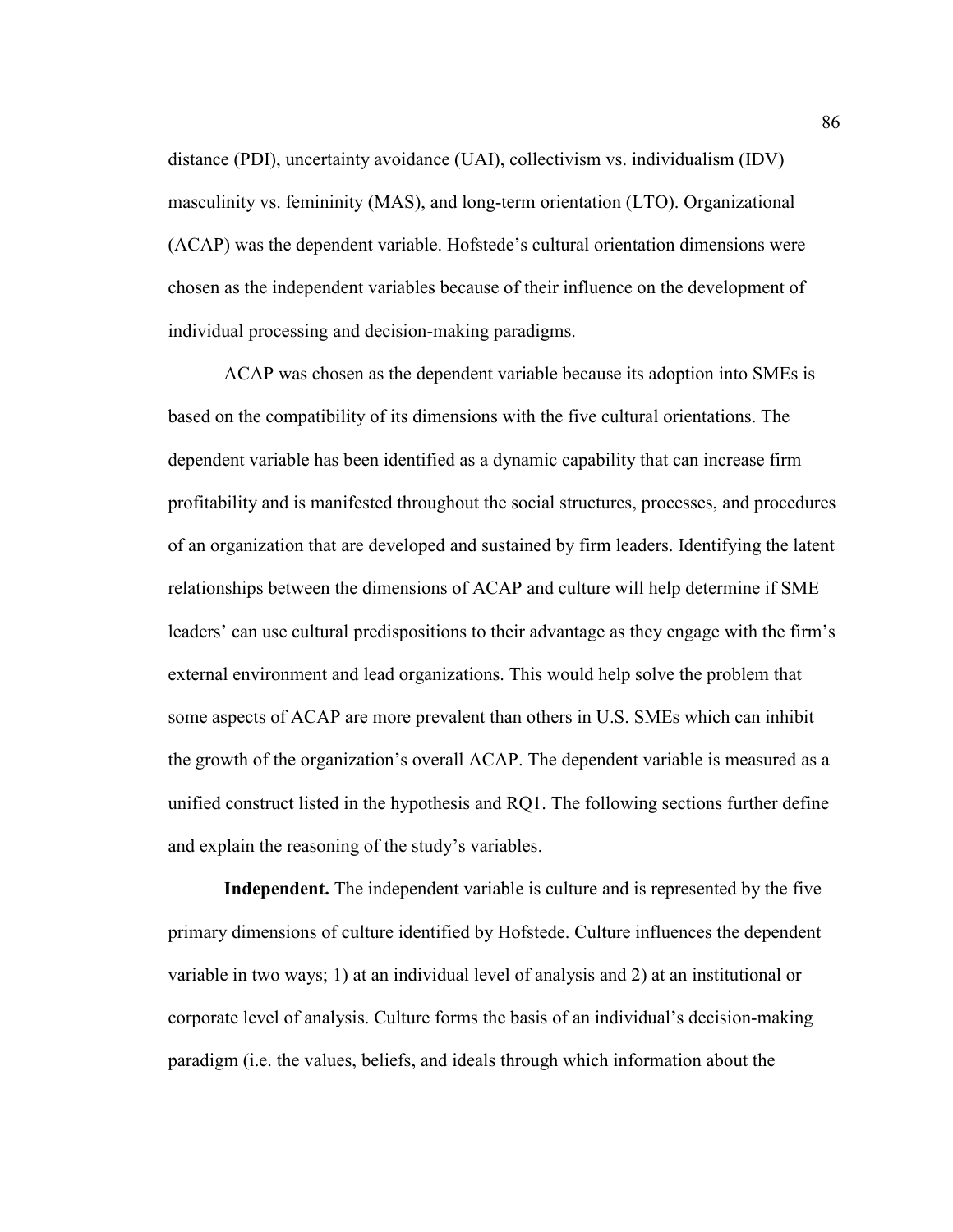individual's environment is processed) (Chauvet, 2014; Hofstede, 1980). Hofstede's cultural dimensions have a long history of being used as independent variables in studies identifying how culture impacts business (Chauvet 2014; Dorfman et al. 2012; Yoo et al., 2011). The independent variables were measured using a 5-point Likert Scale which identifies the leader's individual cultural values across Hofstede's five dimensions.

**Dependent.** The dependent variable is the individual ACAP of organizational leaders and is represented by the four dimensions of ACAP identified by Zahra and George (2002): acquisition, assimilation, transformation, and exploitation. The dependent variables were measured using a 7-point Likert Scale. The data uses a multi-level (i.e. will capture the leader's ACAP and the composite ACAP of the firm) approach that considers ACAP at organizational and individual levels. The data collected from the CVSCALE and from the ACAP measurement tool supported both the independent and dependent aspects of each hypothesis. This data can then be used to identify correlations between the leaders' cultural values and organizational ACAP.

### **Eligibility Criteria**

SMEs that were included in the study was defined by the employee count standards established by Small Business Association. This includes small businesses as having 199 or fewer employees and medium business as having 200-499 employees. This includes both full-time and part-time employees. Participants who were younger than 18 will also be excluded from the survey for legal purposes.

# **Relevance of Characteristics**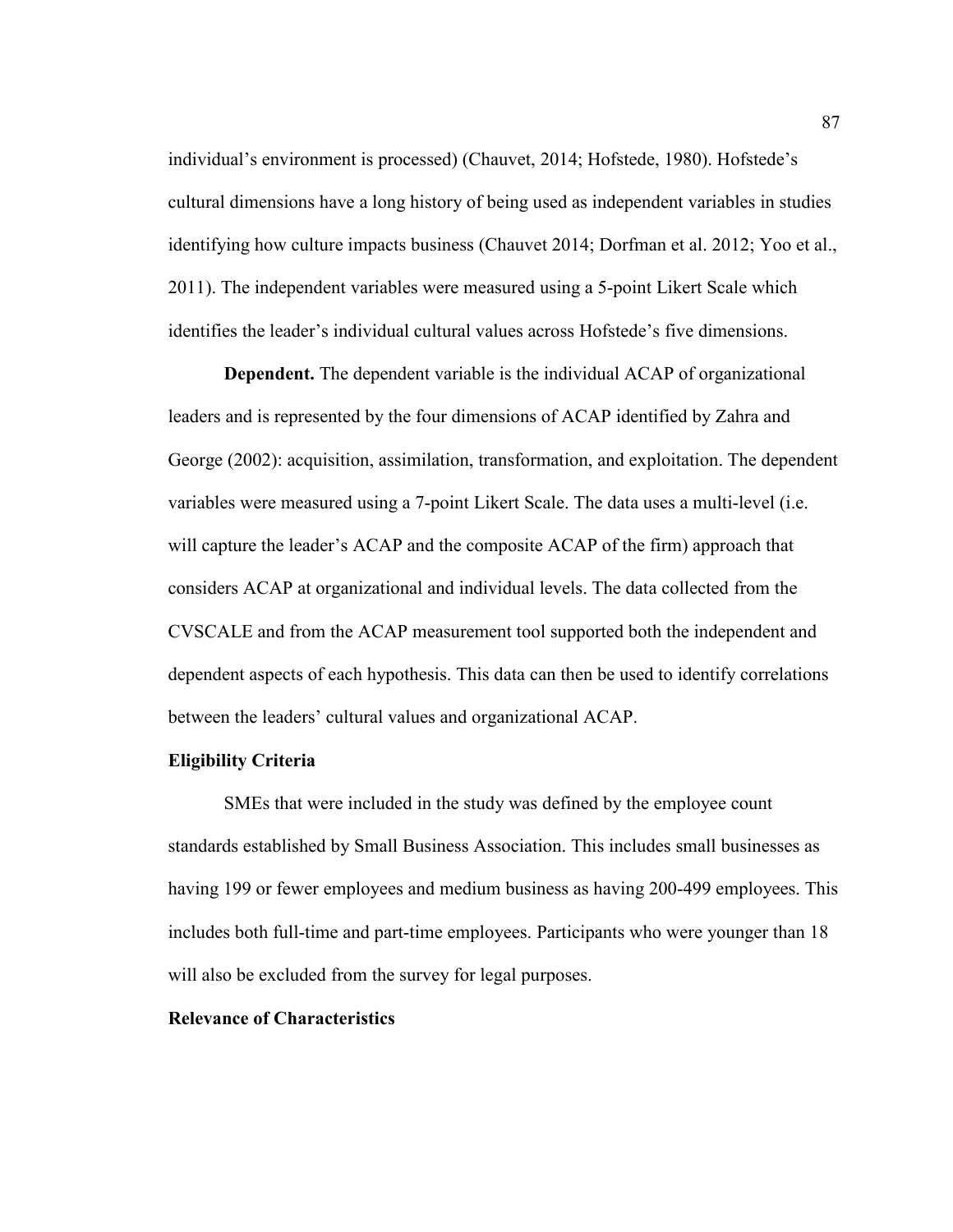It is necessary to distinguish between organizational sizes for this study.

Organizational development theory indicates that size is a determinant of organizational culture and structure which have unique attributes causing distinctive behavioral patterns to form within the social and operational networks and systems of the organization. The variables in this study are highly dependent on the presence and pattern structure of those networks and systems. Therefore, distinguishing between firm sizes is a relevant characteristic for this study. The revenue parameters of SMEs as defined by the SBA and other internationally recognized organizations was waived for several reasons. The complexity of the revenue parameters for SMEs set by the SBA are quite extensive, fluid, and heavily segmented based on industry and sub-industry. Secondly, the study is not designed to test the influence of culture on ACAP across industries, but rather business entities. This indicates the need to identify organizational parameters which are best represented by employee size. Third, the SBA's employee criteria are more in line with internationally accepted employee parameters to define SMEs while their revenue parameters differ, sometime quite dramatically, from other leading business development organizations. The < 500 employee cap that distinguishes a medium from large corporation is the most accepted identifier across multiple economic and business organizations, including the U.S. Government

### **Data Collection**

The following describes the instrument and data collection methods that was used in the study. Participants were given a brief, anonymous survey via email. The raw data was collected in the survey software and then exported to SPSS for analysis. Protective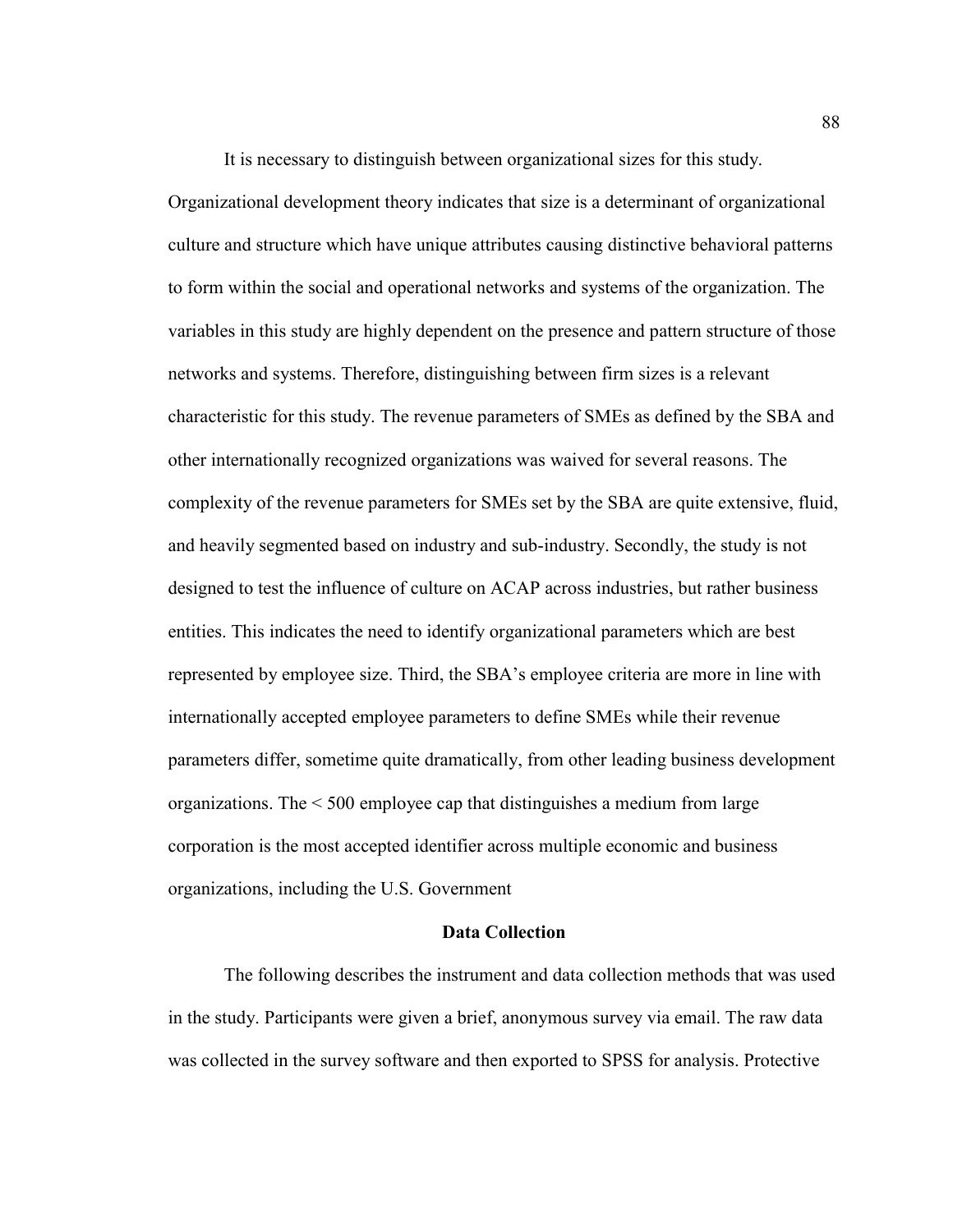measures were put in place to ensure the confidentiality of the data collected and are listed in the following security and confidentiality measures section.

### **Instruments**

Chauvet's (2014) measurement tool was used to measure the dependent variable. The scale measures each individual dimension of ACAP (i.e. acquisition, absorption, transformation, exploitation) at the individual level, the two categorical divisions of ACAP (i.e. potential and realized), and a final composite score for the firm's total ACAP. The instruments of the study include the 18-item survey developed by Chauvet (2014) to identify the ACAP and the 26-item survey developed by Yoo et al., (2011) to measure national cultural values at the individual level. Between the two surveys, three variations of a Likert scale were applied to the study. Two variations of a 5-point Likert Scale were applied to the CVSCALE;  $1 =$  "very unimportant" and  $5 =$  "very important" for the longterm orientation and  $1 =$  "strongly disagree" and  $5 =$  "strongly agree" for the remaining four cultural dimensions (i.e. masculinity, power distance, uncertainty avoidance, individualism). The CVSCALE measures Hofstede's primary dimensions of power distance (5 items), uncertainty avoidance (5 items), masculinity (4 items), individualism (6 items), and long-term orientation (6 items). The ACAP measurement tool applies a 7 point Likert Scale with  $1 =$  "strongly disagree" to  $7 =$  "totally agree". Approval to use the ACAP and CVSCALE measurement tools was provided by the original authors and is available in Appendix B and Appendix C respectively.

**Score calculation and meaning.** The instruments were specifically chosen for their extrapolation of the main constructs to an individual level of analysis. The items on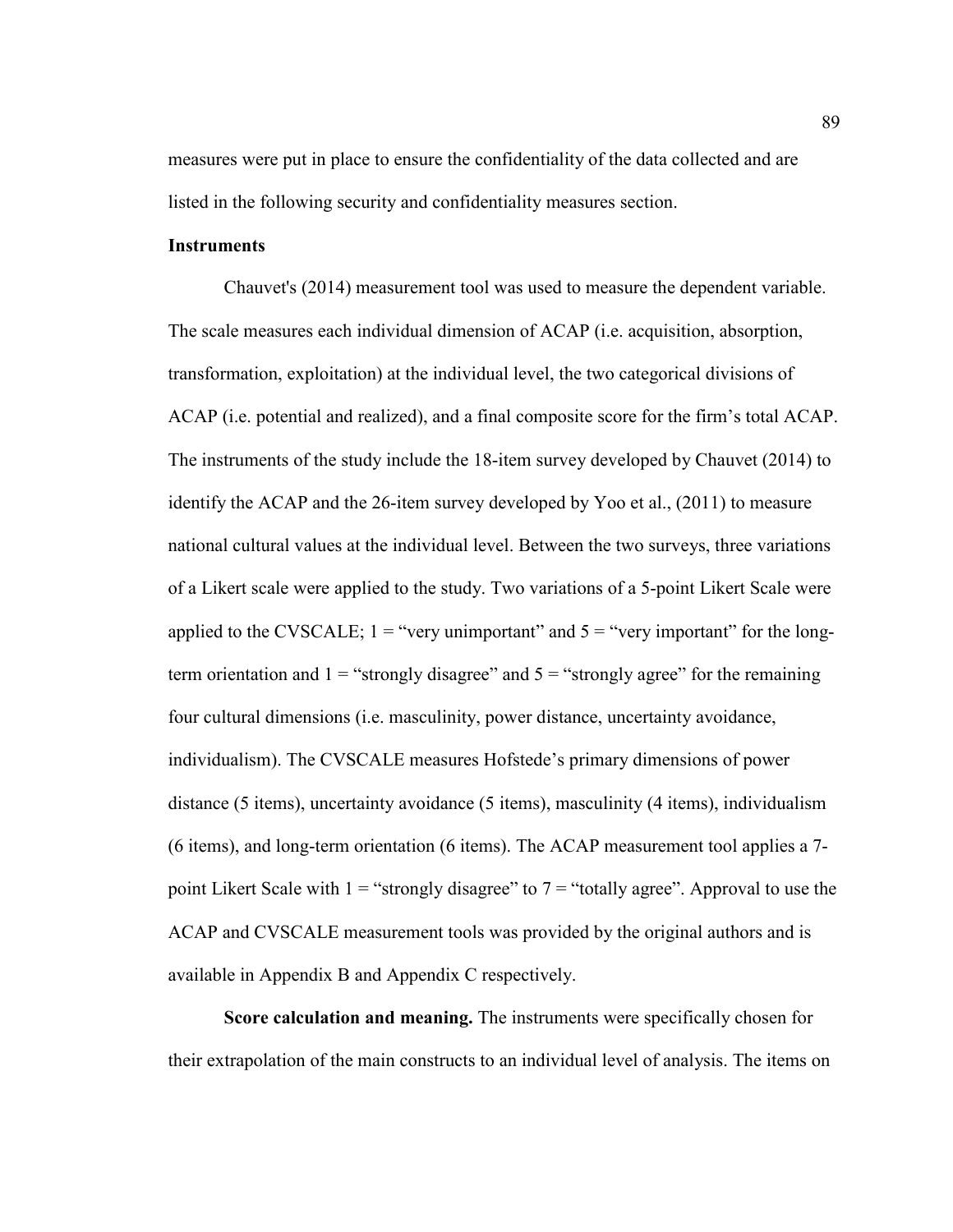the CVSCALE were tested for their validity and reliability as strong representatives of their respective Hofstede dimensions. Hofstede based his scale from 0-100 with 50 being the midpoint. The CVSCALE is based on a 1-5 rank with 3 being the midpoint. The power distance, uncertainty avoidance, collectivist vs. individualistic, and masculine vs. feminine orientations were given scale values of  $1 =$  strongly disagree and  $5 =$  strongly agree and 3 being neutral. The long-term orientation scale values were  $1 = \text{very}$ unimportant and  $5 = \text{very important}$ . For the power distance orientation, a CVSCALE 5  $(high) = PDI 100 (high)$ ; the uncertainty avoidance CVSCALE 5 (high) = UAI 100 (high); the collectivist orientation CVSCALE  $5 = \text{COL}$  0 (collectivist); the long-term orientation CVSCALE  $5 = LTO 100$  (long-term); and for the masculinity orientation a CVSCALE 5 = MAS 100 (masculine). An interpretation of the CVSCALE can be found in Appendix D.

 The survey used to measure ACAP has several interesting attributes. Of the 18 total items, 6 items represent the acquisition dimension, 5 items represent the assimilation dimension, 4 items represent the transformation dimension, and 3 items represent the exploitation dimension. The combined 11 items from the acquisition and assimilation dimension comprise the potential ACAP; the remaining 7 items in the transformation and exploitation dimension comprise the total realized ACAP. The composite score of the PACP and RACAP items (i.e. all 18 items) equal a total ACAP score for an individual. Participants with an ACAP composite score at or close to 1 have very little ACAP while those who are at or close to 7 have significant ACAP.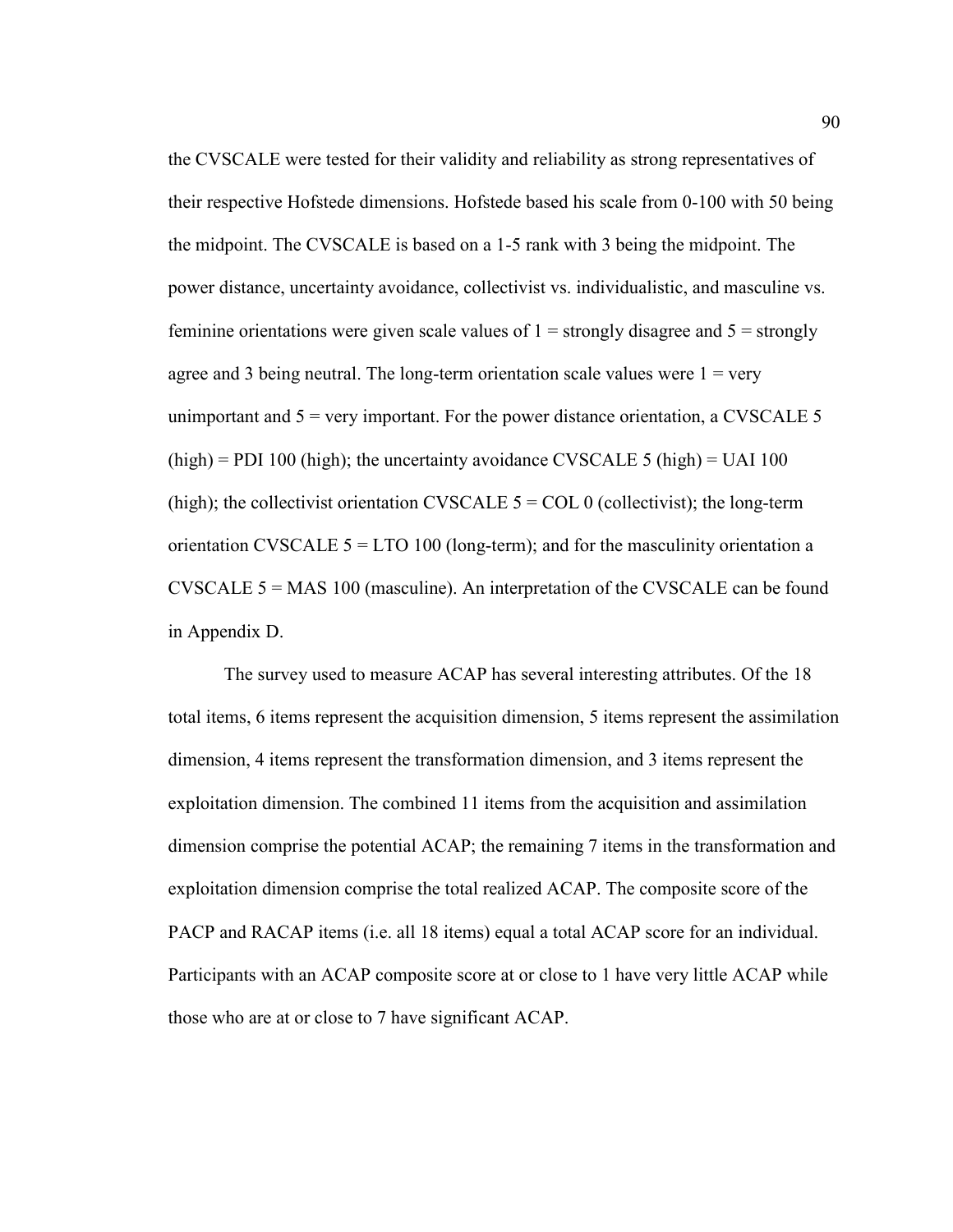**Process for assessment of reliability and validity.** Both surveys have been tested to meet the standard instrument reliability and validity test. The thoroughness of the reliability and validity tests, the consideration of an individual level of analysis of both major constructs, the relevancy of the topics measured by these surveys, and the addressing of major shortcomings in other measurement tools support the credibility of using these measurement instruments in the study.

Chauvet (2014) assessed construct convergent and discriminant validity using exploratory and conformity factor analysis for his ACAP measurement tool. Theoretical and practical issues were taken into consideration when deriving the items and structure of the original questionnaire to help ensure the validity of the measurement tool. SPSS was applied to determine the reliability of the survey by conduct an exploratory factor analysis of the initial 21 survey items. The discriminant validity of the ACAP questionnaire was analyzed by 1) assessing the cross-loading of values, 2) assessing the model of fit, 3) comparing the average variance within factors to the square bivariate correlations between factors, and 4) using AMOS to conduct a three-dimensional confirmatory factor analysis. To assess the multilevel nature of ACAP, a compilation aggregation principle was followed with some moderation to account for the unique bottom-up approach applied, which fits the ACAP construct whereby individual ACAP evolves the overall ACAP of the firm. This allowed for the individual level of analysis to be included and validated as a factor in the aggregate ACAP.

The original items generated for the CVSCALE were pulled from 1) the HERMES value questions original used by Hofstede, 2) the Chinese Culture Connection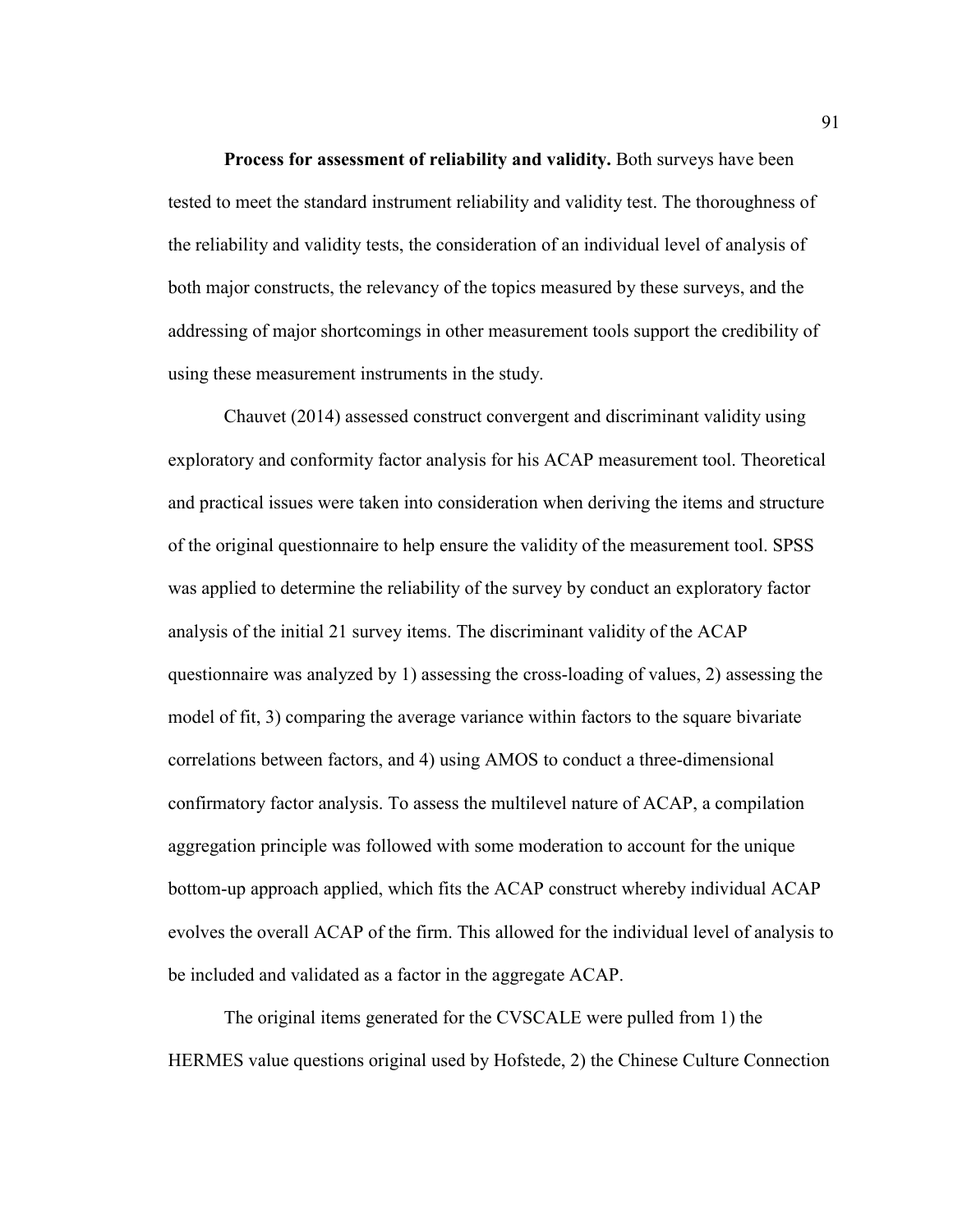(i.e. a baseline to measure long-term orientation), and 3) moderated items from Bochner and Hesketh's study. The items collected were reviewed and moderated to fit the current manifestation of the dimensions which resulted in a selection of 125 items which were formatted into a questionnaire. After undergoing several additional revisions and achieving satisfactory reliability a finalized version of the scale containing a total of 39 items was developed for additional testing. New samples consisting of American, Korean-American, and South Korean undergraduate students were used to test the 39 item CVSCALE for cross-culture generalizability. The data collected from these three pools was analyzed using an individual level multicultural factor analysis which is a twostep process that eliminates the cultural positioning effect and the patterning effect of culture (Yoo et al., 2011). The eliminated the major issue of ecological fallacy associated with most individual level cultural value assessment tools.

## **Psychometric Properties of Scale**

The appeal of the CVSCALE is its use and translation of all five of Hofstede's cultural dimensions, which are the most widely accepted, academically and professionally, to identify individual cultural values. Previous measurement tools used to analyze cultural dimensions 1) have either not considered all five of Hofstede's cultural dimensions, 2) have poor reliability, or 3) do not adequately measure individual cultural values. The CVSCALE overcomes these barriers.

The measurement tool developed by Chauvet (2014) has several unique attributes that make it the ideal instrument to measure ACAP in this study. This tool approaches ACAP as a multidimensional and multilevel construct with the additional consideration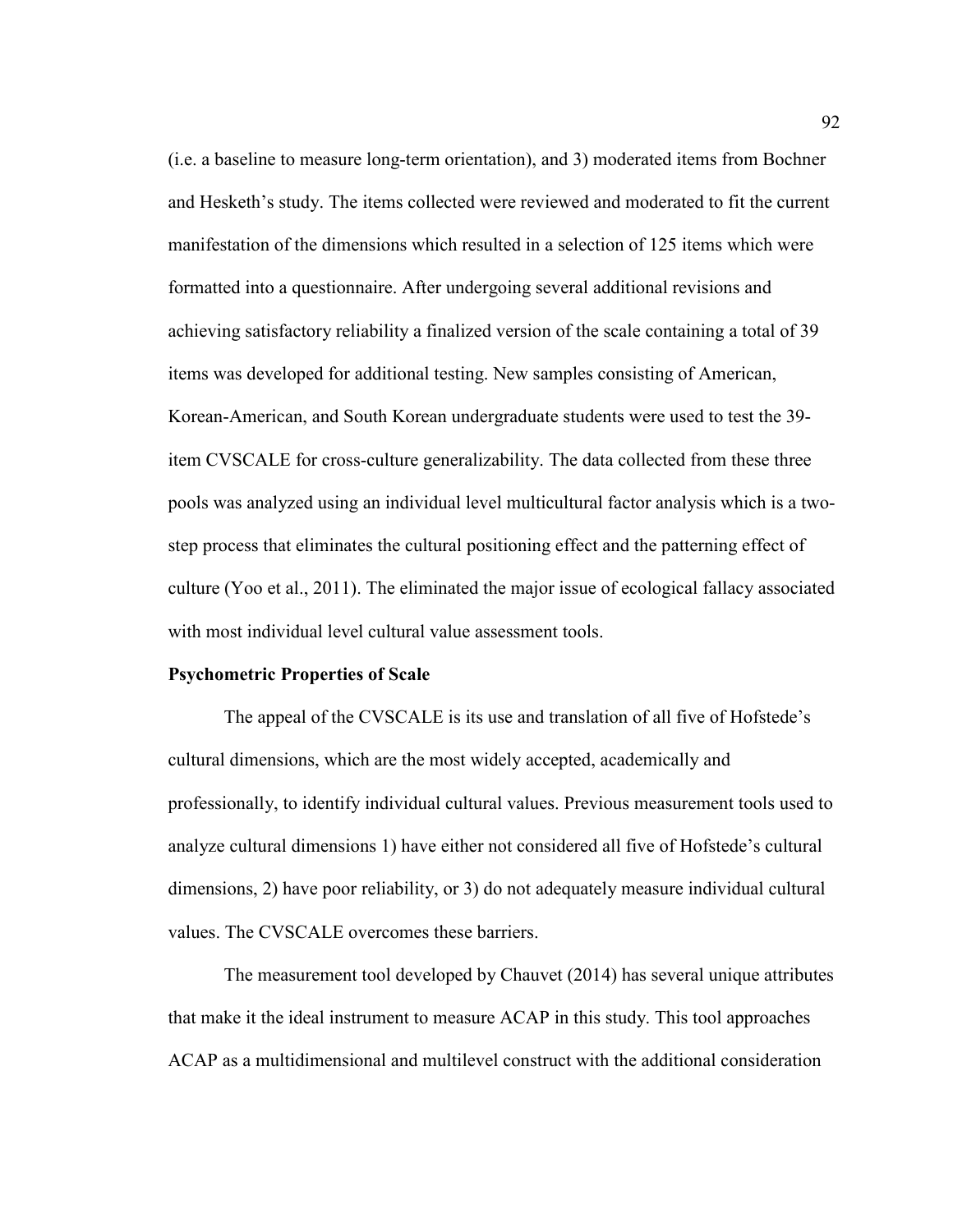of 1) how ACAP is uniquely operationalized in SMEs and, 2) how ACAP abilities of individuals within an organization affect the overall ACAP of the firm. Both considerations have been absent in previous ACAP measurement tools.

The ACAP measurement tool and the CVSCALE were developed within the last five years and overcame many of the major limitations associated with previous measurement tools in their respective areas (Chauvet, 2014; Flatten, ; Volbera, ; Yoo,) . Both instruments have taken macro constructs (i.e. culture and ACAP) and applied them to an individual level. Utilizing both instruments can help identify how an individual's culture influences their absorptive ACAP.

#### **Validity and Reliability Strategy**

**ACAP measurement tool.** Chauvet (2014) used exploratory and confirmatory factor analysis to test his scale for construct convergent validity and discriminant validity. Content reliability was tested using doctoral workshops and roundtables with SME managers to take both theoretical and managerial issues into consideration for item development. Discriminant validity was analyzed using cross-loadings values. Convergent validity was assessed using a t-test (t > 1.96 and  $p < 0.05$ ) for each item level and a path loading greater than twice the standard error. Chauvet (2014) used SPSS to test for reliability and conduct his exploratory factor analysis. Cronbach's alpha was used to test the internal consistency of Chauvet's (2014) scale. A confirmatory factor analysis was then conducted using AMOS software.

**CVSCALE measurement tool.** Yoo et al., 2011 used individual level multicultural factor analysis that is a two-step process to remove both the cultural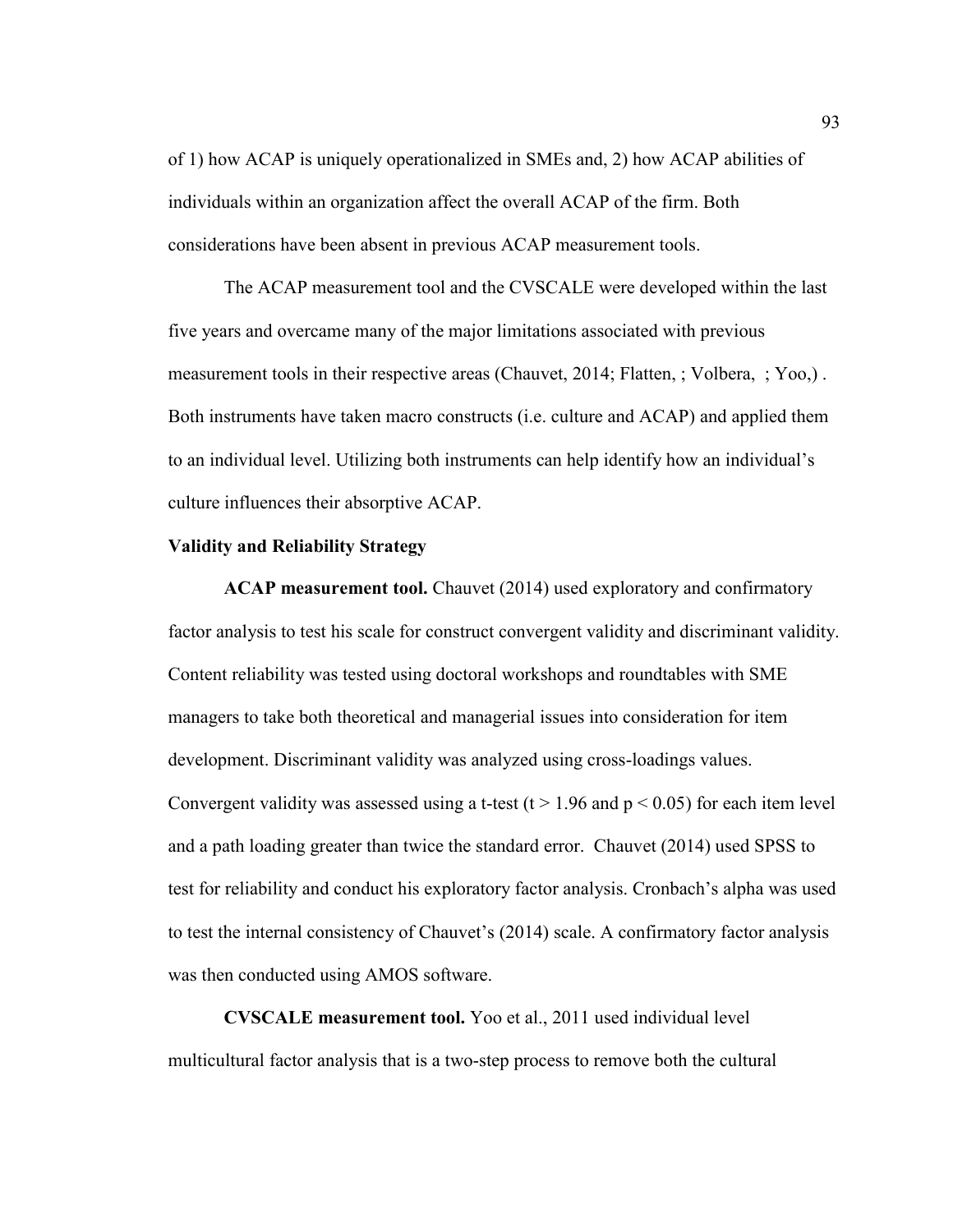positioning effect and the cultural patterning effect. A factor analysis was conducted using orthogonal rotation of the initial survey items. A factor analysis was also conducted using oblique rotation to confirm discriminant and convergent validity. A confirmatory factory analysis was conducted to confirm and clear the multidimensionality of the instrument. Reliability was tested and validated using data sets from two separate and independent studies. An invariance test was conducted to test the factorial measurement across multiple samples which validated the instrument for cross-cultural generalizability. The measurement instruments were chosen because they were ideally suited to provide the data necessary to answer the research question

#### **Data Collection Technique**

The data was processed through several stages. The data for the study falls into the following categories: 1) initial collection, 2) participant responses, and 3) final analysis. The initial collection category consisted of the digital communications needed to create participant lists. Participants were sent an email that includes an introductory template along with the link to the online survey. The survey provided a series of preliminary questions which included consenting to take the survey and indicating if they would like to receive a copy of the summarized results of the study. The raw data was collected within the survey software (Kwik Survey) and exported into the software package SPSS for analysis. The raw data was grouped to provide a more accurate representation of the information needed to address the research questions.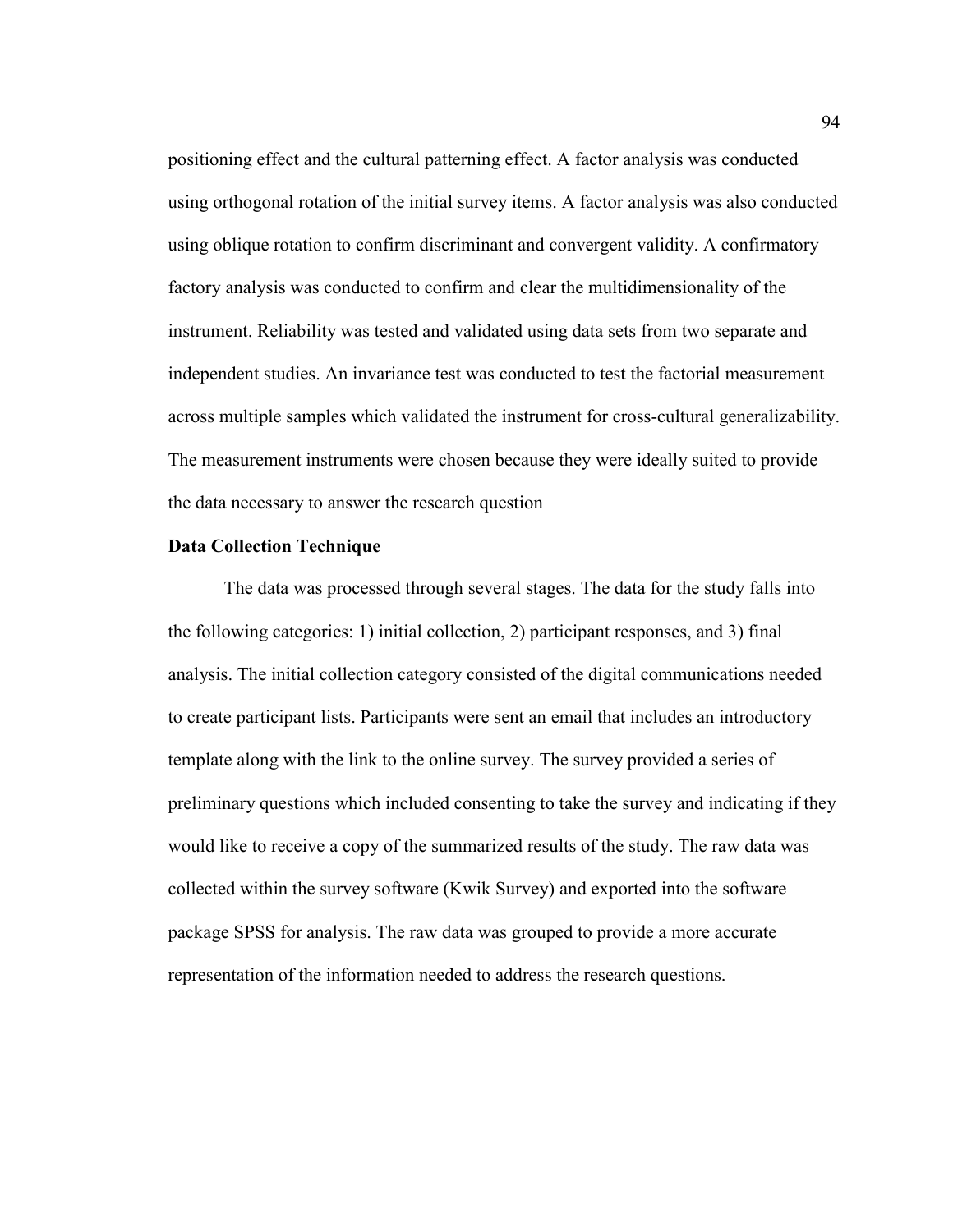The final analysis is presented in the results, conclusions, and appendices of the study. The raw data was extracted from the survey and SPSS software packages and placed in the thumb drive. The summary of results is presented for reference to readers.

## **Data Organization Techniques**

The primary method of communication was emails (i.e. the initial email containing the survey and follow up emails). Participants received an email that provided a brief overview of the study and why they have been selected to participate and included. a direct link to the survey. The survey software immediately collected and stored the data received from participants. Follow up emails were sent out reminding participants to complete the survey.

The first page of the survey included a section for consent agreement and the option to receive a summary of the study's results once the dissertation is published. The second page of the survey comprised the demographic variable information. This specifically includes decision-maker status, age, and employee count. The third page consisted of the 18 ACAP survey items pulled from the ACAP measurement tool. The fourth page consisted of the 26 survey items from the CVSCALE. The final page of the survey is a "thank you" page. The complete survey is available in Appendix E.

# **Security and Confidentiality Measures**

Several steps were taken to ensure the privacy of the participants. The contact information of participants who wished to receive a summary of results was kept in the researcher's email which is password protected. The participants had the option to complete the survey at any time and in any location they desired. This does not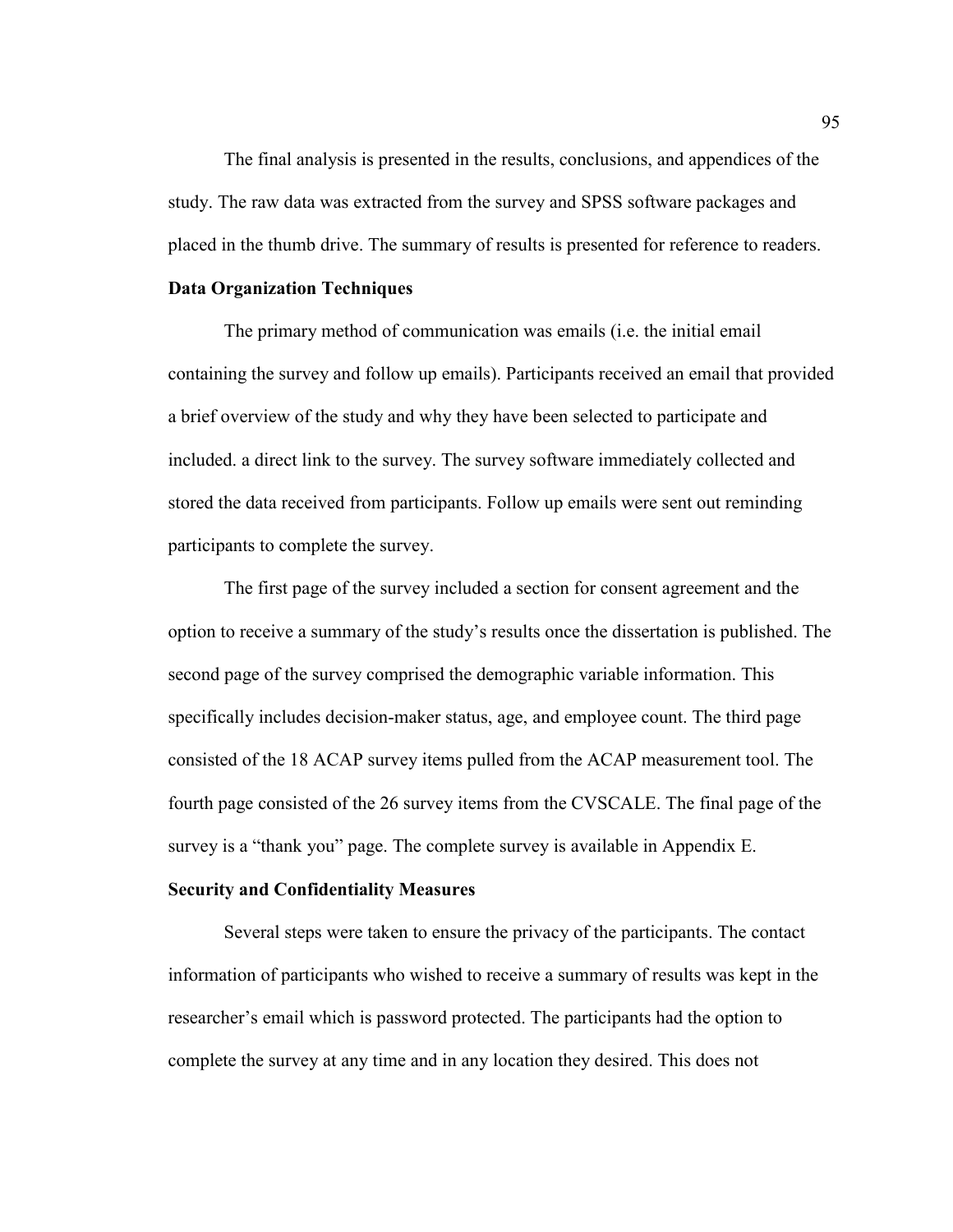necessarily ensure but rather provides an opportunity for participants to have privacy when completing the survey. The researcher is the only one who had access to the initial data apart from the individuals who operate the Kwik Survey programs. The survey had its own password within the survey program, further limiting the access of back-end users to the information gathered from the survey. SSL encryption was used on the survey ensuring that all data transferred between the web server and web browser remains private. A summary of results of the study are available as part of the dissertation; however, the results from individual participants remain anonymous. The raw survey data was destroyed via canceling the Kwik Survey account. Any data saved onto the computer's hard drive that is being used to complete the study was permanently deleted. The recorded digital files and data that was saved to uphold the three-year requirement set by Liberty University was placed on a thumb drive that remains in a secured location.

## **Data Analysis Technique**

The use of five independent variables (i.e. Hofstede's power distance, uncertainty avoidance, collectivism, masculinity, long-term orientation dimensions) and one dependent variable (i.e. individual ACAP) indicate a multiple regression analysis is appropriate to test the relationship between the variables (Leech et al., 2005). Frequency test were conducted to provide an overview of the demographic makeup of the sample population. Frequency and descriptive statistics were used on the raw data to determine the distribution of the data. IBM SPSS version 24 was used to run the multiple regression analysis to determine what the relationship is between individual ACAP and each dimension of Hofstede's cultural values.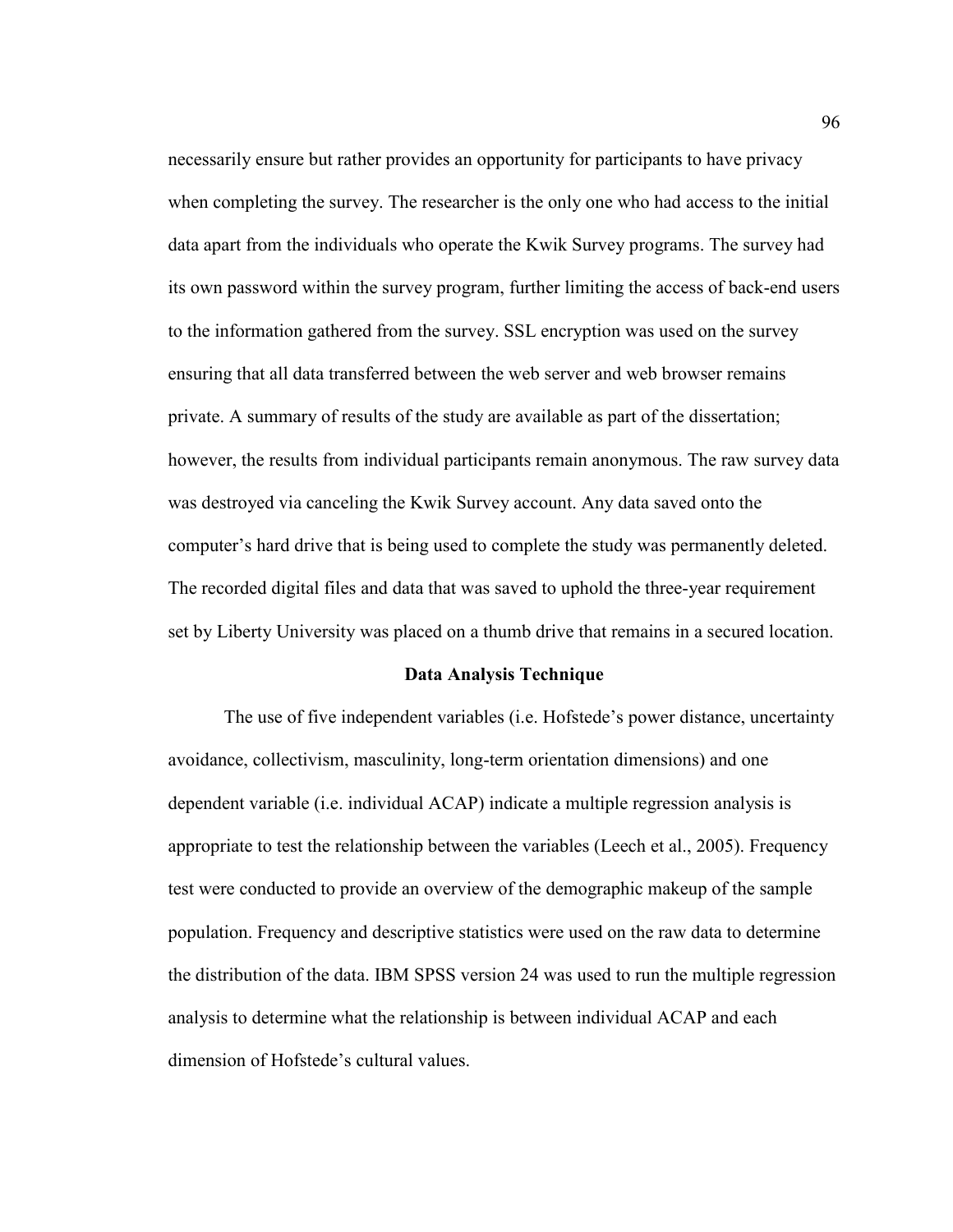## **Reliability and Validity**

The reliability and validity of the measurement tools was thoroughly tested during their construction and in the ensuing application of the instruments across multiple fields of study and with a variety of population samples. The CVSCALE has been used in several markets and industries to identify individual cultural analysis. These empirical tests have enhanced the cross-cultural reliability and validity of the instrument. The measurement tool used to assess ACAP was designed with a multi-level approach to measuring the construct at the individual level which is a new development in the quantitative aspects of this research area. Yoo et al., (2011) follow the recommendation of Gerbing, Anderson, and Burton et al., (1998) who advocate using a confirmatory factor analysis to test the reliability of the multi-dimensionality measurement tool. The reliability of the scale was determined using Cronbach's alpha, exploratory factor analysis, and a confirmatory factor analysis using AMOS software.

## **Validity**

There are minimal external or internal threats to the validity of the study. The primary treat to external validity is the lack of control over the test subjects caused by the anonymous nature and method of delivery of the instrument. It is also recommended that the study be replicated across multiple states or regions of the United States to receive greater validation of the study's results. This was discussed further in the summary and conclusion sections.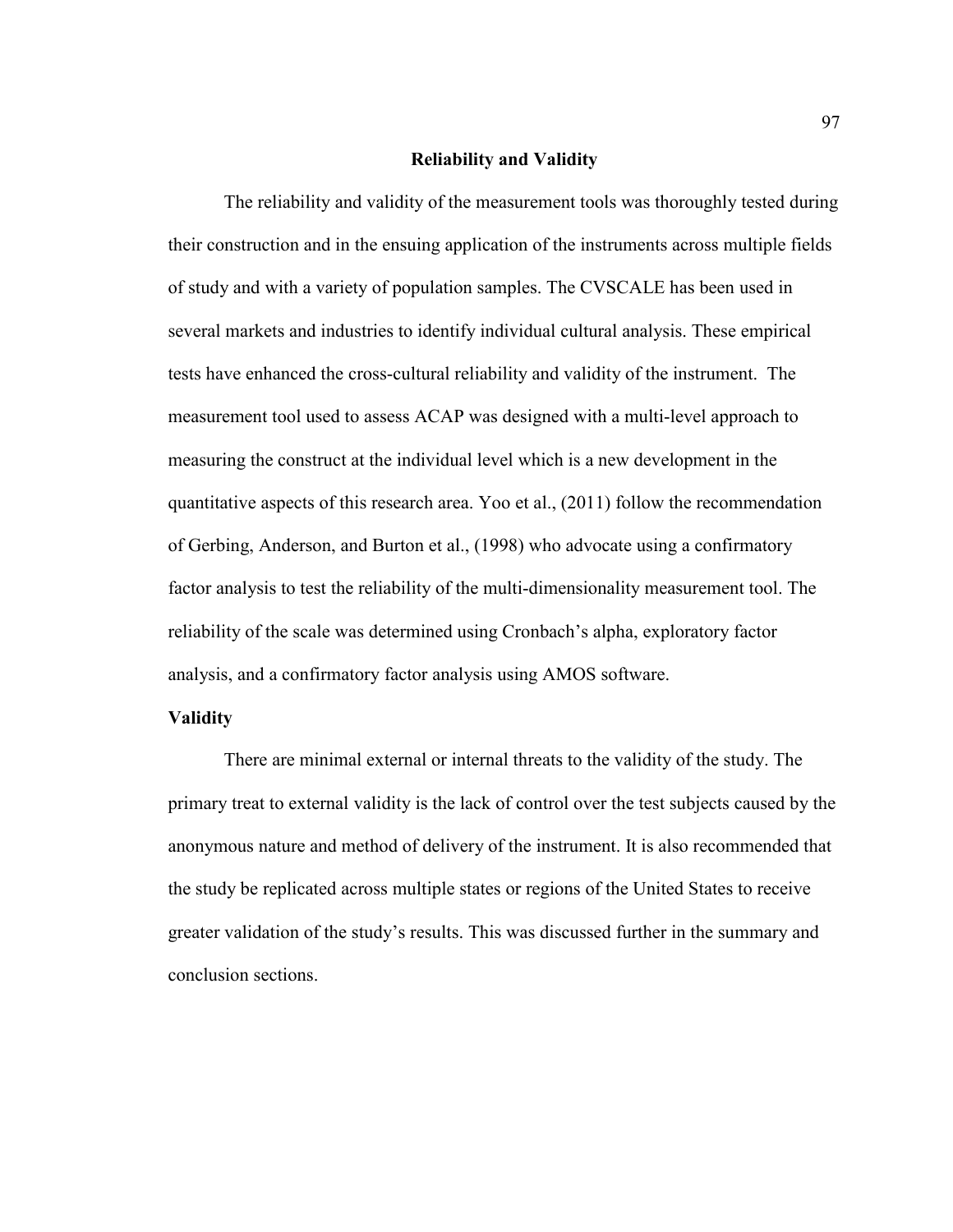# **Transition and Summary**

The purpose of the study was to determine if there was a statistically significant relationship between the national cultural orientations and the individual ACAP of SME leaders (i.e. strategic decision makers). Using the survey instruments developed by Yoo et al., (2011) and Chauvet (2014), data was collected along the five dimensions of culture and the four dimensions of ACAP from SME leaders and members of top management teams in the state of Maryland. The following sections present the findings, provide a practical analysis and recommendation for businesses, recommendations for future research, a summary and conclusion.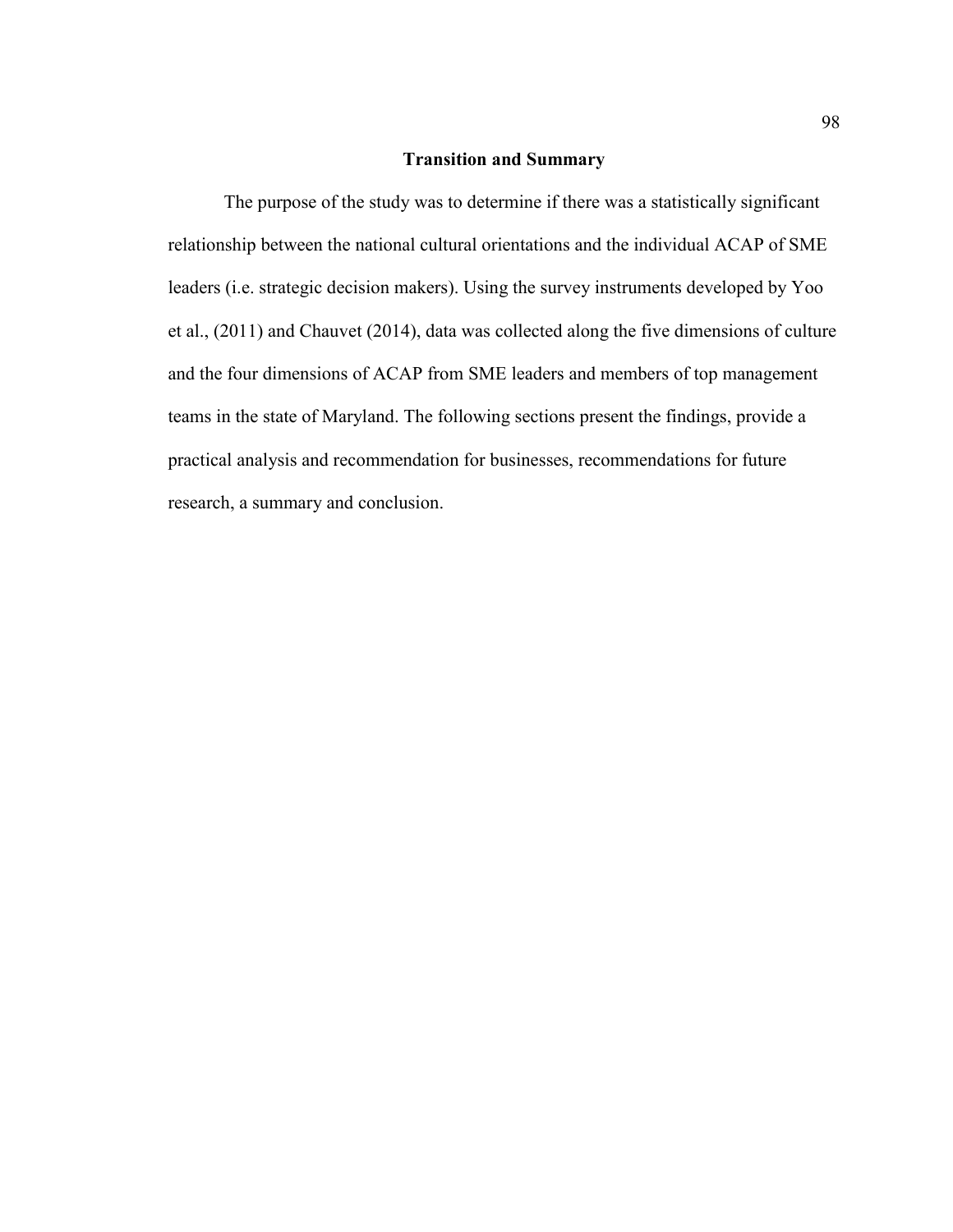# SECTION 3: APPLICATION TO PROFESSIONAL PRACTICE AND IMPLICATIONS FOR CHANGE

National cultural value orientations and ACAP have been academically and professionally explored. What remains to be understood is how these two fluid constructs interact together within individuals. Both constructs have been firmly rooted as an aggregate measure cultural/societal values and learning/knowledge processing capabilities; understanding how these two interact within and among individual organizational members is pertinent as organizations are engaging more and more with new, dynamic, and culturally diverse markets. This study attempts to fill that gap in academically and practically by first indicating there is a statically significant relationship between national cultural orientations and ACAP capabilities within an individual, and secondly by summarizing what those relationships could mean to the strategic profile of SME leaders in Maryland. SMEs are facing constant challenges to entering, expanding, and operating into new markets. They inherently have or have access to fewer initial resource stocks which must be strategically developed and applied to remain competitive. The strategic utilization of resources in SMEs is predominantly decided by their leaders. It is this link that makes for an interesting area to explore how cultural orientations, which shape decision-making paradigms, can potentially influence the likelihood that an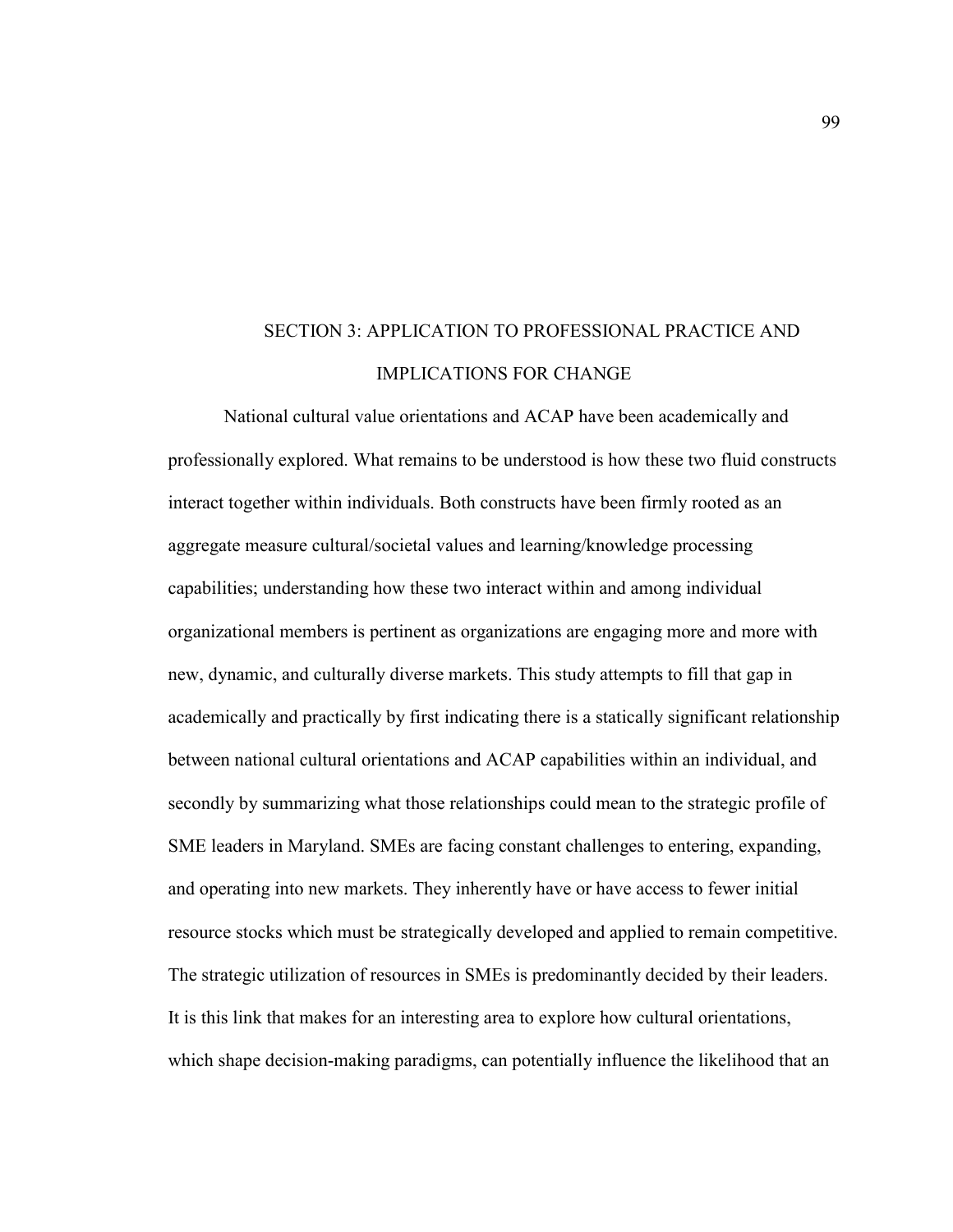SME will resist or accept ACAP. ACAP is clearly deemed a dynamic capability allowing the recombination and development of new application of firm resources that lead to strategic advantages. If the leaders of SMEs recognized how their decisions could be influenced by culture and how that was either helping or hindering them from developing their individual ACAP and the ACAP of their organization, they could make better strategic decisions. The study was conducted to understand the aggregate and individual relationships between cultural orientation and ACAP in U.S. SMEs.

## **Overview of Study**

The purpose of this quantitative study was to expand the theoretical framework proposed by Greve et al. (2009) integrating national culture and ACAP to fill the gap in current literary research that examines the relationship between SMEs' ability to adopt ACAP and national cultural values represented in the organization's leader. The empirical findings of this study help substantiate the integrative framework proposed by Greve et al. (2009) that have theorized the positive or negative relationship cultural dimensions have a with the adoption of ACAP.

The cross-sectional quantitative survey design was used to test the significance and type of relationship between Hofstede's five cultural orientations and the individual ACAP of SME leaders in Maryland. Two validated survey instruments were used to assess Hofstede's five cultural orientations (power distance, uncertainty avoidance, collectivism, masculinity, and long-term) at the individual level (Yoo et al., 2011), and the individual ACAP of SME leader's (Chauvet, 2014). Eligible participants were primary decision makers of Maryland SMEs who were over 18 years old; using a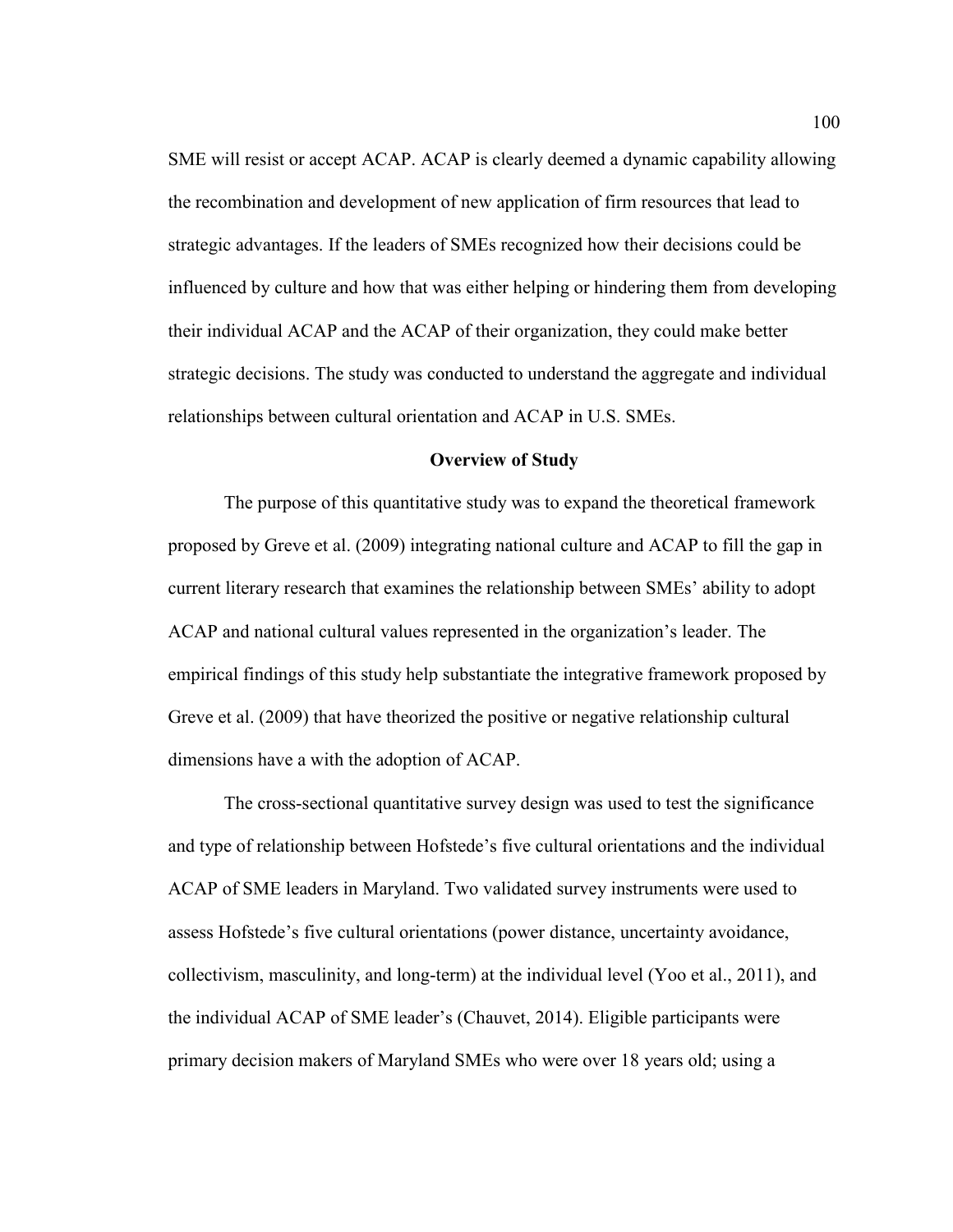convenience sampling method approximately 14,000 SMEs were contacted with 119 responses of which 72 were usable. The study is significant because: 1) it is the first step towards empirical evidence linking Hofstede's national cultural orientations and ACAP at an individual level of analysis, 2) it considers these two major constructs within the context of SMEs, and 3) it provides a substantial theoretical integration framework regarding national culture, entrepreneurial orientation, and ACAP.

## **Presentation of the Findings**

A multiple linear regression was calculated to predict individual ACAP using Hofstede's cultural dimensions. A multiple linear regression analysis test is appropriate when attempting to determine the predictive power of multiple predictive (independent) variables on one dependent variable (Leech et al., 2005). Pearson correlation tests were considered however a multiple regression analysis identifies what the relationship is between the intendent and depended variables (Leech et al., 2005). The independent variables were each of Hofstede's five dimensions of culture: power distance, uncertainty avoidance, collectivism vs. individualism, long-term vs. short-term orientation, and masculinity vs. femininity; the independent variable was individual ACAP of SME leaders.

## **Assumptions**

Test of normality, homeostasdicity and multicollinearity were assessed to determine the reliability of the model. This was a relatively small sample size of 72 (due to low response rates to the survey) with five predictor variables. Tabachnick and Fidell's (2007) rule of thumb  $N > 50 + 8m$  where N = number of participants and m = the number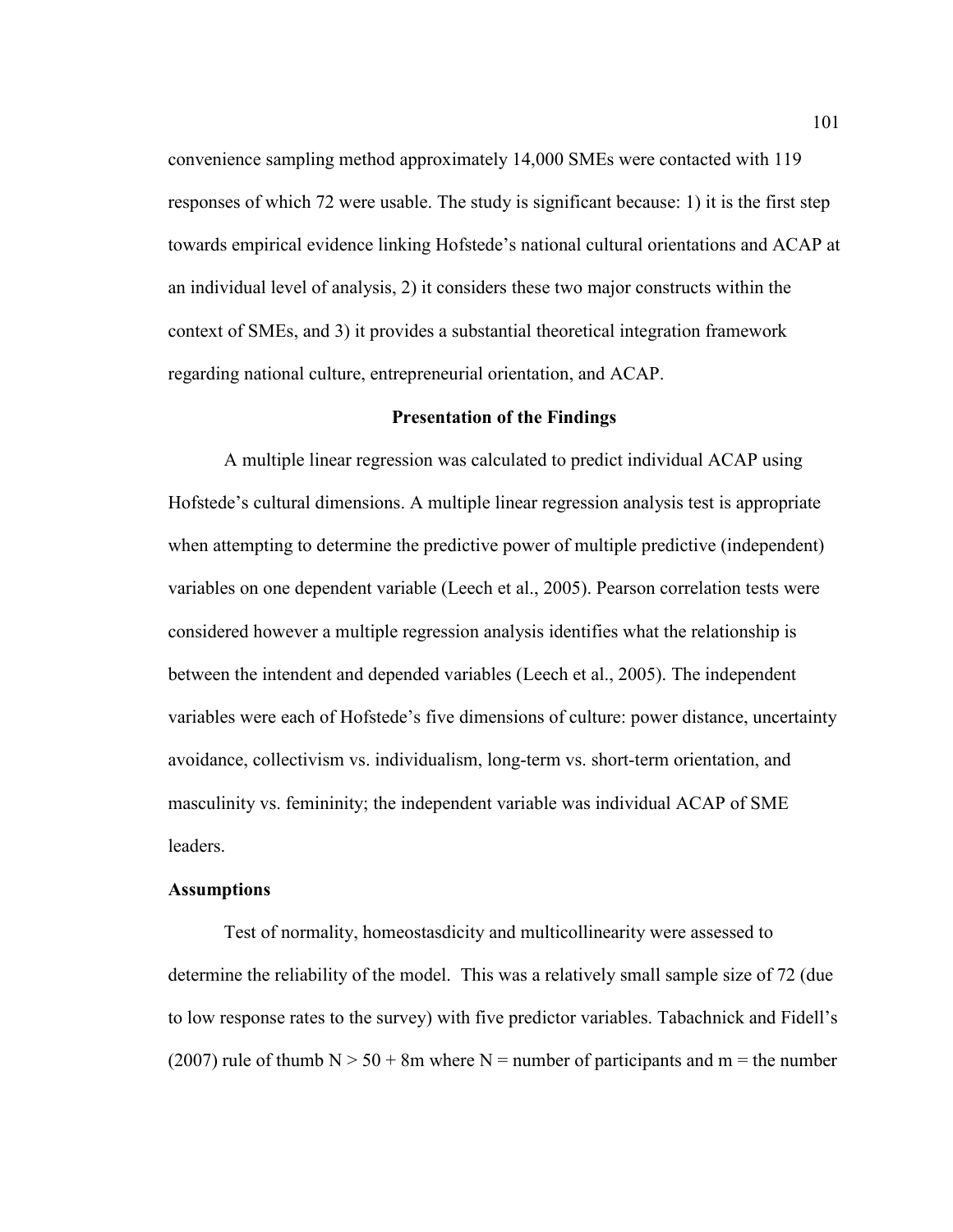of independent variables as a minimal acceptable sample size for multiple regression was used. Using five predictor variables, the sample size of 72 met the minimal requirement of 25. The histogram indicates the data is only slightly positively skewed. There is little deviation between the dashed line and the straight line on the P-P plot indicating the slight skewness of the data is acceptable.



*Figure 2.* Normal P-P scatterplot to assess normality of cultural orientation on individual absorptive capacity levels.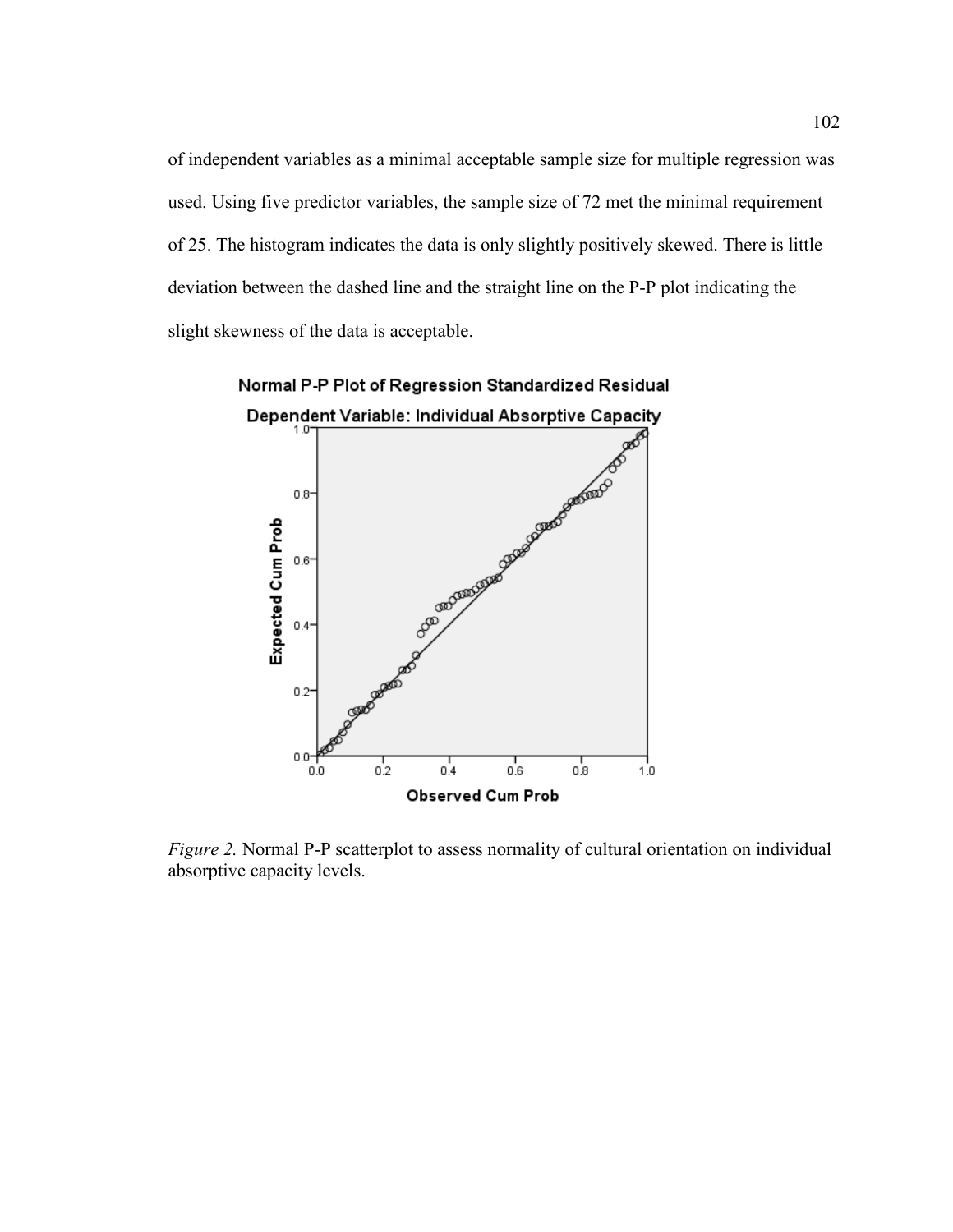



The Durbin–Watson statistic (2.07) falls between Fields recommend boundaries of 1-3, indicating that errors are reasonably independent. Additionally, the ZPRED vs. ZRESID scatterplot of does not form a pattern, indicating homoscedasticity of errors, thus no violations of these assumptions. For all variables in the model, VIF values are below 10 and tolerance values are above 0.2 indicating no multicollinearity in the data.

# **The Results**

Overall, the model accounted for 43.8% of the variance in ACAP and is a significant fit of the data (*F* (5,66) = 10.27*, p* <*.001*). The adjusted  $R^2$  (.395) shows some shrinkage from the unadjusted value (.438) indicating that the model may not generalize well. The variables measured were total powerdistance (high score = higher raking of Hofstede's PDI), total\_uncertaintyavoidance (high score = higher ranking of Hofstede's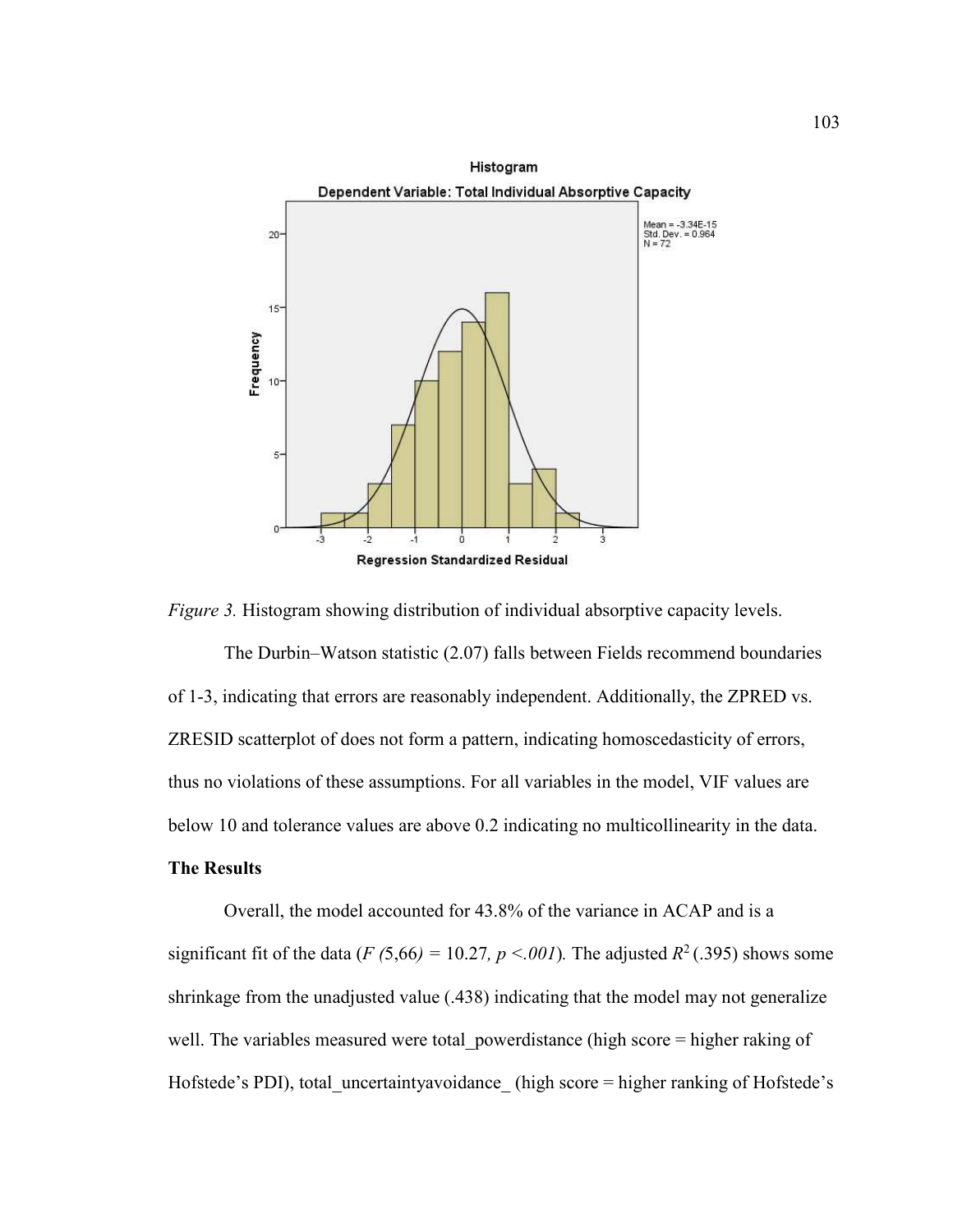UAI), total collectivism (high score  $=$  high collectivist orientation), total masculinity (high score  $=$  high masculine orientation), and total It orientation (high score  $=$  higher long-term/pragmatic orientation). Previous research debates using Hofstede's natural cultural orientations as predictors for individual behaviors, however, the CVSCALE used for the study has theoretically and empirically proved to be a valid extrapolation of Hofstede's five primary cultural orientations applied to individual cultural orientations (Yoo et al., 2011).

Table 1: *Descriptive statistics for the model using Hofstede's five dimensions of culture to predict individual absorptive capacity.*

|       |             |                      |                               | <b>Change Statistics</b> |             |     |                 |                  |  |
|-------|-------------|----------------------|-------------------------------|--------------------------|-------------|-----|-----------------|------------------|--|
| R     | R<br>Square | Adjusted R<br>Square | Std. Error of the<br>Estimate | R Square<br>Change       | F<br>Change | df1 | df <sub>2</sub> | Sig. F<br>Change |  |
| .662a | .438        | .395                 | .800                          | .438                     | 10.274      | 5   | 66              | .000             |  |

a. Predictors: (Constant), Total Long-Term Orientation, Total Power Distance Index, Total Uncertainty Avoidance Index, Total Collectivism vs. Individualism, Total Masculinity vs. Femininity

b. Dependent Variable: Total Organizational Absorptive Capacity

The results prove that there is a relationship between the national cultural orientation of an organizational leader and the leader's ACAP in small and medium sized firms that participated and that power distance, collectivism, and masculinity cultural orientations are statistically significant predictors of individual absorptive. Power Distance ( $b = 1.042$ ,  $\beta = .606$ ,  $t = 6.470$ ,  $p < .001$ ) is the strongest predictor of individual ACAP with  $p = 000$ . Therefore, the null hypothesis (H<sub>10</sub>) was rejected. The positive beta value indicates that as individuals assume more characteristics of high power distance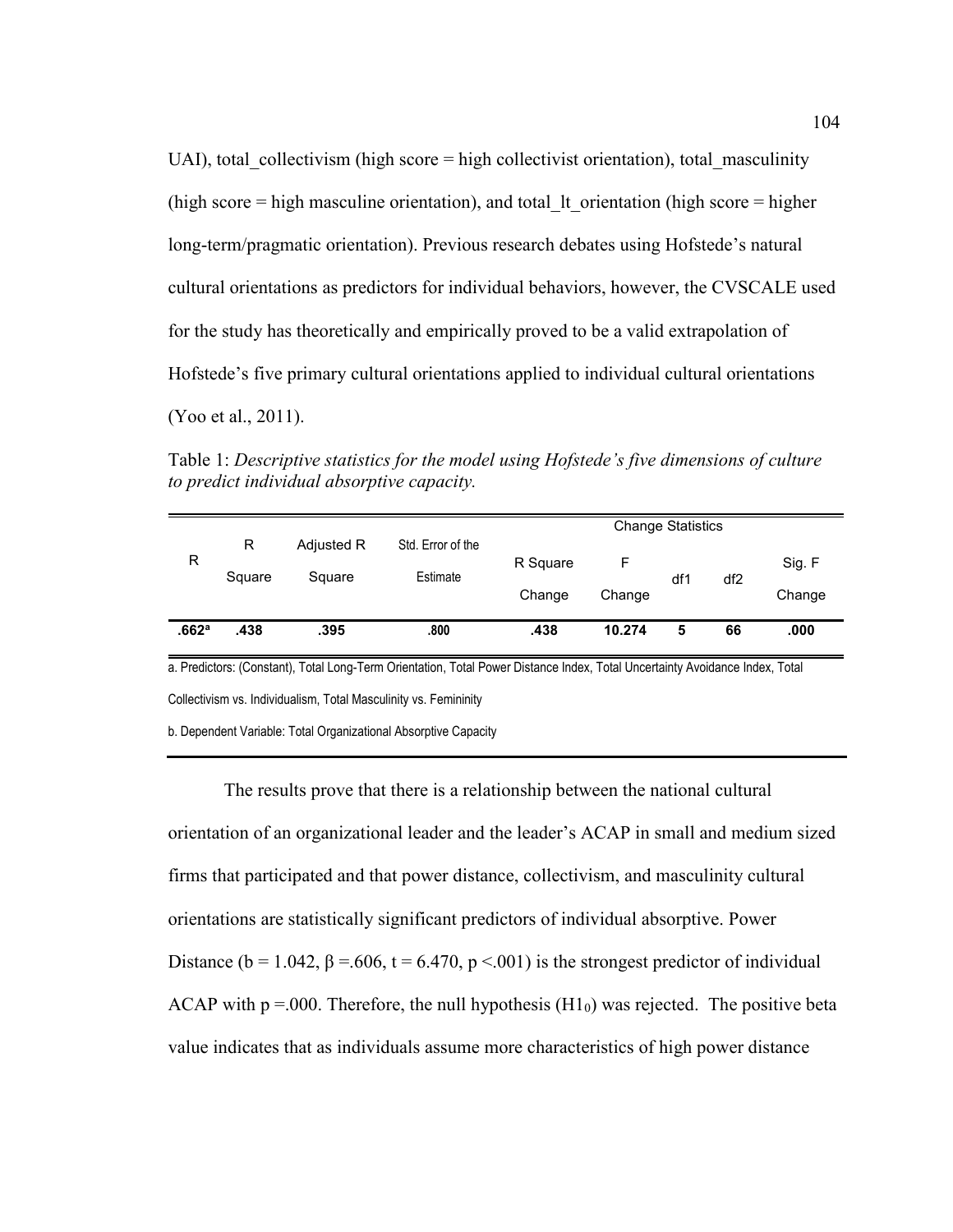orientations, the more individual ACAP capability increases. The Collective vs. Individualistic orientation is also a significant predictor of individual ACAP (b = .368, β =.210, t = 2.086, p <.05). Therefore, the null hypothesis for  $(H3<sub>0</sub>)$  was rejected. A positive beta indicates that the more collectivist characteristics assumed, individual ACAP strengthens. The Masculinity vs. Femininity orientation ( $b = 435$ ,  $\beta = -.244$ ,  $t =$ 2.333,  $p < 0.05$ ) also significantly predicted individual ACAP. Therefore, the null hypothesis (H4<sub>0</sub>) was rejected. The negative beta value indicates that the more feminine characteristics assumed, individual ACAP strengthens. Both Uncertainty Avoidance ( $b =$ -.201, β = -.080, t = -.844, p >.05) and Long-Term Orientation (b = 163, β = 073, p > 05) did not significantly predict individual ACAP. Therefore, the null hypotheses (H20) and  $(H5<sub>0</sub>)$  failed to be rejected. The standardized beta values support that the strongest predictor of individual ACAP was power distance followed by masculinity and collectivism.

|                             | Unstandardized<br>Coefficients |            | Standardized<br>Coefficients | t        | Sig. | Correlations   |         |         | Collinearity<br><b>Statistics</b> |
|-----------------------------|--------------------------------|------------|------------------------------|----------|------|----------------|---------|---------|-----------------------------------|
|                             | B                              | Std. Error | <b>Beta</b>                  |          |      | Zero-<br>order | Partial | Part    | Tolerance                         |
| (Constant)                  | 1.407                          | 1.181      |                              | 1.192    | .238 |                |         |         |                                   |
| <b>Total Power Distance</b> | 1.042                          | .161       | .606                         | 6.470    | .000 | .607           | .623    | .597    | .970                              |
| Index                       |                                |            |                              |          |      |                |         |         |                                   |
| <b>Total Uncertainty</b>    | $-.201$                        | .238       | $-080$                       | $-0.844$ | .402 | $-.120$        | $-103$  | $-.078$ | .940                              |
| Avoidance Index             |                                |            |                              |          |      |                |         |         |                                   |
| Total Collectivism vs.      | .368                           | .176       | .210                         | 2.086    | .041 | .156           | .249    | .193    | .845                              |
| Individualism               |                                |            |                              |          |      |                |         |         |                                   |

Table 2: *Multiple regression model of the five independent variables (Hofstede's cultural dimensions) prediction of the independent variable (absorptive capacity).*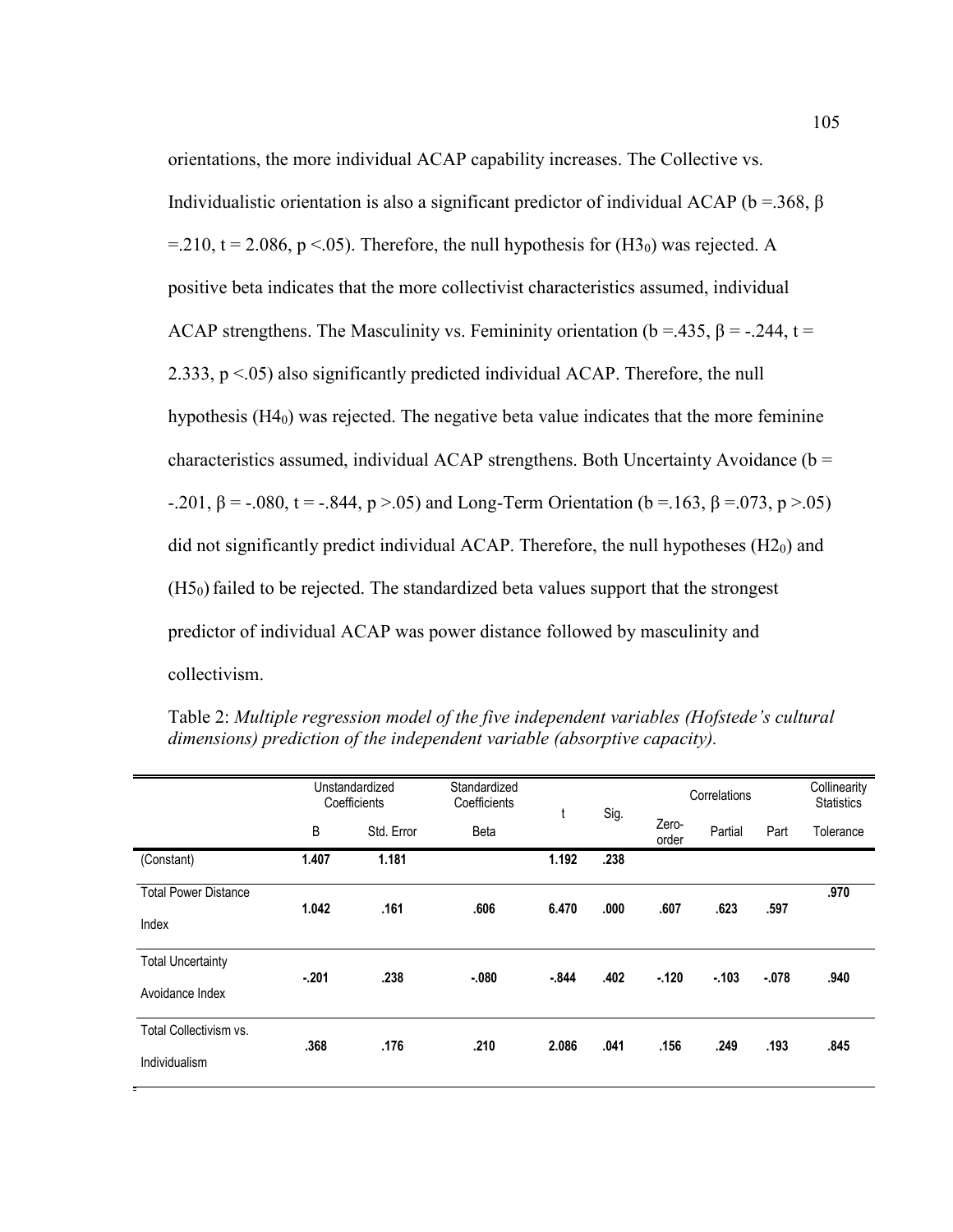| Total Masculinity vs.<br>Femininity | $-435$ | .186 | $-244$ | $-2.333$ | .023 | $-123$  | $-.276$ | $-215$ | .776 |
|-------------------------------------|--------|------|--------|----------|------|---------|---------|--------|------|
| Total Long-Term                     |        |      |        |          |      |         |         |        |      |
| Orientation                         | .163   | .229 | .073   | .712     | .479 | $-.041$ | .087    | .066   | .811 |

106

 The frequency table indicates that the participants were 31% female and 69% male. 43% of the participants were between the ages of 19- 55 and 57% of the participants were over the age of 56. The results of participants under the age of 18 were thrown out. Table 3: *Frequency table showing gender and age range of participants.*

|             | Frequency | Percent |
|-------------|-----------|---------|
| Female      | 22        | 30.6    |
| Male        | 50        | 69.4    |
| Total       | 72        | 100.0   |
| 18-55       | 31        | 43.1    |
| 56 or older | 41        | 56.9    |
| Total       | 72        | 100.0   |

# **Applications to Professional Practice**

This study presents several interesting findings about the relationship between ACAP and Hofstede's cultural dimensions how those relationships play out within SMEs. We will first explore the relationship between each of the major constructs followed by an answering of the research question and hypothesis. The results are interpreted and summarized for practical application.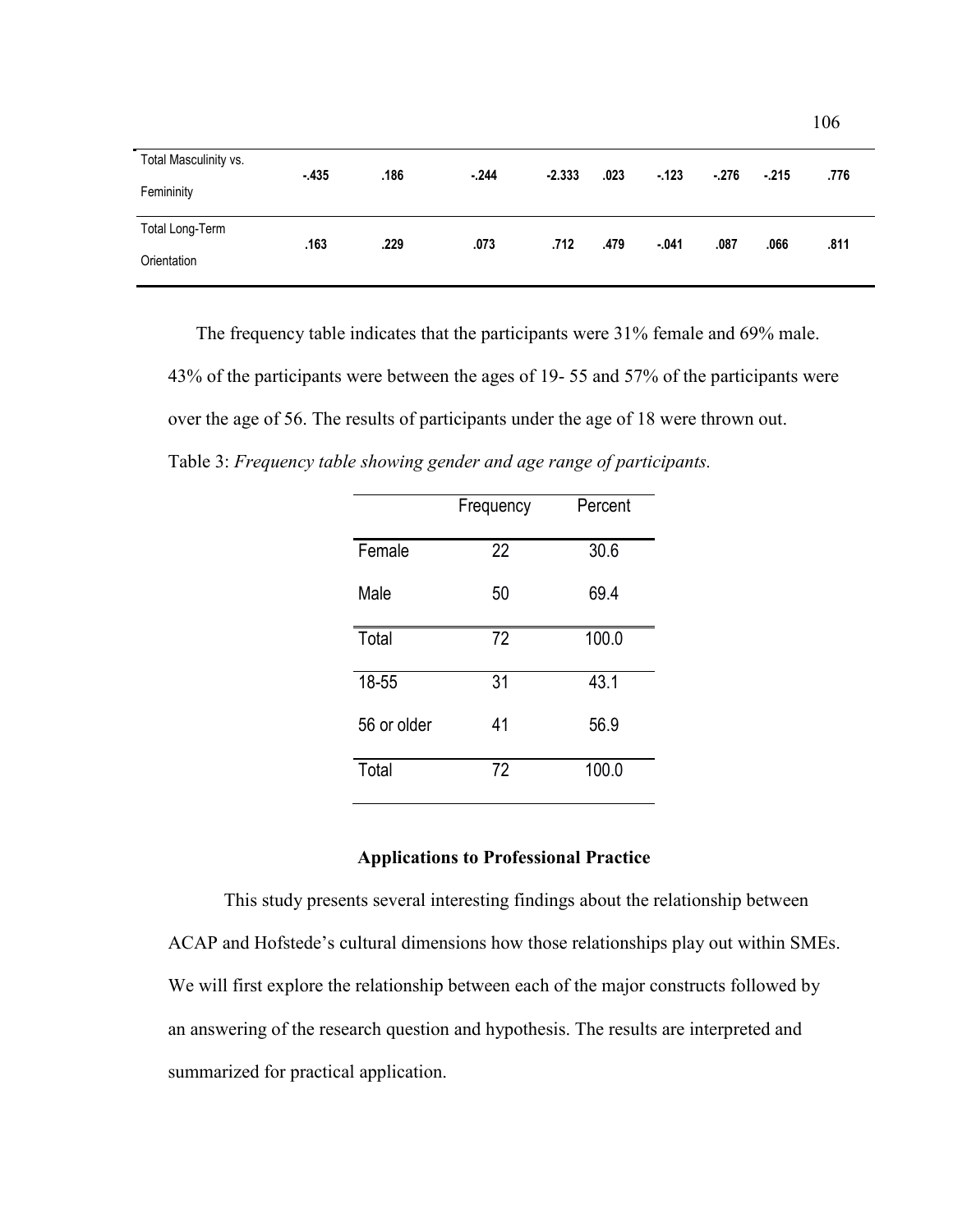#### **Professional Application**

U.S. SME leaders demonstrated a high degree of individual ACAP. They tend to have higher power distance, collectivist and femininity orientations. Per the theoretical framework proposed by Greve et al. (2009), cultural orientations that are higher power distance are not conducive to the adoption of ACAP. The framework also indicates that collective and feminine orientations are conducive to the adoption of ACAP. However, they do mention that extremes along the masculinity v. femininity scale is the important indicator of ACAP adoption rather that one orientation over another. The results of the study illustrate some interesting divergences from the theoretical framework. The results of the study indicate that there is a positive relationship between high power distance orientation values and individual ACAP; this is counter intuitive to the framework which proposes that the rigidity and divisional nature of high power distance orientations are not conducive to the free-flowing and non-restrictive communication characteristics of ACAP and therefore, are negatively related. However, it is not surprising that SMEs demonstrated a higher power distance orientation because of their centralized decision making paradigm, the employee expectation of directives, and the reliance on employees by upper management/leadership. A conclusion might be that the nature of SMEs in general is not conducive to the adoption of ACAP per Hofstede's power distance orientation. Conversely, the stronger the adoption of higher power distance cultural values an individual possesses, their individual ACAP will improve. This could be attributed to the increased reliance on the SME leader's ability to perceive external opportunities and threats and act on them with limited formalized decision-making, thus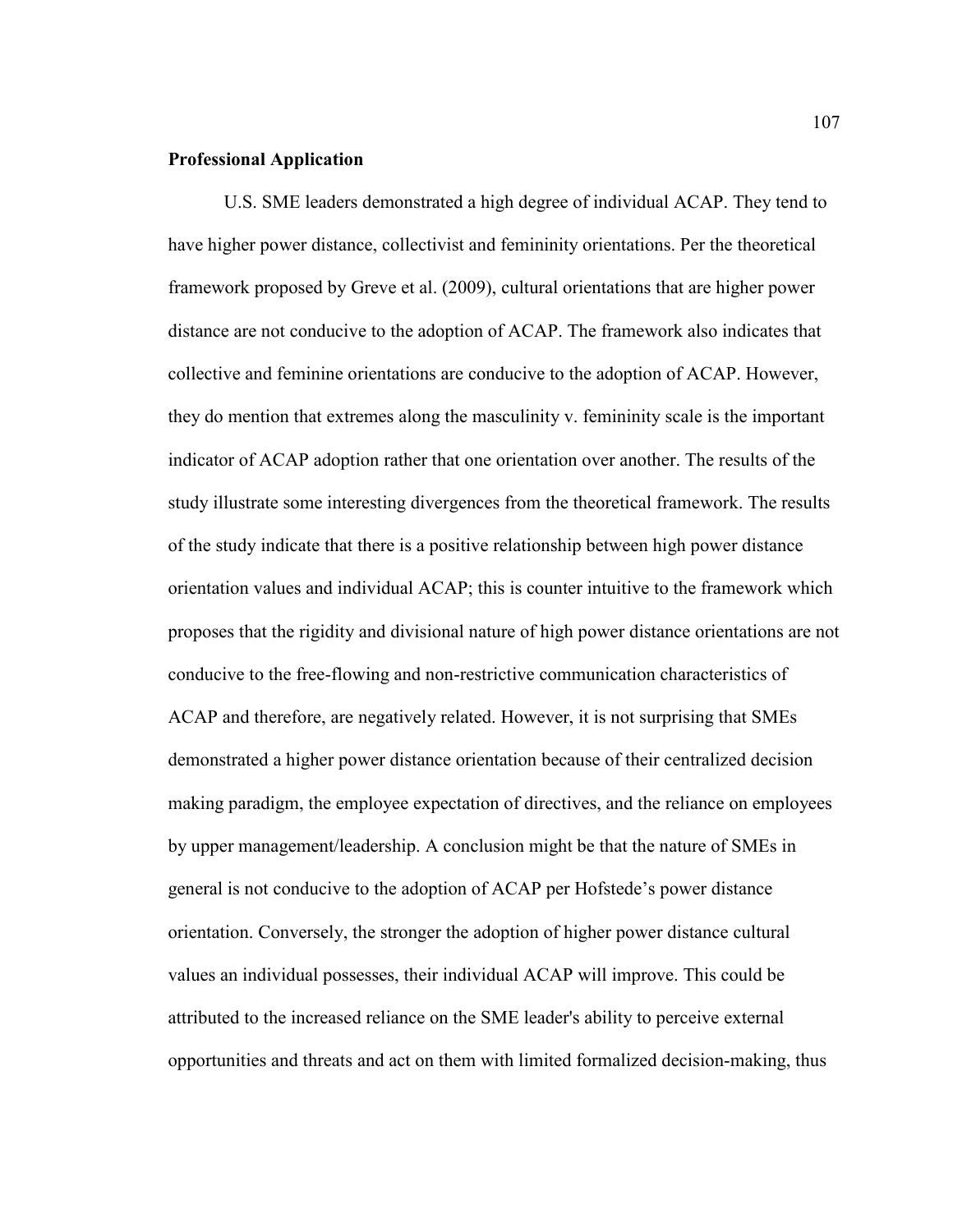allowing for the more rapid adjustment to environmental factors. This might explain the positive relationship between power distance and individual ACAP in SME leaders. Therefore, high power distance orientations are supportive of SMEs overall and the improvement of individual ACAP of leaders but not necessarily with the adoption of ACAP within a firm.

The results of the study indicate a positive relationship between collective cultural orientation values and individual ACAP in SME leaders. This supports the proposition by Greve et al. (2009) which state that ACAP will probably be adopted (i.e. positively related) to collective cultural orientation values. The collective orientation is also well suited to SMEs who are more relationally oriented with personal ties and connection developing among individuals and the desire to maintain harmony or the status quo and not buck against the highly-centralized authority of the leader. The relational nature of collectivist cultures is very conducive to the social aspects of ACAP. The social and communication structures of firms are the conduit for employee ACAP to be applied, developed, and utilized; having environments that are naturally accepting of socialization and employee networking improves the knowledge sharing, transference, and translative ability of a firm. Therefore, collective orientations are supportive of SMEs overall, the adoption of ACAP within SMEs, and the improvement of individual ACAP among leaders.

The results of the study indicate that a negative relationship exists between masculinity orientations and individual ACAP. This is interesting because it provides additional information that might clarify some ambiguity in the theoretical framework by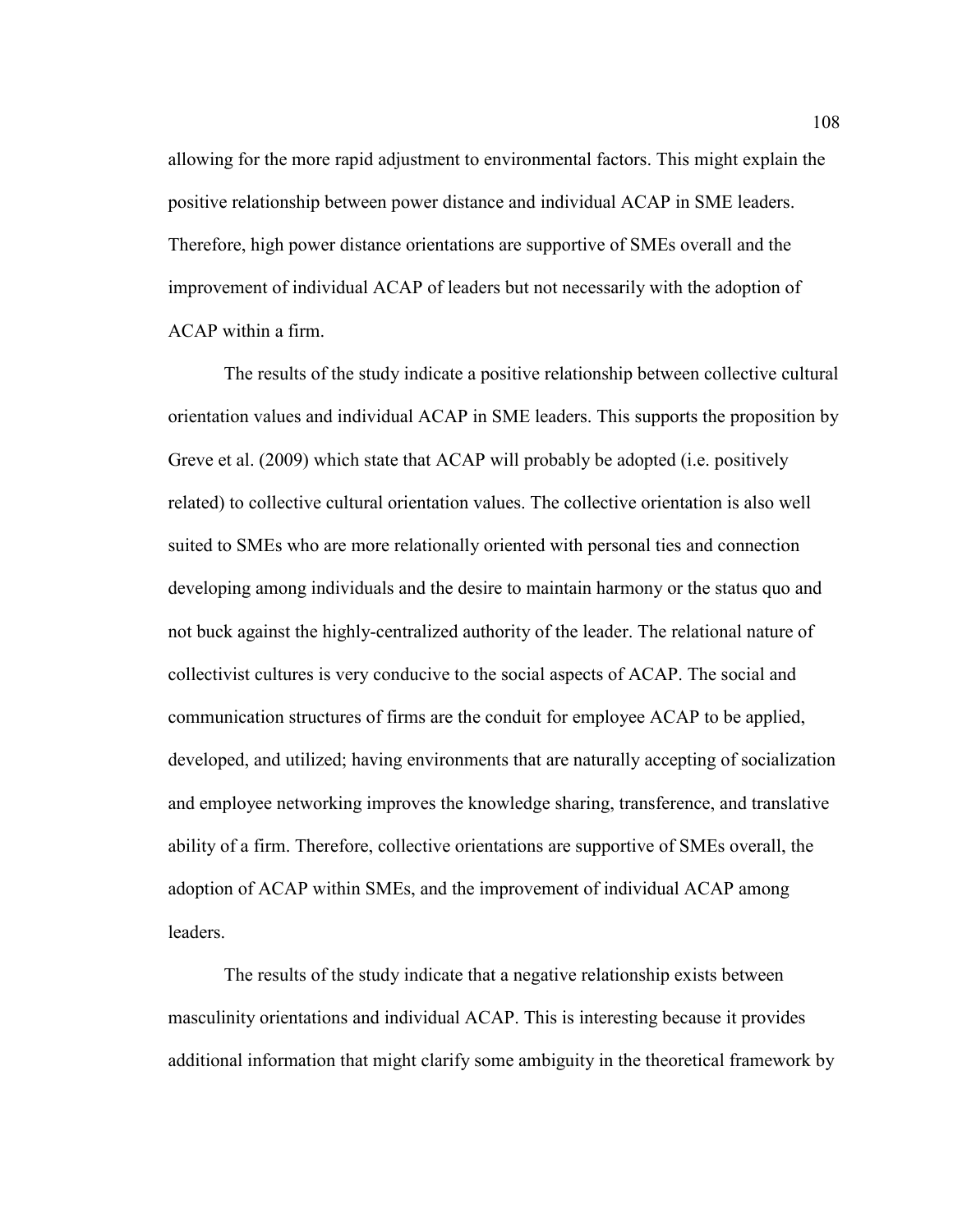Greve et al. (2009). The framework indicated that the adoption of ACAP was both positively and negatively related to the masculinity and femininity cultural orientation values and that the more important consideration was the need to be strongly skewed towards one orientation. They indicated that masculine cultures align with the monetary commercial outputs of ACAP while feminine orientations align with ACAP's ability to improve the overall well-being of the organization and its members by the production of knowledge outputs. The results counter that slightly by indicating a definitive negative relationship between masculinity orientations and individual ACAP and a definitive positive relationship between femininity and individual ACAP. This means that as SME leaders demonstrate more feminine orientation values their individual absorptive ACAP will increase. Overall the SMEs demonstrated a more feminine orientation which is not surprising because ACAP aligns very well with the use of intuition and consensus by leaders when managing the firm, the relational vs. task oriented tendencies, negotiation as a primary method for conflict resolution, focus on quality of life, and the overall preference of this orientation for smaller firms. However, SME leaders are also forced to decisive with the general view that to survive, one must be competitively superior. This might explain why SMEs were only slightly more feminine oriented. Appendix F illustrates the summarized results of the study and how they extend the theoretical framework proposed by Greve et al. (2009).

# **Biblical Application**

 There are several prevailing themes this study highlights that have strong biblical foundations. National cultural orientations, stewardship as leadership, and the value of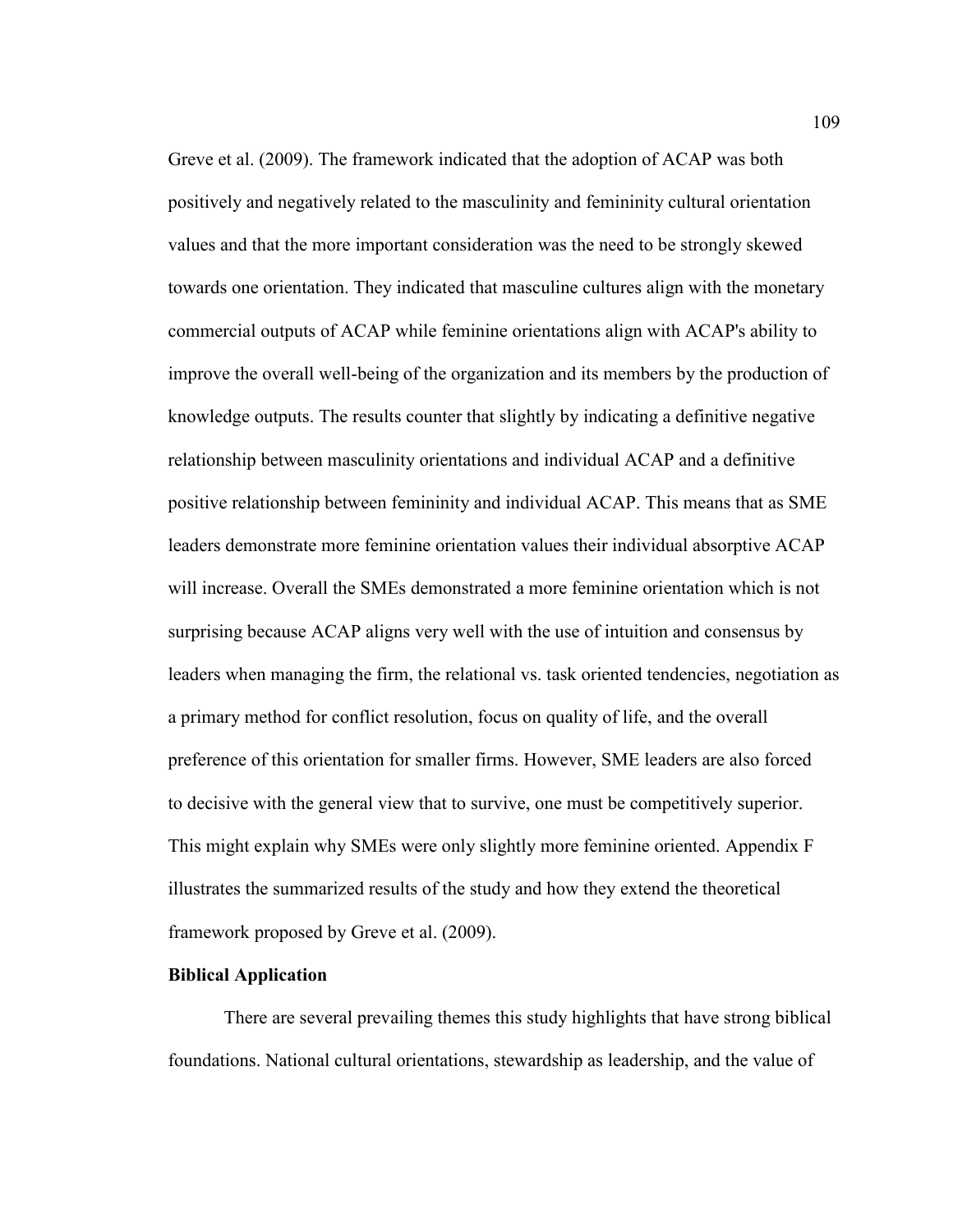knowledge are the primary ones discussed. A unique attribute of this paper is the consideration of worldly, practical, and overlooked business concepts that have strong biblical references. Understanding the biblical foundations of business concepts is far from a trivial endeavor considering that many "good" business practices mimic biblical teachings. The following section highlights how the business concepts of cultural diversity, leadership, and knowledge are fundamentally biblical which can be integrated into business strategy for potentially improved strategic outcomes.

**Cultural differences.** It is important to understand that there are fundamental differences in values, beliefs, behaviors, and perspectives among individuals which influence their decisions. This means a certain degree of leniency should be given when it comes to cross-cultural negations, targeting customers, and motivating employees. Having an awareness of the influence cults has on the knowledge capabilities of individuals can help both employees and managers better understand the human resources aspect of ACAP. From a biblical perspective, understanding these relationships helps leaders peel back their myopic perspectives regarding their role as the firm's resource controller and becoming a better steward of the resources they have been given. Several scriptural references speak to the restraining of judgment on others because of cultural differences (Romans 14:10) and that cultural differences were *intentionally*  created by God (Acts 17:26-28; 1 Cor 12:12-30). The intentionality of God to create cultural differences indicates that there is value in each distinction; Hofstede had insight as to how those distinctions could be quantified and applied. It bears considering if there is an unintentional negative result that comes from being able to divide and group and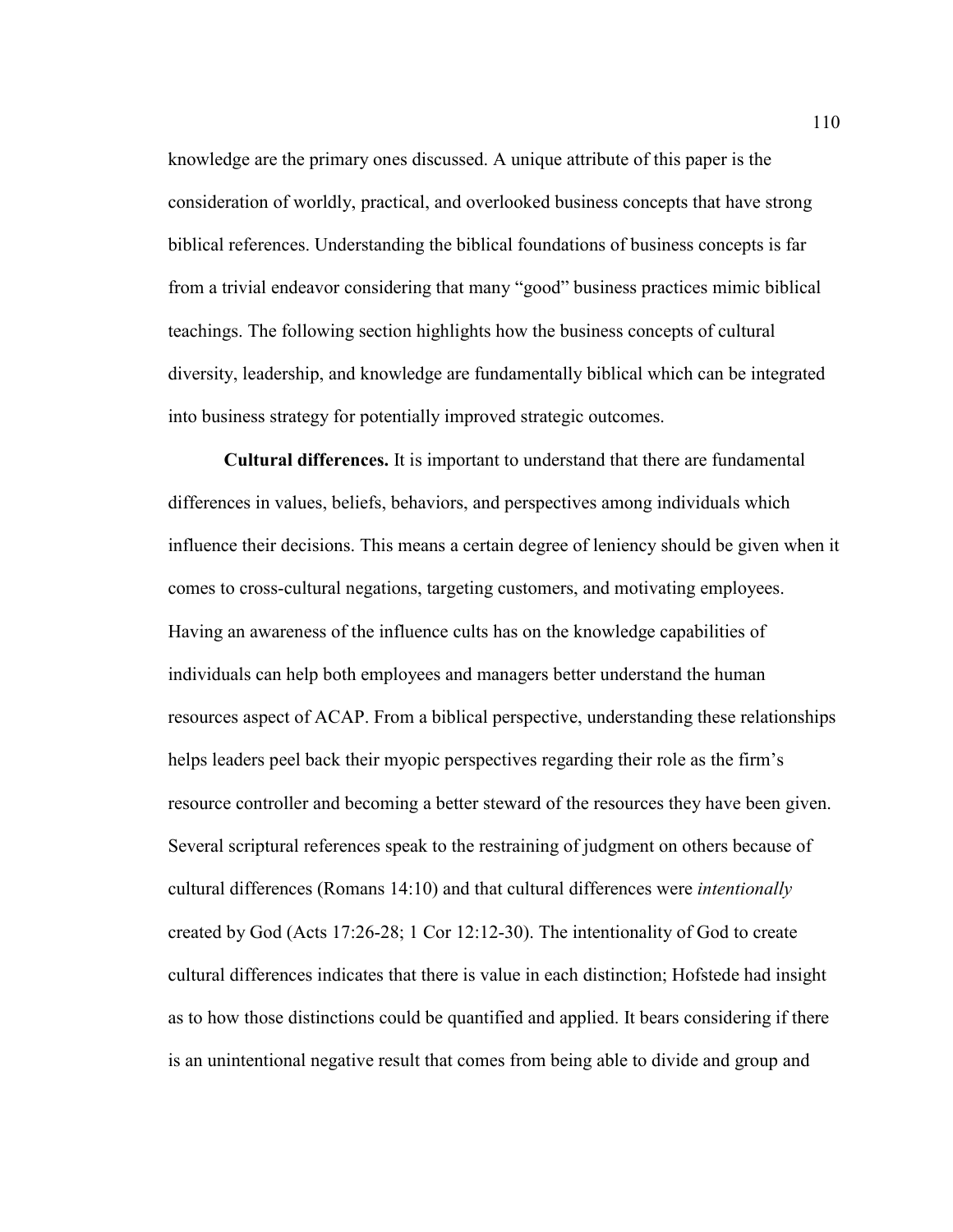manipulate individuals when each person was specifically created as an unimatitable resource?

**Leader as steward.** One of the more interesting revelations this study produced from a biblical perspective was the examination of a leader's personal characteristics, abilities, and actions on organizational outcomes. Upper echelon's theory explains this phenomenon from an academic perspective but the concept has biblical roots. Organization assume similar characteristics of their leaders who are stewards over the firm's resources; this includes the tangible (i.e. financial) and intangible resources (i.e. knowledge). How a leader/manager behaves will determine how a company operates with the larger scope of its competitive environment and how employees can grow their own capabilities. There are several biblical references that support this concept. Luke 6:42 mentions removing a plank of wood *first* from your own eye which will allow you to see better when attempting to remove wood from another's eye. The individual ACAP of leaders is directly responsible for how and if the ACAP of individual employees will occur. If leaders want their organization to prosper, they must look to improve themselves first. Then the question remains to be asked, to what extent do managers/leaders have an obligation to improve their organizations and therefore, themselves?

**Value of knowledge.** ACAP is the natural representation of the many verses in the bible that reference the importance and power of knowledge. A classic example of ACAP occurring in the bible is when King Solomon asked God to give him wisdom and knowledge to rule God's people (2 Chronicles 1:11). It is a good indicator of its true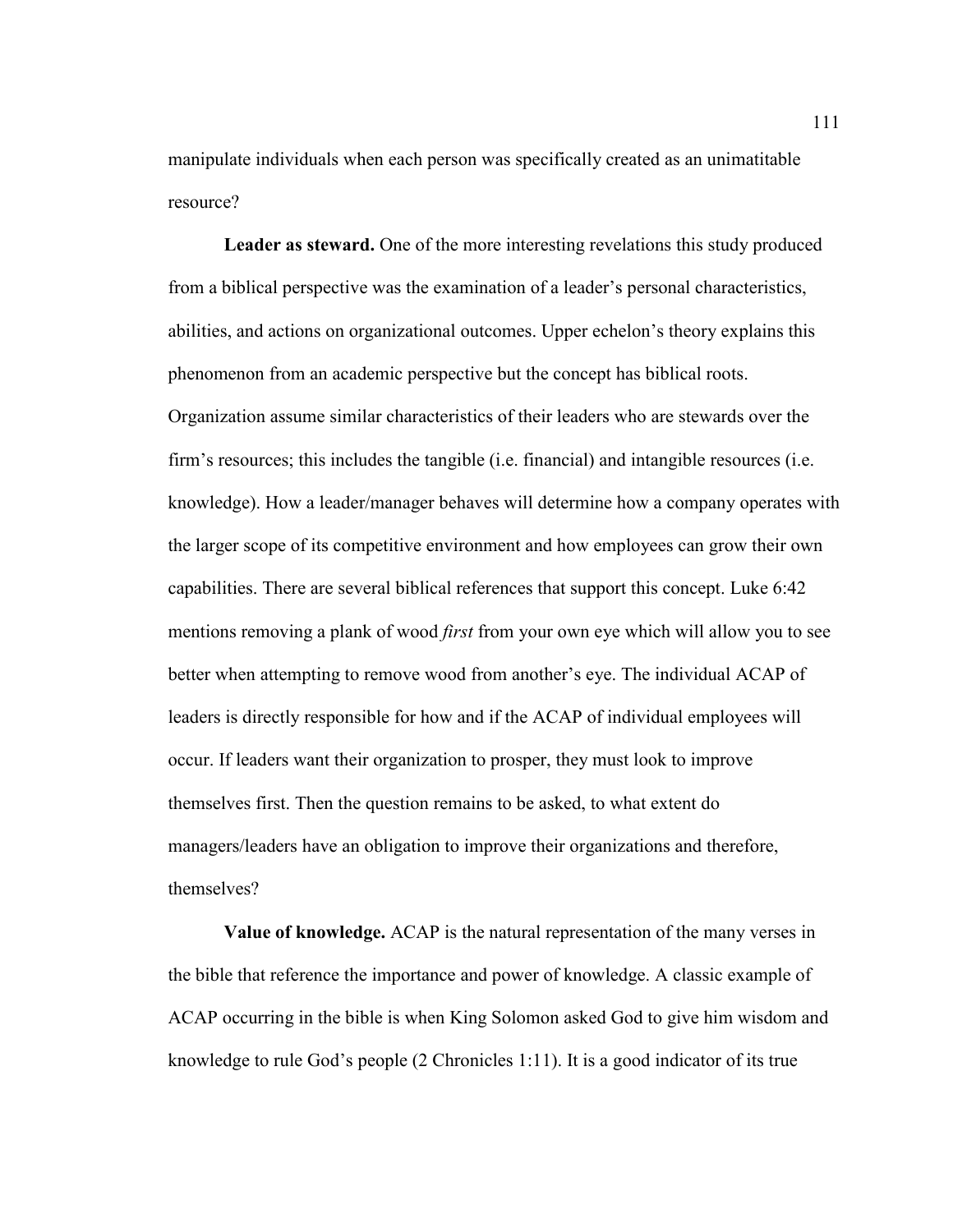value that Solomon could have asked the Lord for any resource in existence, and he chose knowledge. Hosea 4:6 and Isaiah 5:13 give further insight regarding knowledge and identify it as a preserver and protector of those who obtain it. In a world where there seems to be no end to knowledge and information, the pertinent question becomes what responsibility is there to protect the integrity of knowledge and wisdom? The major research themes and their biblical applications are listed in Appendix K.

#### **Recommendations for Action**

The leaders of U.S. SMEs will find the results of this study, though not generalizable, interesting and should regard it as a possible call to change organizational cultural norms, traditions, and structure to enhance the ACAP of their firm. They will also find value in recognizing how their individual level of ACAP can be used as an asset or is being neglected and should be developed. It is also important for SME leaders to recognize how their institutional environment is influencing their strategy and the directing the external environment of the firm. Leaders should first recognize that there is such a thing as ACAP and it has a very real impact on firm performance, especially within SMEs. Secondly, leaders should assess how the current structure and culture of the firm might be hindering (i.e. limited investment in R&D, no codification of tacit or experimental knowledge or process) or facilitating (open communication across all hierarchal levels, collaboration with suppliers) their current ACAP. Once evaluated, begin to implement changes that will develop strong pathways for ACAP processes to be complete. This requires a reassessment of organizational strategy and resource allocation which is not easy since the time, change, and reinvestment of resources is not conducive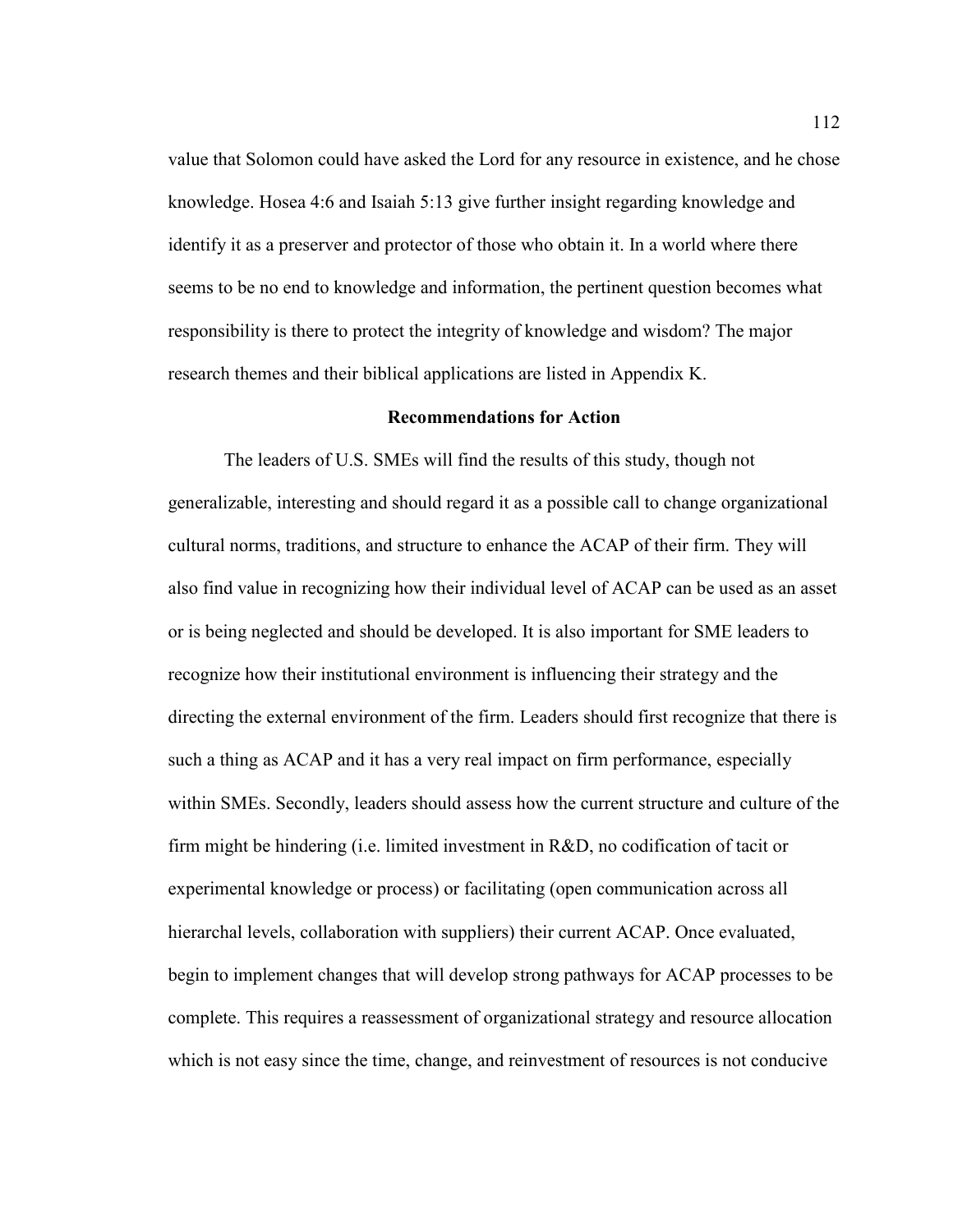to the every-day work schedules of leaders. However, if this step is completed, introducing the new changes (if radical) to all employees is critical.

To gain a practical understanding of the study's results and what they mean for U.S. SMEs, it is beneficial to compare the characteristics of the major theoretical components, ACAP, cultural orientations, and SMEs. The integrative framework proposed by Greve et al. (2009) is based on the supposition that firms will adopt ACAP if the characteristics of ACAP align with the values of a cultural orientation. Appendix G illustrates the characteristics of SMEs and Appendix H summarizes the U.S. SME cultural orientation characteristics of power distance, collectivism, and femininity per the survey results. Appendix I illustrates the individual and organizational characteristics of ACAP dimensions.

# **Improve Culture and ACAP Characteristic Alignment**

The collectivism and femininity orientation characteristics are conducive to the open communication, relational, collaborative and unification characteristics of ACAP that will help organizations adapt and adjust to the changes brought on by ACAP which will help improve or hinder the firm's RACAP. The cultural orientation characteristics of high power distance could prove to be beneficial to the acquisition and assimilation processes in SMEs as quick reaction and decisions are needed to respond to changes in the environment, the reliance on rules and subordinates can improve the analyzing, coding and translating aspects of the assimilation process.

The cultural values associated with Hofstede's collectivist orientation seem naturally aligned to facilitate the ACAP processes within firms. To help improve this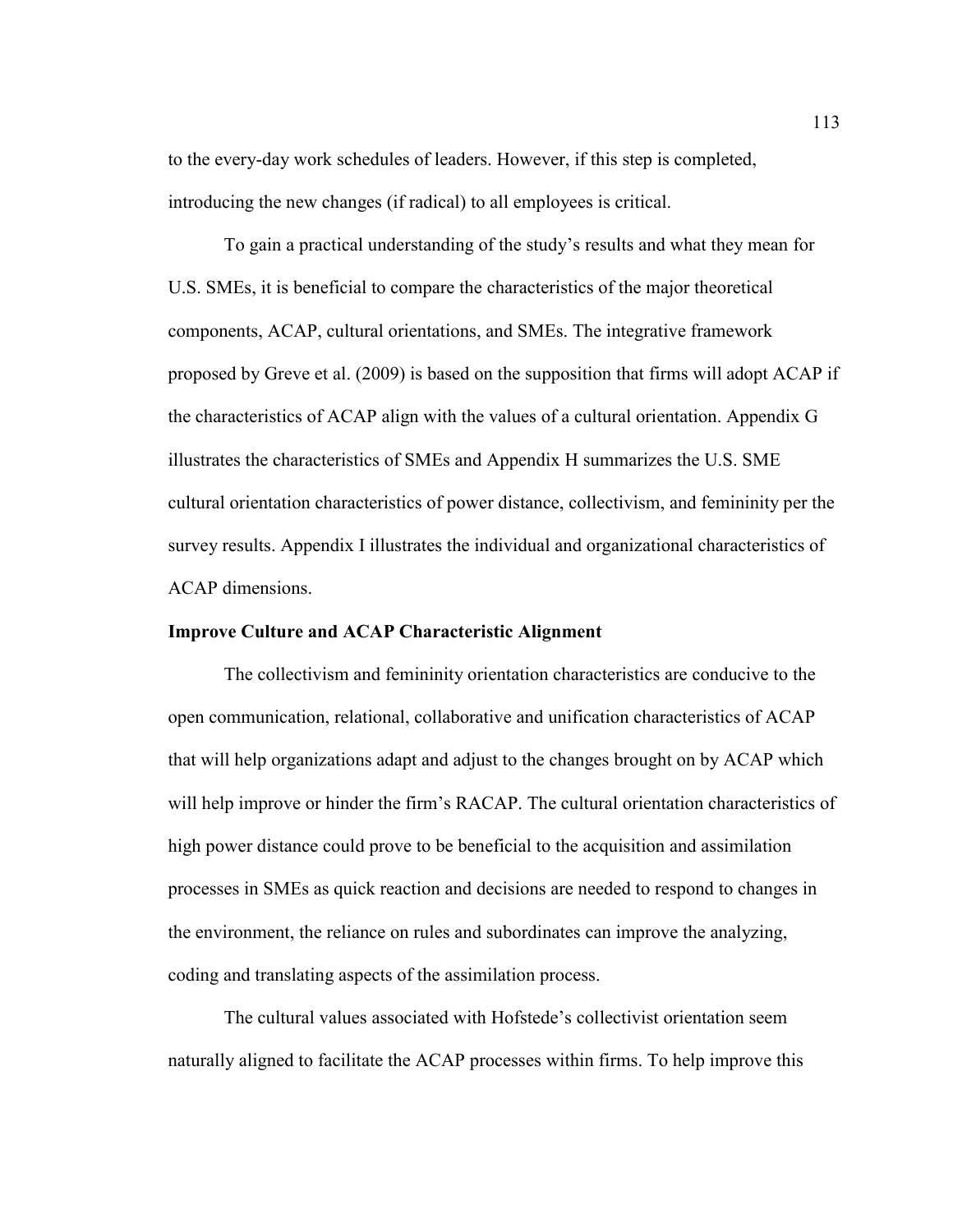alignment within their firms, U.S. SME leaders can choose any number of initiatives. Cross-functional teams can be used to solve problems which utilizes the collaborative nature of collectivist values. Cross-functional teams supplement the problem recognition and solving processes in small firms by incorporating multiple perspectives which help counter the inherent myopic views used by the owner when making strategic decisions. Firms can also implement or expand social mechanisms across all organizational silos which will help to build the learning orientation and ACAP of individual employees. Strengthening social mechanisms breaks down the barriers to knowledge flows among employees and encourages the sharing and synthesizing of information. Strengthening social mechanisms improve the assimilation and transformation abilities of a firm which both require knowledge to be shared freely among individual employees across all levels of the organization. Increasing and improving outlets for individual knowledge to be expressed should also be considered. This is especially critical to SMEs which are limited in their ability to develop and acquire new external sources of knowledge. Creating a culture, situations, organizational routines, and organizational systems that encourage the sharing of ideas, concerns, and intuitive thought processes among employees helps to leverage the tacit and explicit knowledge unique to each employee. It is allowing the individual ACAP of employees to develop and as such, the entire ACAP of the firm.

The significant leverage the owner and top management teams have over the strategic decisions of SMEs can be a hindrance to the adoption and development of ACAP within the firm. This characteristic of SMEs corresponds to the cultural values in Hofstede's high power distance orientation which is also not conducive to the adoption of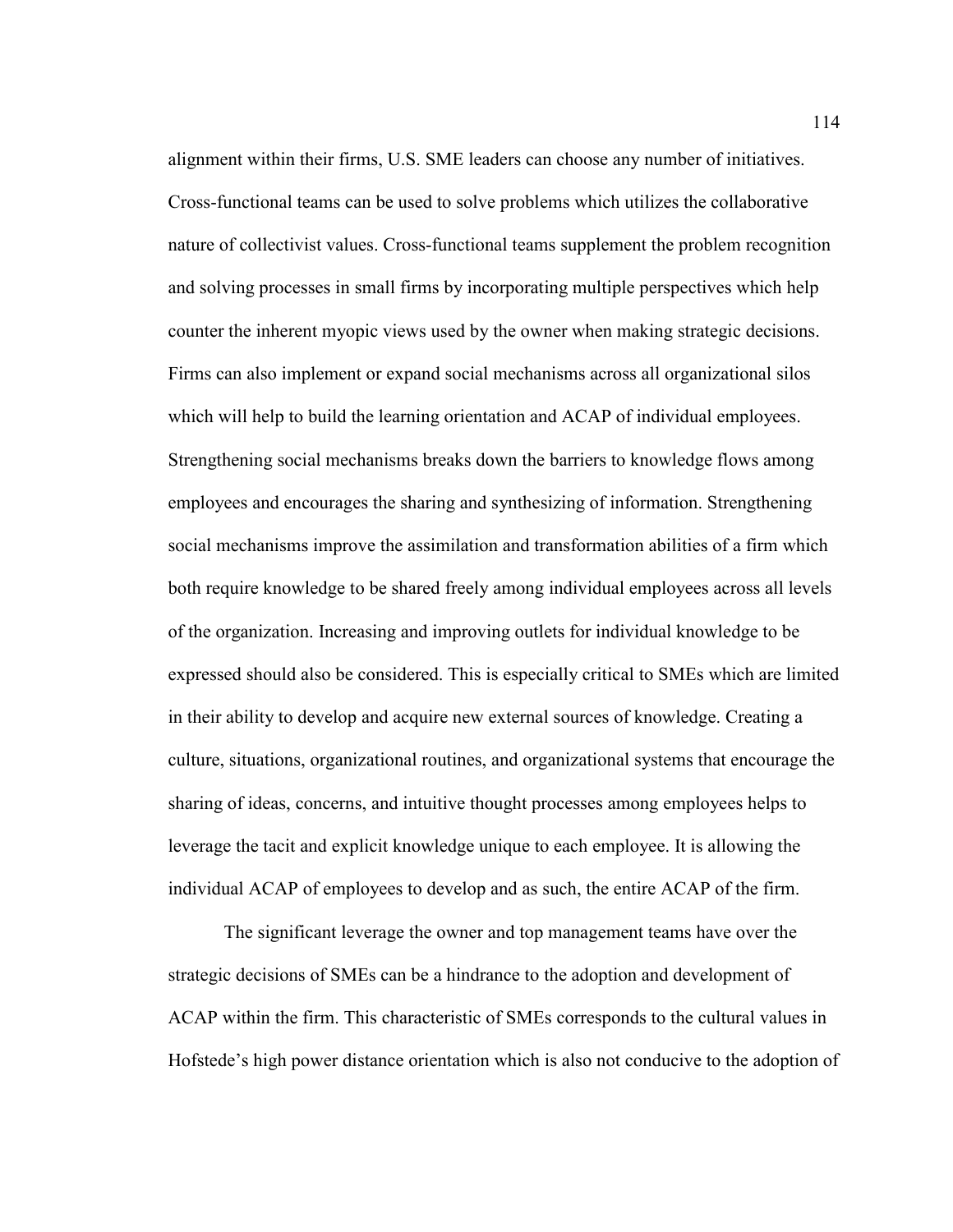ACAP within an organization. Improving the environmental scanning abilities of SME leaders or top management teams is a critical step towards increasing the likelihood of ACAP adoption within SMEs. Improving the environmental scanning ability of SME leaders also corresponds with the acquisition dimension of ACAP, specifically the recognition aspect. SME leaders are the primary knowledge "gatekeepers" of the firm. Their ability to recognize, filter and acquire valuable knowledge directly impacts the knowledge resource base of the firm. The development of ACAP is cumulative, relying on existing knowledge sources to create new capabilities. The environmental scanning ability (i.e. the individual PACAP of SME leaders) determines the substantiality and quality of the firm's knowledge resource stocks. It is also important for SMEs to increase horizontal and vertical communication which does not necessity come naturally to high power distance oriented leaders. SME leaders are the locus of control which inherently imposes a myopic hieratical structure into the firm. To counter this, SME leaders should consider implementing organizational routines and systems that support open communication and decision-making collaboration across and within all levels of the organization. SME leaders should also empower individuals to make decisions regarding filtering, applying, and sharing crucial knowledge. When employees are empowered to make decisions, and speak out regarding issues and ideas, and express their knowledge, they are developing their individual ACAP. These guidelines will leverage the natural collaborative tendencies of collectivist orientations to counter the hierarchical and myopic tendencies of SMEs and high power distance orientation cultures.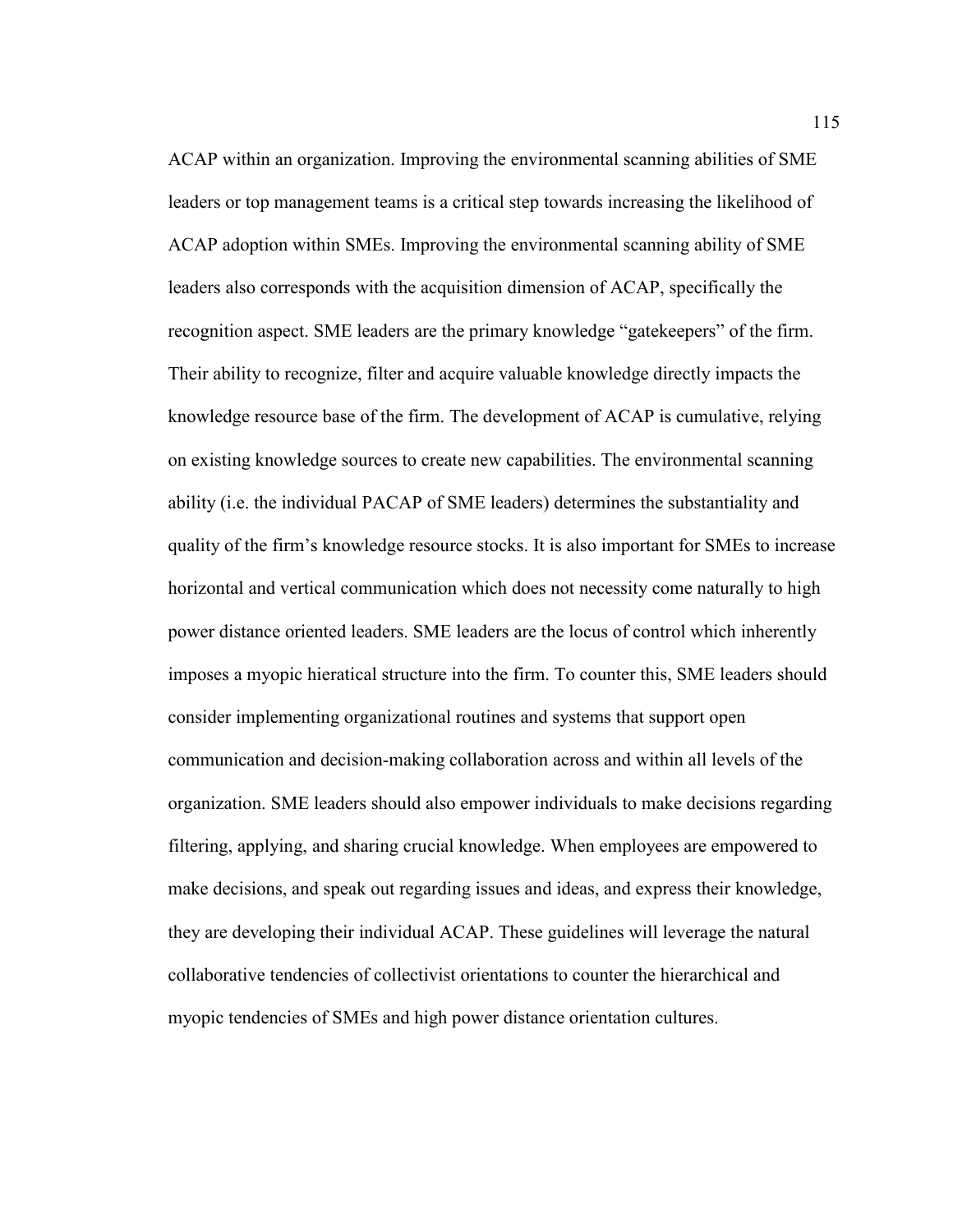Greve et al., (2009) indicated that both masculine and feminine cultural orientations would support ACAP. To leverage the more feminine cultural orientation values, SMEs would want to improve employee educational, training, hiring, and learning processes to support a learning-centric organizational culture to increase knowledge outputs. This would improve the overall well-being of the firm by helping to sustain the necessary internal structure that is supportive of ACAP. Conversely, if SMEs wanted to develop a more masculine-oriented approach to adopting ACAP, they would need to increase focus on production processes and sourcing innovation internally or externally to increase commercial outputs. Focusing on either option would help firms adopt ACAP and the degree to which a firm will lean towards one approach over the other is largely dependent on the preference of the strategic preferences of the leader. A summary of practical application practices and suggestions is available in Appendix J.

## **Recommendations for Further Study**

This study represents a small step in identifying the impact national culture has on that adaption of ACAP into organizations. There are several ways the study can be used to extend current understanding of how national cultural orientations influence organizational outcomes in relation to knowledge. The study opens many doors for further theoretical and empirical exploration. Applying the survey instruments together in different contexts, looking at individual and organizational antecedents, looking at the role entrepreneurship plays, applying in different cultural context, applying in different institutional contexts, understanding how the two subgroups and four dimensions might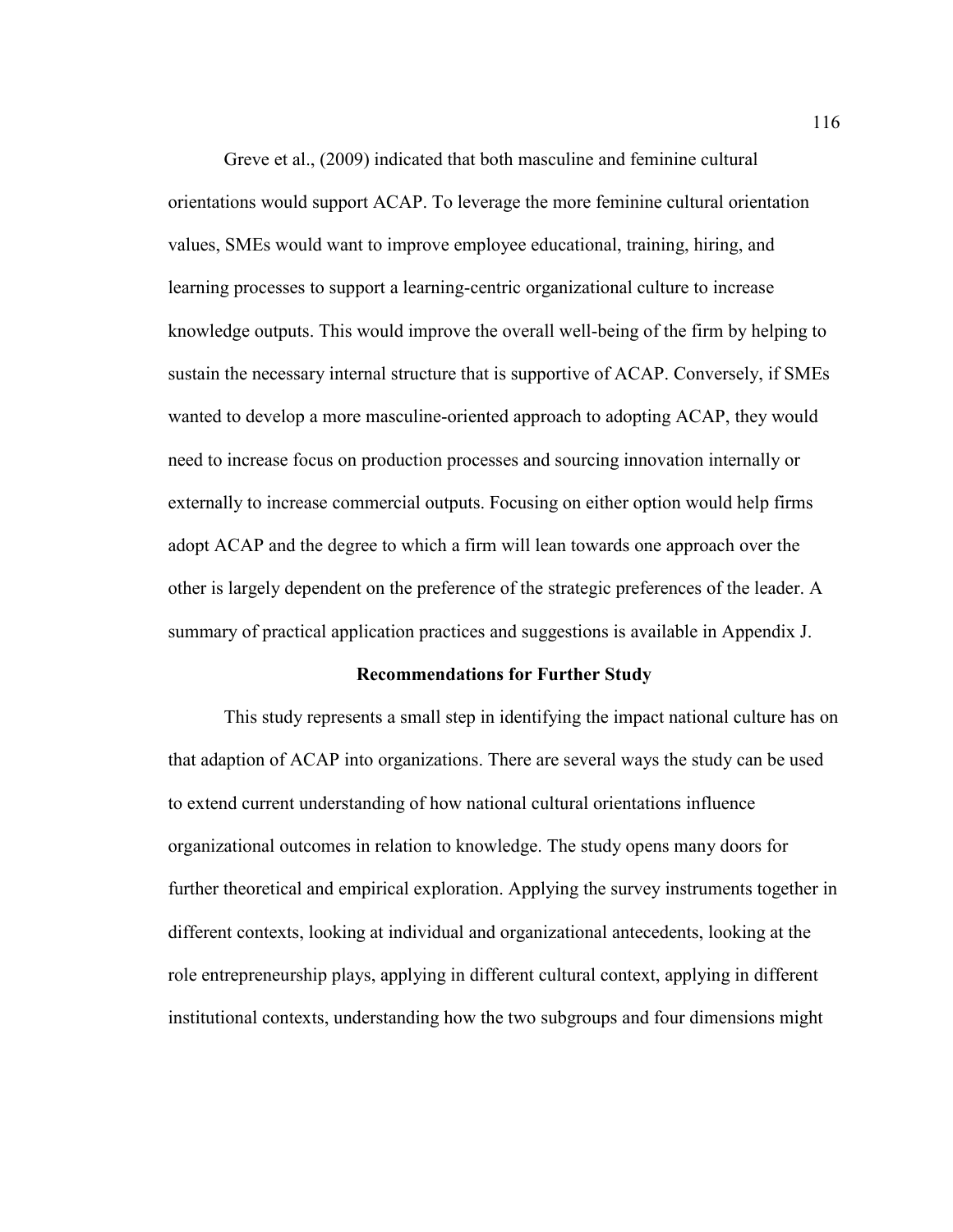be impacted, the role of innovation are several of the areas future research can extend this study.

Identifying the impact of different contexts on each separate construct (i.e. national cultural orientation at an individual level) and ACAP (i.e. at individual and organizational levels) should be explored. This might lead researchers to explore questions such as is the relationship between individual national cultural orientation and individual ACAP moderated by industry type (service vs. manufacturing) or firm size (SME vs. MNC) or firm type (non-profit vs. for profit)? It would also be interesting to use the two individual scale measurements within a single target population across a wide array of culturally different sample groups. The results of this study should also be considered in terms of profitability or some measure of organizational performance. Not only would this develop a more substantial understanding of how individual national cultural orientations can impact individual ACAP across cultures, but it would also indicate if there is any similarity between cultures (i.e. do individuals from Westernoriented cultures have higher ACAP and Eastern-oriented cultures?). Future studies should also consider expanding on the interrelationship between the constructs at an individual level. This might include looking at how participant gender or age influence the relationships between individual national cultural orientations and individual ACAP. Hofstede indicates that gender is a substantial mitigating factor of cultural orientations. Differences in gender perceptions about the ACAP processes and the mitigating influence culture would be a very interesting area of research.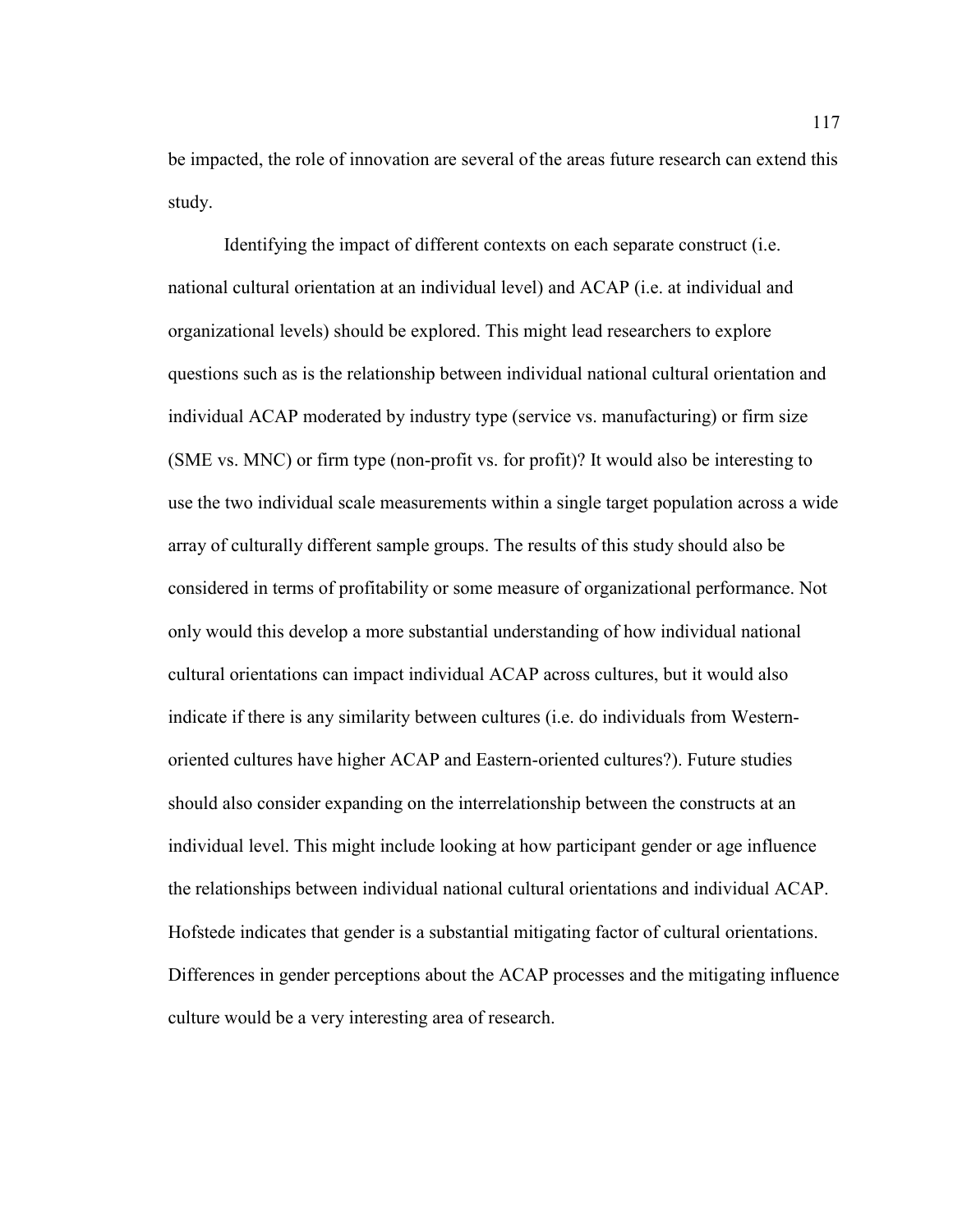Further understanding is needed to identify how the institutional environment comes into play as representative of the external environment. For example, do institutional environments support the adoption of ACAP in some firms but not others and to what degree does this vary across cultural groups? Studies should also consider how individual cultural orientations impact individual capabilities across each dimension of ACAP (i.e. assimilation, acquisition, transformation, exploitation) and within the two sub-groups of ACAP (i.e. PACAP and RACAP). The original framework by Greve et al. (2009) hints that once adopted, integrating ACAP can also be influenced by national cultural values. This should be explored both theoretically and empirically. From a fundamental perspective, future studies need to determine variations in the contexts of this study; for example, would the similar results occur of applied to companies in Maryland with 500 employees or more or would the results vary within industry contexts?

Aside from exploring the contextual factors of the study, there are several broad subject maters that would greatly benefit from expanding on the research presented in this study. Organizational learning, international entrepreneurship (i.e. the born-global firms), innovation, and cognition theories are some of the academic avenues that can be explored. Mitchell, Smith, Morse, Seawright, Peredo, & McKenzie (2002) identify that entrepreneurs have distinctive cognitive abilities, that entrepreneurial cognitions are a universal architype of cognitive process existing across all contexts, and that to some extent, entrepreneurial cognitions are influenced by national culture. They propose that though not necessarily homogeneous, entrepreneurs are distinctly differentiated from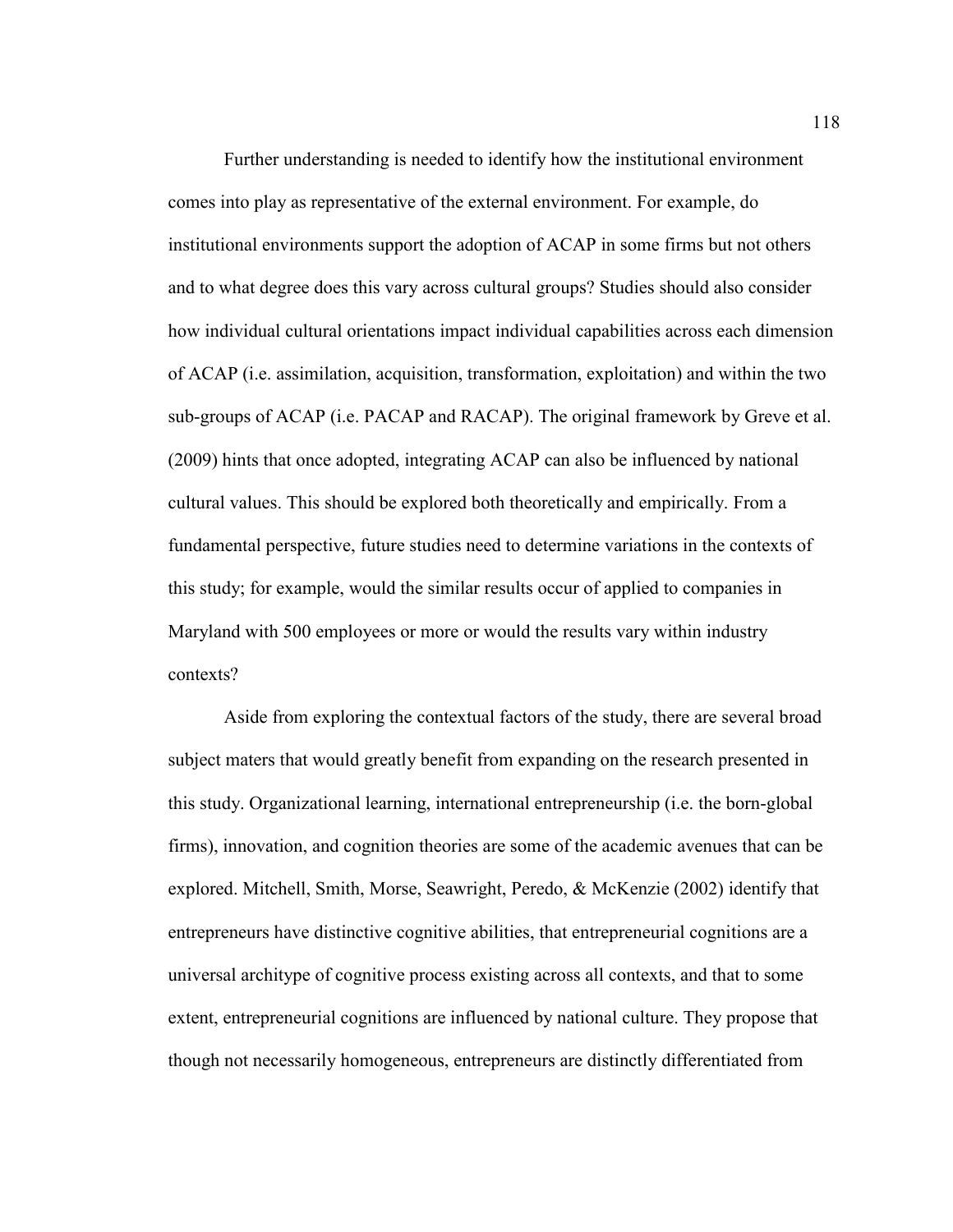non-entrepreneurs in their wiliness to support commitment and receptivity to new-venture creation and possess unique knowledge structures necessary to engage in new-venture creation. They identify culture as a collection of mental knowledge shared by individuals that is reflective of the way a society organizes and values knowledge which form unique cognitive orientations that reflect the patters of preferences which form cultural behavioral tendencies (Hofstede, 1980; Mitchell et al., 2002). Their study lends empirical and theoretical support indicating that entrepreneurial cognitions have some universally present homogeneous traits and that the patterns of cognitive process formed within cultures impact various elements of entrepreneurial characteristics in individuals.

Innovation literature is also an area that would greatly benefit from extending the research of this study. Innovation is a critical success factor for firm performance and survival. Innovation is particularly critical for SMEs whose limited resources force them to engage innovative and adaptive strategies to remain competitive (Rhee, Park, & Lee, 2010). Innovation is considered both a process and an outcome whereby new and valueproducing knowledge is successfully introduced within an organization (Adriansyah & Afiff, 2015; Dasgupta & Gupta. 2009; Rhee et al., 2010). Dasgupta and Gupta (2009) consider the organizational learning and knowledge management components of innovation in their conceptual framework outlining the knowledge flows within an organization that defined the innovation process. They describe innovation as a learning process through which ideas are transferred into value via individual and social learning mechanism, knowledge creation, and innovation capabilities that exists within a firm. Knowledge management within SMEs is generally considered to be poor and informal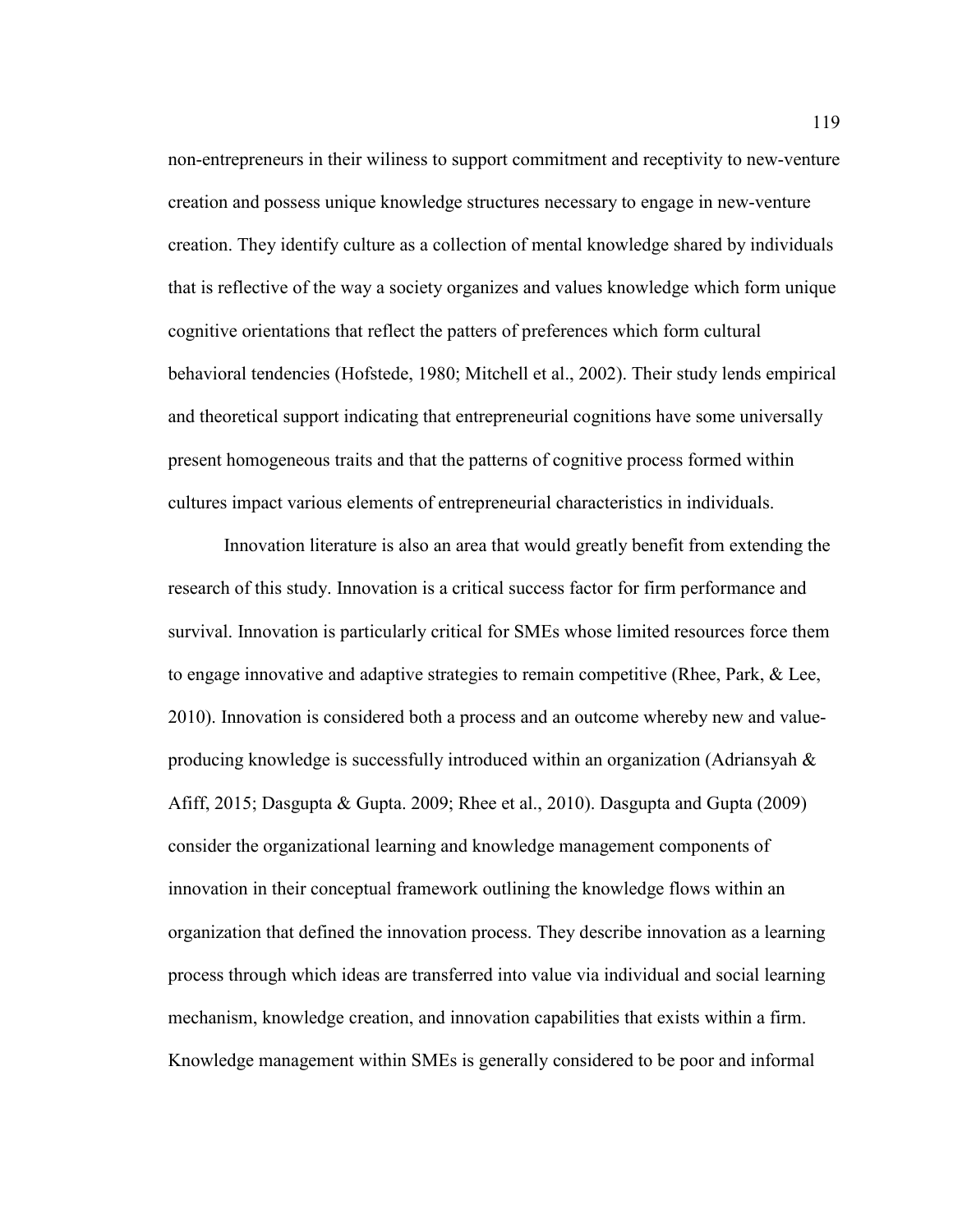due to resource constraints, occurs primarily at the operational level (i.e. daily activities), and within the context of the leader (Durst & Edvardsson, 2012). While limited resources inhibit knowledge generation, codification, and refinement capabilities of SMEs, their propensity for informal communications allows them to more easily capture tacit knowledge (Supyuenyong & Swierczek, 2011).

SMEs are characteristically entrepreneurial with strategic decisions almost autonomously appointed to the founder/leader. One possible mitigating factor between the acceptance or resistance of ACAP in SMEs is entrepreneurial orientation. Entrepreneurial orientation is a strategic position that SMEs can adapt which will help off-set the negative impact of ACAP maintenance (Wales, Parica, & Patel, 2013). Entrepreneurial orientation is culturally-sensitive since it is a values and behavioraldriven process which occurs as individuals use their entrepreneurial cognitive process to recognize, create, and pursue new opportunities and ventures. However, there is very little understanding about the relationship between individual ACAP, organizational ACAP and national cultural orientations from an entrepreneurial orientation perspective (Greve et al., 2009).

Entrepreneurial orientations and entrepreneurial cognitive processes are valuesbased and very susceptible to cultural influences (Lee, Lim, & Pathak, 2011; Mitchell et al., 2002). Entrepreneurial orientation is a possible solution to mitigate the diminishing returns of ACAP in SMEs who greatly benefit from ACAP but can't afford resource waste. ACAP and entrepreneurial orientation both increase firm performance in SMEs with ACAP providing sustainable competitive advantages critical to competing in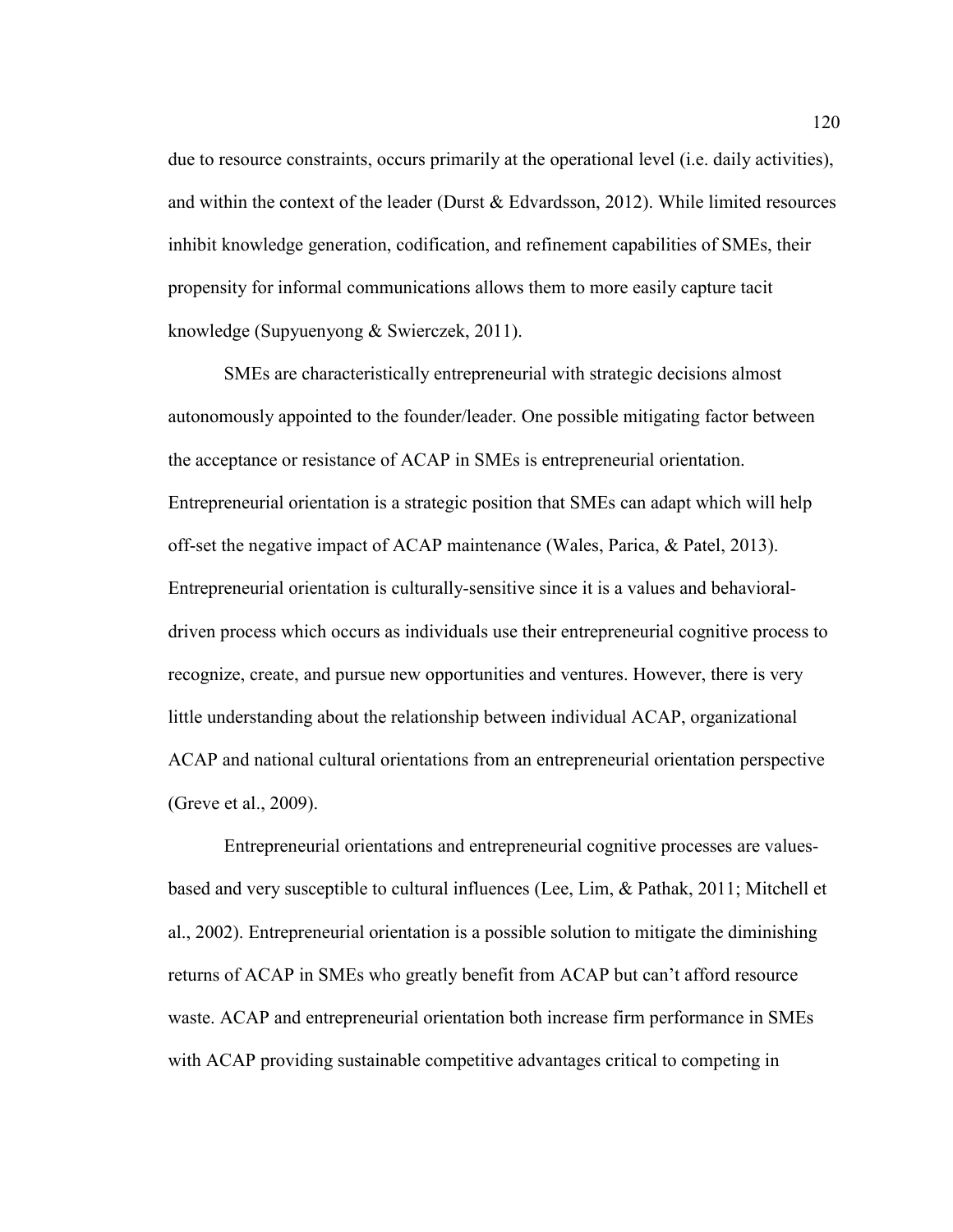dynamic global environments. Some cultural orientations naturally support entrepreneurial processes and entrepreneurial cognitions while some have an inherent barrier. Therefore, when making strategic decisions about resources, SME leaders are influenced by their cultural orientation predisposition as it relates to their entrepreneurial cognitive schema. Therefore, if the cultural orientation of SME leaders supports risk taking, provocativeness, and innovativeness and the characteristics of ACAP, SME leaders will likely have higher individual ACAP and adopt it into their firm. Conversely, if the cultural orientation of SME leaders does not support risk taking behaviors, proactivness, and innovation nor the characteristics of ACAP, then SME leaders will likely have lower individual ACAP and will likely not adopt it into their firm Entrepreneurial cognitions are distinctly different from non-entrepreneurial cognitions and are subject to socio-cultural predispositions towards taking risks, innovativeness, and proactivness. Entrepreneurial orientation is impacted by culture primarily through: the cultural values of a society, the institutional environment indicative of societal values, and within individual behaviors (Kreiser et al., 2010). Come cultures have inherent values that naturally promote entrepreneurial cognitive processes and consequently entrepreneurial orientations in organizations (Goktan & Gunay, 2011; Kreiser et al., 2010). The distinction between these cultures and less-obliging cultures is critical because entrepreneurial orientation is an advantageous strategic position that not only facilitates but offsets potential losses from ACAP. Therefore, the managers and leaders of SMEs whose entrepreneurial cognitive process are discouraged by the society, institution environment, and their own cultural predispositions will likely find it difficult to adopt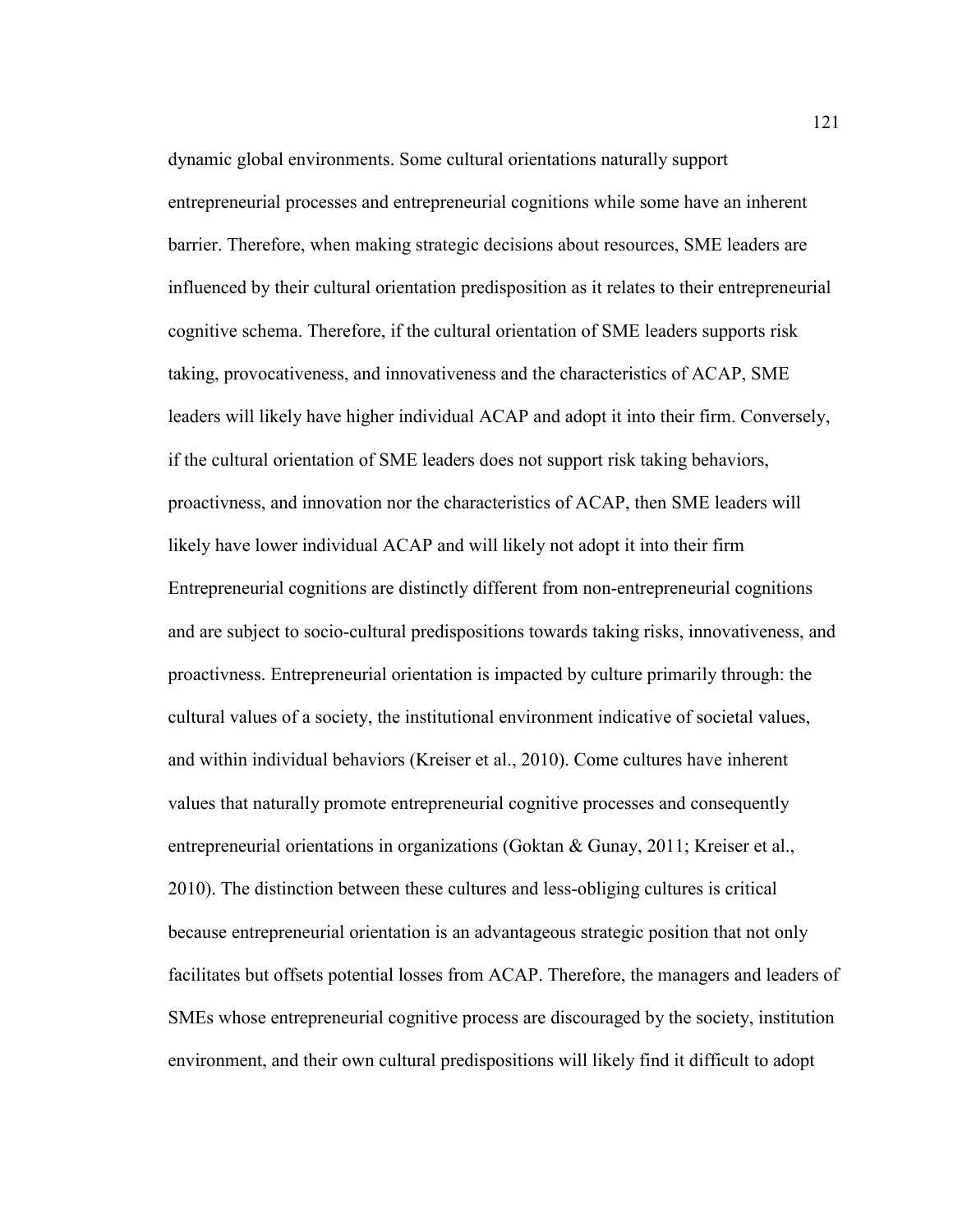ACAP at the individual level. This will transfer across the organization as the structure conforms to the leader's decision-making paradigm. Therefore, cultures that are naturally supportive of entrepreneurial orientation will likely have SMEs who will adopt ACAP and was more likely to gain sustained competitive advantages in global markets.

### **Reflections**

The design and process involved in this study were well aligned and can be used as a template for further studies looking to identify empirically sound relationships ACAP and cultural orientations. Indeed, it is even encouraged that such studies be conducted. Significant effort and reflection was put towards developing the theoretical framework and design of the study which would have been better supported by better communications with participants and survey developers. There were some interesting responses from participants which reflected an overall sense of confusion regarding the purpose for their participation in the study. This was at least partially due to the ambiguity of the email sent to participants which did not adequately articulate the purpose and value of the study to participants as individual business owners. Future researchers would want to highlight how the study can improve business results for SMEs. Another option would be to make a more concerted effort to develop a target population were more personal and direct forms of communication can occur (i.e. emails, phone calls, interviews, etc.) that will help participants understand the context of the study. This would also help eliminate biased results from participants who choose not to engage based on academic institutional affiliation of the researcher, limited and "outdated" cultural orientation categories, or confusion about relevance of study to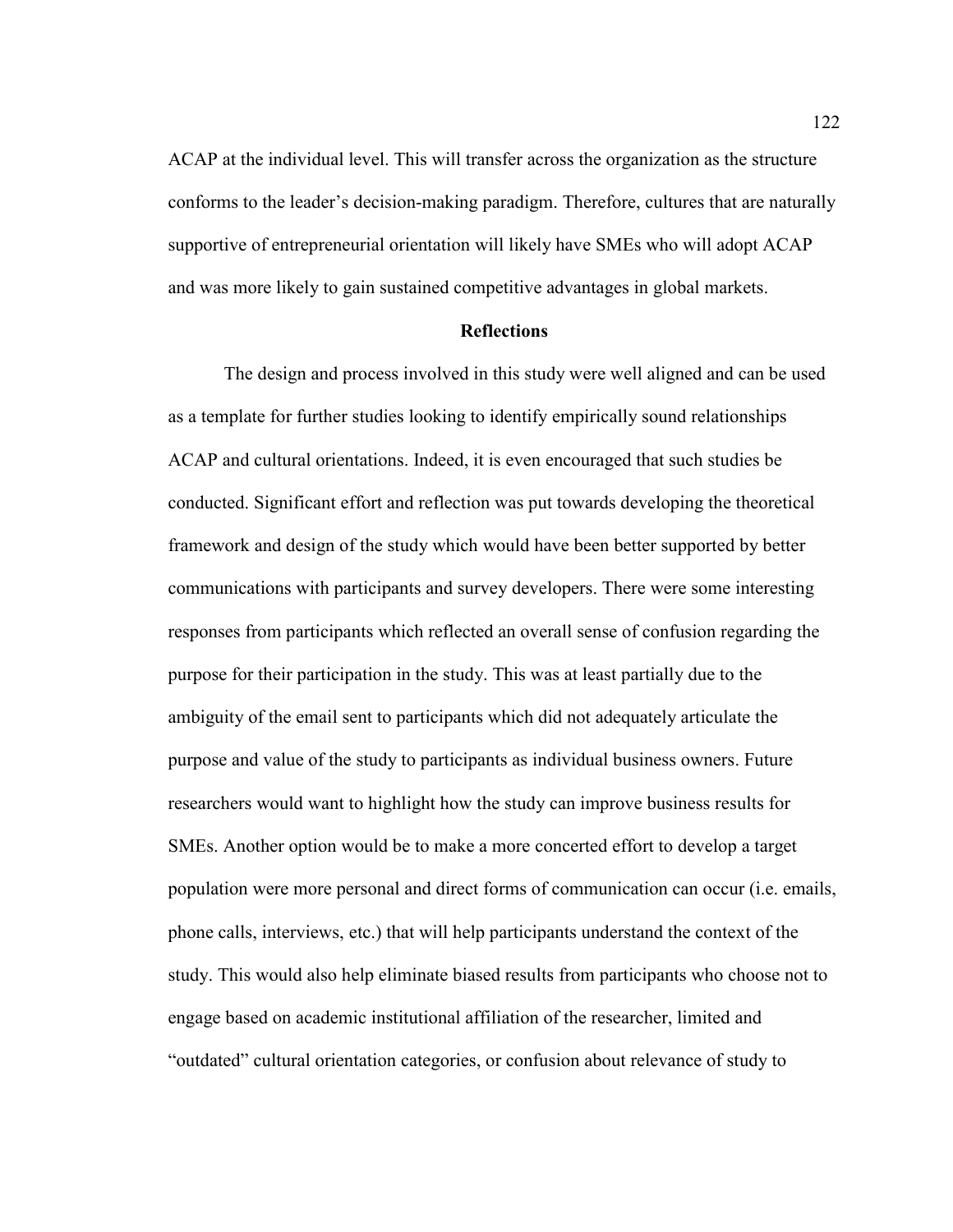micro-businesses (i.e. businesses with less than 10 employees). The initial survey included questions regarding the cultural heritage of participants which was based on the categorical cultural orientations developed by the GLOBE study. Ultimately these data sets were not integrated into the study because they were not deemed necessary to answer the research question and would be better suited to a new study that would explore cultural heritage to induvial ACAP. However, based on some personal communications with a few participants, these categories could be "out of date" or should be made less ambiguous when being applied to an online survey. Conversely, there were some surprising responses of support and eagerness to participate in the study by participants who wanted a summary of the results.

There were some initial theoretical assumptions about the results of the data analysis. Per upper echelon's theory, resource based views, and the extrapolation of cultural orientations to an individual level, the cultural orientations of SME leaders should reflect similar levels of the United States. However, the results of the data analysis indicated that SME leaders are more long-term oriented, have a higher power distance, are more collectivist, and more feminine than the general orientation of the United States. This should be explored more in future studies to help better understand if SMEs and their leaders have a separate culture apart from the national and institutional influences of businesses in markets. The study was insightful and academically rewarding. It is the first attempt to provide empirical evidence that cultural orientations might impact if and how SME leaders adopt ACAP.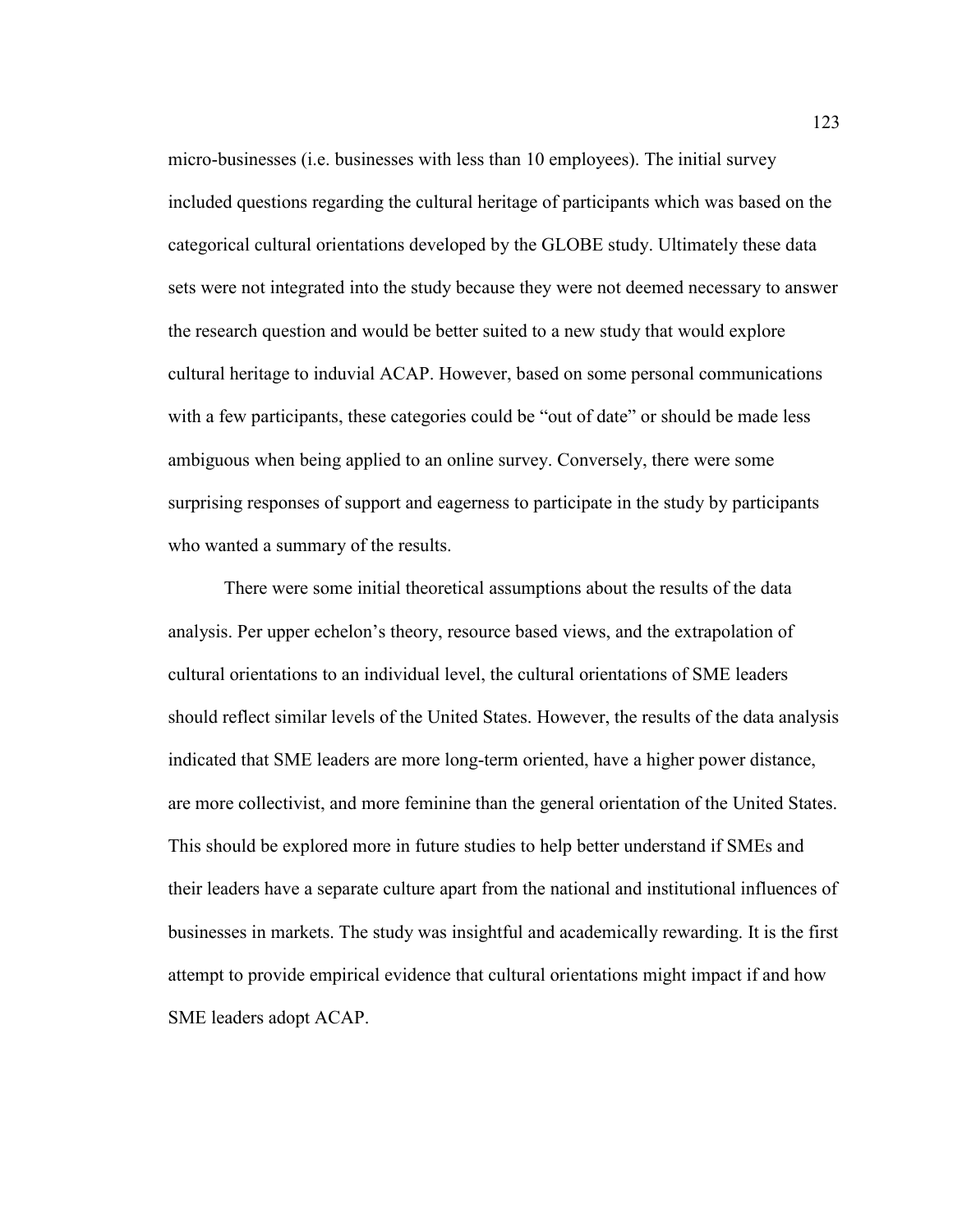#### **Summary and Study Conclusions**

SMEs suffer from limited access to financial resources, limited innovation and IP management skills, and weak external resource cultivation (i.e. networking and cooperation) abilities, and limited ability to withstand extreme pressures from institutional environment (Purcarea et al., 2013). To counter this, new avenues of identifying and utilizing resource are necessary. Knowledge is considered a valuable resource, one that allows a firm to successfully adjust to changes in dynamic markets. The usefulness of knowledge extracted from external resources is limited by the internal organizational systems and processes in place or developed that can adequately translate, assess, and utilize the information. This process occurs within the context of the individuals as carriers of knowledge and within the context of organizational attributes that determine available outlets to facilitate the transference of knowledge. Organizations learn as the residual effect of the experiential, targeted (i.e. intentionally acquired), and reconstructed knowledge bases of organizational members as they interact with each other and with their environment. Knowledge management can be informal by occurring organically as the knowledge needs of the firm occur or formal through defined communication, technological, and social systems and protocols. The degree to which a firm excels at knowledge management is largely dependent on the culture, structure, and perspective an organization has in place that is committed to knowledge development (i.e. organizational learning capacities) (King et al., 2008). SMEs who consider formalizing knowledge management processes will likely improve overall organizational performance by enabling firms to overcome the inherent barriers to knowledge resources.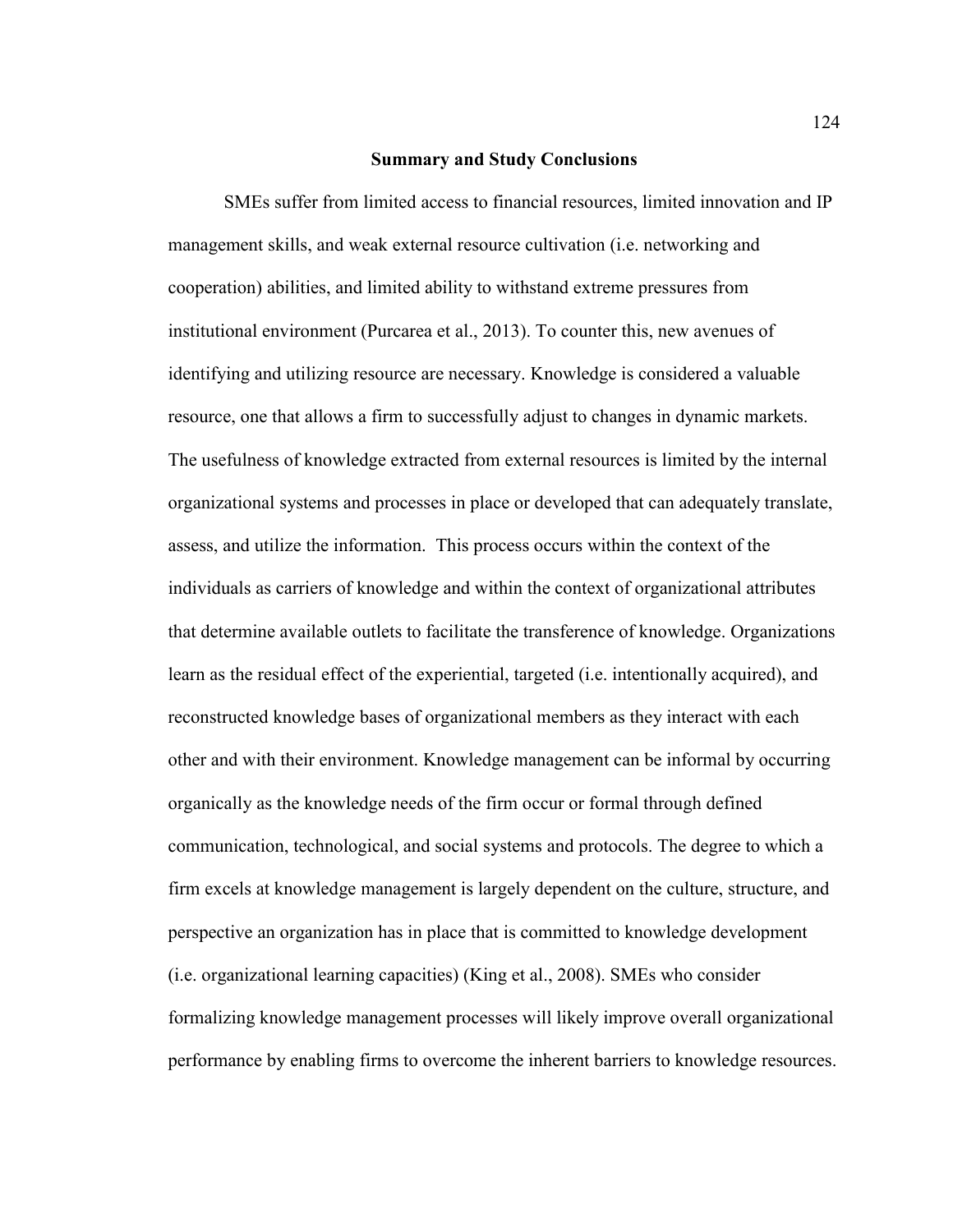National culture is an influencer of knowledge management processes within firms. ACAP allows SMEs to gain competitive advantage is volatile, unpredictable, and increasingly global markets by managing the resources dedicated to maintaining an organization that supports access to, distribution of, and application of knowledge. These resources are determined by the leader of the firm whose decisions are predisposed to the institutional conformity schema and their own cognitive filter. Culture orientation preconditions both aspects. Theory states a firm will assume similar traits and attributes of its leader indicating that the cultural preconditioning of leaders has at least a partial influence on the development of the firm. This indicates a firm was likely to adopt ACAP as a construct depending on the cultural predisposition of its leader. To test several theoretical frameworks the study examined the relationship between the individual cultural orientations of SME leaders and their individual ACAP level. The findings presented some very interesting results. This study is the first one to draw conclusions about national cultural orientations and ACAP at the individual level of analysis. There is ample room for expansion of this study both theoretically as the constructs of culture and knowledge utilization converge in an increasingly global market, and empirically as the survey instruments are used simultaneously across multiple cultures and within multiple contexts.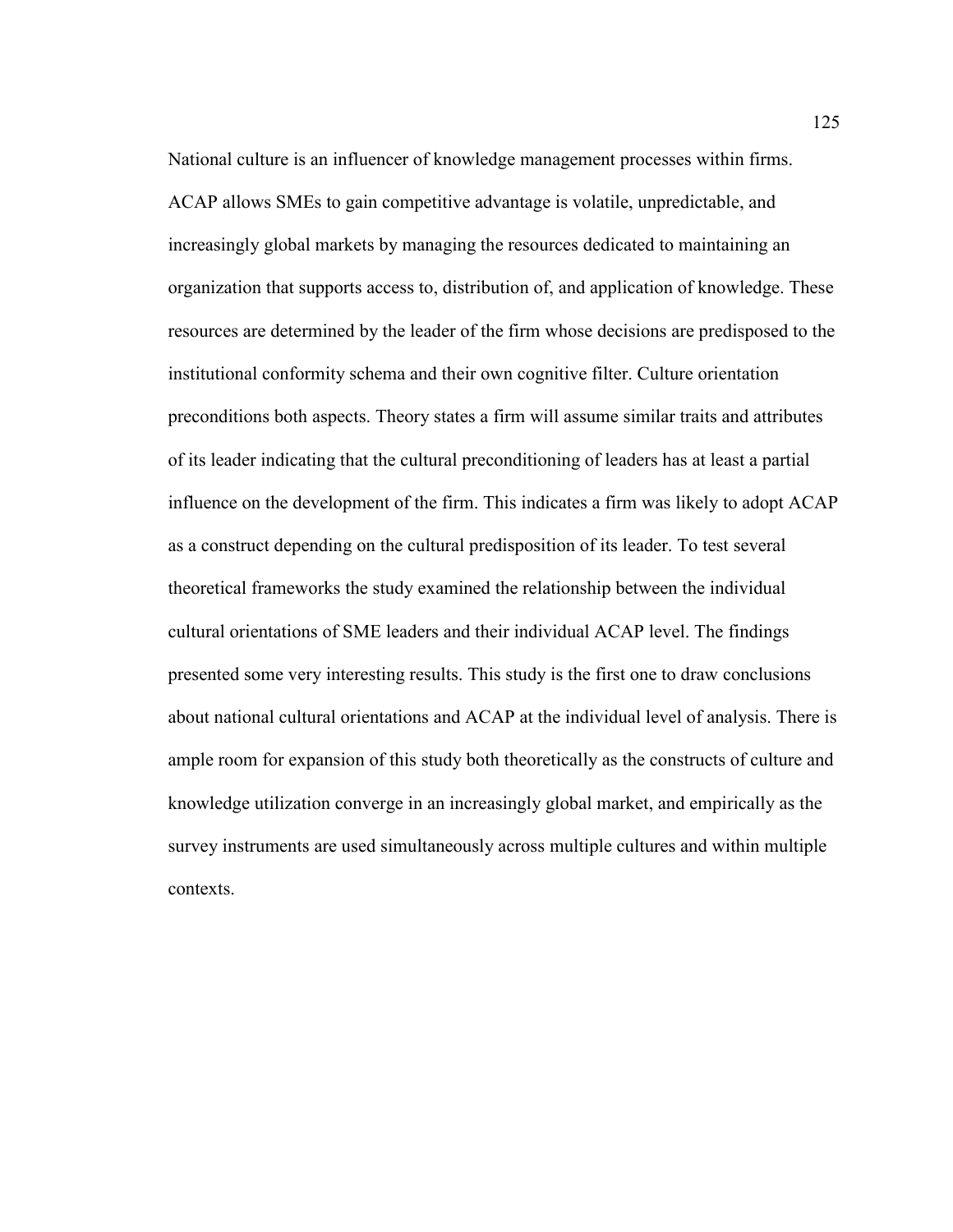### References

- Adriansyah, A., & Afiff, A. Z. (2015). Organizational culture, absorptive capacity, innovation performance and competitive advantage: An integrated assessment in Indonesian banking industry. *The South East Asian Journal of Management, 9*(1), 70.
- Agbeibor, W. (2006). Pro-poor economic growth: Role of small and medium sized enterprises. *Journal of Asian Economics, 17*(1), 35-40. doi:10.1016/j.asieco.2006.01.005.
- Ahmad, F., Mohamad, O., & Ibrahim, H. (2013). Effect of organizational culture on individual absorptive capacity: Evidence from Malaysian electrical and electronic sector. *Researchers World, 4*(1), 66.
- Al-Fehaid, A. M. (2014). *Influence of national culture on knowledge management.*
- Allwood, C. M. (2012). The distinction between qualitative and quantitative research methods is problematic. *Quality and Quantity, 46*(5), 1417-1429. doi:10.1007/s11135-011-9455-8.
- Aribi, A., & Dupouet, O. (2016). Absorptive capacity: A non-linear process. *Knowledge Management Research & Practice, 14*(1), 15-26. doi:10.1057/kmrp.2014.17.
- Awa, H. O., Eze, S. C., Urieto, J. E., & Inyang, B. J. (2011). Upper echelon theory (UET). *Journal of Systems and Information Technology, 13*(2), 144-162. doi:10.1108/13287261111135981.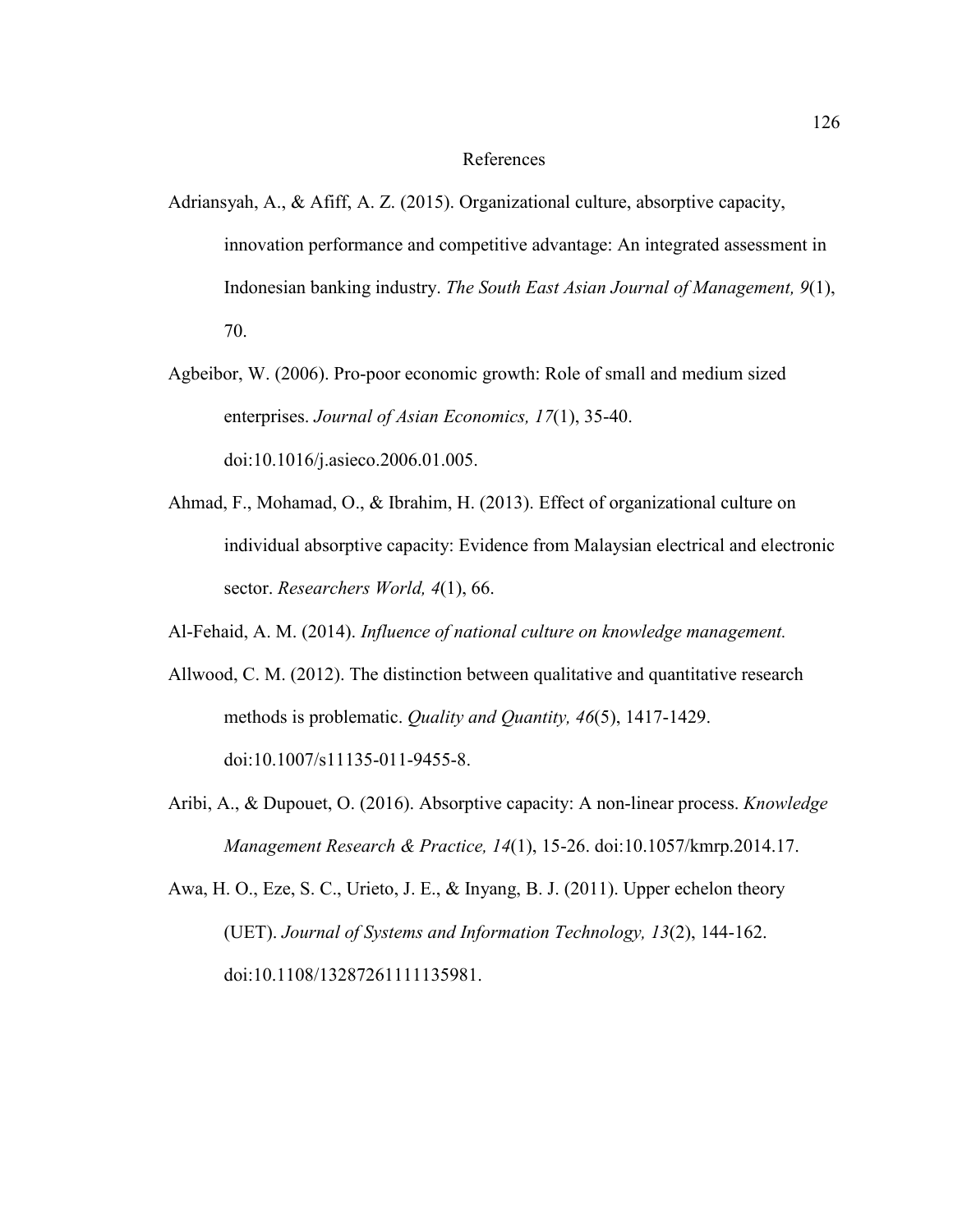Bansal, P., & Corley, K. (2012). Publishing in AMJ- part 7: What's different about qualitative research? *Academy of Management Journal, 55*, 509-513. doi:10.5465/amj.2012.4003.

Bearden, W. O., Money, R. B., & Nevins, J. L. (2006). Multidimensional versus unidimensional measures in assessing national culture values: The Hofstede VSM 94 example. *Journal of Business Research, 59*(2), 195-203. doi:10.1016/j.jbusres.2005.04.008.

- Blageski Jr., E. J., & Rossetto, C. R. (2015). Environmental scanning, strategic behavior, organizational characteristics, and performance in small firms. *Journal of Information Systems and Technology Management, 11*(3), 611-628.
- Brettel, M., Greve, G. I., & Flatten, T. C. (2011). Giving up linearity: Absorptive capacity and performance. *Journal of Managerial Issues, 23*(2), 164-189.
- Breunig, K. J., & Martinkenaite, I. (2015). Beneath the surface: Exploring the role of individuals learning in the emergence of absorptive capacity. 178.
- Brewer, P., & Venaik, S. (2014). The ecological fallacy in national culture research. *Organization Studies, 35*(7), 1063-1086. doi:10.1177/0170840613517602.
- Brockner, J., Higgins, E. T., & Low, M. B. (2004). Regulatory focus theory and the entrepreneurial process. *Journal of Business Venturing, 19*(2), 203-220. doi:10.1016/S0883-9026(03)00007-7.
- Calantone, R. J., Cavusgil, S. T., & Zhao, Y. (2002). Learning orientation, firm innovation capability, and firm performance. *Industrial Marketing Management, 31*(6), 515-524. doi:10.1016/S0019-8501(01)00203-6.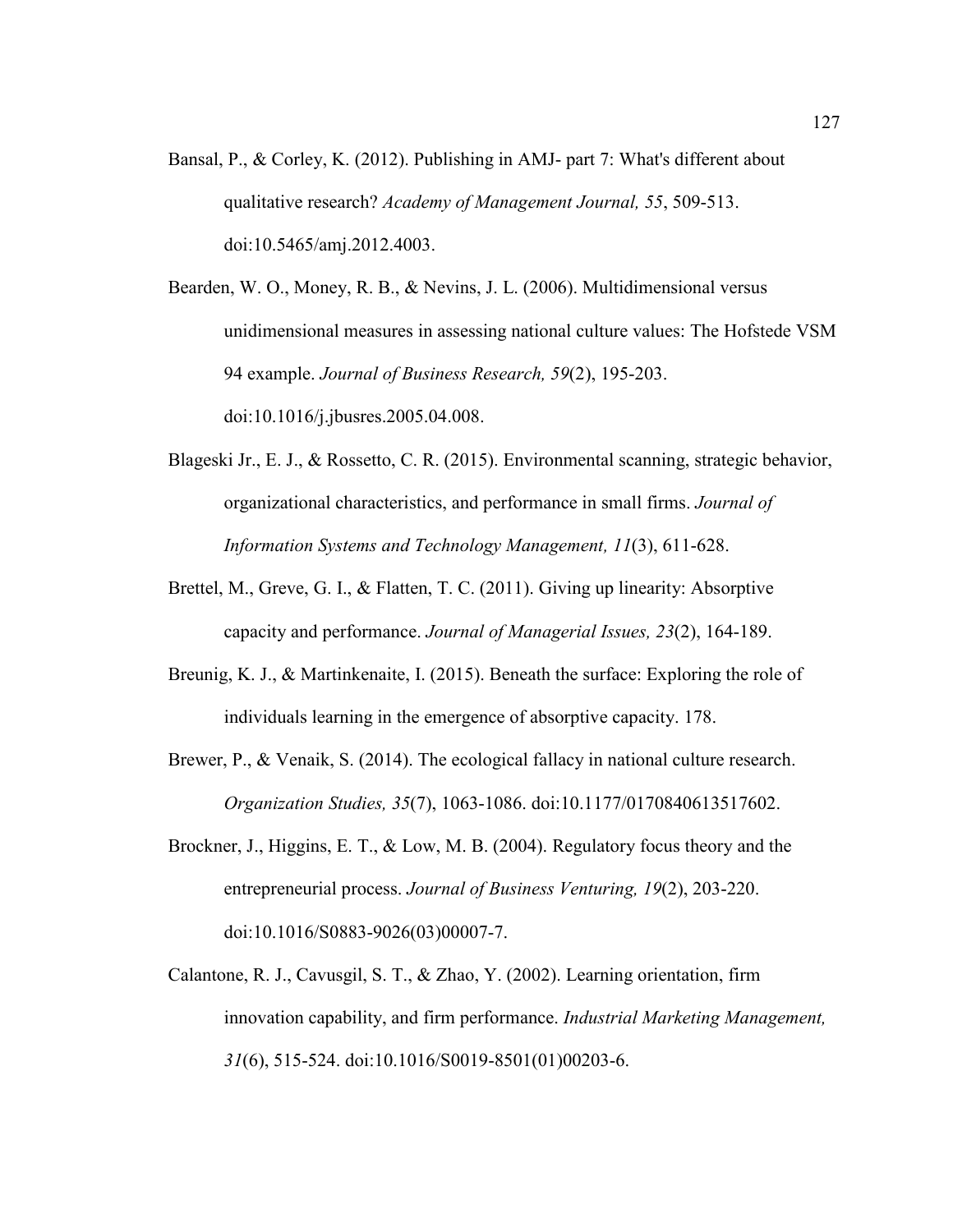- Camisón, C., & Forés, B. (2010). Knowledge absorptive capacity: New insights for its conceptualization and measurement. *Journal of Business Research, 63*(7), 707- 715. doi:10.1016/j.jbusres.2009.04.022.
- Chauvet, V. (2014). Absorptive capacity: Scale development and implications for future research. *Management International, 19*(1), 113-129. doi:10.7202/1028493a.
- Chen, S. & Chang, B. (2012). The effects of knowledge characteristics and absorptive capacity on the performance of knowledge transfer for SMEs: The moderation views of organizational structure. *The Journal of Human Resource and Adult Learning, 8*(1), 30.
- Chien-Chiang, L. (2016). An individual-level exploration on absorptive capacity. *ISPIM Conference Proceedings,*1.
- Cohen, W. M., & Levinthal, D. A. (1990). Absorptive capacity: A new perspective on learning and innovation. *Administrative Science Quarterly, 35*(1), 128-152.
- Creswell, J.W. (1994). Research Design: qualitative & quantitative approaches. Thousand Oaks, CA: Sage Publications, Inc.
- Creswell, J.W. (2014). Research Design: Qualitative, quantitative, and mixed methods approaches. Thousand Oaks, CA: Sage Publications, Inc.
- Dasgupta, M., & Gupta, R. K. (2009). Innovation in organizations: A review of the role of organizational learning and knowledge management. *Global Business Review, 10*(2), 203-224.
- Daspit, J. J., & D'Souza, D. E. (2013). Understanding the multi-dimensional nature of absorptive capacity. *Journal of Managerial Issues, 25*(3), 299-299.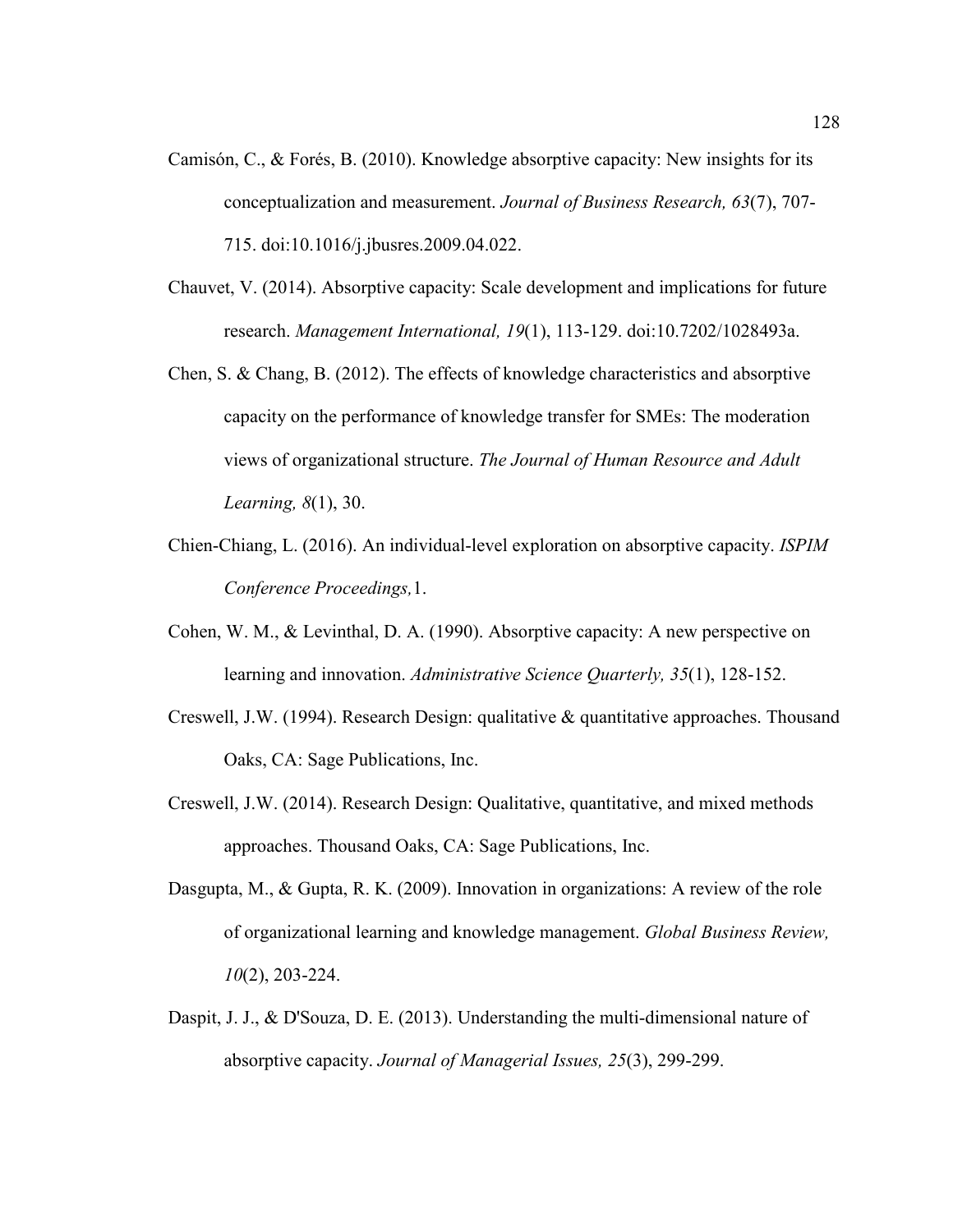- Davenport, T. H., Prusak, L. (1998). *Working knowledge: How organizations manage what they know*. Boston, Mass: Harvard Business School Press.
- Degravel, D. (2015). Does national culture impact managerial cognition of RBV capabilities? *Journal of Management Policy and Practice, 16*(4), 11.
- Dorfman, P., Javidan, M., Hanges, P., Dastmalchian, A., & House, R. (2012). GLOBE: A twenty year journey into the intriguing world of culture and leadership. *Journal of World Business, 47*(4), 504-518. doi:10.1016/j.jwb.2012.01.004.
- Doval, E. (2015). A framework for knowledge management process. *Geopolitics, History and International Relations, 7*(2), 207.

Durst, S., & Edvardsson, I., R. (2012). Knowledge management in SMEs: A literature review. *Journal of Knowledge Management, 16*(6), 879-903. doi:10.1108/13673271211276173.

- Eltamimi, A. (2013). *Absorptive capacity, commitment, and internationalization: Implications for SMEs' performance in Saudi Arabia, Egypt and the united Arab Emirates.*
- Escribano, A., Fosfuri, A., & Tribó, J. A. (2009). Managing external knowledge flows: The moderating role of absorptive capacity. *Research Policy, 38*(1), 96-105. doi:10.1016/j.respol.2008.10.022.
- Flatten, T. C., Engelen, A., Zahra, S. A., & Brettel, M. (2011a). A measure of absorptive capacity: Scale development and validation. *European Management Journal, 29*(2), 98-116. doi:10.1016/j.emj.2010.11.002.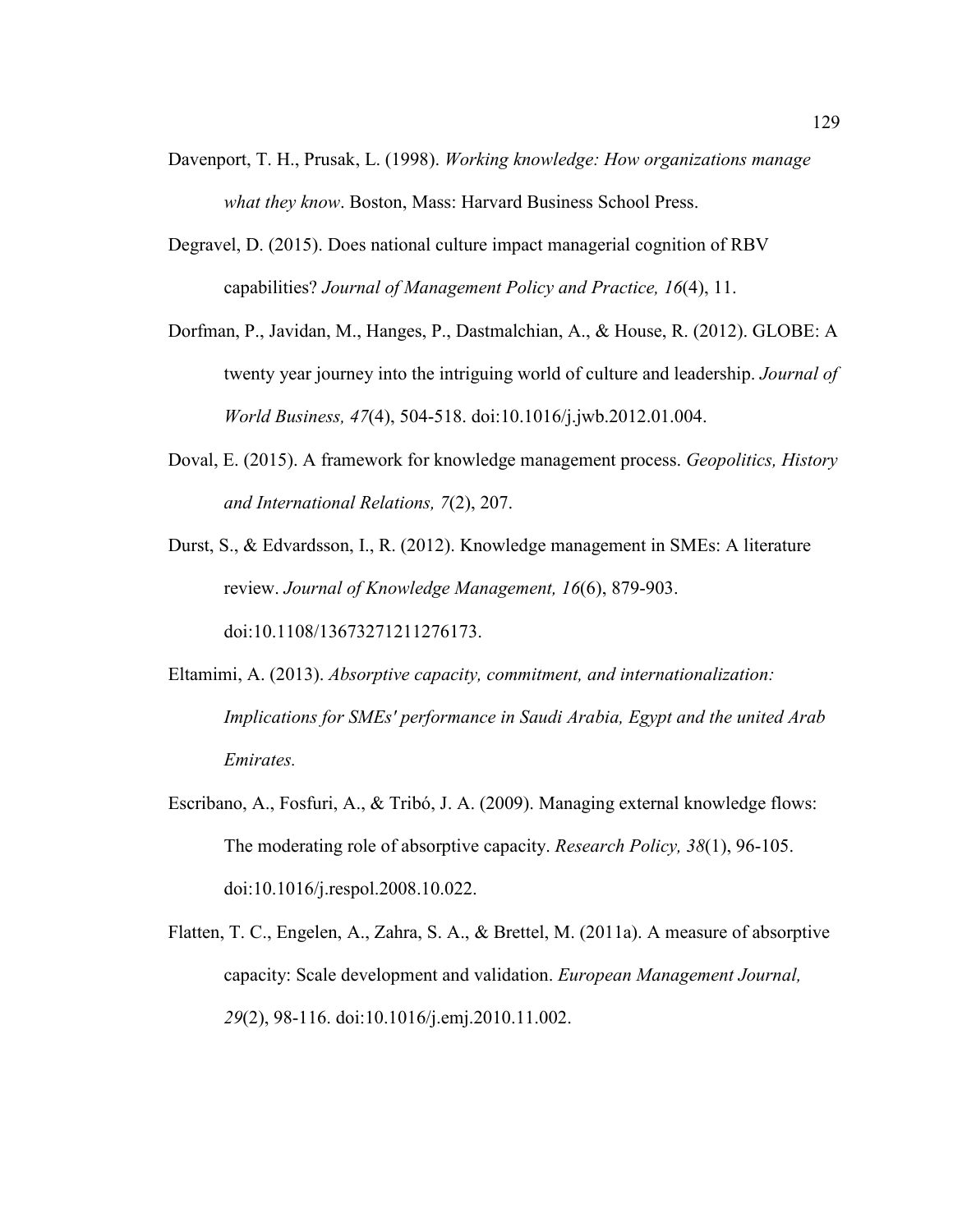- Flatten, T. C., Greve, G. I., & Brettel, M. (2011b). Absorptive capacity and firm performance in SMEs: The mediating influence of strategic alliances. *European Management Review, 8*(3), 137-152.
- Flatten, T., Adams, D., & Brettel, M. (2015). Fostering absorptive capacity through leadership: A cross-cultural analysis. *Journal of World Business, 50*(3), 519-534. doi:10.1016/j.jwb.2014.08.010.
- Fosfuri, A., & Tribó, J. A. (2008). Exploring the antecedents of potential absorptive capacity and its impact on innovation performance. *Omega, 36*(2), 173-187. doi:10.1016/j.omega.2006.06.012.
- Frank, H., Kessler, A., Mitterer, G. & Weismeier-Sammer, D. (2012). Learning orientation of SMEs and its impact on firm performance. *Journal of Marketing Development and Competitiveness, 6*(3), 29.
- Furrer, O. F. G., Tjemkes, B. V., & Henseler, J. (2012). A model of response strategies in strategic alliances: A PLS analysis of a circumplex structure. *Long Range Planning, 45*(5-6), 424-450. doi:10.1016/j.lrp.2012.10.003.
- Garg, R. & De, K. K. (2014). An exposition of resource capabilities for SMEs in the emerging markets. *South African Journal of Economic and Management Sciences, 17*(3), 310.
- Gjuraj, E. (2013). The importance of national culture studies in the organizational context. *European Scientific Journal, 9*(11), 160.
- Gnizy, I., Baker, W. E., & Grinstein, A. (2014). Proactive learning culture: A dynamic capability and key success factor for SMEs entering foreign markets.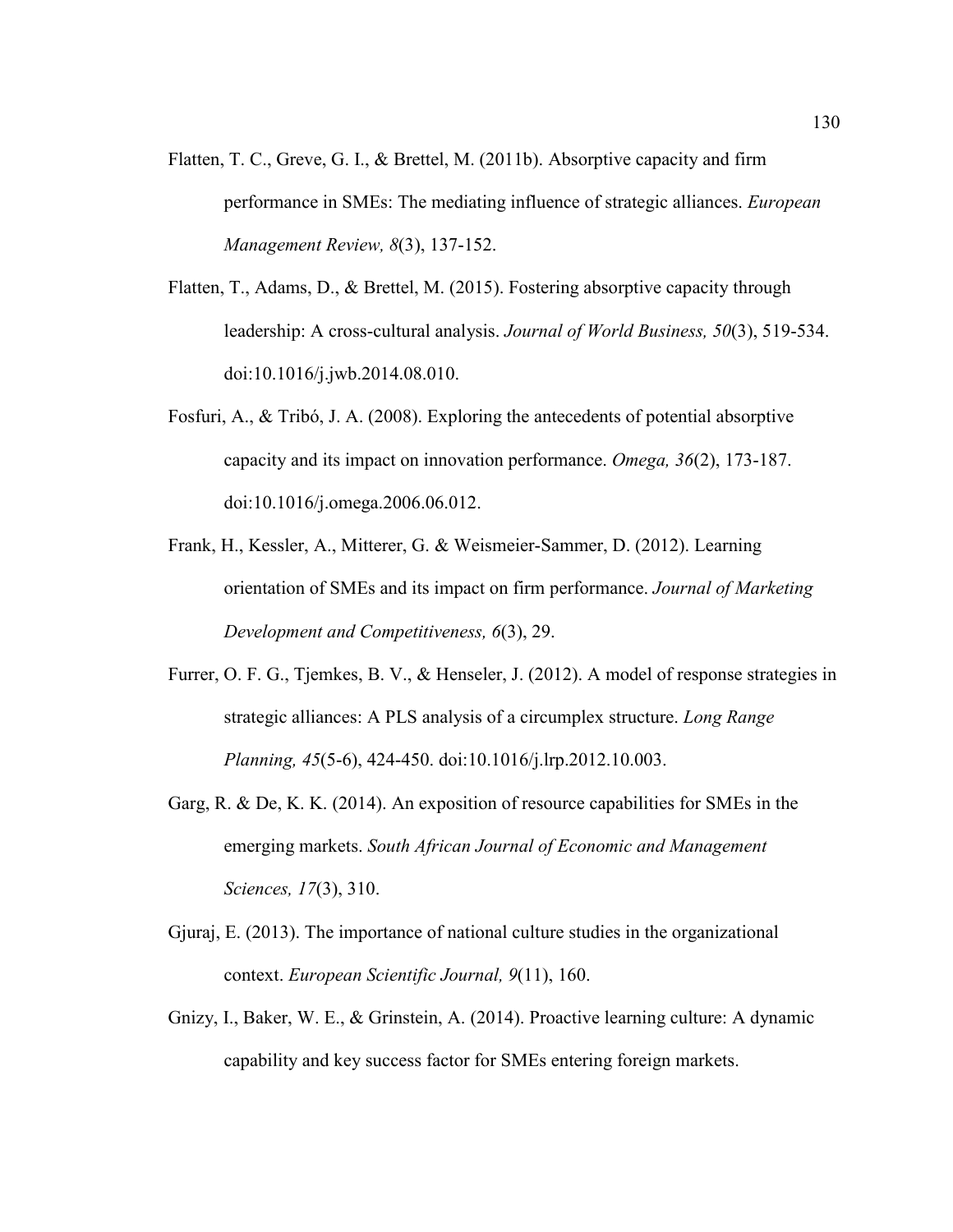*International Marketing Review, 31*(5), 477-505. doi:10.1108/IMR-10-2013- 0246.

- Goktan, A. B., & Gunay, G. (2011). Is entrepreneurial cognition culturally bound? A comparative study conducted in turkey and the united states. *Journal of Small Business and Entrepreneurship, 24*(4), 455-469.
- Gray, C. (2006). Absorptive capacity, knowledge management and innovation in entrepreneurial small firms. *International Journal of Entrepreneurial Behaviour & Research, 12*(6), 345-360. doi:10.1108/13552550610710144.
- Greve, G., Engelen, A., & Brettel, M. (2009). An integrative view on absorptive capacity and national culture. *International Journal of Business Studies: A Publication of the Faculty of Business Administration, Edith Cowan University, 17*(1), 19-43.
- Gupta, S. F. (2012). A framework development process to integrate cultural value dimensions in a managerial decision making context. *Journal of Business and Economic Studies, 18*(1), 1-53.
- Hambrick, D. C. (2007). Upper echelons theory: An update. *The Academy of Management Review, 32*(2), 334-343.
- Helfat, C. E., & Peteraf, M. A. (2003). The dynamic resource-based view: Capability lifecycles. *Strategic Management Journal, 24*(10), 997-1010. doi:10.1002/smj.332.
- Helfat, C. E., & Peteraf, M. A. (2015). Managerial cognitive capabilities and the microfoundations of dynamic capabilities. *Strategic Management Journal, 36*(6), 831-850. doi:10.1002/smj.2247.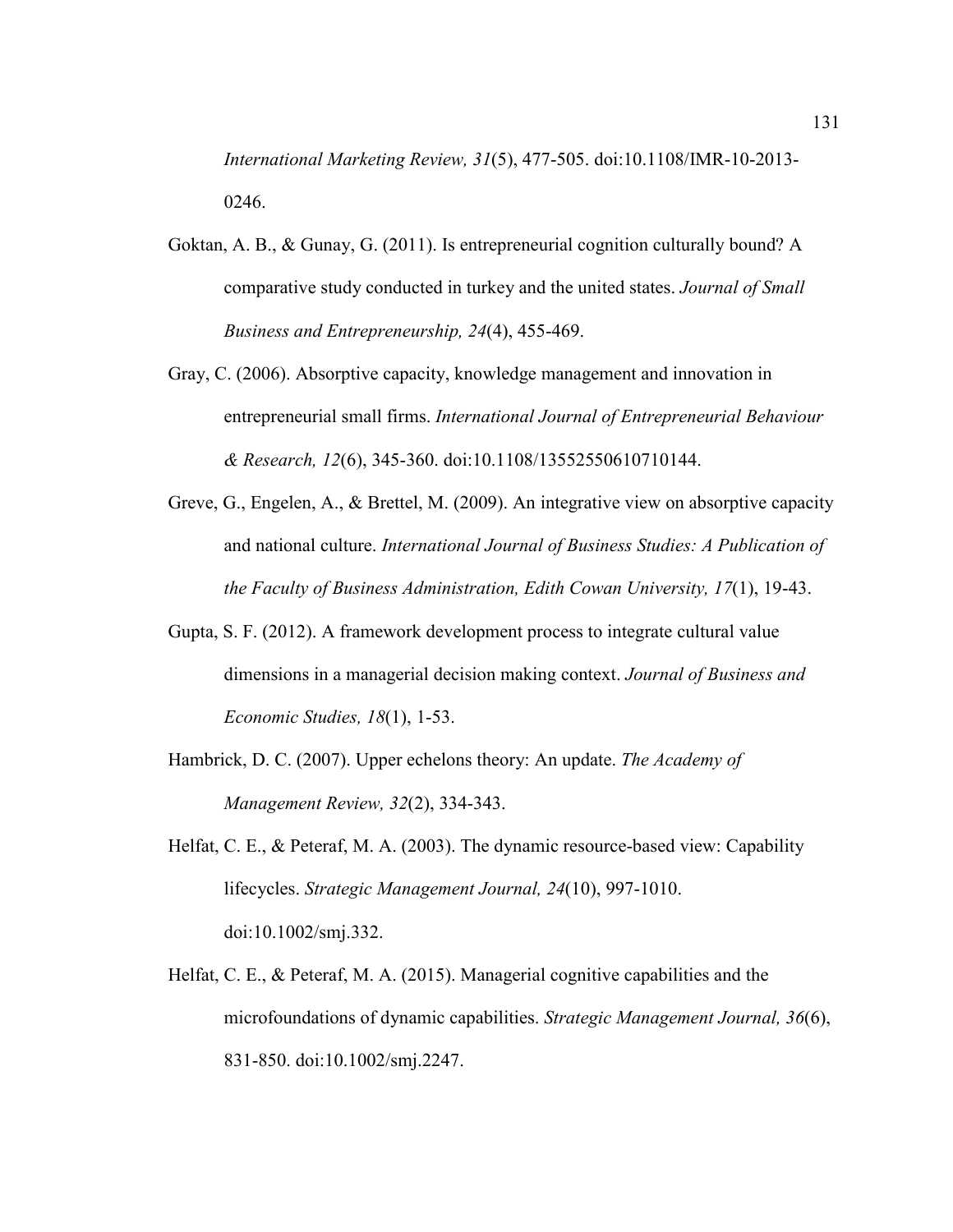- Hofstede, G. (1980). Culture's consequences: International differences in work-related values. Beverly Hills, CA Sage Publications.
- Hofstede, G. H., & Hofstede, G. J. (2005). *Cultures and organizations: Software of the mind* (Rev. and expand 2nd ed.). New York: McGraw-Hill.
- Hofstede, G., Neuijen, B., Ohayv, D. D., & Sanders, G. (1990). Measuring organizational cultures: A qualitative and quantitative study across twenty cases. *Administrative Science Quarterly, 35*(2), 286-316.
- Jansen, J. J. P., Van Den Bosch, F. A. J, & Volberda, H. W. (2005). Managing potential and realized absorptive capacity: How do organizational antecedents matter? *The Academy of Management Journal, 48*(6), 999-1015.
- Johnson, P. D., Smith, M. B., Wallace, J. C., Hill, A. D., & Baron, R. A. (2015). A review of multilevel regulatory focus in organizations. *Journal of Management, 41*(5), 1501.
- King, W. R., Chung, T. R., & Haney, M. H. (2008). Knowledge management and organizational learning. *Omega, 36*(2), 167-172. doi:10.1016/j.omega.2006.07.004.
- Kraaijenbrink, J., Spender, J., & Groen, A. J. (2010). The resource-based view: A review and assessment of its critiques: 1. *Journal of Management, 36*(1), 349.
- Kreiser, P. M., Marino, L. D., Dickson, P., & Weaver, K. M. (2010). Cultural influences on entrepreneurial orientation: The impact of national culture on risk taking and reactiveness in SMEs. *Entrepreneurship Theory and Practice, 34*(5), 959. doi:10.1111/j.1540-6520.2010.00396.x.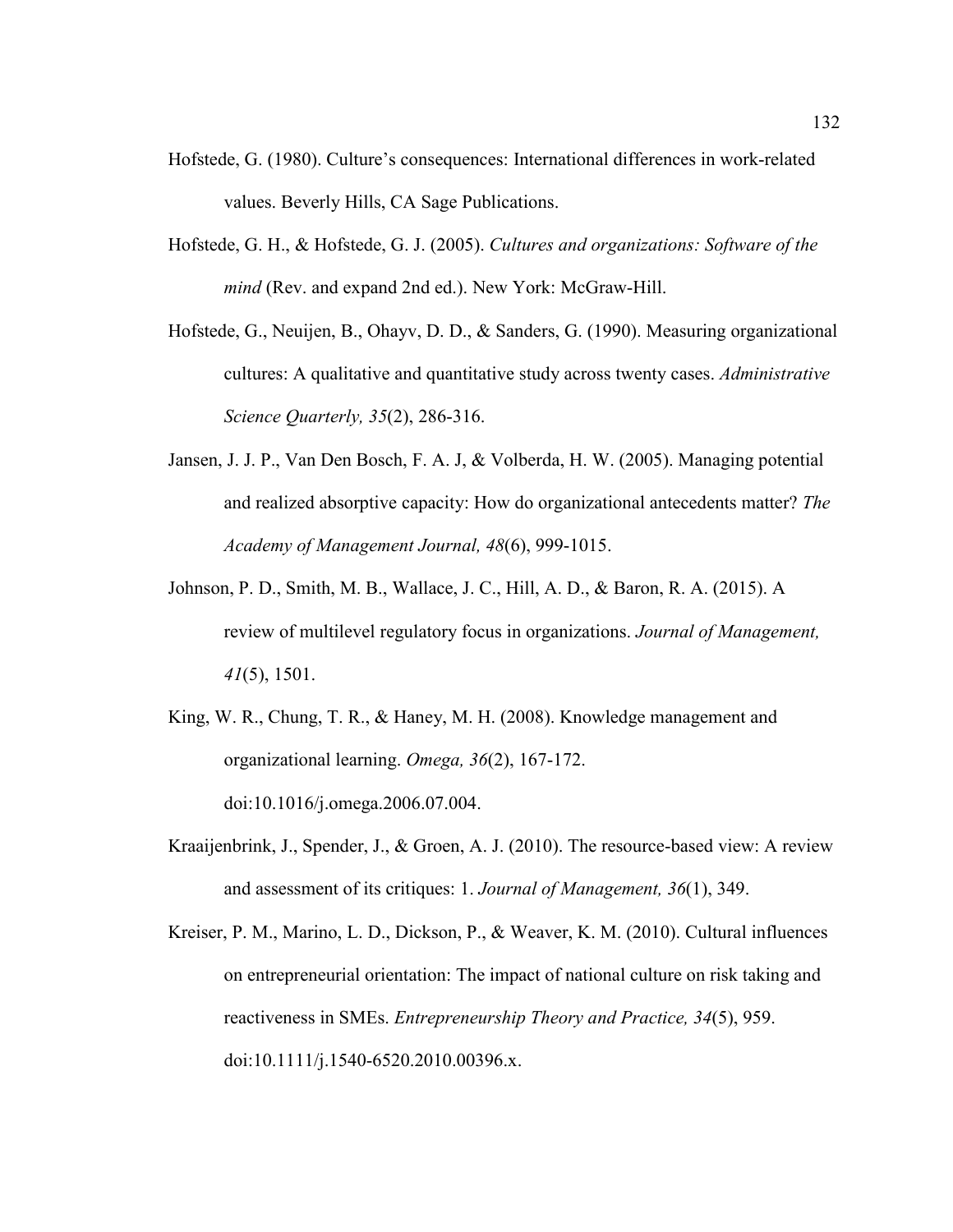- Lane, P. J., Koka, B. R., & Pathak, S. (2006). The reification of absorptive capacity: A critical review and rejuvenation of the construct. *The Academy of Management Review, 31*(4), 833-863. doi:10.5465/AMR.2006.22527456.
- Lee, S. M., Lim, S., & Pathak, R. D. (2011). Culture and entrepreneurial orientation: A multi-country study. *International Entrepreneurship and Management Journal, 7*(1), 1-15. doi:10.1007/s11365-009-0117-4.
- Leech, N. L., Barrett, K. C., & Morgan, G. A. (2005). *SPSS for Intermediate Statistics: Use and Interpretation*. Mahwah, N.J. Lawrence Erlbaum Associates, Inc.
- Lewin, A. Y., Massini, S., & Peeters, C. (2011). Microfoundations of internal and external absorptive capacity routines. *Organization Science, 22*(1), 81-98. doi:10.1287/orsc.1100.0525.
- Liao, T., & Yu, C. J. (2013). The impact of local linkages, international linkages, and absorptive capacity on innovation for foreign firms operating in an emerging economy. *The Journal of Technology Transfer, 38*(6), 809-827. doi:10.1007/s10961-012-9265-8.
- Lockett, A., Thompson, S., & Morgenstern, U. (2009). The development of the resourcebased view of the firm: A critical appraisal. *International Journal of Management Reviews, 11*(1), 9-28. doi:10.1111/j.1468-2370.2008.00252.x.

Magnier-Watanabe, R., & Senoo, D. (2010). Shaping knowledge management: Organization and national culture. *Journal of Knowledge Management, 14*(2), 214-227. doi:10.1108/13673271011032364.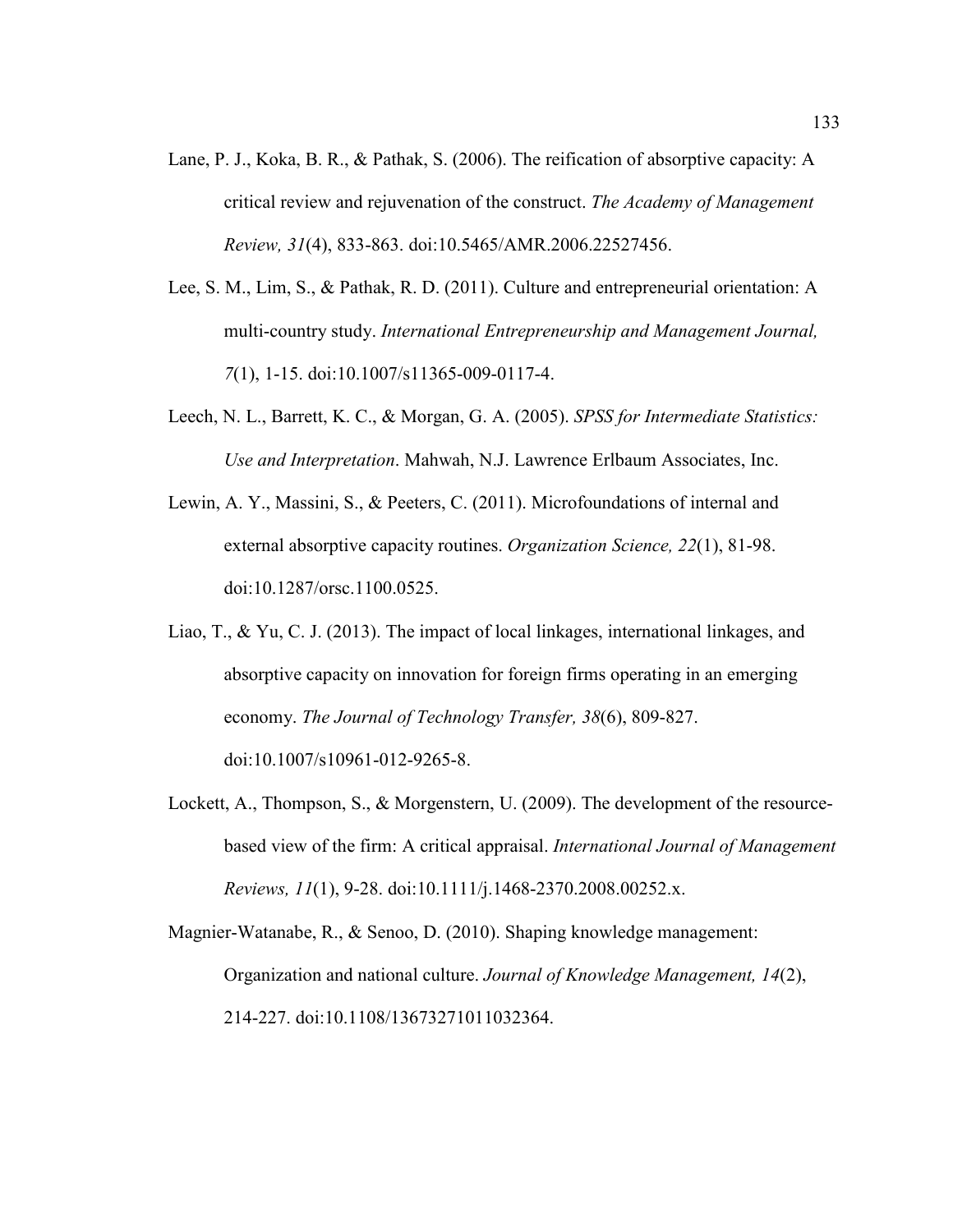- Maznevski, M. L., DiStefano, J. J., Gomez, C. B., Noorderhaven, N. G., & Wu, P. C. (2002). Cultural dimensions at the individual level of analysis: The cultural orientations framework. *International Journal of Cross Cultural Management, 2*(3), 275-296. doi:10.1177/147059580223001.
- Minkov, M., & Hofstede, G. (2012). Is national culture a meaningful concept?: Cultural values delineate homogeneous national clusters of in-country regions. *Cross-Cultural Research, 46*(2), 133-159. doi:10.1177/1069397111427262.
- Mitchell, R. K., Smith, J. B., Morse, E. A., Seawright, K. W., Peredo, A. M.,  $\&$ McKenzie, B. (2002). Are entrepreneurial cognitions universal? Assessing entrepreneurial cognitions across cultures. *Entrepreneurship: Theory and Practice, 26*(4).
- Ndiege, J. R., Herselman, M. E., & Flowerday, S. V. (2012). Absorptive capacity: Relevancy for large and small enterprises. *SA Journal of Information Management, 14*(1) doi:10.4102/sajim.v14i1.520.
- Newbert, S. L. (2008). Value, rareness, competitive advantage, and performance: A conceptual-level empirical investigation of the resource-based view of the firm. *Strategic Management Journal, 29*(7), 745-768. doi:10.1002/smj.686.
- Noblet, J., Simon, E., & Parent, R. (2011). Absorptive capacity: A proposed operationalization. *Knowledge Management Research & Practice, 9*(4), 367-377. doi:10.1057/kmrp.2011.26.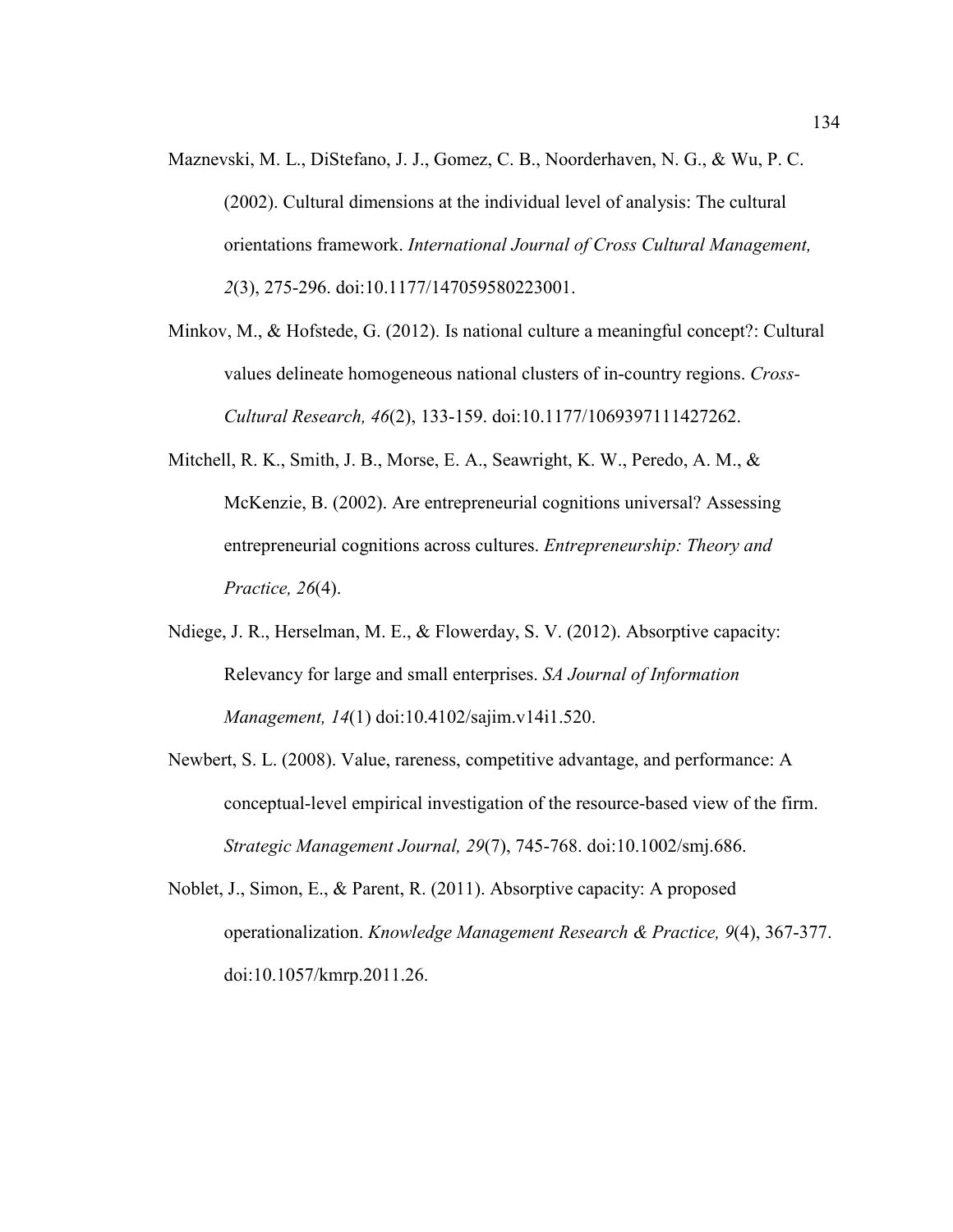- Offermann, L. R., & Hellmann, P. S. (1997). Culture's consequences for leadership behavior: National values in action. *Journal of Cross-Cultural Psychology, 28*(3), 342-351. doi:10.1177/0022022197283008.
- Oppong, S. (2014). Upper echelons theory revisited: The need for a change from causal description to causal explanation. *Management, 19*(2), 169-183.
- Purcarea, I., del Mar Benavides Espinosa, M., & Apetrei, A. (2013). Innovation and knowledge creation: Perspectives on the SMEs sector. *Management Decision, 51*(5), 1096-1107. doi:10.1108/MD-08-2012-0590.
- Real, J. C., Roldán, J. L., & Leal, A. (2014). From entrepreneurial orientation and learning orientation to business performance: Analyzing the mediating role of organizational learning and the moderating effects of organizational size. *British Journal of Management, 25*(2), 186-208.
- Rhee, J., Park, T., & Lee, D. H. (2010). Drivers of innovativeness and performance for innovative SMEs in south Korea: Mediation of learning orientation. *Technovation, 30*(1), 65-75. doi:10.1016/j.technovation.2009.04.008.
- Ritchie, B., & Brindley, C. (2005). Cultural determinants of competitiveness within SMEs. *Journal of Small Business and Enterprise Development, 12*(1), 104-119. doi:10.1108/14626000510579671.
- SBA. (2015). Small Business Profile: Advocacy the voice of small business in government; Maryland. Small business association. Retrieved from: https://www.sba.gov/sites/default/files/advocacy/MD\_1.pdf.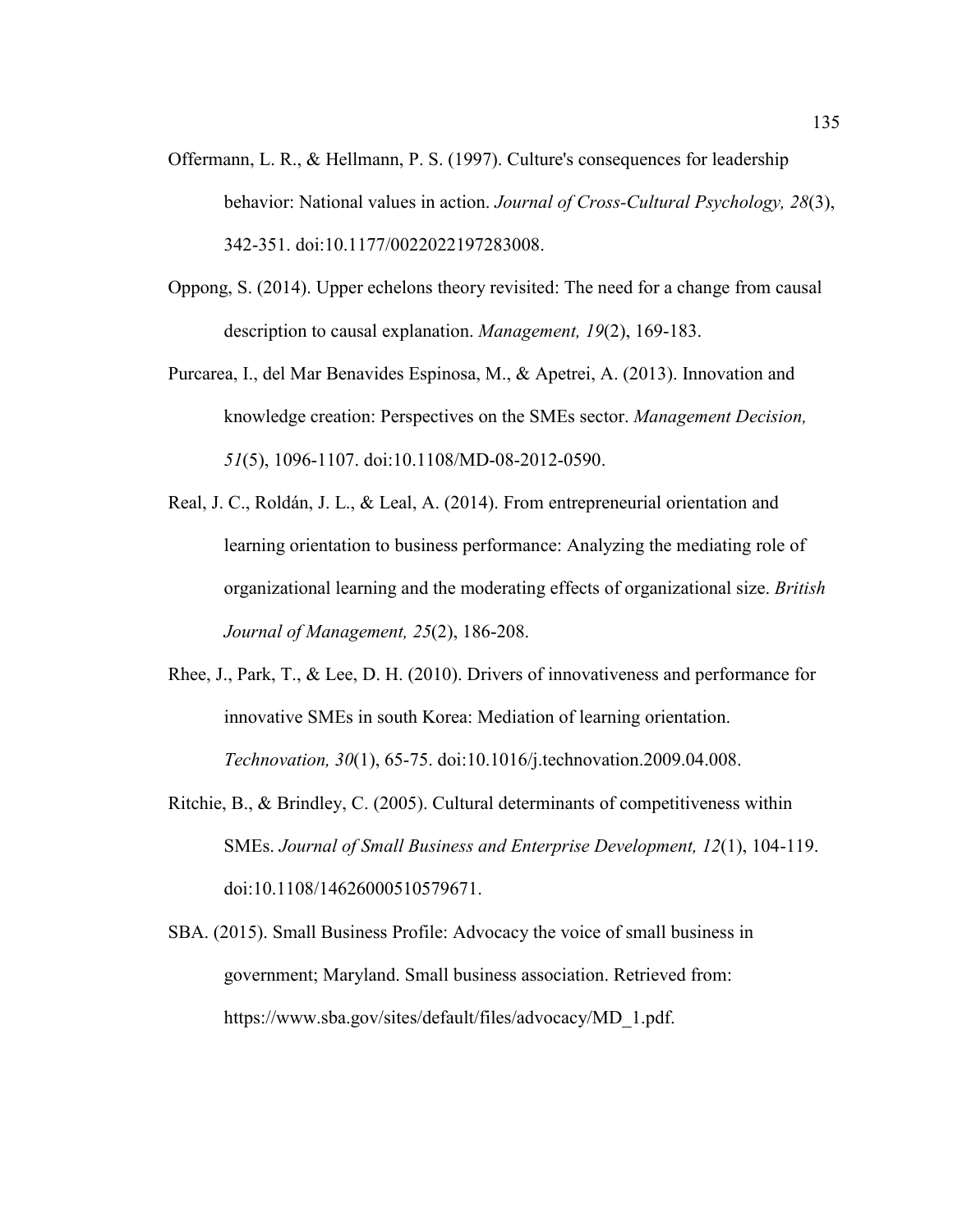- Sanders, W. G., Geletkanycz, M. A., & Carpenter, M. A. (2004). Upper echelons research revisited: Antecedents, elements, and consequences of top management team composition. *Journal of Management, 30*(6), 749-778. doi:10.1016/j.jm.2004.06.001.
- Skokic, V., Coh, M. & Torkkeli, M. (2015). Dynamic capabilities in SMEs: The integration of external competencies. *International Journal of Business Research and Management, 6*(3), 54-70.
- Sofka, W. (2008). Globalizing domestic absorptive capacities. *MIR: Management International Review, 48*(6), 769-792. doi:10.1007/s11575-008-0106-9.
- Song, Z. (2015). Organizational learning, absorptive capacity, imitation and innovation empirical analyses of 115 firms across china. *Chinese Management Studies, 9*(1), 97-113. doi:10.1108/CMS-05-2014-0092.
- Stake, R. E. (2010). *Qualitative research: Studying how things work*. New York, NY: Guilford Press.
- Stankov, L., & Lee, J. (2009). Dimensions of cultural differences: Pancultural, ETIC/EMIC, and ecological approaches. *Learning and Individual Differences, 19*(3), 339-354. doi:10.1016/j.lindif.2008.09.003.
- Supyuenyong, V., & Swierczek, F. W. (2011). Knowledge management process and organizational performance in SMEs. *International Journal of Knowledge Management (IJKM), 7*(2), 1-21. doi:10.4018/jkm.2011040101.
- Swoboda, B., & Olejnik, E. (2016). Linking processes and dynamic capabilities of international SMEs: The mediating effect of international entrepreneurial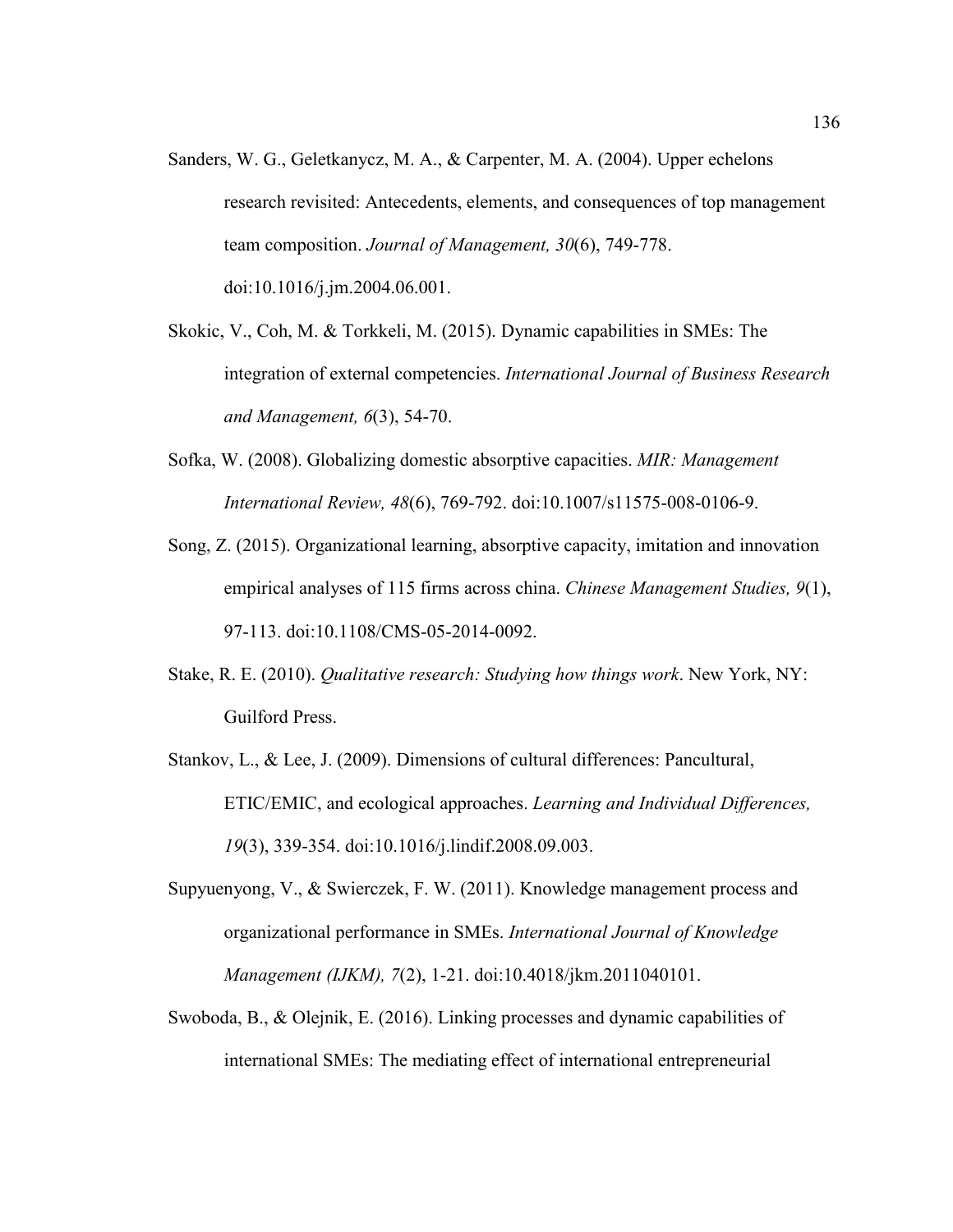orientation. *Journal of Small Business Management, 54*(1), 139-161. doi:10.1111/jsbm.12135.

- Tabachnick, B.G., & Fidell, L.S. (2007). Using Multivariate Statistics. ( $5<sup>th</sup>$  ed.). Boston, MA. Pearson Education, Inc.
- Taras, V., Kirkman, B., & Steel, P. (2010). Examining the impact of culture's consequences: A three-decade, multilevel, meta-analytic review of Hofstede's cultural value dimensions. *Journal of Applied Psychology, 95*(3), 405-439. doi:10.1037/a0018938.
- Todorova, G., & Durisin, B. (2007). Absorptive capacity: Valuing a reconceptualization. *The Academy of Management Review, 32*(3), 774-786.
- Tumasjan, A., & Braun, R. (2012). In the eye of the beholder: How regulatory focus and self-efficacy interact in influencing opportunity recognition. *Journal of Business Venturing, 27*(6), 622. doi:10.1016/j.jbusvent.2011.08.001.
- Vasylieva, O. A. (2013). Absorptive capacity in organizational theories: Learning, innovation, managerial cognition. *Marketing ì Menedžment Innovacìj, 4*(4), 190- 198.
- Volberda, H. W., Foss, N. J., & Lyles, M. A. (2010). Absorbing the concept of absorptive capacity: How to realize its potential in the organization field. *Organization Science, 21*(4), 931-951. doi:10.1287/orsc.1090.0503.
- Wales, W. J., Parida, V., Patel, P. C. (2013). Too much of a good thing? absorptive capacity, firm performance, and the moderating role of entrepreneurial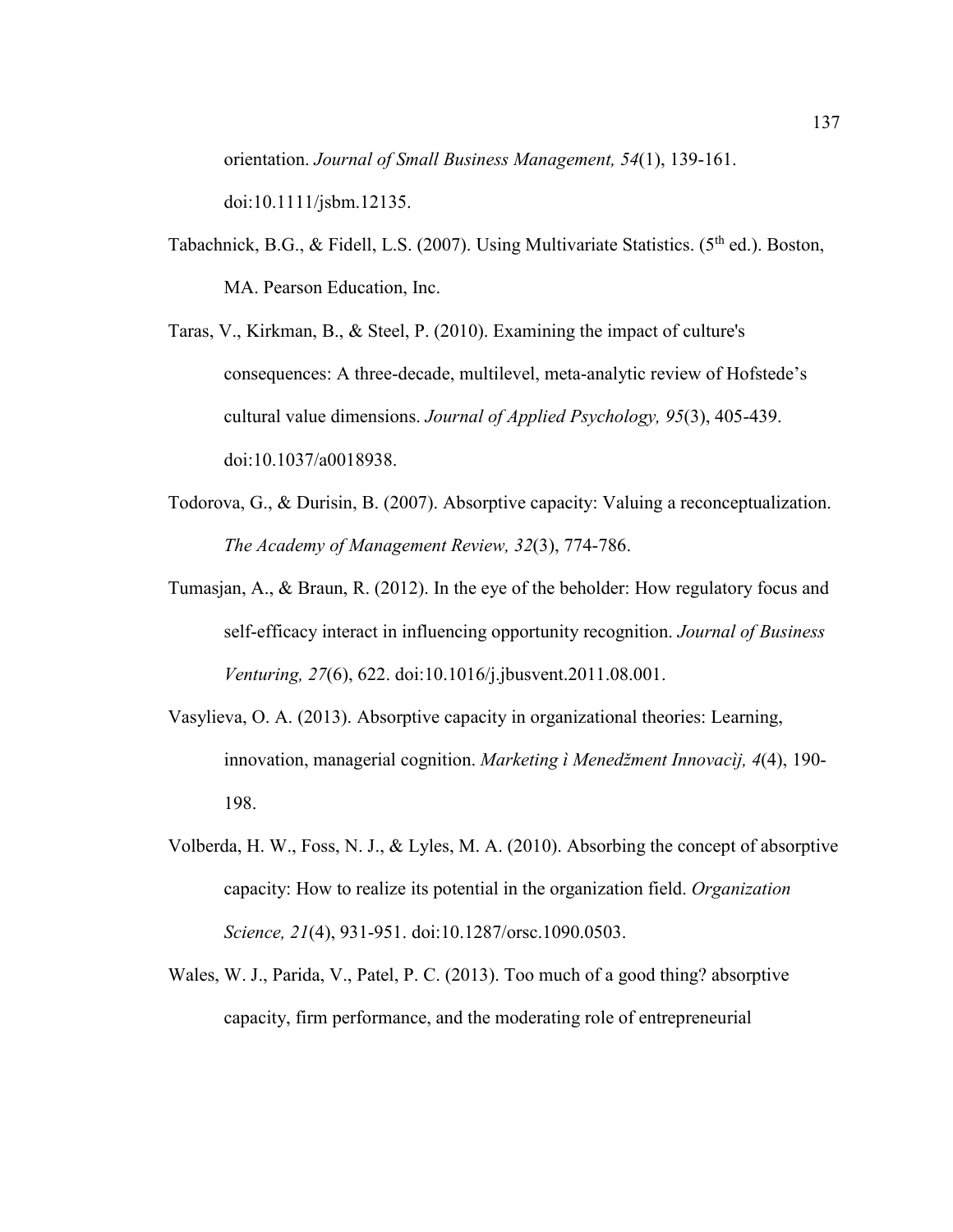orientation. *Strategic Management Journal, 34*(5), 622-633. doi:10.1002/smj.2026.

- Wang, C. L., & Ahmed, P. K. (2007). Dynamic capabilities: A review and research agenda. *International Journal of Management Reviews, 9*(1), 31-51. doi:10.1111/j.1468-2370.2007.00201.x.
- Wehner, M. C., Schwens, C., & Kabst, R. (2015). Individual-level experience and organizational-level absorptive capacity: The special case of international new ventures. *Journal of Business Economics, 85*(5), 545-568. doi:10.1007/s11573- 014-0745-1.
- Williams, D. A. (2014). Resources and failure of SMEs: Another look. *Journal of Developmental Entrepreneurship, 19*(1), 1-15. doi:10.1142/S1084946714500071.
- Yamak, S., Nielsen, S., & Escribá-Esteve, A. (2014). The role of external environment in upper echelons theory: A review of existing literature and future research directions. *Group & Organization Management, 39*(1), 69-109. doi:10.1177/1059601113511663.
- Yeoh, P. (2009). Realized and potential absorptive capacity: Understanding their antecedents and performance in the sourcing context. *Journal of Marketing Theory and Practice, 17*(1), 21-36. doi:10.2753/MTP1069-6679170102.
- Yoo, B., Donthu, N., & Lenartowicz, T. (2011). Measuring Hofstede's five dimensions of cultural values at the individual level: Development and validation of CVSCALE. *Journal of International Consumer Marketing, 23*(3/4), 193-210. doi:10.1080/08961530.2011.578059.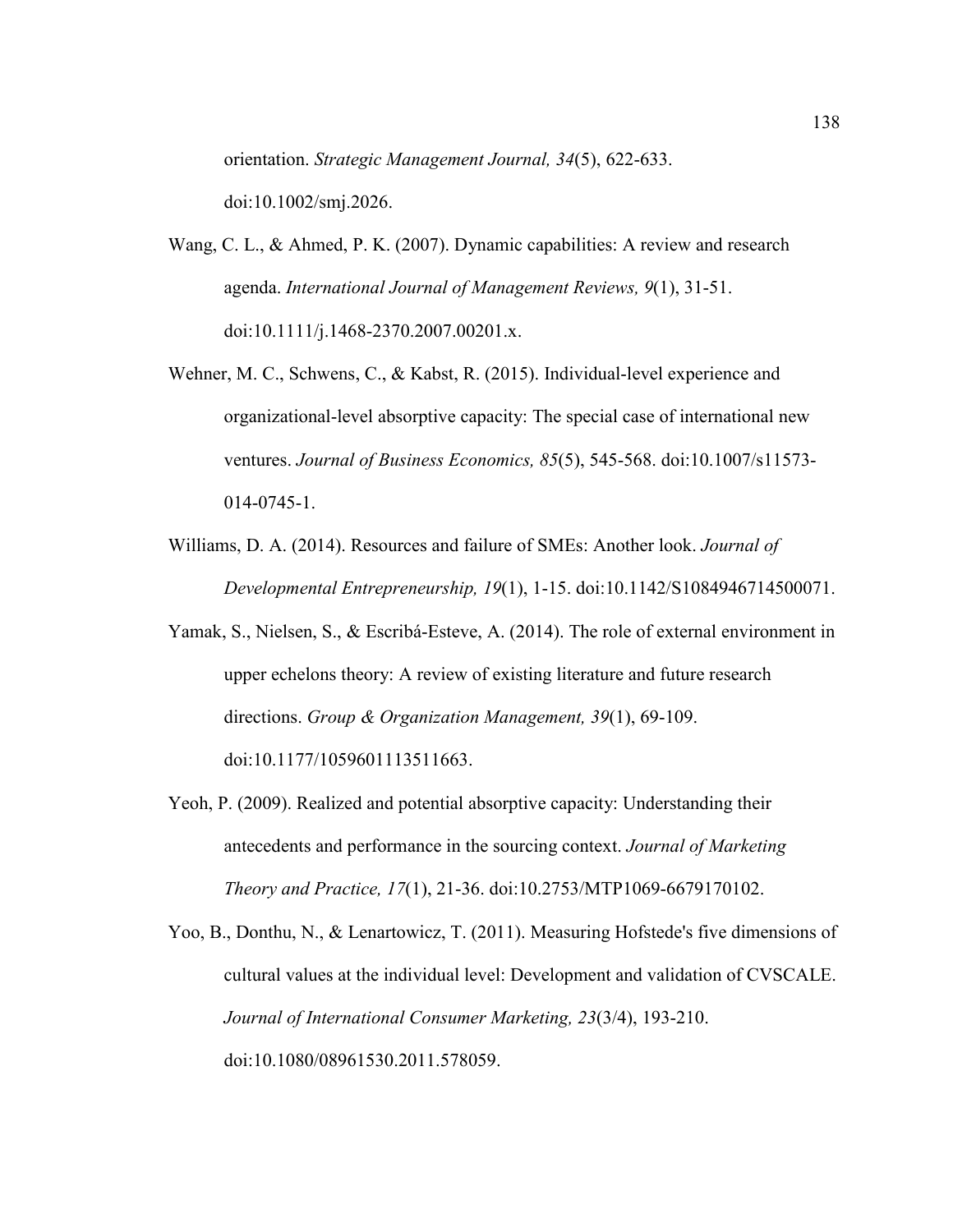- Zahra, S. A., & George, G. (2002). Absorptive capacity: A review, reconceptualization, and extension. *The Academy of Management Review, 27*(2), 185-203.
- Zhang, M., Macpherson, A., & Jones, O. (2006). Conceptualizing the learning process in SMEs: Improving innovation through external orientation. *International Small Business Journal, 24*(3), 299-323. doi:10.1177/0266242606063434.
- Zonooz, B. H., Farzam, V., Satarifar, M., & Bakhshi, L. (2011). The relationship between knowledge transfer and competitiveness in SMEs with emphasis on absorptive capacity and combinative capabilities. *International Business and Management*, 2(1), 59-85.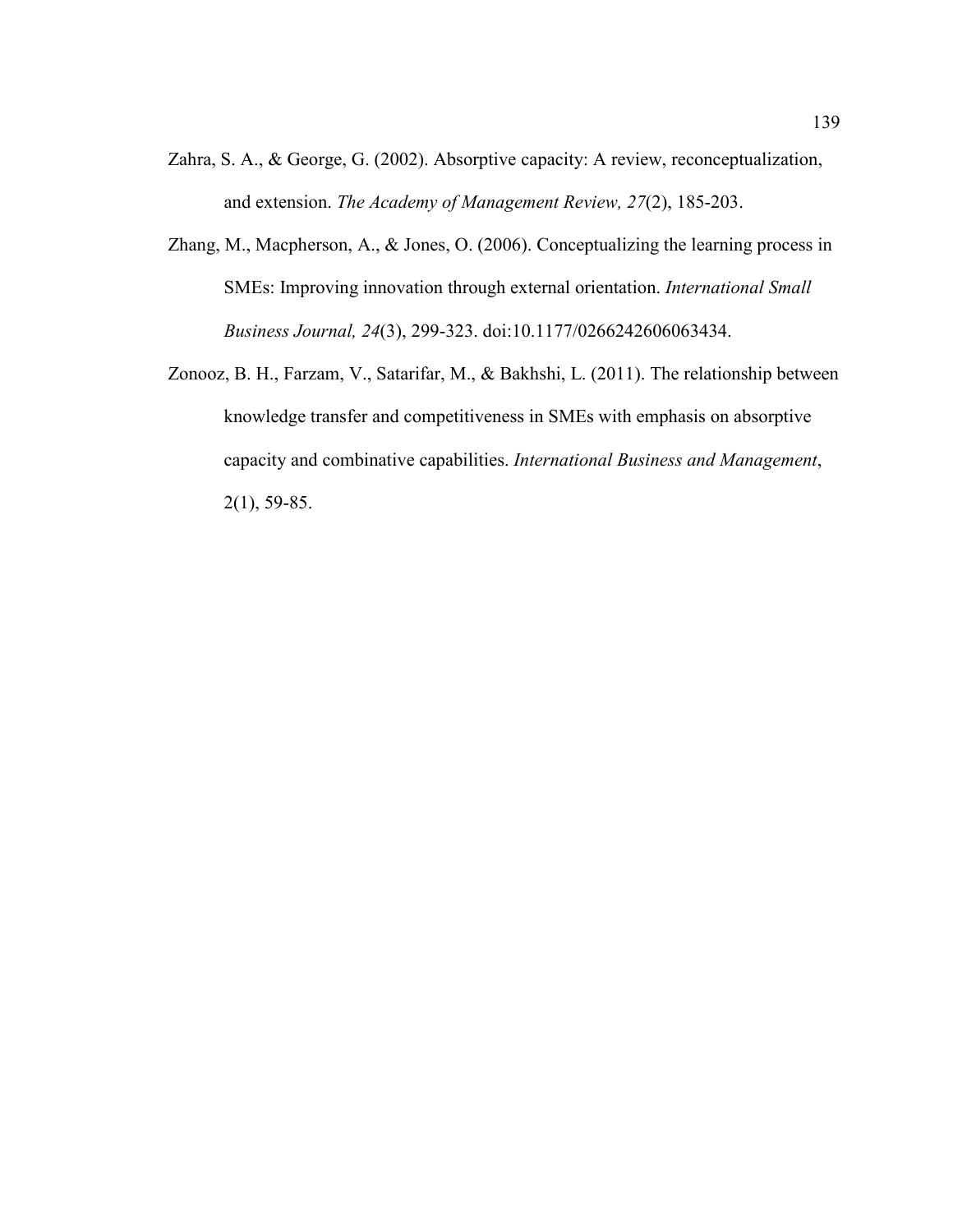### Appendix A

| Table A1: Greve et al. (2009) adoption of ACAP propositions per Hofstede's five |  |  |
|---------------------------------------------------------------------------------|--|--|
| dimensions of culture                                                           |  |  |

| Proposition 1: | The lower the level of individualism, the more likely is the<br>organization to adopt a high level of absorptive capacity.                         |
|----------------|----------------------------------------------------------------------------------------------------------------------------------------------------|
| Proposition 2: | The lower the level of power distance, the more likely is the<br>organization to adopt a high level of absorptive capacity.                        |
| Proposition 3: | The higher the level of uncertainty avoidance, the more likely<br>is the organization to adapt a high level of absorptive capacity.                |
| Proposition 4: | In case of both high levels of masculinity and femininity, the<br>more likely is the organization to adopt a high level of<br>absorptive capacity. |
| Proposition 5: | The higher the level of long-term orientation, the more likely is<br>the organization to adopt a high level of absorptive capacity.                |

Table A2: *Relationship between the characteristics of Hofstede's cultural dimensions and the characteristics of ACAP (Greve et al., 2009)* 

| <b>Cultural Dimension</b>                                                                                                                                                                                                       | Adoption of ACAP |
|---------------------------------------------------------------------------------------------------------------------------------------------------------------------------------------------------------------------------------|------------------|
| Individualism                                                                                                                                                                                                                   |                  |
| <b>Power Distance</b>                                                                                                                                                                                                           |                  |
| <b>Uncertainty Avoidance</b>                                                                                                                                                                                                    |                  |
| Masculinity                                                                                                                                                                                                                     | +/-              |
| Long-term Orientation                                                                                                                                                                                                           | +                |
| + Indicates a potentially positive relationship between cultural dimensions and<br>likelihood of ACAP adoption<br>- Indicated a potentially negative relationship between cultural dimension and<br>likelihood of ACAP adoption |                  |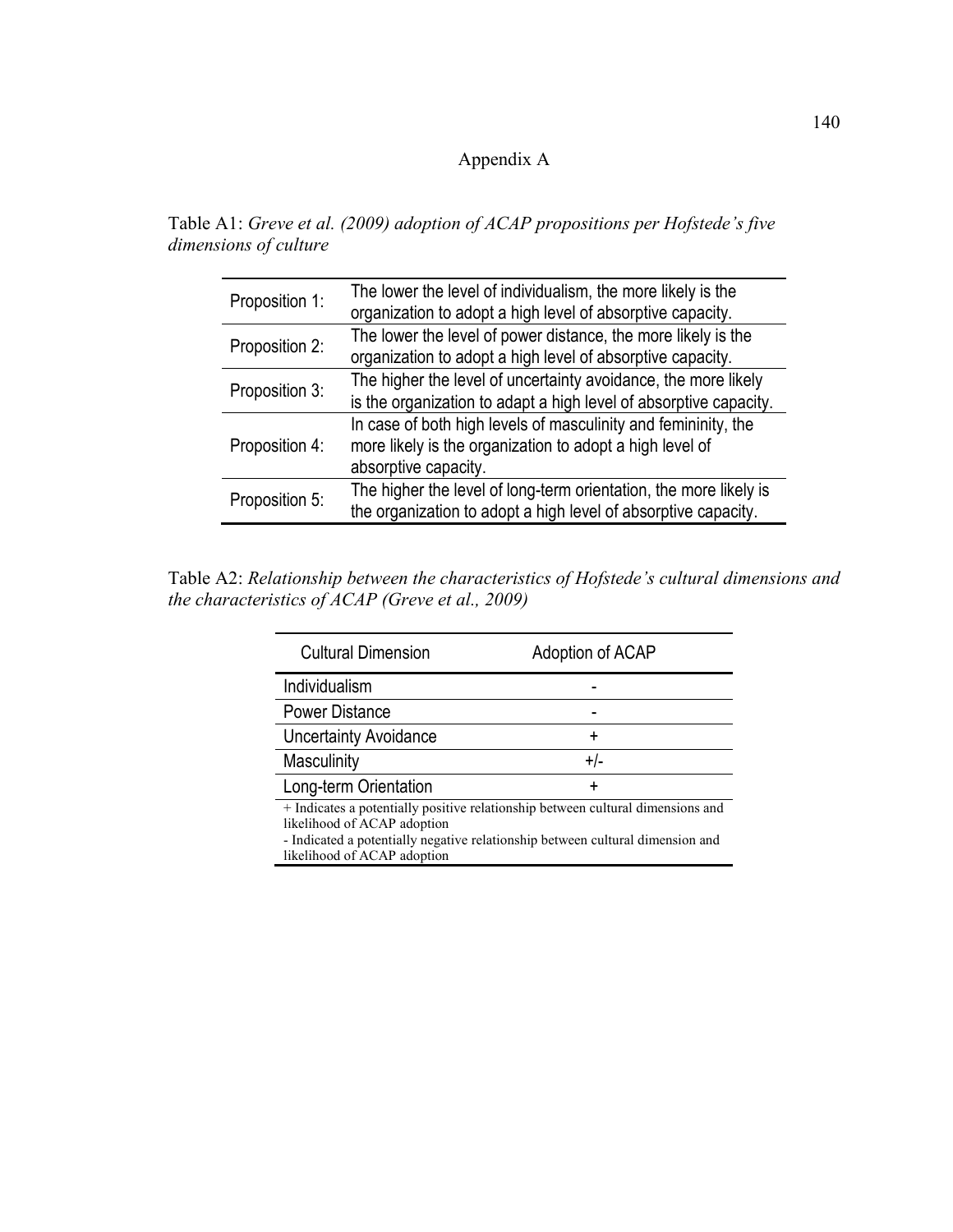#### Appendix B

#### ACAP Measurement Tool Approval

**From:** Vincent Chauvet <vincent\_chauvet@yahoo.com>

**Sent:** Wednesday, May 4, 2016 2:59:44 AM

**To:** Miller, Megan Young (School of Business)

**Subject:** Re: Permission to use ACAP measurement tool

Dear Megan,

I am so busy these days... Anyway, you can use my measurement scale in your dissertation. You can use it as it is, or you can also make some improvement. For instance, you can adapt some items depending on the firms/employees that will answer your questionnaire. Just pay attention to each ACAP dimension because I took some specific decisions concerning the building of this scale and of the four dimensions. Do not hesitate to contact me if you have any question.

Best regards,

----------------------------------------------------

Vincent CHAUVET

Full Professor

Dean of the Business School IAE Toulon

Campus Porte d'Italie

70, Avenue Roger Devoucoux - 83000 Toulon

Le Mardi 3 mai 2016 22h50, "Miller, Megan Young (School of Business)"

<mymiller@liberty.edu> a écrit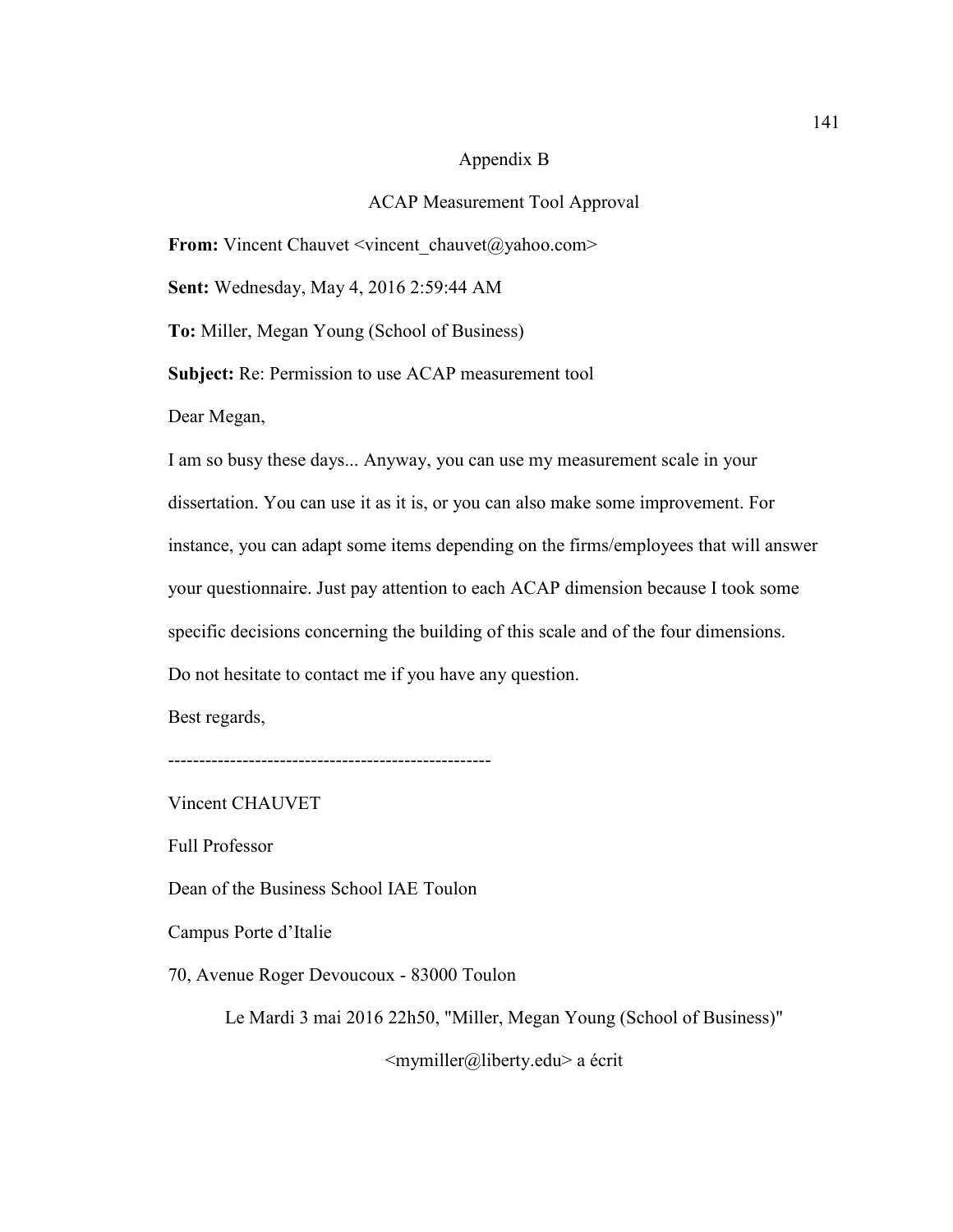#### Appendix C

#### CVSCALE Measurement Tool Approval

Boonghee Yoo <Boonghee.Yoo@Hofstra.edu>

Wed 4/27/2016, 10:35 AMMiller, Megan Young (School of Business)

<mymiller@liberty.edu>

Inbox

Ms. Miller,

I permit you to use CVSCALE.

Best regards,

Dr. Yoo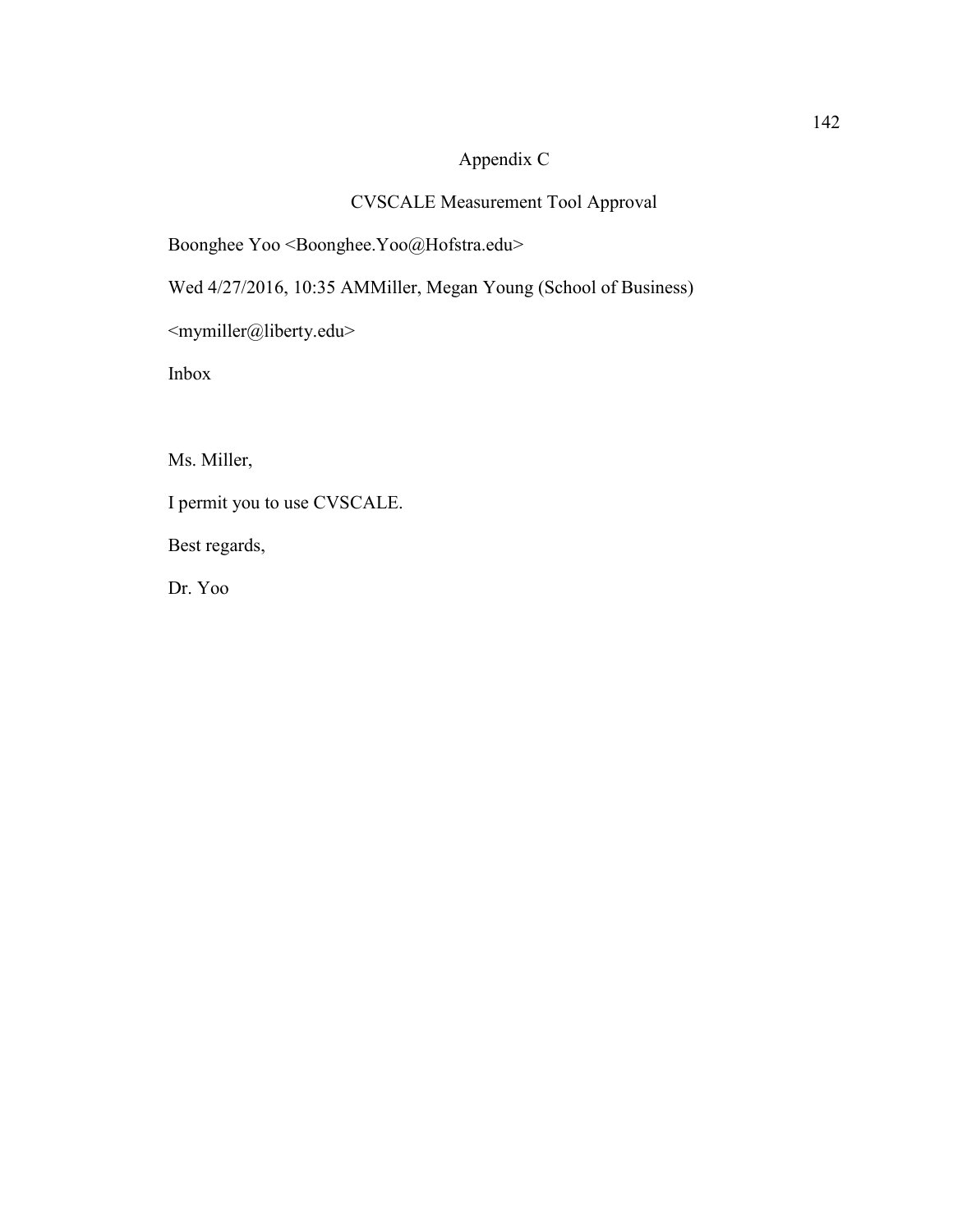# Appendix D

| <b>CVSCALE</b> Interpretation |
|-------------------------------|
|                               |

| <b>Hofstede Dimension</b>        | <b>Hofstede Scale Rank</b><br>(50 is midpoint) | <b>CVSCALE</b><br>Rank | <b>CVSCALE Survey</b><br>Values |
|----------------------------------|------------------------------------------------|------------------------|---------------------------------|
|                                  | High $=100$                                    | 5                      | $5 =$ strongly agree            |
| Power Distance (PDI)             | $Low = 0$                                      |                        | $1 =$ strongly disagree         |
|                                  | Strong = $100$                                 | 5                      | $5 =$ strongly agree            |
| Uncertainty Avoidance (UAI)      | Weak = $0$                                     |                        | $1 =$ strongly disagree         |
| Collectivist vs. Individualistic | Individualistic $= 100$                        | 1                      | $1 =$ strongly disagree         |
| (COL)                            | Collectivist = $0$                             | 5                      | $5 =$ strongly agree            |
| Long-Term vs. Short Term         | Long-Term = $100$                              | 5                      | $5 =$ very important            |
| (LTO)                            | Short-Term $= 0$                               |                        | $1 =$ very unimportant          |
| Masculine vs. Feminine           | Masculine = $100$                              | 5                      | $5 =$ strongly agree            |
| (MAS)                            | Feminine $= 0$                                 |                        | $1 =$ strongly disagree         |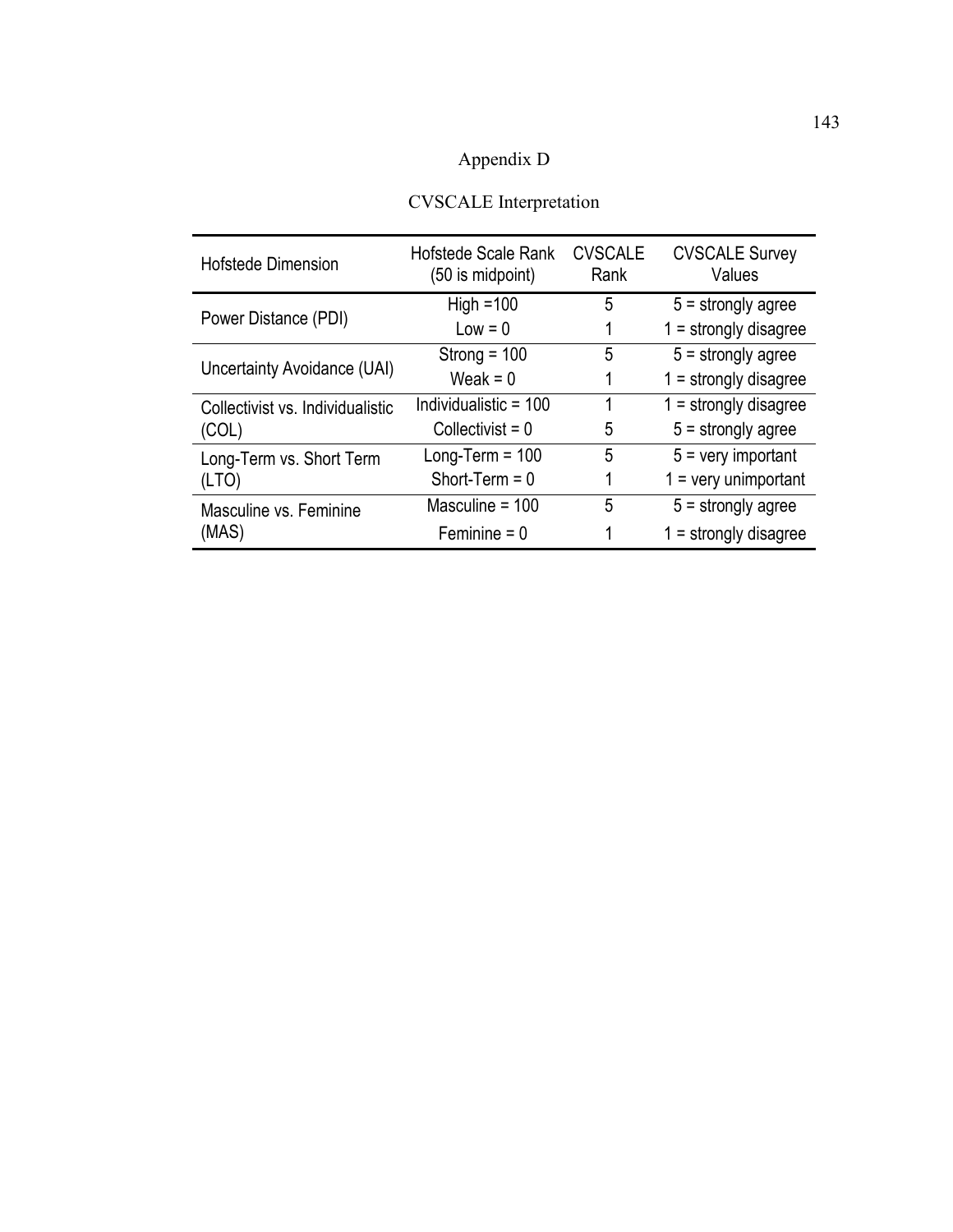#### Appendix E

Survey Instrument

#### **Participant Demographics**

**1)** Please select one of the following:

Female

Male

**2)** Are you a primary decision maker in your company?

Yes

No

**3)** What is your current age?

17 or younger

18-55

56 or older

**4)** How many employees (full and part time) do you currently have in your company?

199 or fewer

200- 499

500 or more

#### **Absorptive Capacity**

**5)** Please answer the following that best describes the scenario.

(1=Strongly Disagree) (2=Disagree) (3=Somewhat Disagree) (4=Neutral) (5=Agree)

(6=Somewhat Agree) (7=Strongly Agree)

I am informed about changes in products and services.

I am informed about new strategic orientations.

I am informed about technological transformations and innovations.

I am informed about changes of partners.

I am informed about changes of suppliers or distributors.

I am informed about staff changes.

When meeting external actors, I learn new management methods and processes.

When meeting external actors, I discover new suppliers and distributors.

When meeting external actors, I acquire knowledge about external technical processes and technological innovations.

When meeting external actors, I discover new products and services.

When meeting external actors, I have new ideas.

I improve current methods and practices by proposing new solutions.

I improve current methods and practices by finding ways to go faster.

I improve current methods and practices by changing old processes.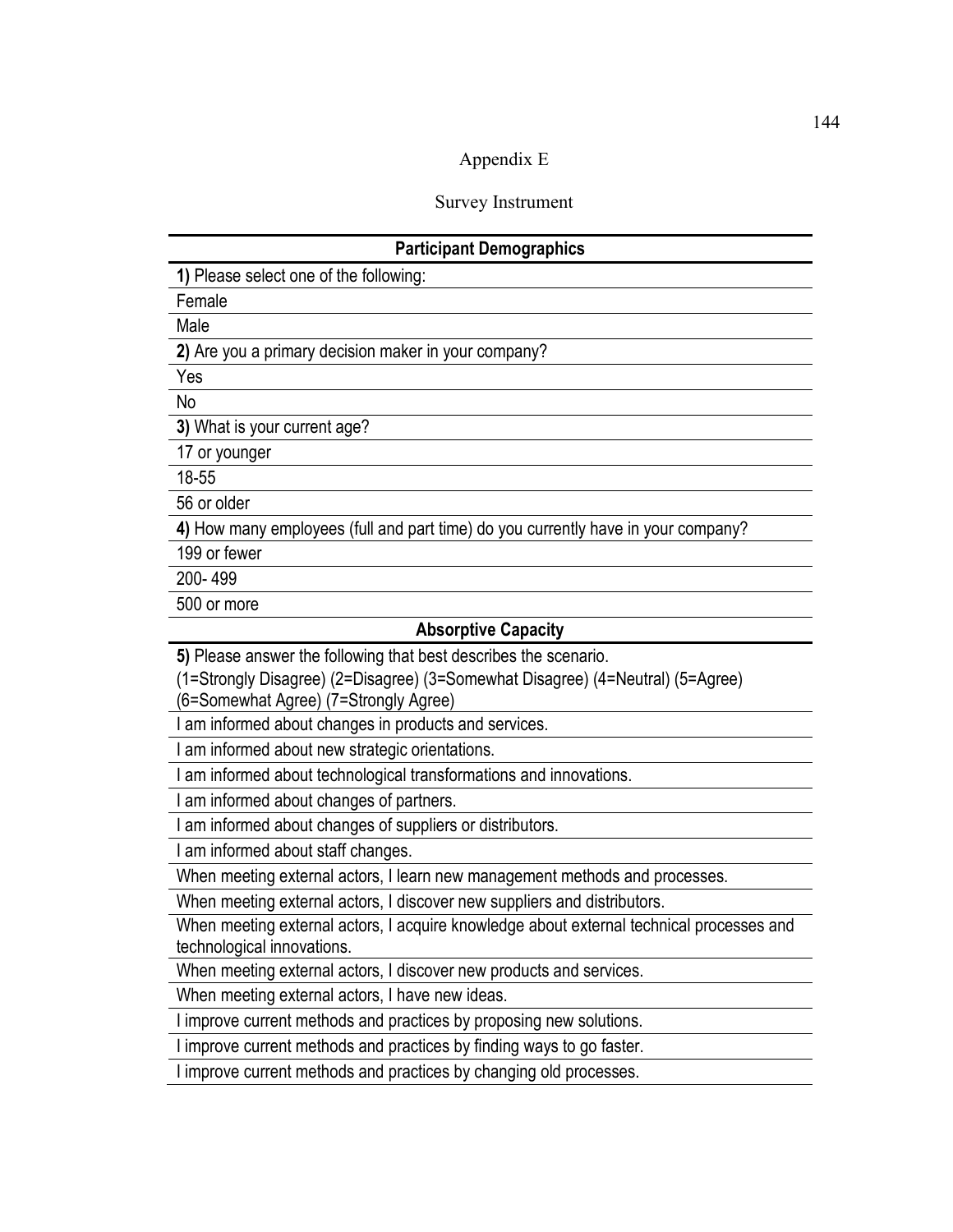I improve current methods and practices by using new tools.

We have a strong reputation for technological excellence.

Knowledge intensity is characteristic of our business.

There is a strong knowledge component in our products and services.

#### **Cultural Assessment**

**6)** Please answer the following:

(1=Strongly Disagree) (2=Disagree) (3=Neutral) (4=Agree) (5=Strongly Agree)

People in higher positions should make most decisions without consulting people in lower positions.

People in higher positions should not ask the opinions of people in lower positions too frequently.

People in higher positions should avoid social interaction with people in lower positions.

People in lower positions should not disagree with decisions by people in higher positions.

People in higher positions should not delegate important tasks to people in lower positions.

It is important to have instructions spelled out in detail so that I always know what I'm expected to do.

It is important to closely follow instructions and procedures.

Rules and regulations are important because they inform me of what is expected of me.

Standardized work procedures are helpful.

Instructions for operations are important.

Individuals should sacrifice self-interest for the group.

Individuals should stick with the group even through difficulties.

Group welfare is more important than individual rewards.

Group success is more important than individual success.

Individuals should only pursue their goals after considering the welfare of the group.

Group loyalty should be encouraged even if individual goals suffer.

It is more important for men to have a professional career than it is for women.

Men usually solve problems with logical analysis; women usually solve problems with intuition.

Solving difficult problems usually requires an active, forcible approach, which is typical of men.

There are some jobs that a man can always do better than a woman.

Please answer the following:

(1=Very Unimportant) (2=Unimportant) (3=Neutral) (4=Important) (5=Very Important)

Careful management of money (Thrift)

Going on resolutely in spite of opposition (Persistence)

Personal steadiness and stability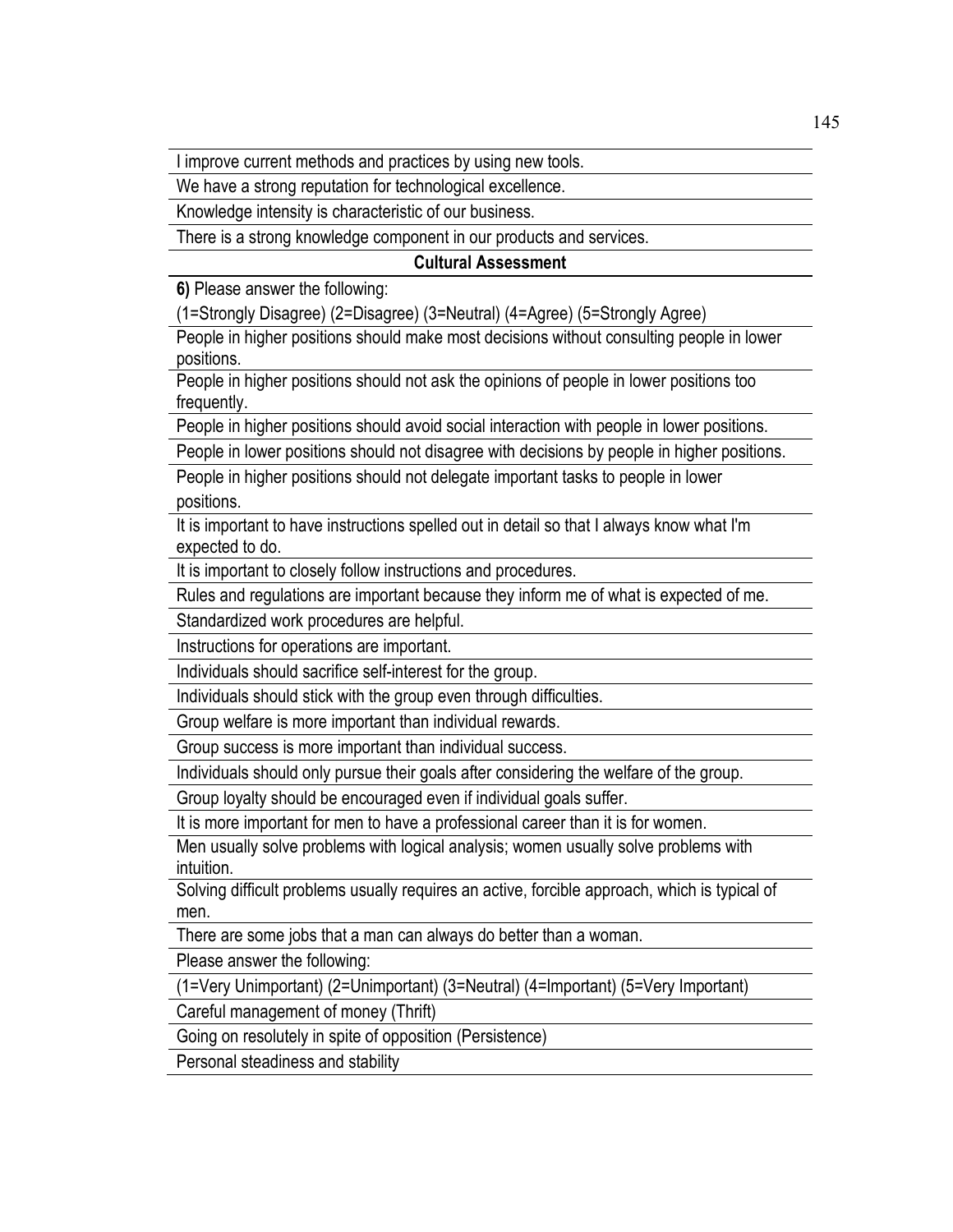Long-term planning

Giving up today's fun for success in the future

Working hard for success in the future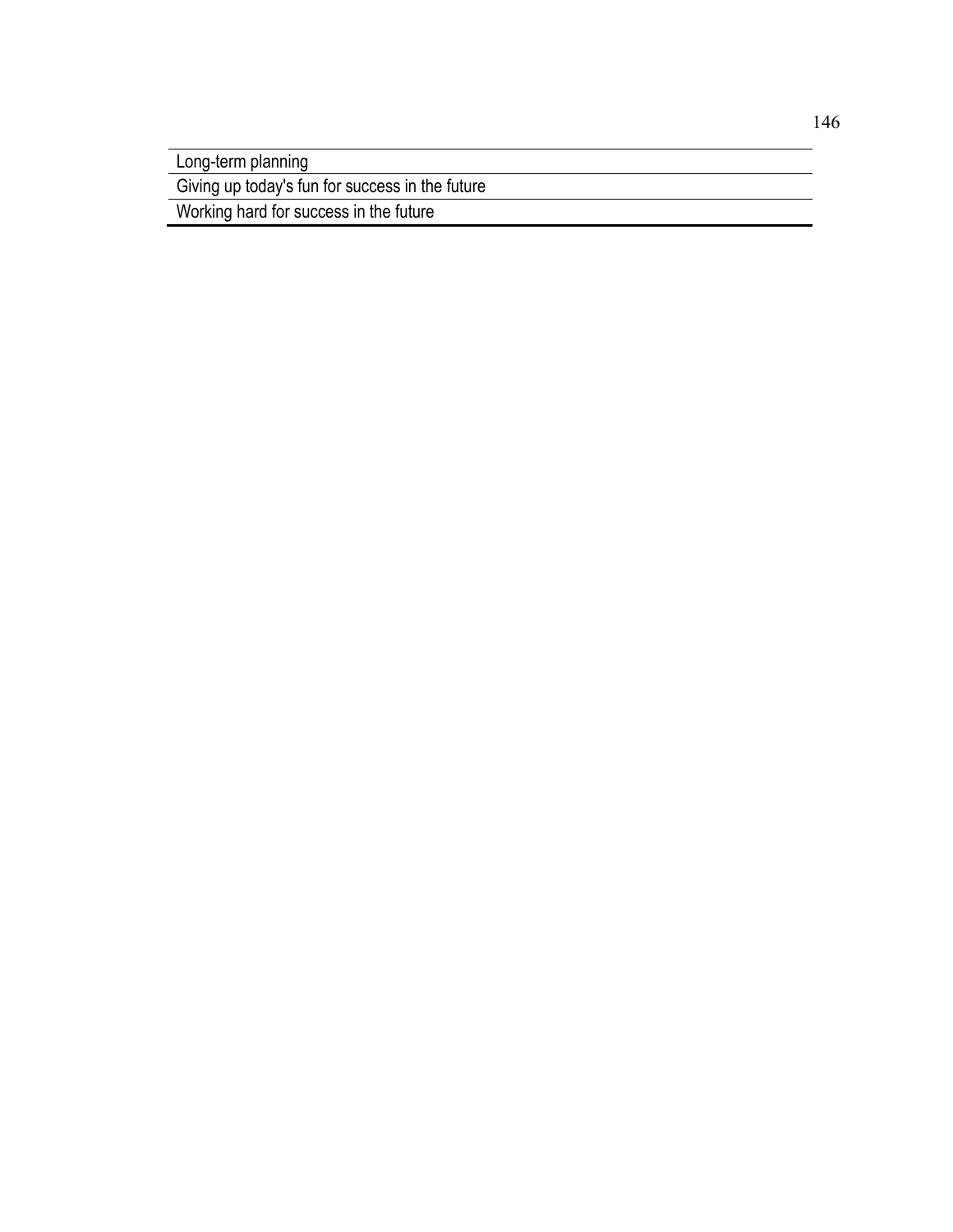# Appendix F

# Summarized Interpretation of Survey Results

| <b>Cultural</b><br><b>Dimension</b> |     | <b>Interpretation of Results</b>                                                                                                                                                                              | Leader<br><b>Results</b> | <b>Adoption</b><br>of ACAP |
|-------------------------------------|-----|---------------------------------------------------------------------------------------------------------------------------------------------------------------------------------------------------------------|--------------------------|----------------------------|
| PDI                                 | $+$ | Higher power distance orientation values<br>positively impact individual ACAP                                                                                                                                 | High                     | No                         |
| COL                                 | $+$ | Higher collective orientation values positively<br>impact individual ACAP                                                                                                                                     | Collective               | Yes                        |
| <b>MAS</b>                          |     | Higher feminine orientation values positively<br>impact individual ACAP                                                                                                                                       | Feminine                 | Yes                        |
| Overall                             |     | U.S. SME sample leaders had a higher level of individual ACAP<br>indicating that ACAP is in alignment with their values, beliefs, and<br>attitudes and will likely be adopted as a construct within the firm. |                          |                            |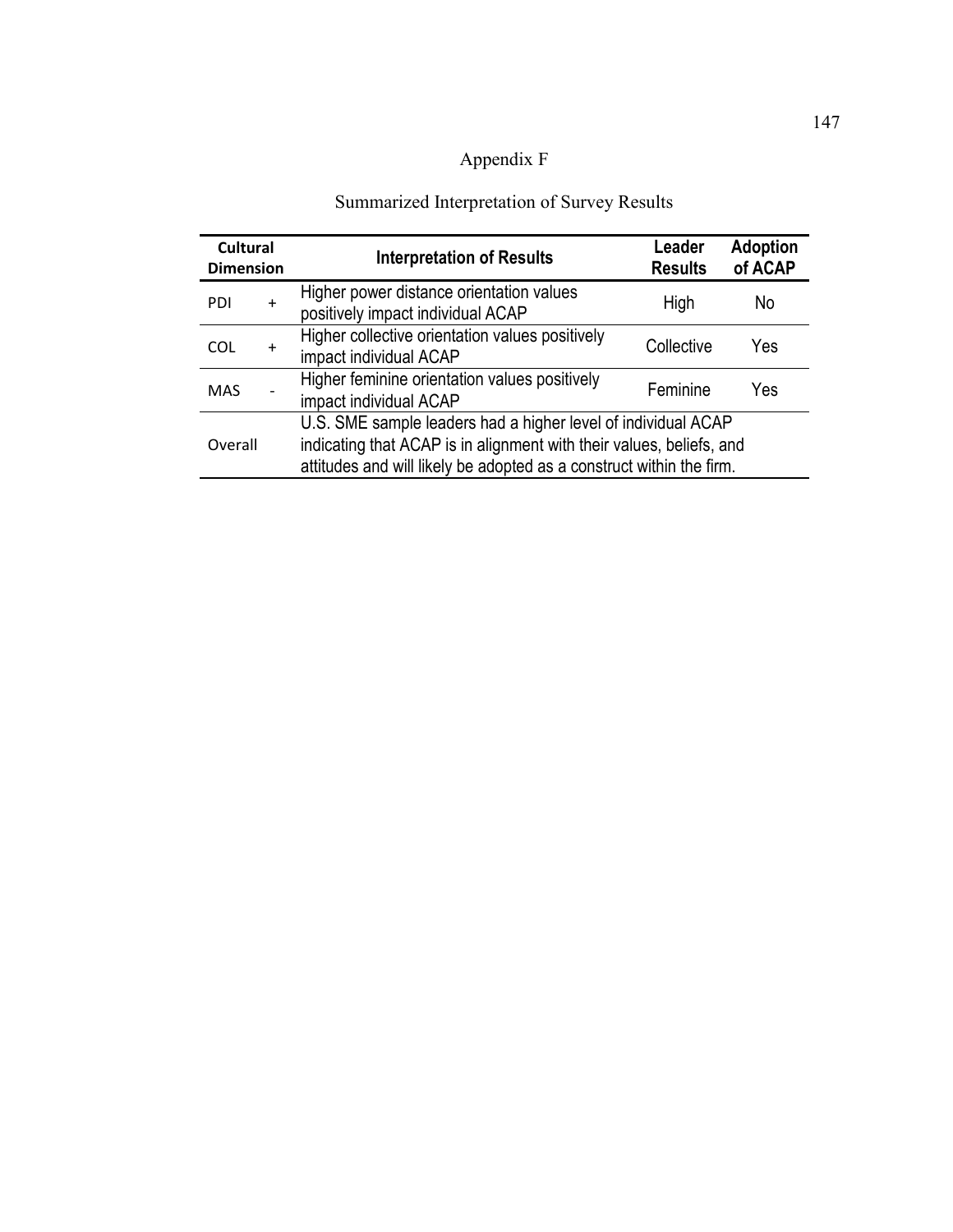### Appendix G

#### Characteristics of SMEs

|                | <b>Strengths</b>                                                                  | Weaknesses                                                               |
|----------------|-----------------------------------------------------------------------------------|--------------------------------------------------------------------------|
| 1              | Simple organizational structures allow<br>for adaptability and agility to changes | Centralized decision-making processes<br>revolving around the leader     |
| $\overline{2}$ | Easier adaption, dissemination and<br>crystalizing of information's               | Lack of Long-range focus                                                 |
| 3              | Minimized formal decision making<br>procedures                                    | Lack of systematic decision making<br>processes (ad-hoc decision making) |
| 4              | Shorter operational trajectories                                                  | Lack of strategic orientation                                            |
| 5              | Streamlined operational processes                                                 | Limited access to resources stocks                                       |
| 6              | Innovative and creative                                                           | Highly susceptible to environmental<br>constraints                       |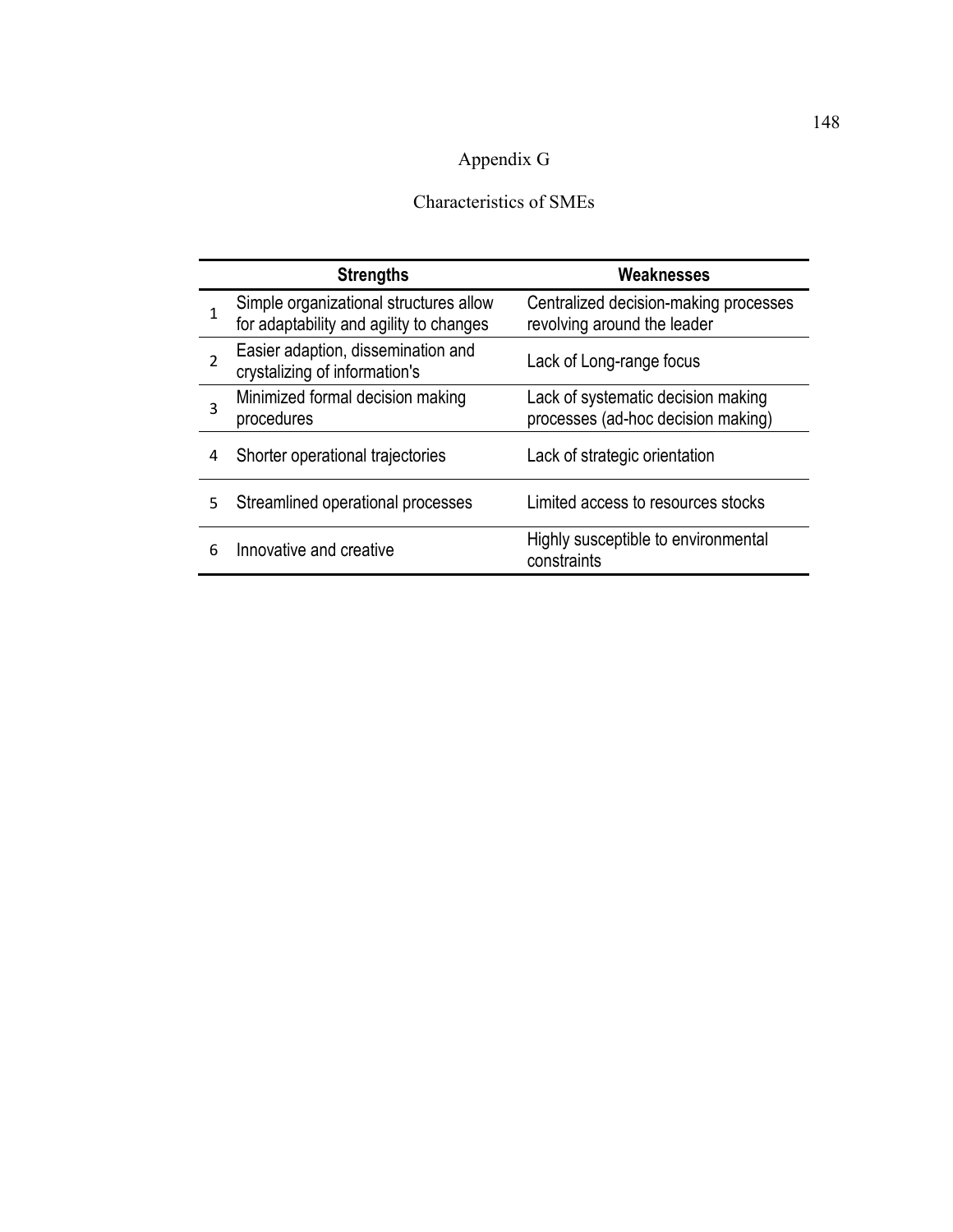### Appendix H

### Cultural Value Characteristics of Sample U.S. SMEs

| <b>High Power Distance</b>                                                        | <b>Collectivism</b>                                            | <b>Femininity</b>                                        |
|-----------------------------------------------------------------------------------|----------------------------------------------------------------|----------------------------------------------------------|
| Lack informal communication<br>between people at different<br>hierarchical levels | Strong ties between<br>individuals                             | Increase overall organizational<br>abilities and quality |
| Subordinate does not<br>question authority                                        | Adherence to social groups                                     | Managers use intuition and<br>consensus                  |
| Restricted, limited or rarely<br>encouraged upward<br>communication               | Informal communication                                         | Compromise and negotiation<br>for conflict resolution    |
| Centralization of authority                                                       | Strong cooperation                                             | Preference for smaller<br>organizations                  |
| Mangers rely on formal rules<br>and subordinates                                  | Relationship prevails over task Focus on quality of life       |                                                          |
| Subordinates expect direction                                                     | Management of groups                                           | Relationship oriented rather<br>than task oriented       |
| Subordinate-supervisor<br>relations are emotional                                 | Employer-employee<br>relationships are highly<br>personal      | Leisure time is preferred as<br>reward                   |
| Privileges and status symbols<br>are popular<br>$1.3000 \text{ H}$ $\ldots$       | Employees will pursue their in-<br>groups' interest<br>300 F V |                                                          |

(*Greve et al., 2009*; *Hofstede, 2005*)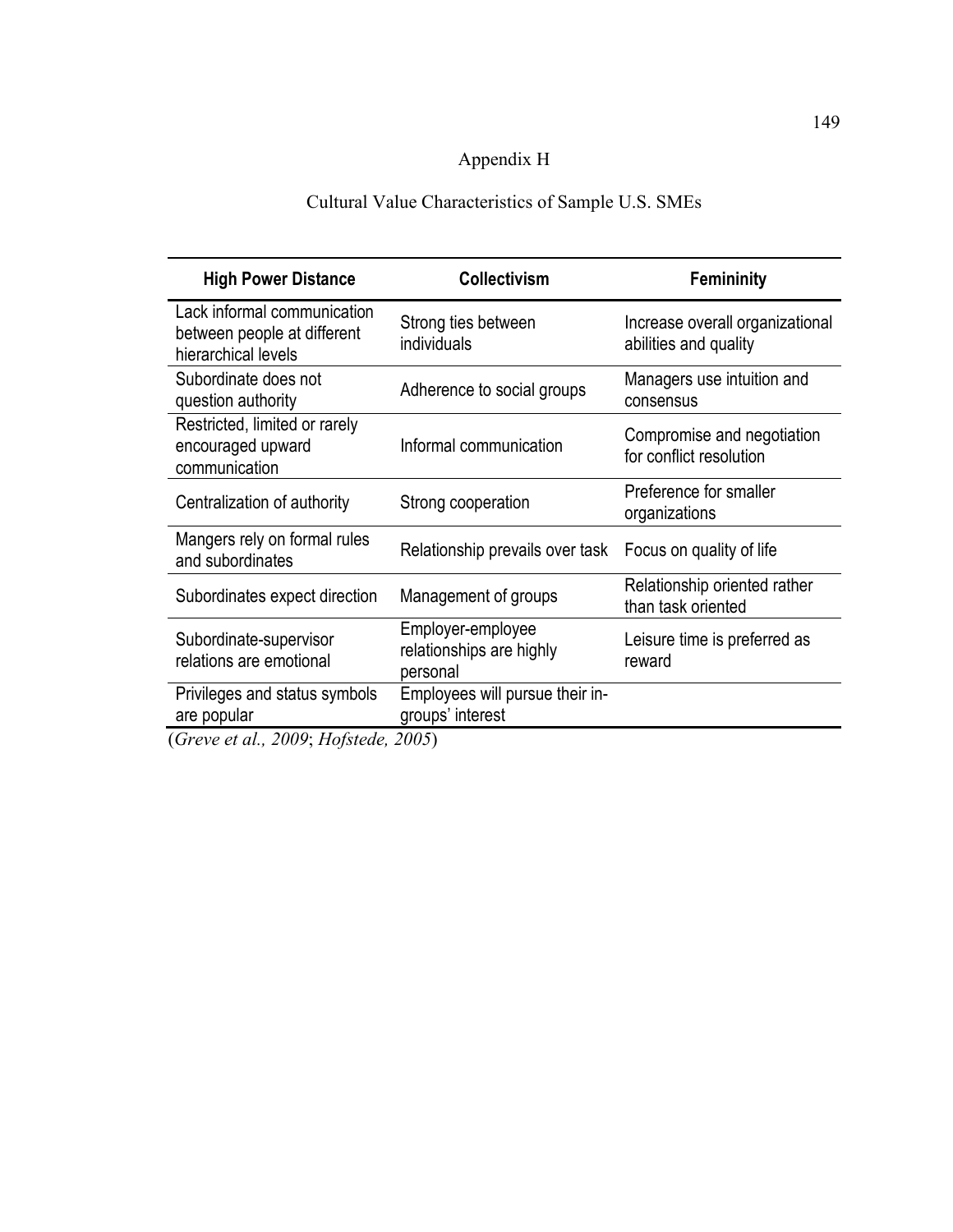### Appendix I

Characteristics Absorptive Capacity Dimensions

| <b>ACAP</b><br><b>Dimension</b> | <b>ACAP Dimension Characteristics at</b><br><b>Organizational Level</b> | <b>ACAP Dimension</b><br><b>Characteristics at</b><br><b>Individual Level</b>                                                                                             |  |
|---------------------------------|-------------------------------------------------------------------------|---------------------------------------------------------------------------------------------------------------------------------------------------------------------------|--|
|                                 | Detect knowledge                                                        | Acquisition: recognition of                                                                                                                                               |  |
| Acquisition                     | Acquire knowledge                                                       | valuable knowledge as<br>gatekeepers of the                                                                                                                               |  |
|                                 | Generate new knowledge                                                  | organization                                                                                                                                                              |  |
|                                 | Analyze knowledge                                                       |                                                                                                                                                                           |  |
|                                 | Process knowledge                                                       |                                                                                                                                                                           |  |
| Assimilation                    | Communicate knowledge                                                   |                                                                                                                                                                           |  |
|                                 | Interpret knowledge                                                     |                                                                                                                                                                           |  |
|                                 | Understand knowledge                                                    | Assimilation and                                                                                                                                                          |  |
|                                 | Improve "search zone"                                                   | Transformation:                                                                                                                                                           |  |
|                                 | Understand incompatible ideas                                           | internalize information by                                                                                                                                                |  |
|                                 | Adapt cognitive schema to new                                           | coding, translating,<br>analyzing, and adjusting<br>new information within the<br>existing scope of the firm                                                              |  |
|                                 | information                                                             |                                                                                                                                                                           |  |
| Transformation                  | Recombine existing knowledge with new<br>knowledge                      |                                                                                                                                                                           |  |
|                                 | Deleting old knowledge                                                  |                                                                                                                                                                           |  |
|                                 | Adding new knowledge                                                    |                                                                                                                                                                           |  |
|                                 | Reframing existing structures to redefine<br>"search zone"              |                                                                                                                                                                           |  |
| Exploitation                    | Create new routines                                                     | Exploitation: creatively<br>apply newly transformed<br>knowledge so that new or<br>improved competitive<br>outcomes can be realized<br>to expand the scope of<br>the firm |  |
|                                 | Create commercial outputs                                               |                                                                                                                                                                           |  |
|                                 | Create knowledge outputs                                                |                                                                                                                                                                           |  |

*(Breunig & Martinkenaite, 2015; Greve et al., 2009; Zahra & George, 2002)*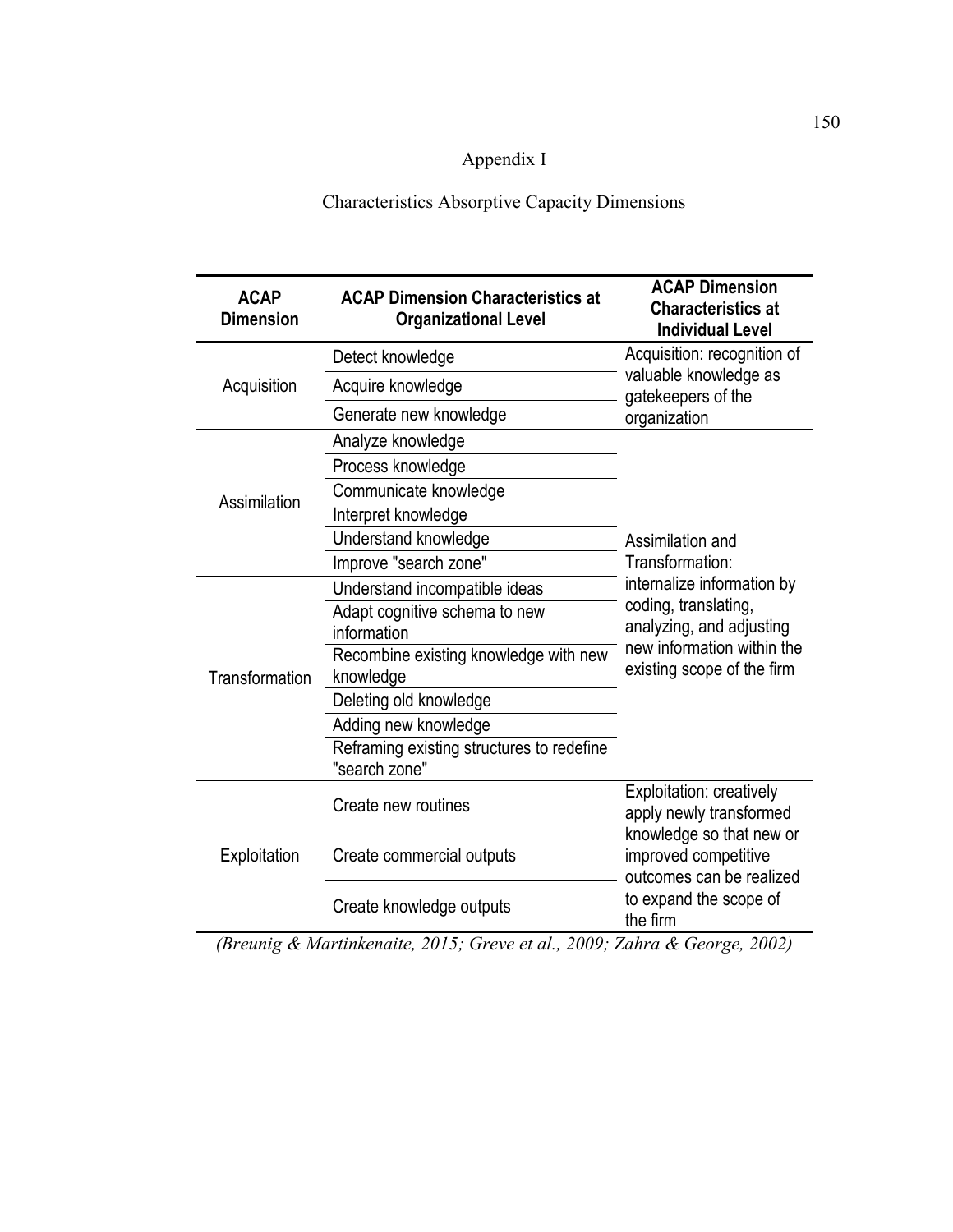# Appendix J

### Practical Application of Findings and Suggestions for SMEs

| <b>Practical Application</b>                                                                                                                                                                                                                                                                      |                                                                                                                                                                                                              |  |
|---------------------------------------------------------------------------------------------------------------------------------------------------------------------------------------------------------------------------------------------------------------------------------------------------|--------------------------------------------------------------------------------------------------------------------------------------------------------------------------------------------------------------|--|
| Suggestions to Align ACAP, Cultural Orientation,<br>and SME Characteristics                                                                                                                                                                                                                       | <b>Suggestions to Improve ACAP</b>                                                                                                                                                                           |  |
| <b>Collectivists</b>                                                                                                                                                                                                                                                                              | Develop the organization's learning orientation                                                                                                                                                              |  |
| Use cross-functional teams for problem solving and<br>internal idea development                                                                                                                                                                                                                   | Create a shared vision about importance of information<br>1                                                                                                                                                  |  |
| 2 Implement or expand social mechanisms across all<br>organizational silos                                                                                                                                                                                                                        | 2 Create culture that accepts self-evaluation and<br>correction                                                                                                                                              |  |
| Increase and improve outlets for individual knowledge<br>3<br>to be expressed                                                                                                                                                                                                                     | 3<br>Develop inter-organizational knowledge sharing<br>pathways by implementing social sharing mechanisms                                                                                                    |  |
|                                                                                                                                                                                                                                                                                                   | 4 Create a culture that is committed to learning                                                                                                                                                             |  |
| <b>High Power Distance</b>                                                                                                                                                                                                                                                                        | Develop organizational learning ability                                                                                                                                                                      |  |
| Improve environmental scanning abilities of SME<br>leader or Top Management Teams                                                                                                                                                                                                                 | Knowledge acquisition: find new sources of external<br>knowledge (i.e. strategic alliances, supply chain<br>integration, or outsource R&D) or improve internal<br>innovation ability                         |  |
| 2 Improve communication horizontally and vertically for<br>cross-fertilization of ideas                                                                                                                                                                                                           | Information distribution: improve and implement<br>$\overline{2}$<br>collaborative technological and social mechanisms                                                                                       |  |
| 3 Empower individuals to make decisions regarding<br>filtering, applying, and sharing crucial knowledge                                                                                                                                                                                           | Interpretation of information: continually develop<br>3<br>individual employee ACAP to interpret and apply new or<br>existing individual and organizational knowledge                                        |  |
| 4 Empower individuals to speak; empower gatekeepers<br>and promote initiative among subordinates                                                                                                                                                                                                  | Organizational memory: improve coding, storing, and<br>4<br>tracking mechanisms to increase accessibility and<br>application of tacit and explicit knowledge                                                 |  |
| Femininity                                                                                                                                                                                                                                                                                        | Recognize and understand the organization's<br>capabilities lifecycle                                                                                                                                        |  |
| Increase focus on production processes and sourcing<br>innovation internally or externally to increase<br>commercial outputs<br>2 Improve employee educational, training, hiring, and<br>learning processes to support a learning-centric<br>organizational culture to increase knowledge outputs | Identify and define existing dynamic capabilities (i.e.<br>scarce, distinctive, or non-replicable abilities or<br>resources)<br>2 Re-invest in the development and sustainability of<br>dynamic capabilities |  |
|                                                                                                                                                                                                                                                                                                   | Leaders should develop awareness of personal                                                                                                                                                                 |  |
|                                                                                                                                                                                                                                                                                                   | strategic processes and tendencies                                                                                                                                                                           |  |
|                                                                                                                                                                                                                                                                                                   | 1 Recognize tendencies for pain-avoidance (mitigate<br>threats) or pleasure seeking (pursuing opportunities)                                                                                                 |  |
|                                                                                                                                                                                                                                                                                                   | 2 Develop individual ACAP, specifically recognition,<br>acquisition, and assimilation capabilities                                                                                                           |  |
|                                                                                                                                                                                                                                                                                                   | 3 Understand and improve individual learning orientation                                                                                                                                                     |  |